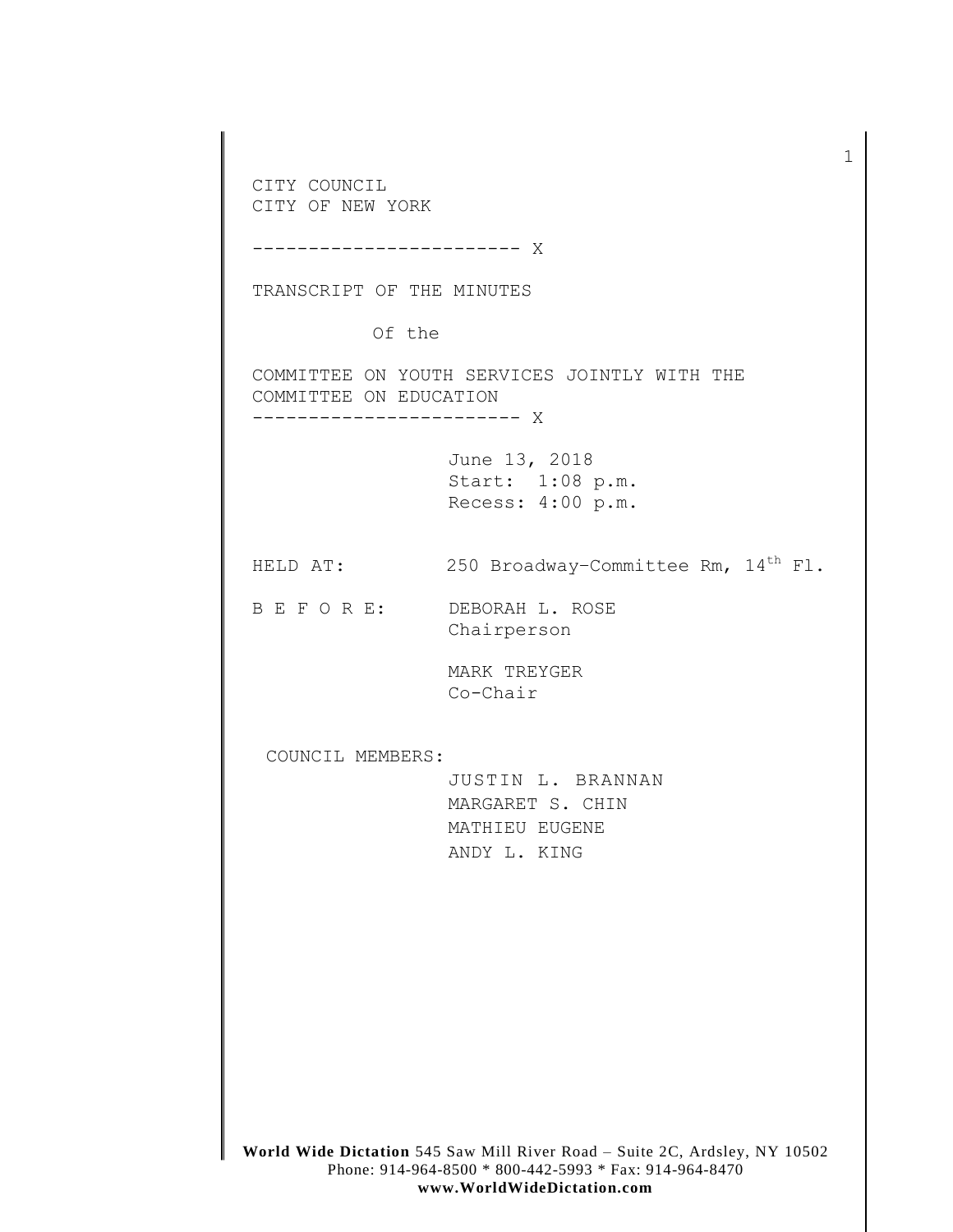#### A P P E A R A N C E S (CONTINUED)

Susan Haskell Deputy Commissioner, Youth Services at the New York City Department of Youth and Community Development, DYCD

Phil Weinberg New York City Department of Education's Deputy Chancellor for Teaching and Learning

Darryl Rattray Associate Commissioner, Youth Services and Strategic Partnerships

Erik Joerss Director of Governmental Affairs, the New York City Charter School Center

Viviana Perez Civics Program Director at Democracy Prep Public Schools

Reyes Claudio Network Director of Operations for Brilla Public Charter Schools

Laura Jankstrom Director of Civic Engagement Programs at Citizens Committee for Children of New York, COMMITTEE

#### CLERKC

Marco Battistella Co-Chair of the Chancellor's Parent Advisory Council, CPAC

Denis Yu Program Coordinator, the Coalition of Asian American Children and Families, CACF

2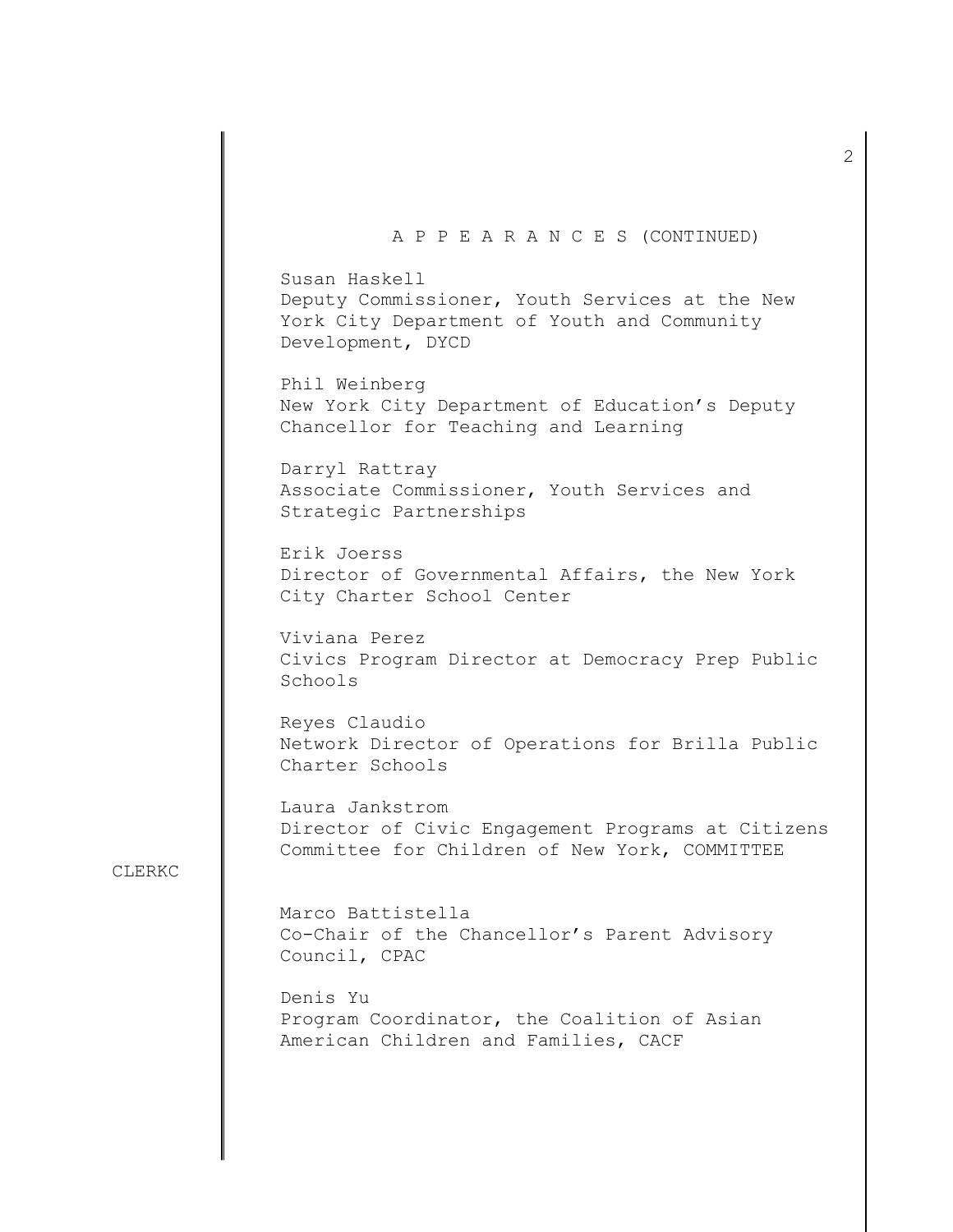#### A P P E A R A N C E S (CONTINUED)

Joseph Rogers Senior Researcher and Director of Public Engagement with the Center for Educational Equity At Teachers College, Columbia University

Andy Cai Senior at Stuyvesant High School in Brooklyn, Student Leader from the Asian American Student Advocacy Project, ASAP

Sophia Zherg Junior at Manhattan Hunter Science High School, Member of the Asian American Student Advocacy Project, ASAP

Shona Gibson Senior Director of Division of Family and Community at New York City Department of Education

DeNora Getachew New York City Executive Director of Generation Citizen

Anyhara Garcia Student at International High School of Health Sciences, Alumna of Generation Citizen's Action Plan

Norah Lovett Executive Director for Social Studies and Core Curriculum Implementation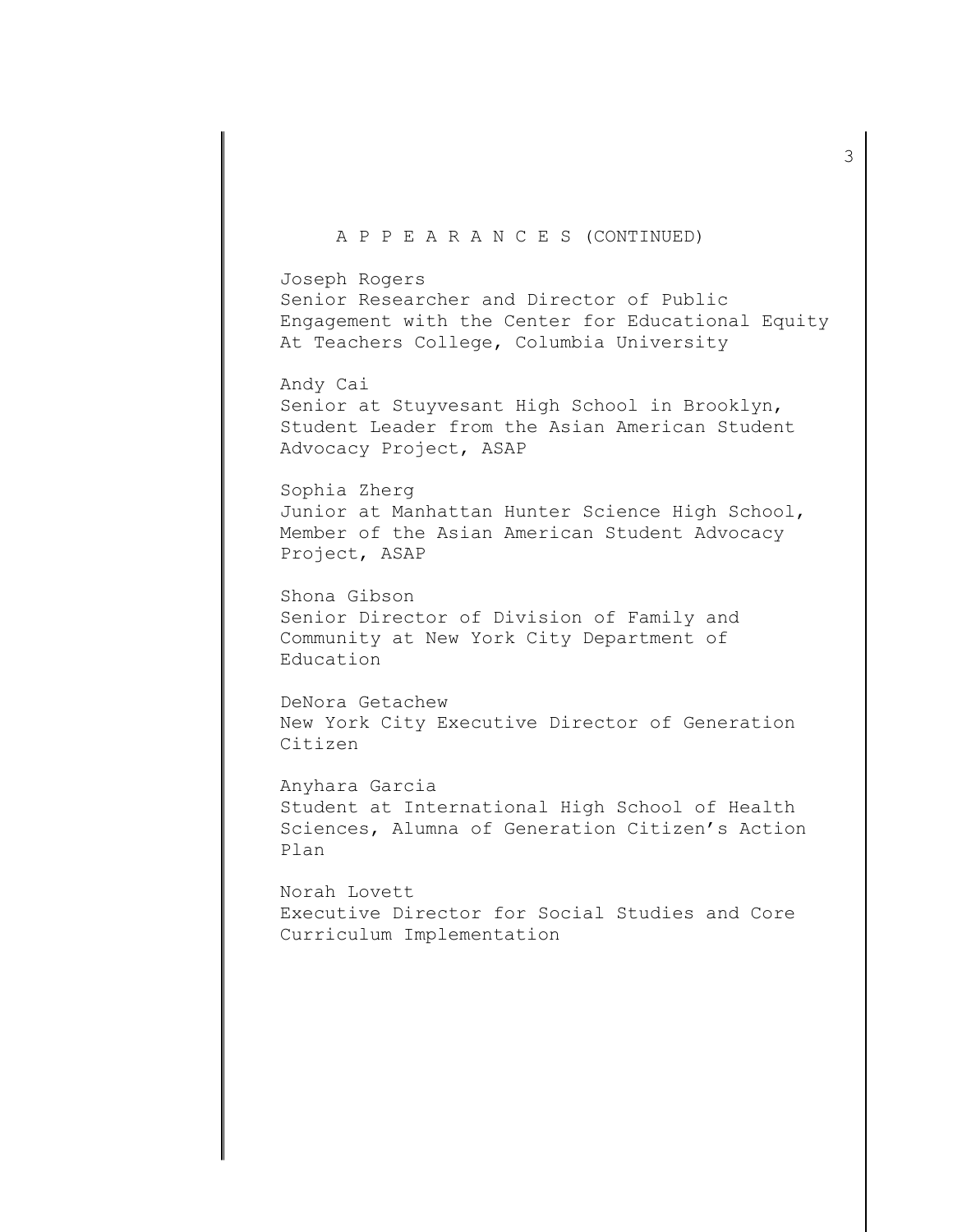# ON EDUCATION 4

# [gavel]

1

2

3 4 5 6 7 8 9 10 11 12 13 14 15 16 17 18 19 20 21 22 23 24 25 CHAIRPERSON ROSE: Good morning. I want to thank you for coming to this hearing this morning. My name is Debi Rose and I'm the Chair of the Youth Services Committee and today I might add a very happy Chair of the Youth Services Committee. And today we are conducting a joint hearing with the Education Committee, chaired by my esteemed colleague, Council Member Treyger. Our topic today is youth civic engagement opportunities. In addition, we will be hearing two pieces of legislation introduced by Council Member Treyger… introduced by Council Member Treyger. He will speak more on that, but I would first like to thank Speaker Corey Johnson for his commitment to the youth of New York City. I'd also like to thank the young people themselves, the youth advocates and the providers to… who will testify here today. And finally, I'd like to acknowledge my colleagues who joined us this morning; Council Member Chin, Council Member Ampry-Samuel and Council Member Grodenchik and of course Chair Treyger. Civic engagement involves something more than just voting, this in particularly is true for young people many of whom are not old enough to drive let alone vote.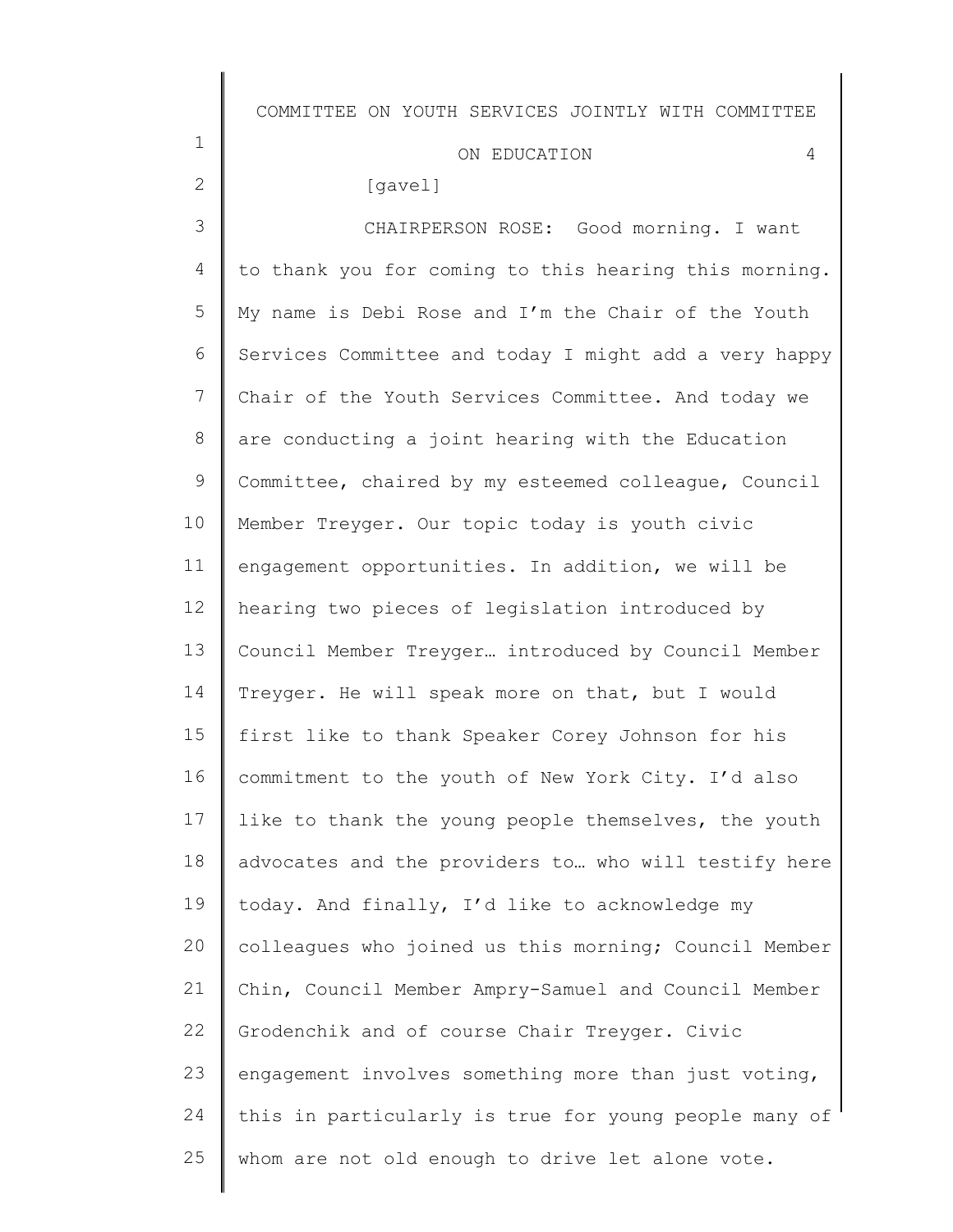#### ON EDUCATION 5

1

25

2 3 4 5 6 7 8 9 10 11 12 13 14 15 16 17 18 19 20 21 22 23 24 Civic engagement involves working to make a difference in a community and by extension the world. It can involve volunteering, engaging in protests or drawing attention to an issue that impacts more than just one individual and for youth civic engagement provides them an educational opportunity outside of the walls of their classrooms. It provides them with knowledge, skills, values and the motivation to make a difference and this in turn helps to develop their character. We as a city and indeed as a nation were deeply saddened when 17 people including four young lives were shot to death on Valentines day at a high school in Parkland, Florida but through our… through their and our collective pain we watched proudly as youth across the nation from all ethnic backgrounds and socioeconomic levels jumped into the national debate about gun control. They organized themselves through social media and held a mass demonstration in the nation's capital called a march for our lives and here in New York City nearly 200,000 participated in a civil event in support of the march for our lives. They proved to us adults that youth are a force to be reckoned with and we indeed noticed. On this… and on

its own gun control is a very important issue but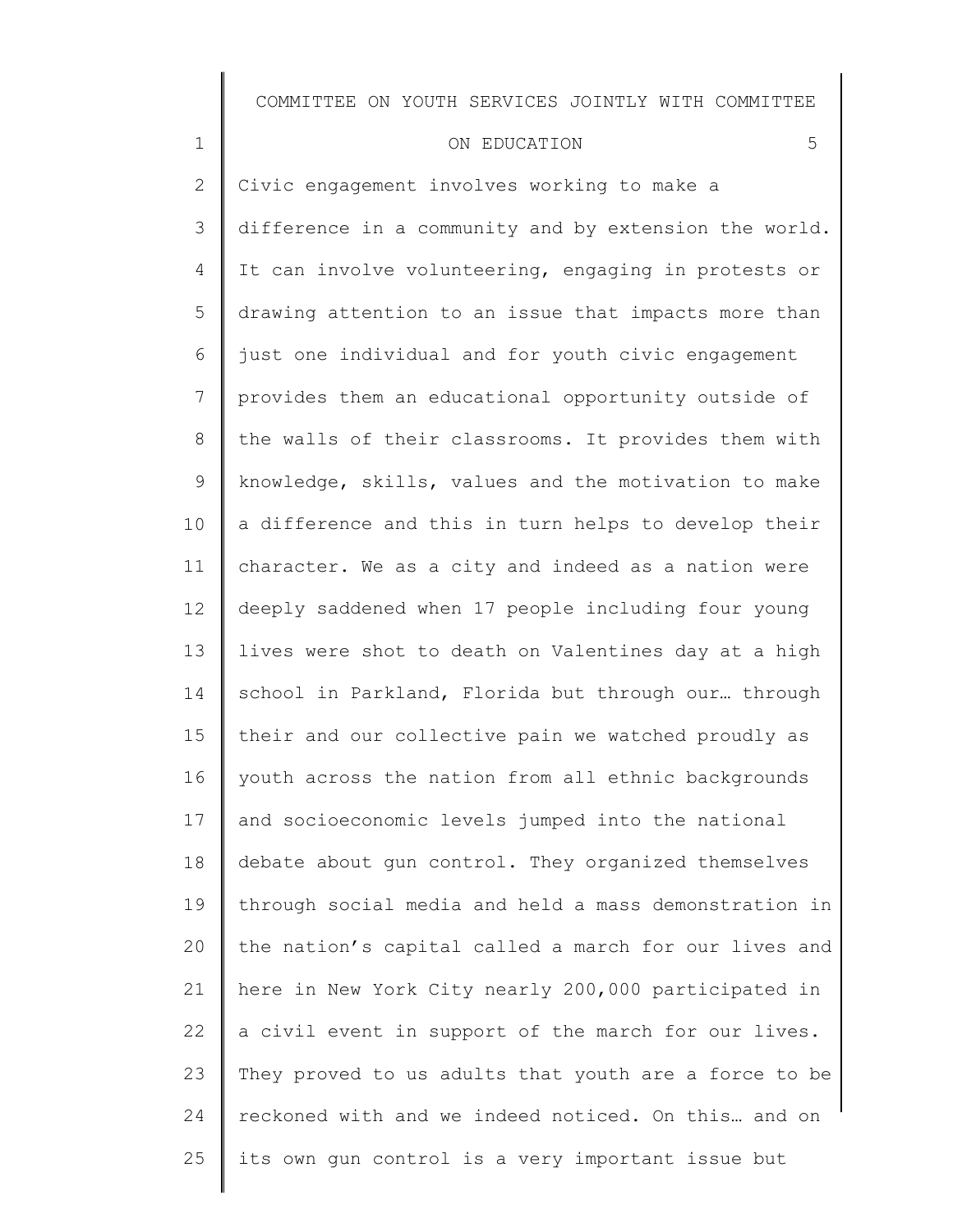#### ON EDUCATION 6

1

2 3 4 5 6 7 8 9 10 11 12 13 14 15 16 17 18 19 20 21 22 23 24 25 this hearing is about something more than just one issue, youth in this city are forced to deal with and confront a wide variety of issues including for instance a lack of sufficient funding for programs important to their development. Recently about 200 youth attended a budget hearing right here at City Hall to advocate for the preservation and expansion of summer youth employ… the summer youth employment which declined more than half of it's applicants last summer, more than half. So, frankly I wish we saw more of this from our young people. So, I ask what voice do… does youth have in matters that affect them and what can a young people… a young person do to affect change even when they can't vote and what can adults do to make sure youth not only have a voice but also that they feel empowered to use it? These are important questions because youth of our… are our collective futures. They are future voters, they are future politicians, future advocates and future policy makers but they also live in the present and we can no longer afford to ignore their important voices. At today's hearing the committee will explore what support structures exist in this city for youth civic engagement and I hope that by gaining a deeper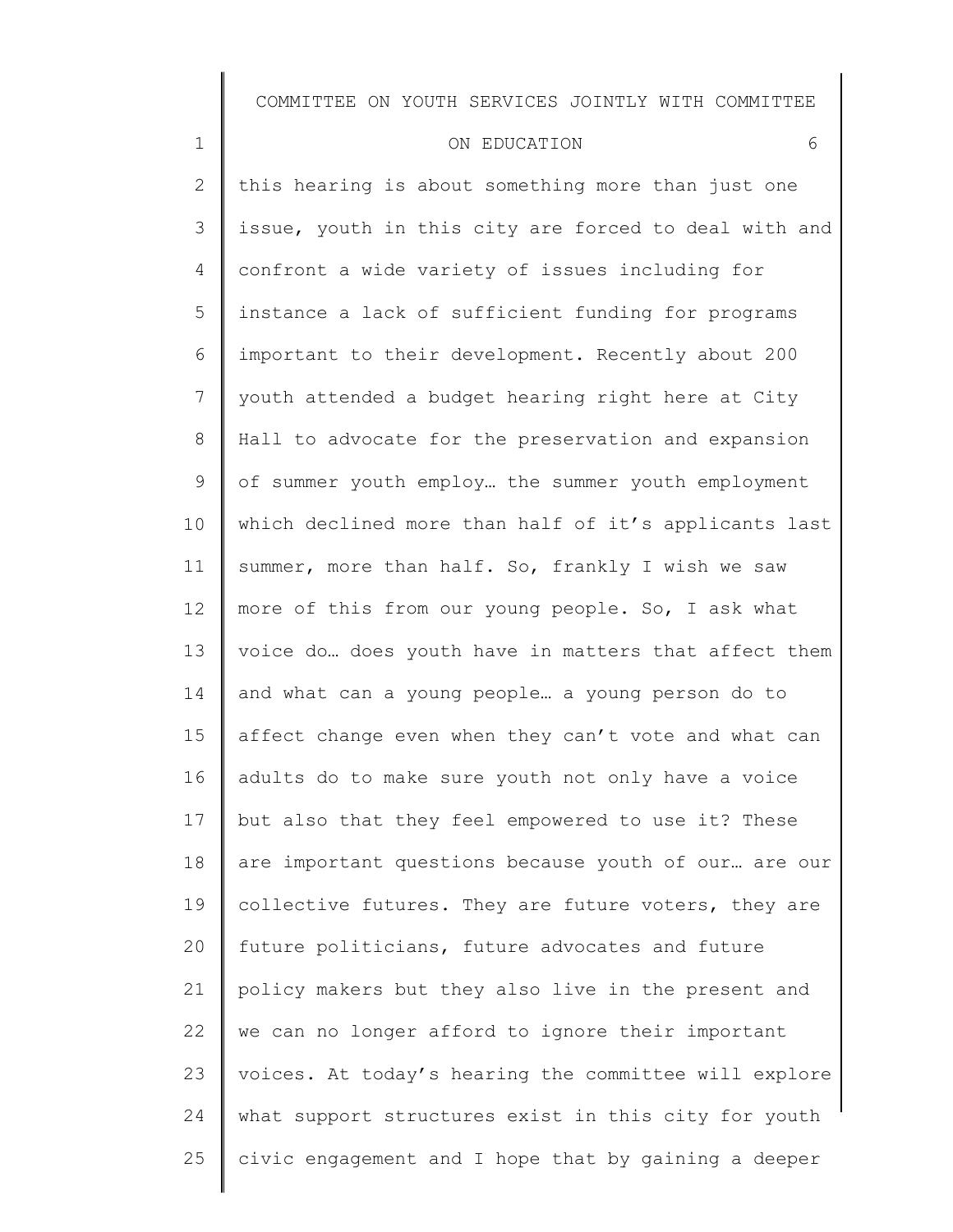#### ON EDUCATION 7

1

2 3 4 5 6 7 8 9 10 11 12 13 understanding of what we provide within and outside of our schools we can offer even more support and resources that foster their engagement. I look forward to delving into this topic. And in addition, I want to thank my staff Edwina Martin and Lisa Thompson and the Committee staff Paul Senegal, Kevin Kotowski and our new finance analyst Namira Newshot, where's Namira, welcome Namira. And with that I will now turn the mic over to my colleague and Chair, esteemed Chair of the Education Committee, Council Member Mark Treyger. COMMITTEE MEMBER TREYGER: Thank you to

14 15 16 17 18 19 20 21 22 23 24 25 our youth champion, Chair Rose, very kind words. Good afternoon, I'm pleased to welcome you to today's strong hearing on youth civic engagement opportunities. I want to thank again Chair Rose for co-chairing this hearing and the great work she does promoting opportunities for our city's youth. Today the Education Committee will also hear testimony on two bills I am sponsoring. Introduction Number 56… 561 requiring the Department of Education to report information regarding parent associations and parent teacher associations in public schools and Introduction Number 672 requiring the Department of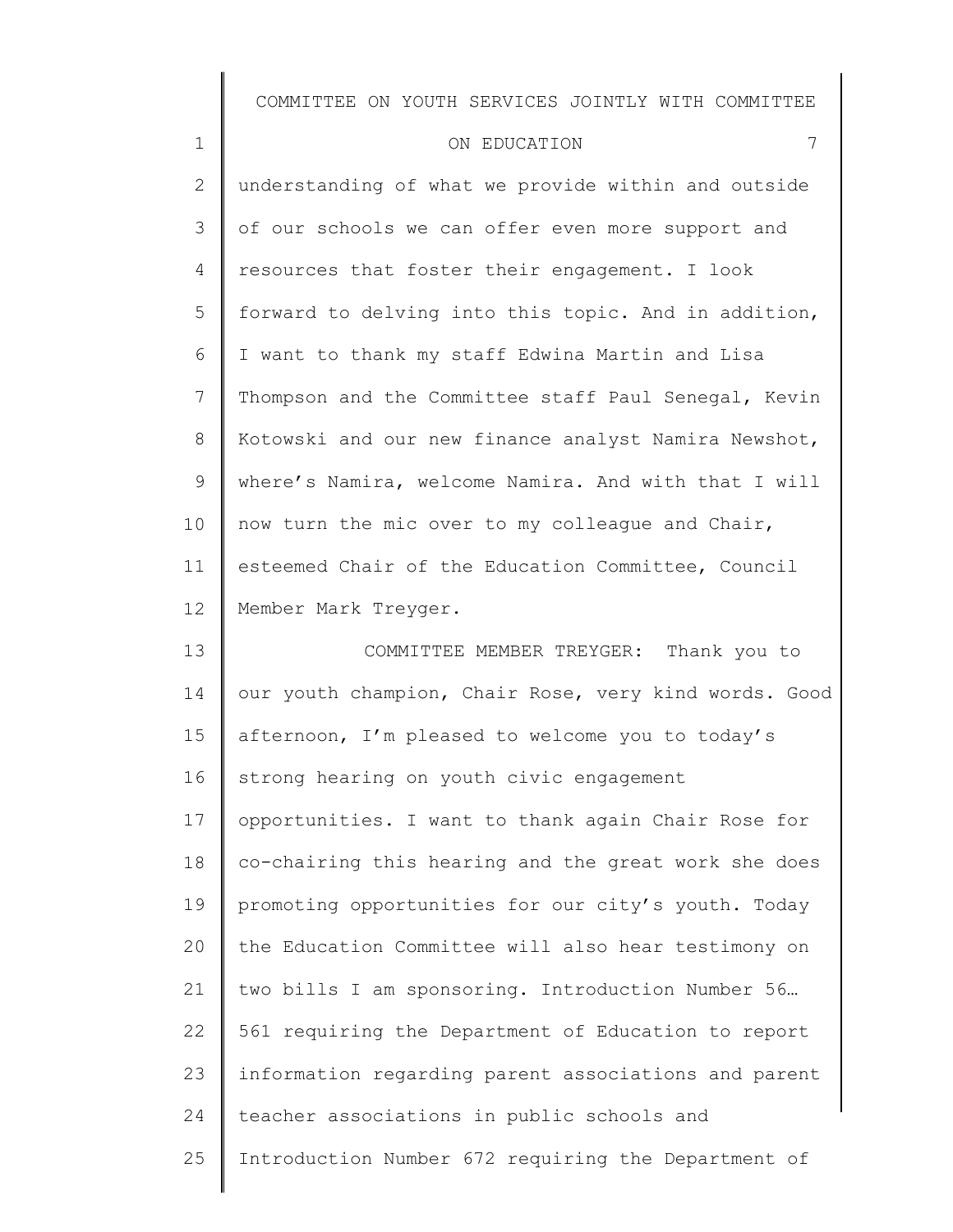| ON EDUCATION |  |
|--------------|--|
|--------------|--|

1

2 3 4 5 6 7 8 9 10 11 12 13 14 15 16 17 18 19 20 21 22 23 24 25 Education to provide information about the Department of Citywide Administrative Services, Civil Service Examination to Students. As a former high school government and history teacher, I am very aware of the importance of a strong civics education. When I was a teacher I was frustrated to learn that many of my students did not know who their elected officials were and most of them had not taken a single civic education course. Many of these students were a, a voting age or close to a voting age and, and all of them had the power to change the world, they simply needed the tools to get started. Back then I did what many educators often do, I, I adapted my curriculum to include lessons on civic education, I worked to make sure my students knew that as young and active individuals they could influence policies, fight for their rights and even run for office but right now civic engagement is happening in peace mill and there's no universal vision of what full civic engagement looks like. We need to examine these different measures of engagement. For instance, how many coordinators of student activities are there in schools, how many dedicated personnel works with our students to increase civic engagement? Unfortunately,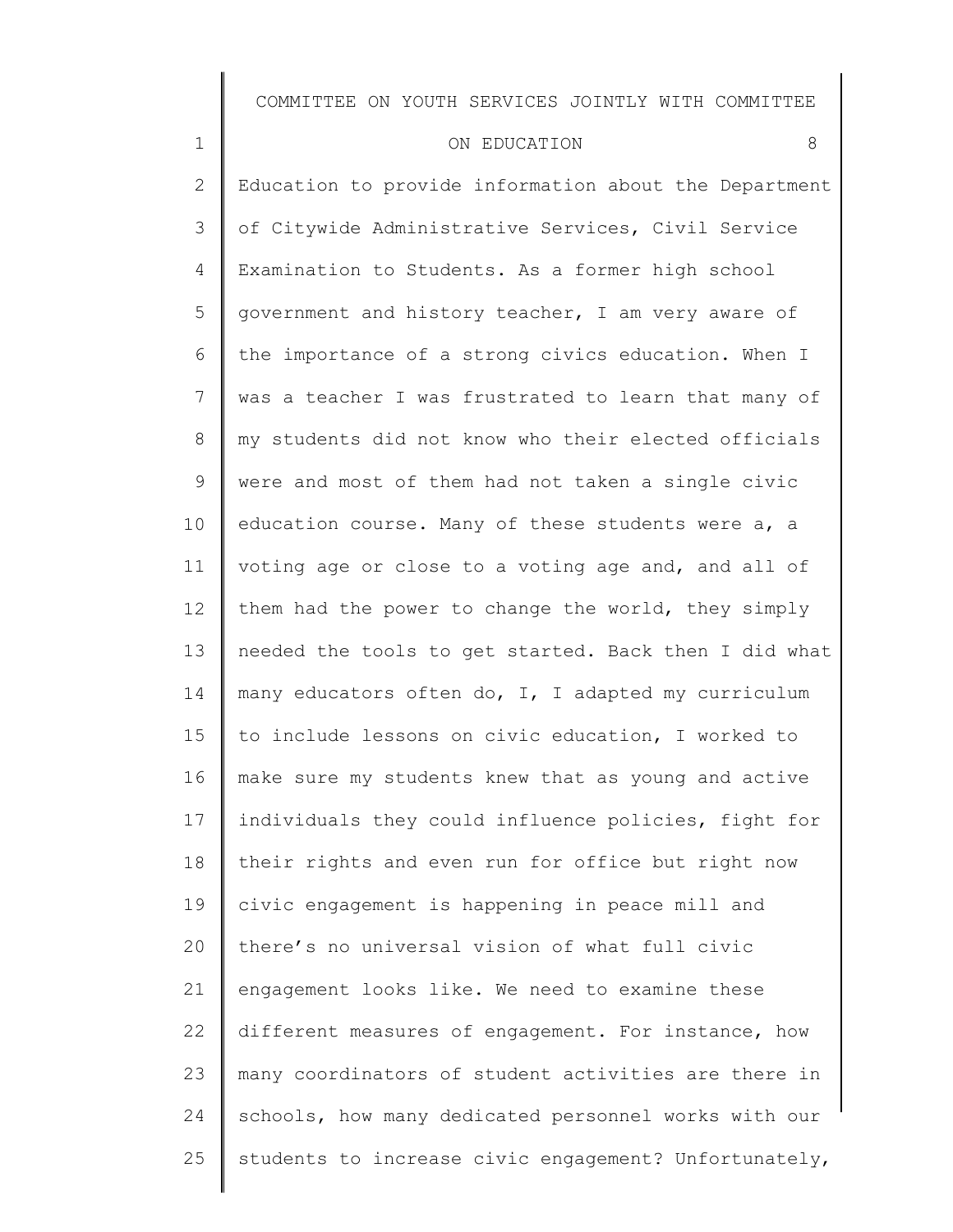#### ON EDUCATION 9

1

2 3 4 5 6 7 8 9 10 11 12 13 14 15 16 17 18 19 20 21 22 23 24 25 it is still not uncommon for students to be introduced to civic engagement late in their academic careers. Citywide most students do not take a civic education course until  $12^{th}$  grade. In fact, New York State social studies framework does not include explicit instruction on participating in government and civics until  $12^{th}$  grade and many educators are left trying to carve out time to teach their students about civic engagement. Simply put, students should not have to wait until  $12<sup>th</sup>$  grade to take civic education, they should learn explicit civic education as early as elementary school. Just like adults, children are impacted by policies and they too should have a voice in our democracy. This is why I was thrilled when the Mayor announced these civics for all initiative and his commitment to making civic education a priority for this administration. As part of this initiative the Department of Education will dedicate 3.9 million dollars in fiscal year 2019 growing to 5.4 million dollars by fiscal year 2022 to hire and train staff to engage students in the democratic process. A pilot student participatory budgeting program will give a small group of high schools 2,000 dollars and students will work to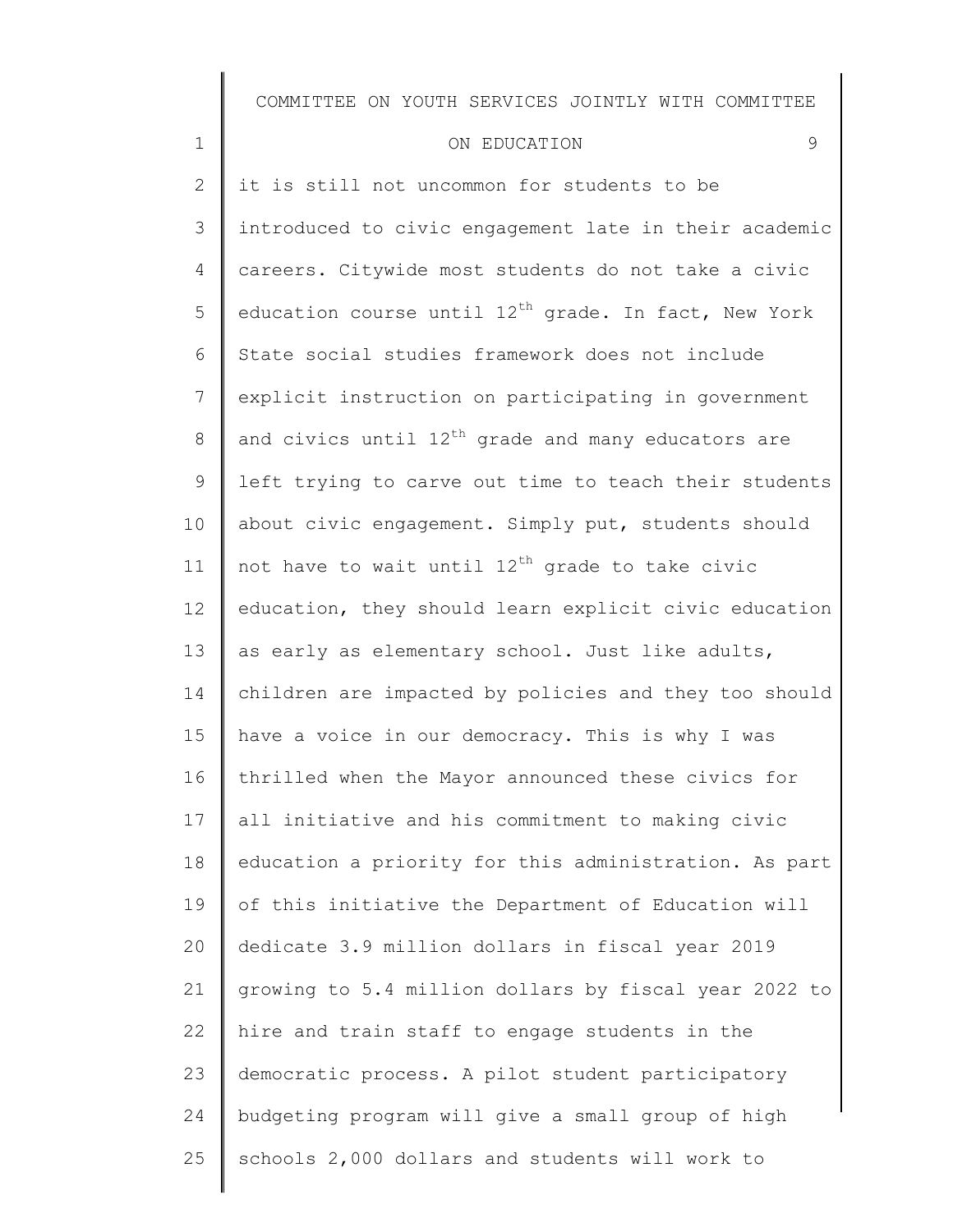| $\mathbf 1$    | 10<br>ON EDUCATION                                                |
|----------------|-------------------------------------------------------------------|
| $\mathbf{2}$   | identify their priorities and decide where that                   |
| 3              | funding should be allocated. Additionally, in the                 |
| 4              | fall the city will pilot curricula for grades six to              |
| 5              | eight that teaches civic ideologies and civic                     |
| 6              | participation. As part of the initiative DOE also                 |
| $7\phantom{.}$ | recently expanded student voter registration day from             |
| $8\,$          | the 25 high schools initially piloted, piloted by                 |
| 9              | Council Member Rosenthal to be a citywide event. As               |
| 10             | Chair Rose mentioned earlier the February 14 <sup>th</sup> school |
| 11             | shooting in Parkland, Florida was an unimaginable                 |
| 12             | tragedy however if there was anything that this                   |
| 13             | tragedy reminded us is that our young people are                  |
| 14             | capable of organizing, protesting and taking other                |
| 15             | political action needed to make society more just. I              |
| 16             | commend the thousands of New York City students who               |
| 17             | participated in protests, joined organizations and                |
| 18             | attended Town Halls to push their government to make              |
| 19             | their schools safer. Many of these students took                  |
| 20             | these actions on their own however today the                      |
| 21             | committees are interested in learning more about                  |
| 22             | DOE's current policies relating to civic engagement               |
| 23             | in education. We also look forward to learning more               |
| 24             | about DOE's plans and goals for it's civics for all               |

initiative. As I stated earlier today we will hear

25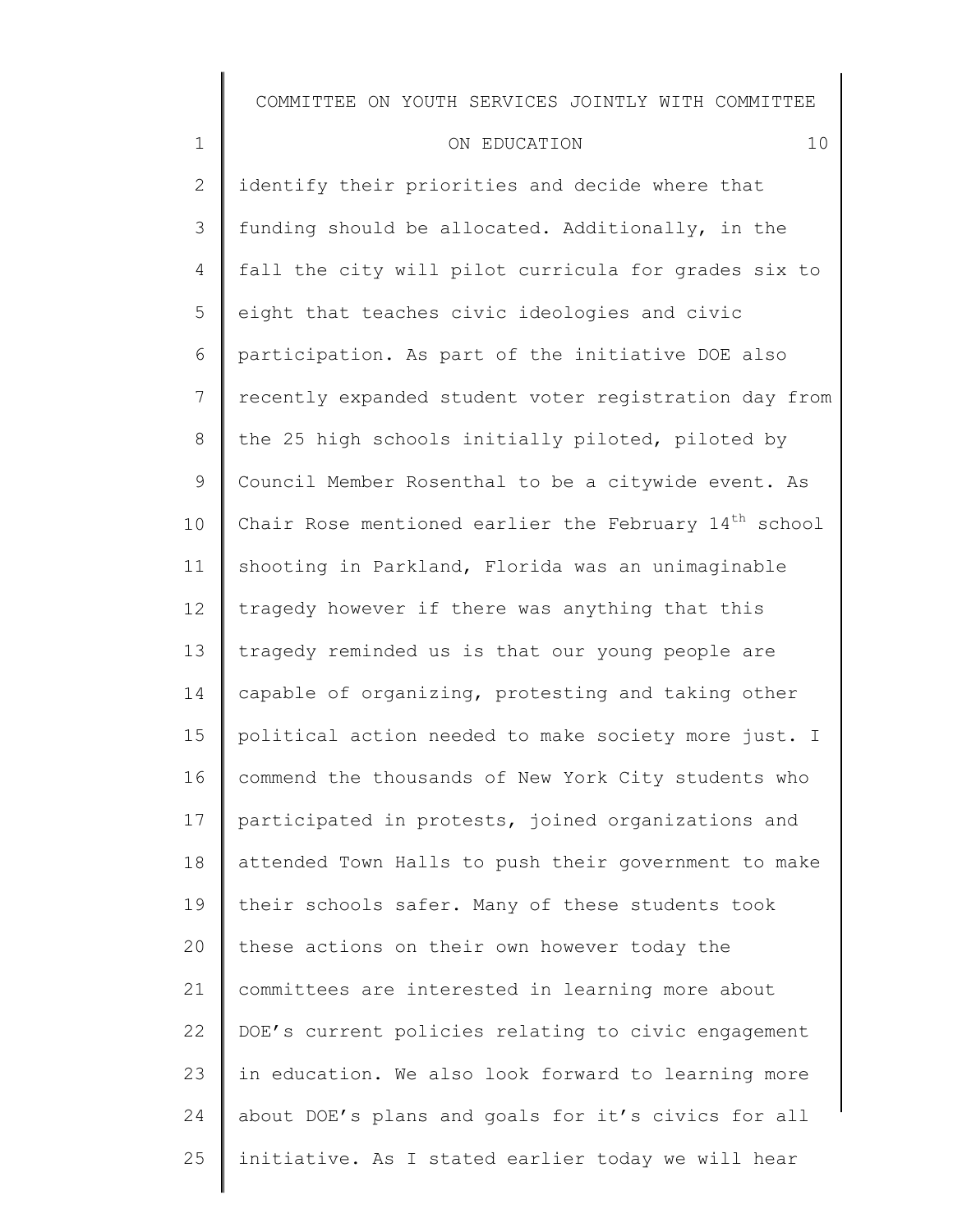#### ON EDUCATION 11

1

2 3 4 5 6 7 8 9 10 11 12 13 14 15 16 17 18 19 20 21 22 23 24 25 testimony on Intro 561, which would require the reporting of information regarding funds raised by parent associations and parent teacher associations in New York City public schools which is currently already required to be reported to the DOE under Chancellor's regulation A-660. To be clear this bill does not seek to infringe upon PA or PTA independents in any way, rather the goal is to bring transparency to a major contributor to many of our school's successes. PA and PTA activity takes various forms and plays different roles in various schools across the city but in every case, it is valuable and worthy of our attention. I look forward to continuing conversations regarding how this bill can elicit the most valuable and meaningful data. Finally, we will hear testimony today on Intro 672, which would require the Department of Education to provide information about the Department of Citywide Administrative Service, Services Civil Service Examinations to students. Many New York City students enter the workforce upon high school graduation and we can support them by promoting information about nontraditional career paths including careers in, in the public sector and also will encourage students to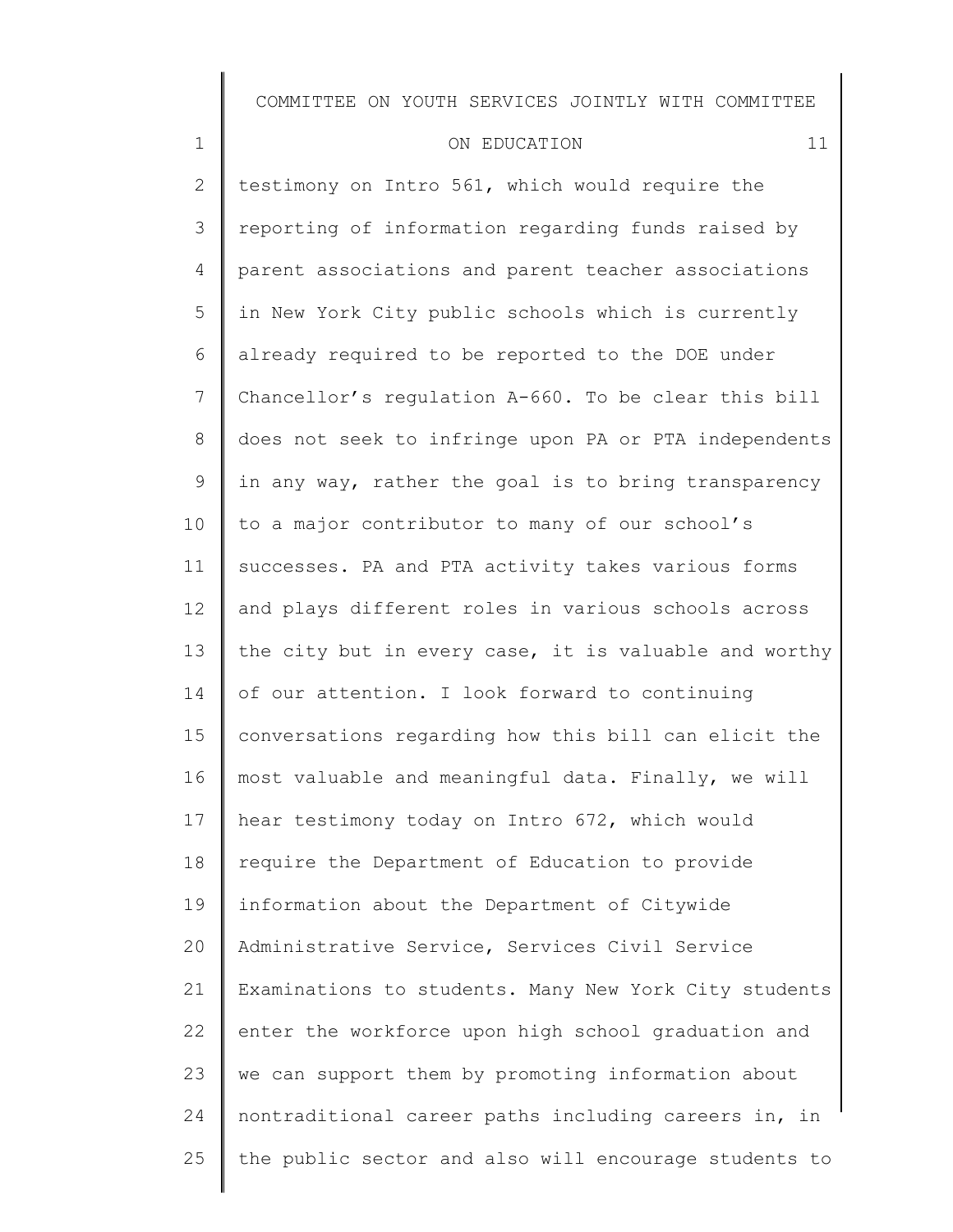| ON EDUCATION |  |
|--------------|--|

1

25

2 3 4 5 6 7 8 9 10 11 12 13 14 15 16 17 18 19 20 21 22 23 24 learn more about the types of careers government offers and is a further incentive to continue their education post high school and earn a bachelor's, master's degrees and so on. If you wish to testify on Intro 561 or Intro 672 please indicate on the witness slip whether you are here to testify in favor or in opposition. I also want to point out that we will not be voting on the bills today as this is just the first hearing to allow as many people as possible to testify, testimony will be limited to three minutes per person and please note that all witnesses will be sworn in before testifying. And I'd like to thank our Committee Counsel Beth Golub, Jan Atwell and Kalima Johnson, Kaitlyn O'Hagan, Elizabeth Hoffman and Millie Bonilla. I'd like to also thank my staff Anna Scaife, Vanessa Ogle and Eric Feinberg and with that I'd like to turn it over back to my Co-chair, Chair Rose. CHAIRPERSON ROSE: Thank you so much Chair Treyger and we've been joined by Council Member Cornegy. And we would like to have our panel sworn in. COMMITTEE CLERK: would you please raise

your right hands. Do you affirm to tell the truth,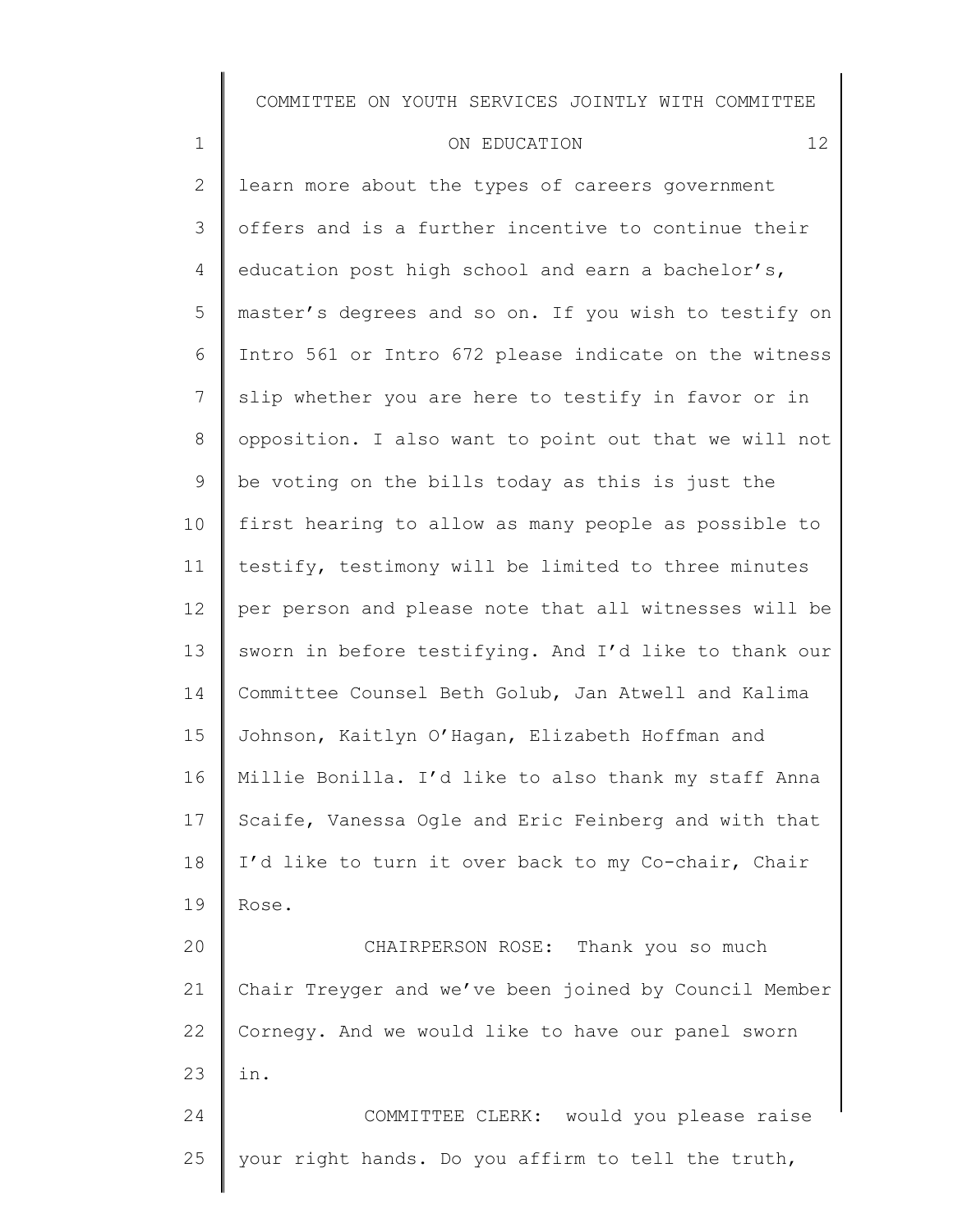|              | COMMITTEE ON YOUTH SERVICES JOINTLY WITH COMMITTEE    |
|--------------|-------------------------------------------------------|
| $\mathbf 1$  | 13<br>ON EDUCATION                                    |
| $\mathbf{2}$ | the whole truth and nothing but the truth in your     |
| 3            | testimony today and respond honestly to Council       |
| 4            | Member's questions?                                   |
| 5            | [panel confirms]                                      |
| 6            | COMMITTEE CLERK: Please lower your hands              |
| 7            | and state your names for the record.                  |
| 8            | CHAIRPERSON ROSE: Okay, would you please              |
| 9            | begin your testimony, state your name and you can     |
| 10           | begin.                                                |
| 11           | PHIL WEINBERG: Great. Good afternoon                  |
| 12           | Chairs Treyger and Rose and members of the City       |
| 13           | Council Education Committee and Committee on Youth    |
| 14           | Services. My name is Phil Weinberg, the New York City |
| 15           | Department of Education's Deputy Chancellor for       |
| 16           | Teaching and Learning and I'm pleased to be joined by |
| 17           | my colleague Norah Lovett, who's the Executive        |
| 18           | Director for Social Studies and Core Curriculum       |
| 19           | Implementation and we're pleased to be here today to  |
| 20           | discuss the administration's work to create strong    |
| 21           | civics instruction and civic engagement opportunities |
| 22           | for all of our students. Our goal is for students to  |
| 23           | graduate high school as empowered critical thinkers   |
| 24           | who are ready to chart the course our city and our    |
| 25           | country will take in the future. We believe civic     |
|              |                                                       |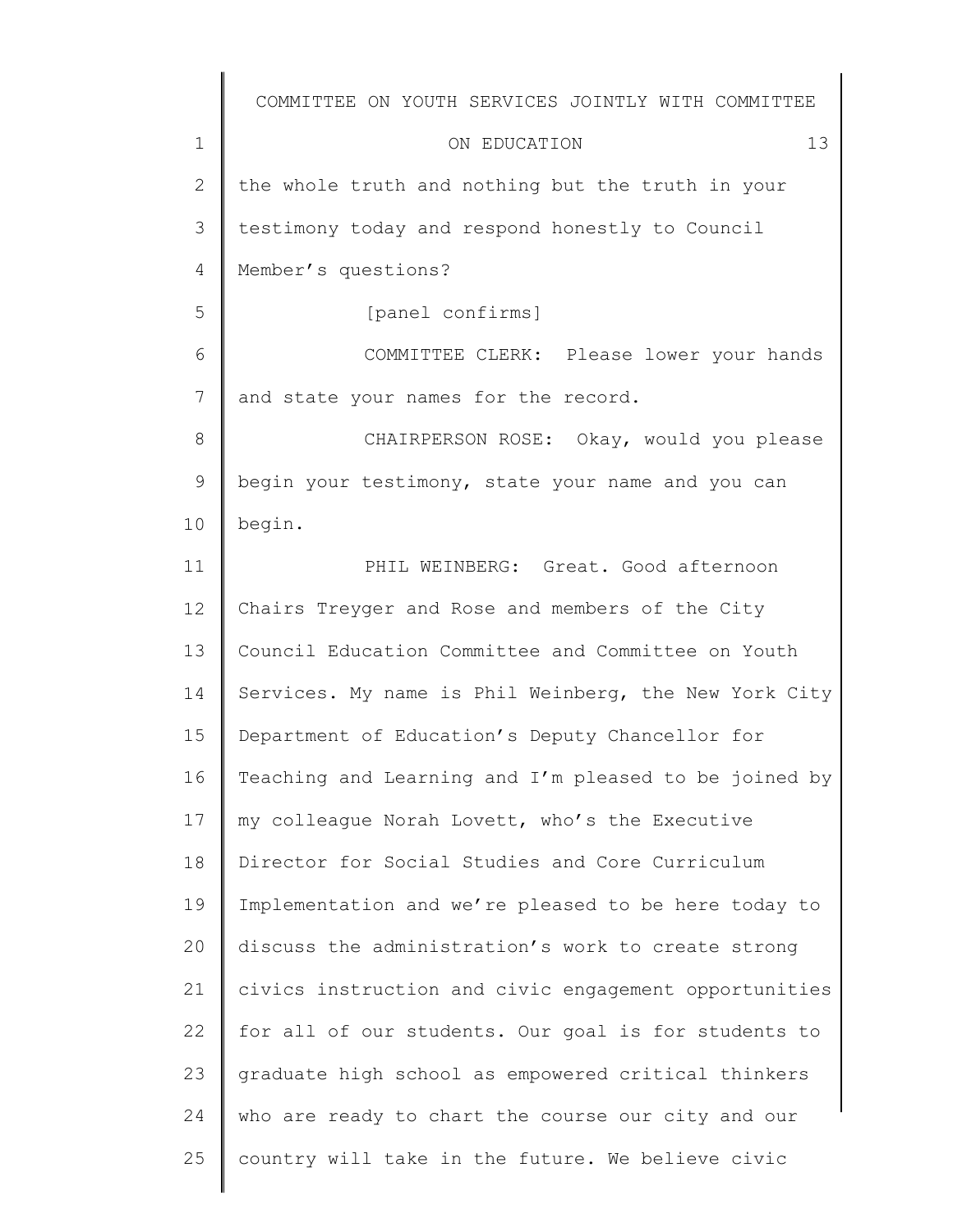# ON EDUCATION 14

1

2 3 4 5 6 7 8 9 10 11 12 13 14 15 16 17 18 19 20 21 22 23 24 25 education is an essential part of every student's core academic program that is why as part of our vision for Equity and Excellence for All, earlier this year we announced a significant investment in civics education through our new Civics for All initiative. Our focus is on teaching the foundations of the United States government and the democratic process in order to build a more engaged, active citizen and informed voter. All of us know how important that is. Yet, the National Assessment of Education Progress reports that only one fourth of high school graduates understand how the American political system works, the principles of democracy, the United States' role in world affairs and the roles and responsibilities of being an active citizen. One in every 300 Americans is a New York City public school student so we know we are uniquely positioned to change that reality. First and foremost, we are developing state aligned Civics for All curricula for grades K through 12. Resources and lesson plans will build our student's knowledge of systems starting with the classroom in schools, then the… then the political systems of communities, the city, state and the nation. The DOE will, will engage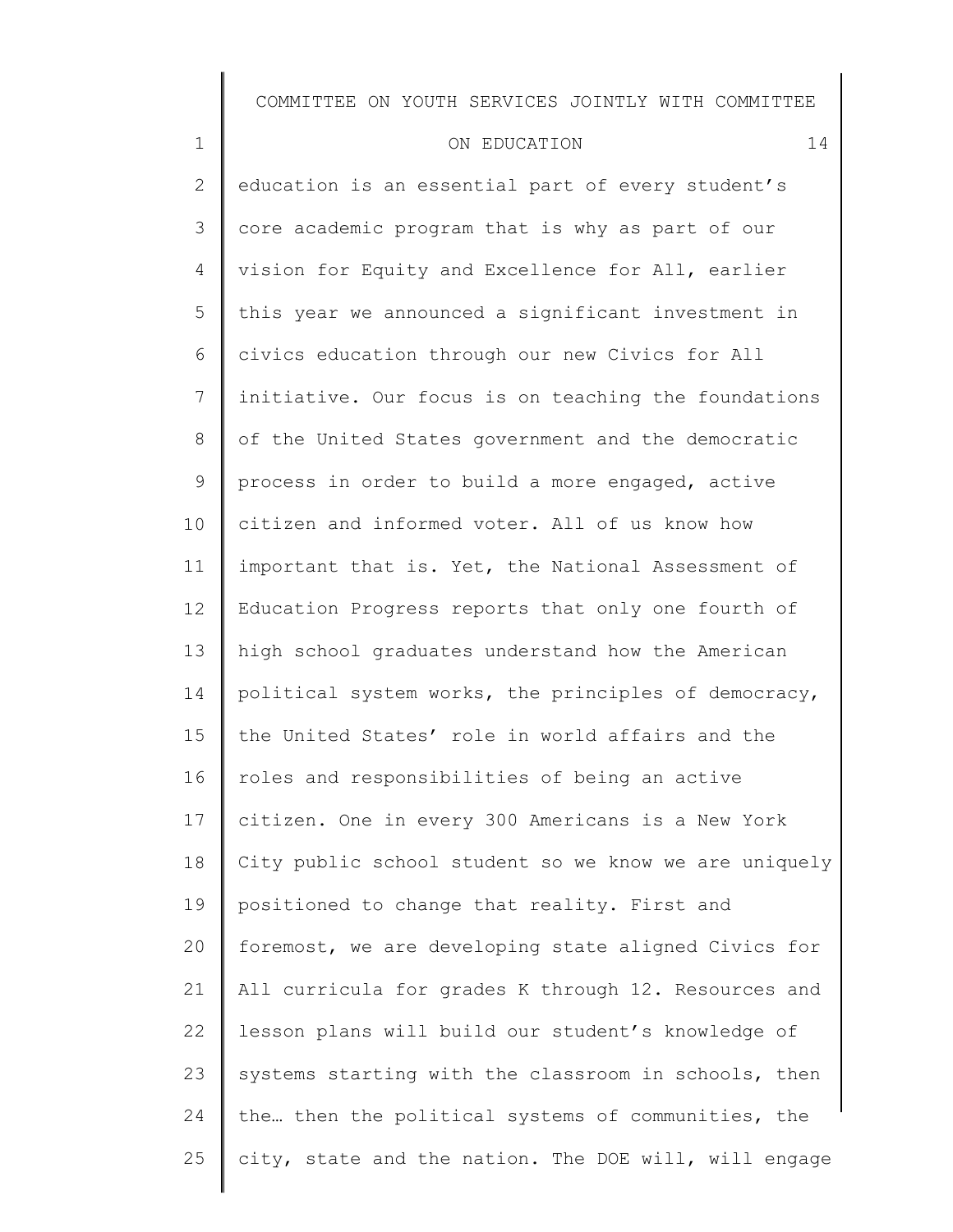#### ON EDUCATION 15

1

2 3 4 5 6 7 8 9 10 11 12 13 14 15 16 17 18 19 20 21 22 23 24 25 multiple perspectives and voices by collaborating with teachers, partners and organizations across the city to support curriculum development, pilot lessons and implement the curricula. Once the piloting of all lessons has been completed, successful lessons will be published in the Civics for All curricula for distribution to schools by fall 2019. In addition to curricula, we will also support all our schools in bringing theory to practice. Students will actively learn about civics practices that include how to contribute appropriately and meaningfully to the public processes, voting, volunteering, jury service, and joining with others to improve our society. Students will learn how to start and lead organizations within schools and how to conduct community-based research and present their findings to their communities. As part of Civics for All, on Monday, May  $21^{st}$ , 2018, we held our first ever citywide student voter registration day with the goal of registering every eligible young person to vote as early as possible. Every high school was invited ot hold the student registration… the student voter registration day event supported by a resource guide with suggested lessons and activities. Student voter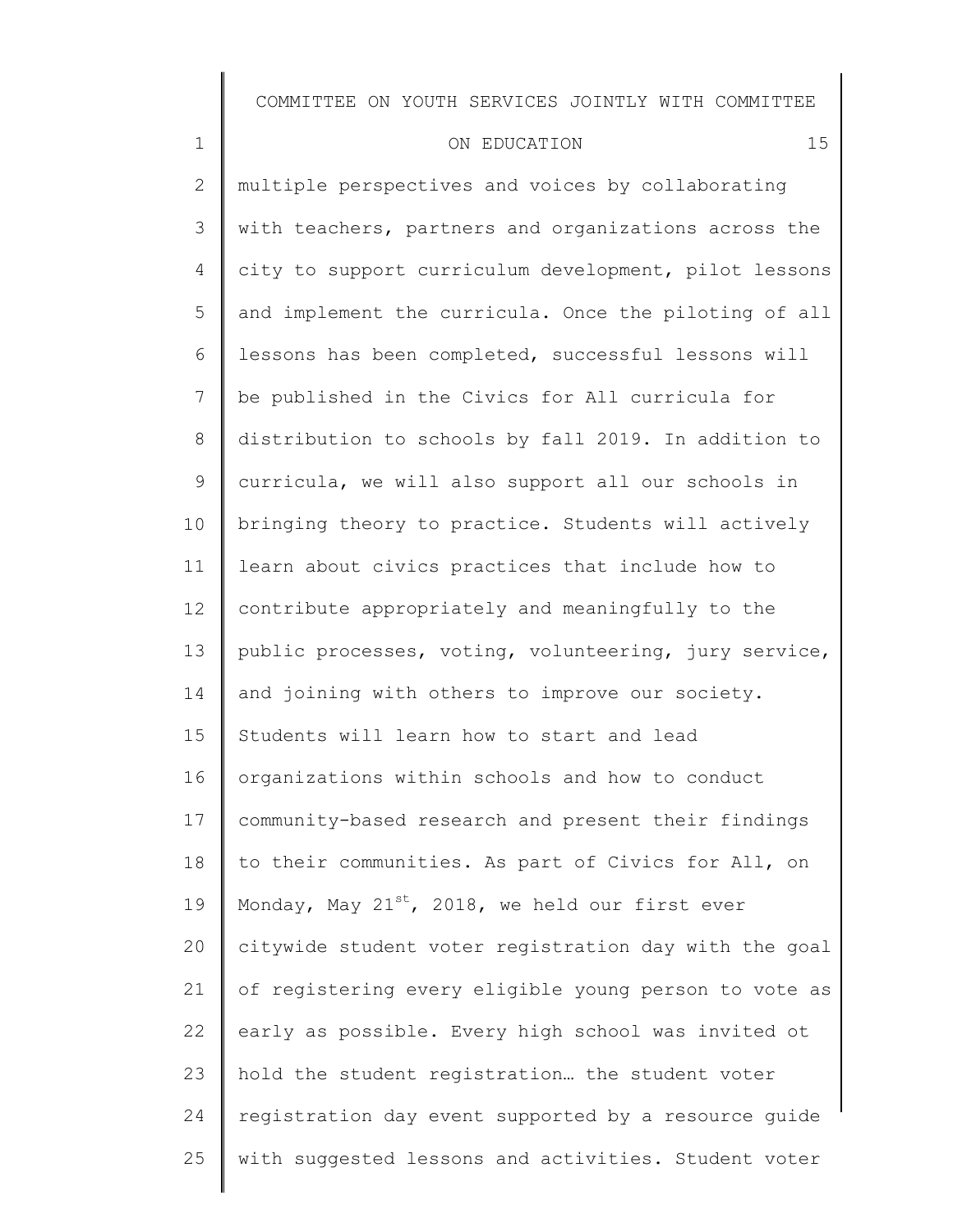| ON EDUCATION |  |  |  |
|--------------|--|--|--|
|--------------|--|--|--|

1

25

2 3 4 5 6 7 8 9 10 11 12 13 14 15 16 17 18 19 20 21 22 23 24 registration day is in… is a partnership with Democracy NYC, the City Council, the New York Immigration Coalition, the New York City Board of Elections and NYC Votes. I thank those of your who participated, and I look forward to your continued support of this initiative. In addition, we plan to bring participatory budgeting to every high school, piloting the process at up to 50 high schools in the 2018-19 school year. Similar to the participatory… similar to the participatory budgeting effort the city council has kicked off across our city, we will provide 2,000 dollars per high school for students to identify priorities and upon which to direct spending. By school year 2020-21, we will implement participatory budgeting at every single high school, creating engaging learning opportunities that will support young people in knowing how to engage democratically, how to build stronger communities, as well as how to participate in budgeting decisions. Civics for All will build on this administration's existing work to strengthen civics and social studies education. this includes NYC's Passport to Social Studies curriculum, which has been adopted by over 70 percent of the city's elementary and middle schools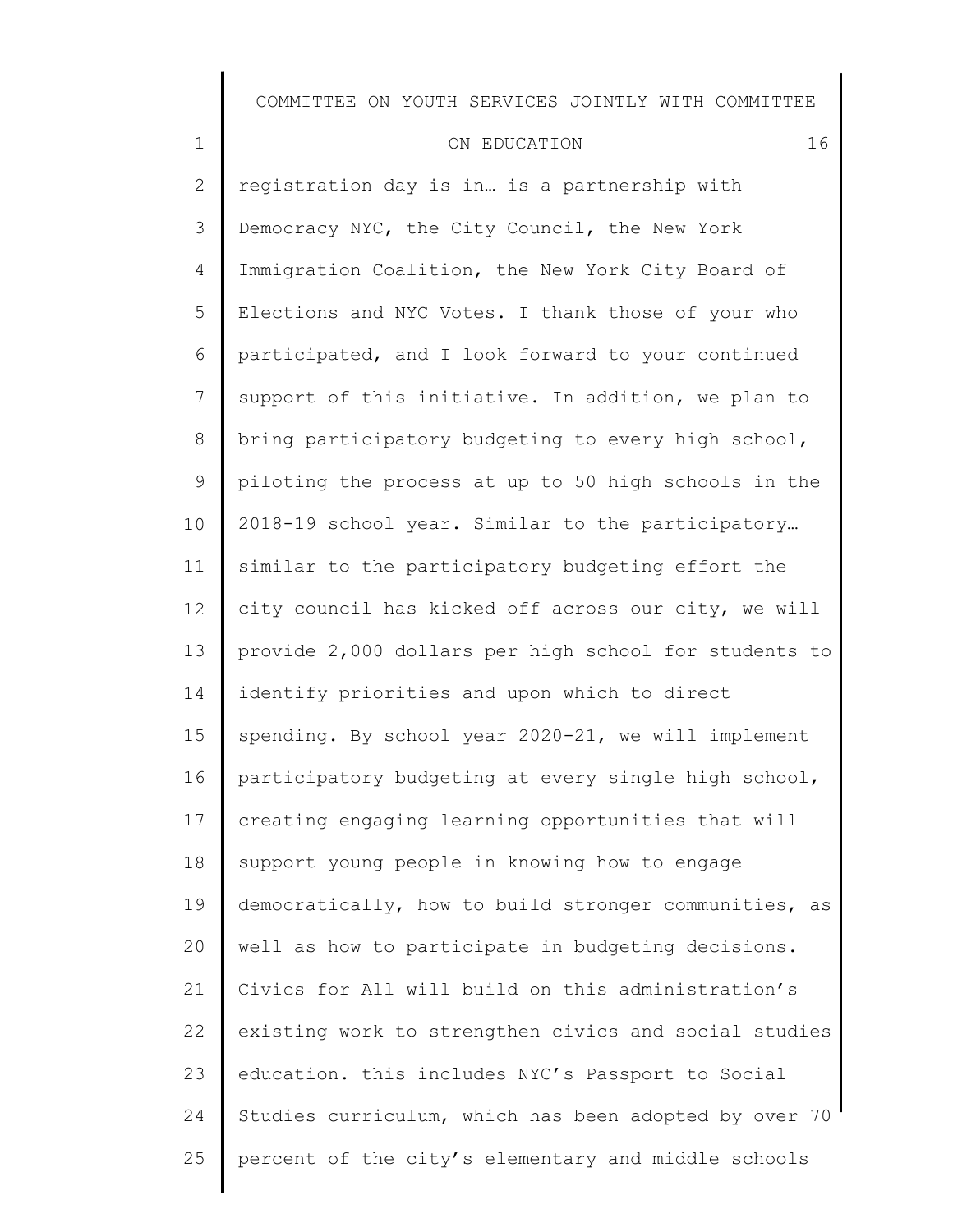| $\mathbf 1$    | 17<br>ON EDUCATION                                    |
|----------------|-------------------------------------------------------|
| $\overline{2}$ | in just its second year. Passport is a comprehensive  |
| 3              | instructional resource for teachers in grades         |
| 4              | kindergarten through eight, organized around units of |
| 5              | study that are guided by essential questions.         |
| 6              | Teachers are encouraged to customize the Passport to  |
| 7              | meet their individual students' and classrooms'       |
| 8              | needs. It also includes our middle school quality     |
| 9              | initiative debate tournament, made possible by the    |
| 10             | city council's generous support and ongoing           |
| 11             | commitment, which provides schools across the city    |
| 12             | with the opportunity to regularly engage in           |
| 13             | competitive debate. The MSQI debate program is the    |
| 14             | largest middle school debate league in the country    |
| 15             | with 60 schools participating since the 2014 school   |
| 16             | year. An evaluation of the MSQI debate program has    |
| 17             | shown a positive impact on civic engagement, as well  |
| 18             | as overall improvements in literacy and academic      |
| 19             | performance for students. The DOE's Office of Safety  |
| 20             | and Youth Development and Office of Field Support     |
| 21             | also provides engagement and leadership opportunities |
| 22             | for students. Students from each borough are selected |
| 23             | by their high schools to represent their school on    |
| 24             | borough student advisory councils. Each of the seven  |
| 25             | BSACs meet with their field support center to discuss |
|                |                                                       |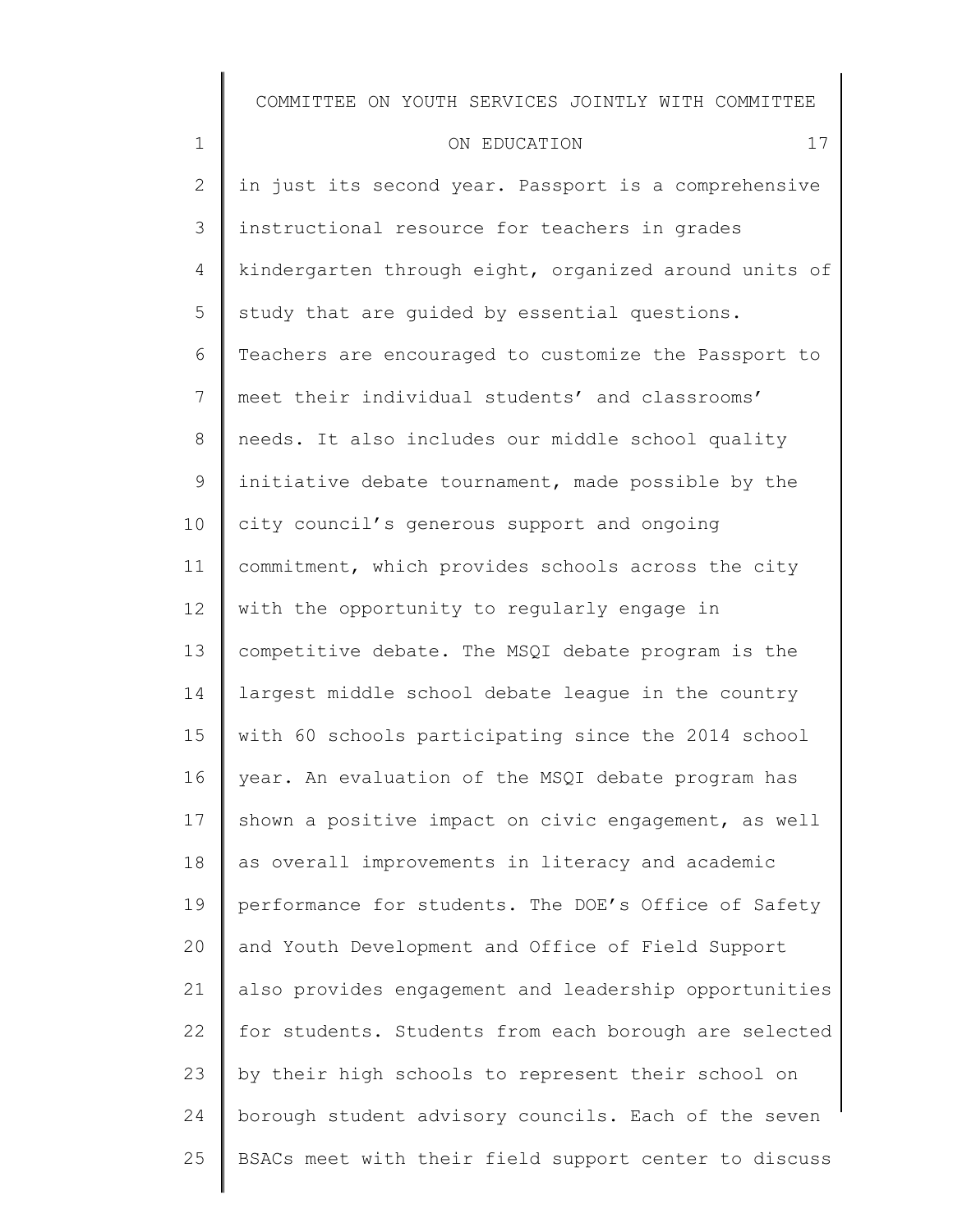| $\mathbf 1$     | 18<br>ON EDUCATION                                    |
|-----------------|-------------------------------------------------------|
| 2               | and address policies and practices that impact their  |
| 3               | respective school communities and to engage in        |
| 4               | decision making that leads to tangible changes.       |
| 5               | Currently, the BSACs the BSACs consist of 265         |
| 6               | students citywide. Students from, from each BSAC are  |
| $7\phantom{.}$  | then selected to represent their boroughs on the      |
| 8               | Chancellor's student advisory council and submit      |
| 9               | proposals to senior DOE leadership and suggest policy |
| 10 <sub>o</sub> | changes. Two CSAC representatives are selected each   |
| 11              | year to be student representatives on the panel for   |
| 12              | education policy. The DOE also works with NYC Service |
| 13              | to support Youth Leadership Councils. In the past two |
| 14              | years we have trained 36 schools within 20 campuses   |
| 15              | and are looking to expand this program to work with   |
| 16              | all city high schools in with all high schools in     |
| 17              | the city. We are also proud of our justice resource   |
| 18              | center, part of the city's career and technical       |
| 19              | education offerings, which administers and            |
| 20              | facilitates learning experiences that expose students |
| 21              | to basic law principles and practices. This program   |
| 22              | includes moot court, run in participation with        |
| 23              | Fordham University Law at 48 high schools and mock    |
| 24              | trial, run in participation with the New York State   |
| 25              | Bar Association at over 50 schools. Thank you for the |
|                 |                                                       |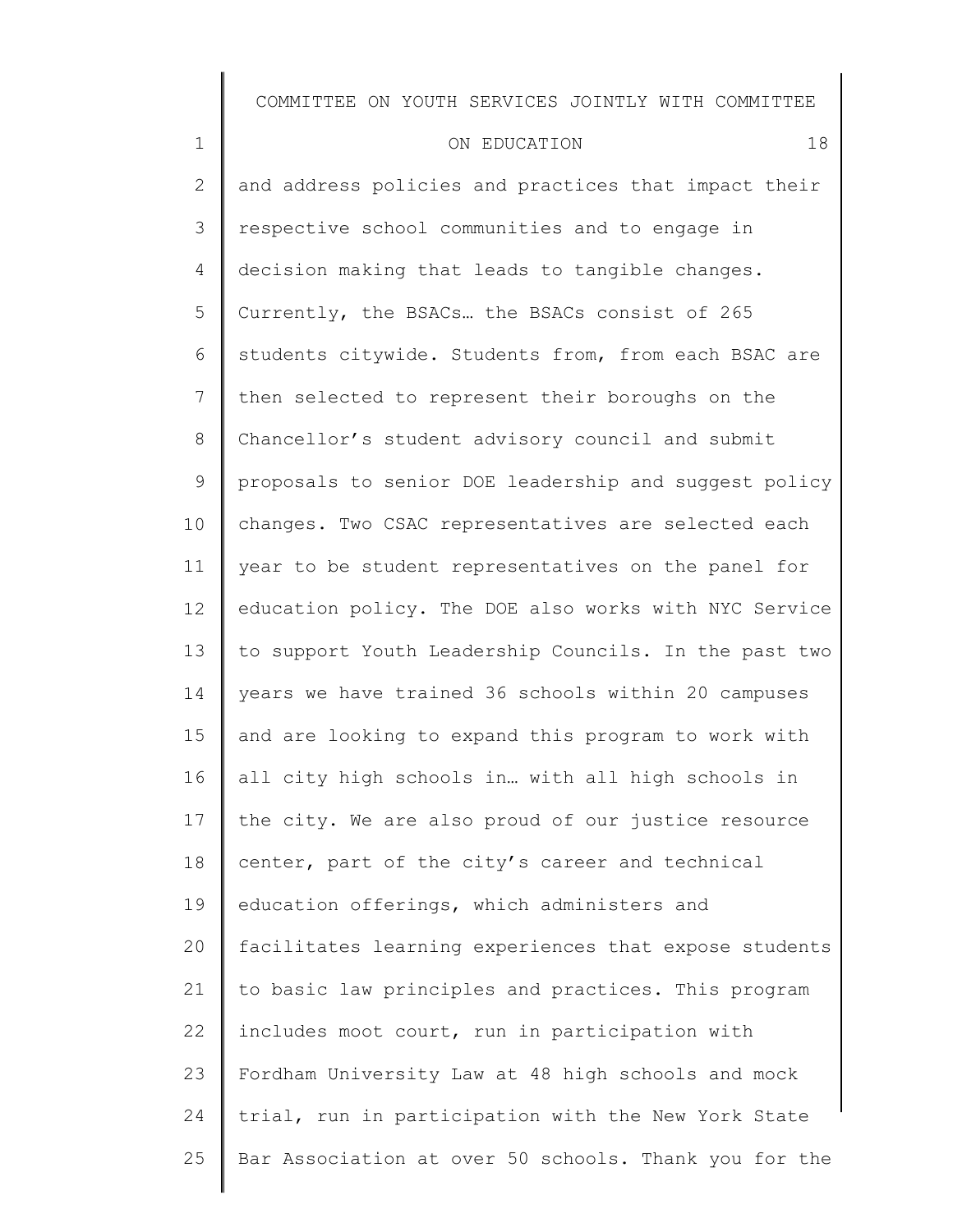| ON EDUCATION |  |
|--------------|--|

1

2 3 4 5 6 7 8 9 10 11 12 13 14 15 16 17 18 19 20 21 22 23 24 25 opportunity to discuss our investments in civic education for our young people. We believe ensuring that all of our students graduate ready to lead our city and our country is a whole city effort and we are grateful for your participation in this effort and we look forward to ways to deepen our collaboration. And now I will turn to the proposed legislation. Intro Number 561 requires the DOE to report information regarding parent teacher associations and parent associations in public schools. specifically, the bill would require the DOE to report on, among other reporting requirements, whether a school has a PA or a PTA, the number of members, the dates and results of each election, the number of staff members and their job titles, the number of meetings held, and the annual income, fundraising activities and expenditures for each PTA or PA. while we support the goal of the proposed legislation, we have concerns regarding the scope of the reporting requirements. As you are aware, Chancellor's Regulation A-660 governs all aspects of PTAs and PAs and was developed after significant consultation with parents. CR A-660 also recognizes that PA/PTAs are autonomous and self-governing, and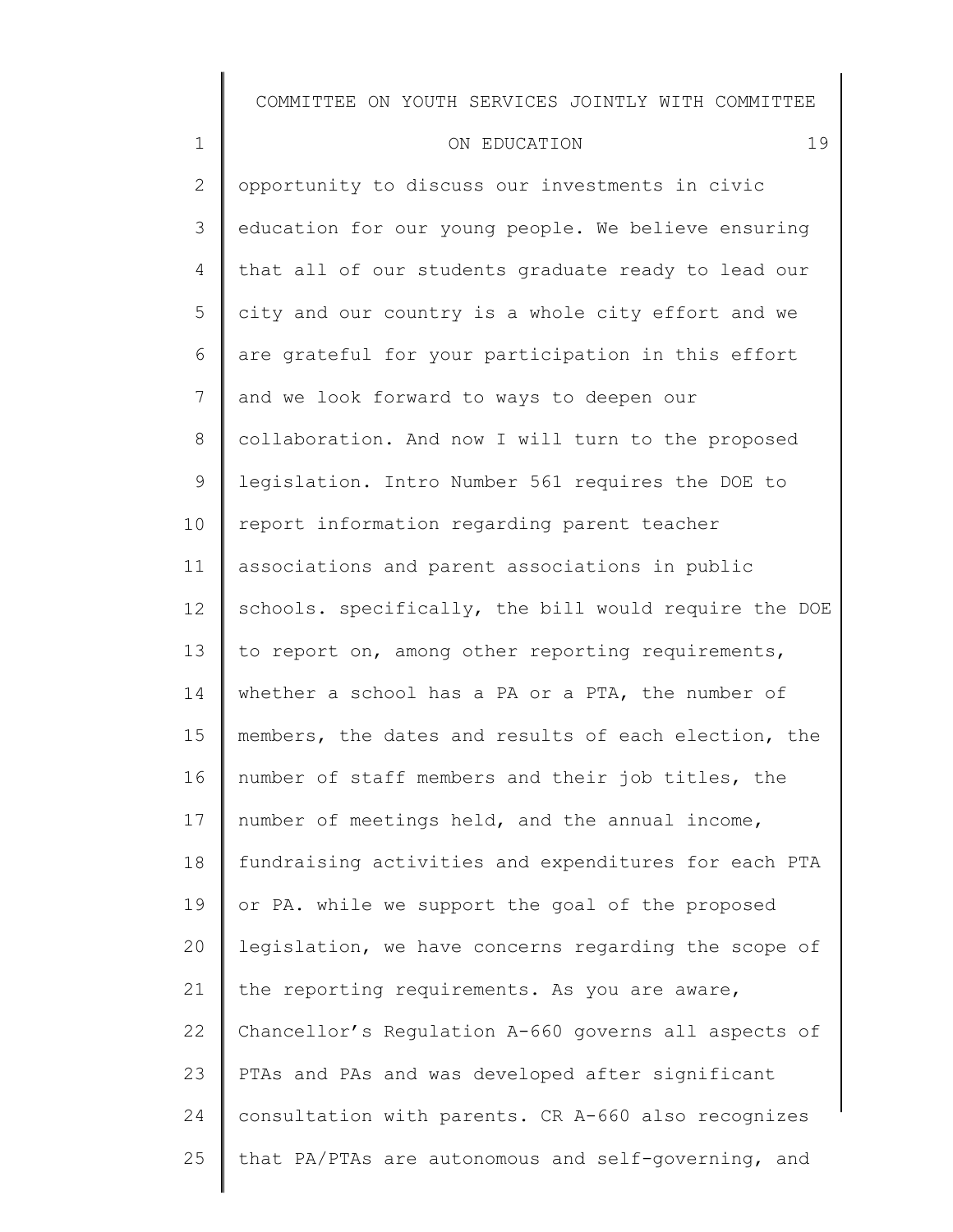| $\mathbf 1$    | 20<br>ON EDUCATION                                    |
|----------------|-------------------------------------------------------|
| $\mathbf{2}$   | that school officials oversight of PA/PTA is limited. |
| 3              | Pursuant to C to Chancellor's Regulation A-660, we    |
| 4              | do not currently track the detailed information       |
| 5              | proposed in the bill. We believe information on PAs   |
| 6              | or PTAs is important for school communities and the   |
| $\overline{7}$ | DOE and we look forward to working with the council   |
| 8              | to narrow the scope of the proposed legislation to    |
| 9              | meet the goals of providing useful information that   |
| 10             | is consistent with current DOE regulations and what   |
| 11             | we currently track. Intro Number 672 requires DOE to  |
| 12             | provide information abut the Department of City the   |
| 13             | Department of Citywide Administrative Services        |
| 14             | Examinations. We support the goal of the legislation. |
| 15             | DCAS would be required to provide DOE with the        |
| 16             | information. I will now turn this over to my          |
| 17             | colleague Susan Haskell, Deputy Commissioner, Youth   |
| 18             | Services at the New York City Department of Youth and |
| 19             | Community Development. We will then be happy to       |
| 20             | answer any questions you may have.                    |
| 21             | SUSAN HASKELL: Thank you. Good afternoon              |
| 22             | Chair Rose, Chair Treyger and members of the          |
| 23             | Committee on Youth Services and Committee on          |

Education. I am Susan Haskell, Deputy Commissioner

Youth Services at the New York City Department of

24

25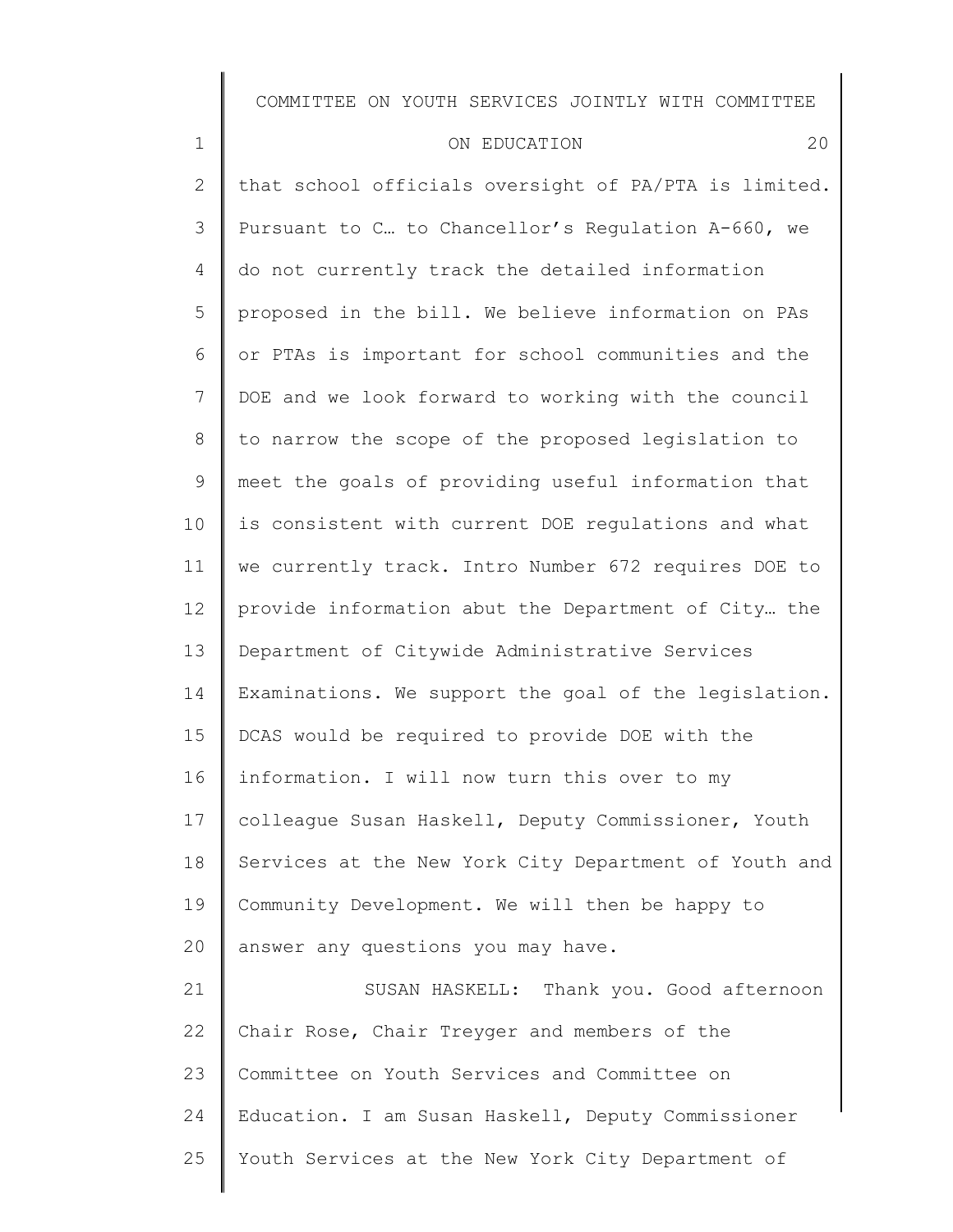| $\mathbf 1$     | 21<br>ON EDUCATION                                    |
|-----------------|-------------------------------------------------------|
| $\mathbf{2}$    | Youth and Community Development. I'm joined by Darryl |
| 3               | Rattray, Associate Commissioner, Youth Services and   |
| 4               | Strategic Partnerships. On behalf of Commissioner     |
| 5               | Chong, thank you for the opportunity to testify today |
| 6               | about youth civic engagement. DYCD supports an array  |
| $7\phantom{.0}$ | of programs for young people, including youth         |
| 8               | workforce development, after school programs and      |
| 9               | community centers. All DYCD programs for youth are    |
| 10              | shaped by the interrelated concepts of positive youth |
| 11              | development, social and emotional learning, and youth |
| 12              | leadership development. Within this framework, youth  |
| 13              | civic engagement activities and opportunities are     |
| 14              | essential to allowing young people to build           |
| 15              | leadership skills, learn how to affect change, be     |
| 16              | civic minded and have the chance to reflect on their  |
| 17              | actions. Civic engagement activities are embedded in  |
| 18              | the quality program design of DYCD funded programs at |
| 19              | three levels; at the provider level located           |
| 20              | throughout the city with specific DYCD funded and     |
| 21              | organized initiatives to promote civic engagement and |
| 22              | citywide events and enrichment opportunities. At the  |
| 23              | provider level, civic engagement activities are       |
| 24              | designed to respond to the needs and interests of     |
| 25              | program participants and local community. Examples of |
|                 |                                                       |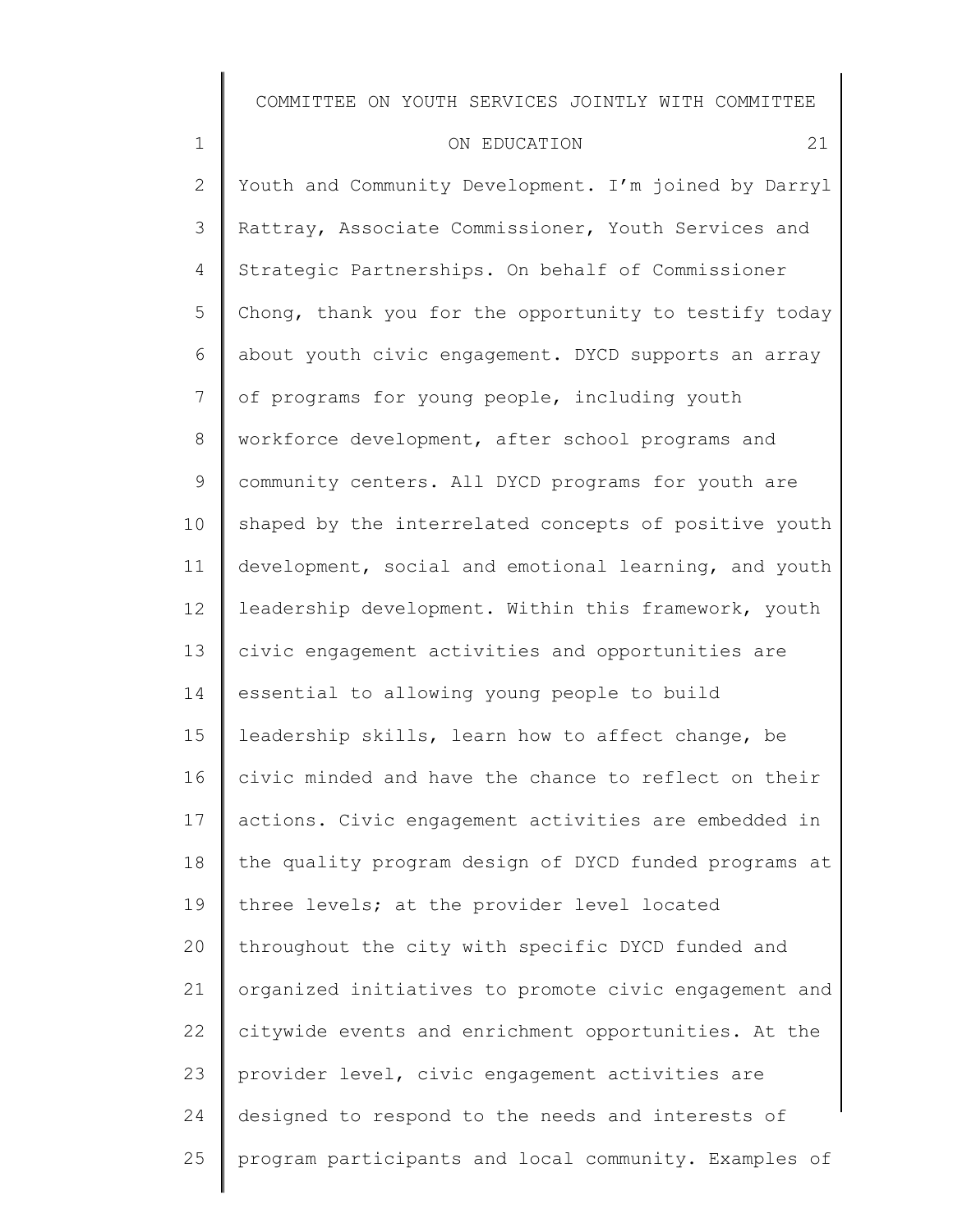| $\mathbf 1$    | 22<br>ON EDUCATION                                    |
|----------------|-------------------------------------------------------|
| $\mathbf{2}$   | those activities include; planting tree mulch as part |
| 3              | of a beautification project at a local park, doing    |
| 4              | random acts of kindness during the holidays by        |
| 5              | visiting family shelters to deliver to deliver food,  |
| 6              | blankets and gifts, in response to parent requests,   |
| $\overline{7}$ | hosting a book give away to support participant's     |
| 8              | interest in literacy skills and participating in a    |
| 9              | community rally against gun violence. In addition to  |
| 10             | the activities at the provider level, DYCD supports   |
| 11             | specific civic engagement initiatives. This includes; |
| 12             | summer of service which is an annual community        |
| 13             | service initiative. Participants of DYCD funded       |
| 14             | programs gather throughout the summer to engage in 10 |
| 15             | to 15 community service projects such as mural        |
| 16             | painting, volunteering at a senior center and         |
| 17             | planting trees. Summer of service includes youth      |
| 18             | voice, community partnership and exploration of       |
| 19             | issues. It ensures that the service hours demonstrate |
| 20             | the impact that young people can make through efforts |
| 21             | that address community needs. Projects support skill  |
| 22             | building in critical thinking, collaboration, and     |
| 23             | communication. My Brother's/Sister's Keeper Youth     |
| 24             | Council engages high school youth to work with        |
| 25             | networks of borough-based youth councils at the       |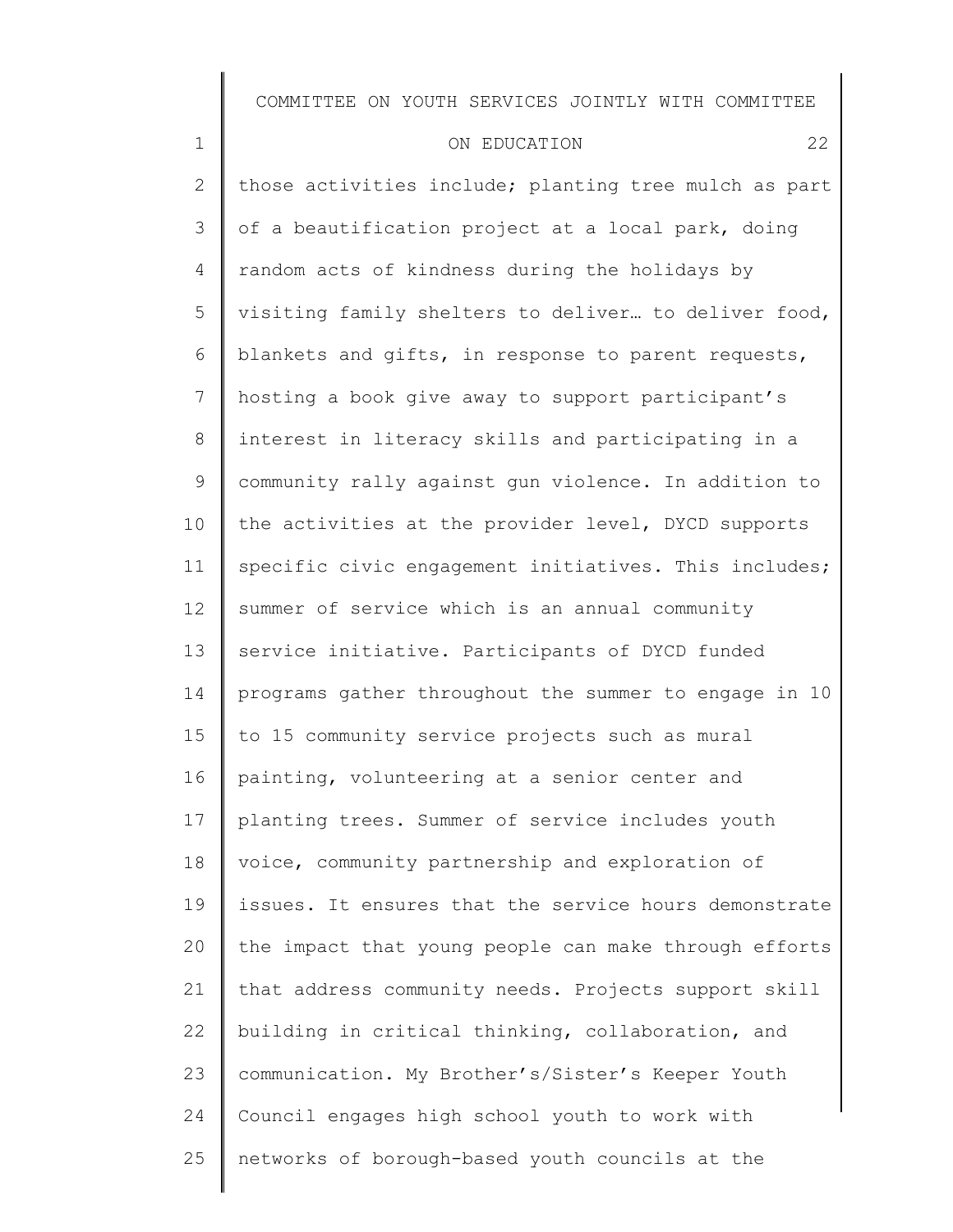| $1\,$           | 23<br>ON EDUCATION                                    |
|-----------------|-------------------------------------------------------|
| $\mathbf{2}$    | Beacon and Cornerstone centers across the city. Young |
| 3               | people identify social justice issues important to    |
| $\overline{4}$  | the local community and to New York City. The Youth   |
| 5               | Council's goals are to; develop leadership skills and |
| 6               | inspire youth to take leadership roles, create        |
| $7\overline{ }$ | authentic opportunities for young people to shape     |
| $8\,$           | responses and solutions to community issues, and      |
| $\mathsf 9$     | cultivate an ethic of service in young people. In the |
| 10              | current program year, the Youth Council completed a   |
| 11              | participatory action research project on public       |
| 12 <sup>°</sup> | safety that included youth police relationships.      |
| 13              | Young people collected data from peers and neighbors  |
| 14              | through collaborative meetings, listening tours and a |
| 15              | youth survey that they designed. At Beacon and        |
| 16              | Cornerstone Community Centers, youth councils inform  |
| 17              | a center's program design. The councils consider      |
| 18              | ideas for new program offerings and discuss           |
| 19              | improvements or changing to changes to existing       |
| 20              | programs. They serve as a mechanism for youth to      |
| 21              | explore community and social issues and develop       |
| 22              | strategies to take action. For example; at the Sonia  |
| 23              | Sotomayor Cornerstone in the Bronx, the youth council |
| 24              | hosted a How to Keep Your Community Safe meeting that |
| 25              | included presentations and panel discussions with     |
|                 |                                                       |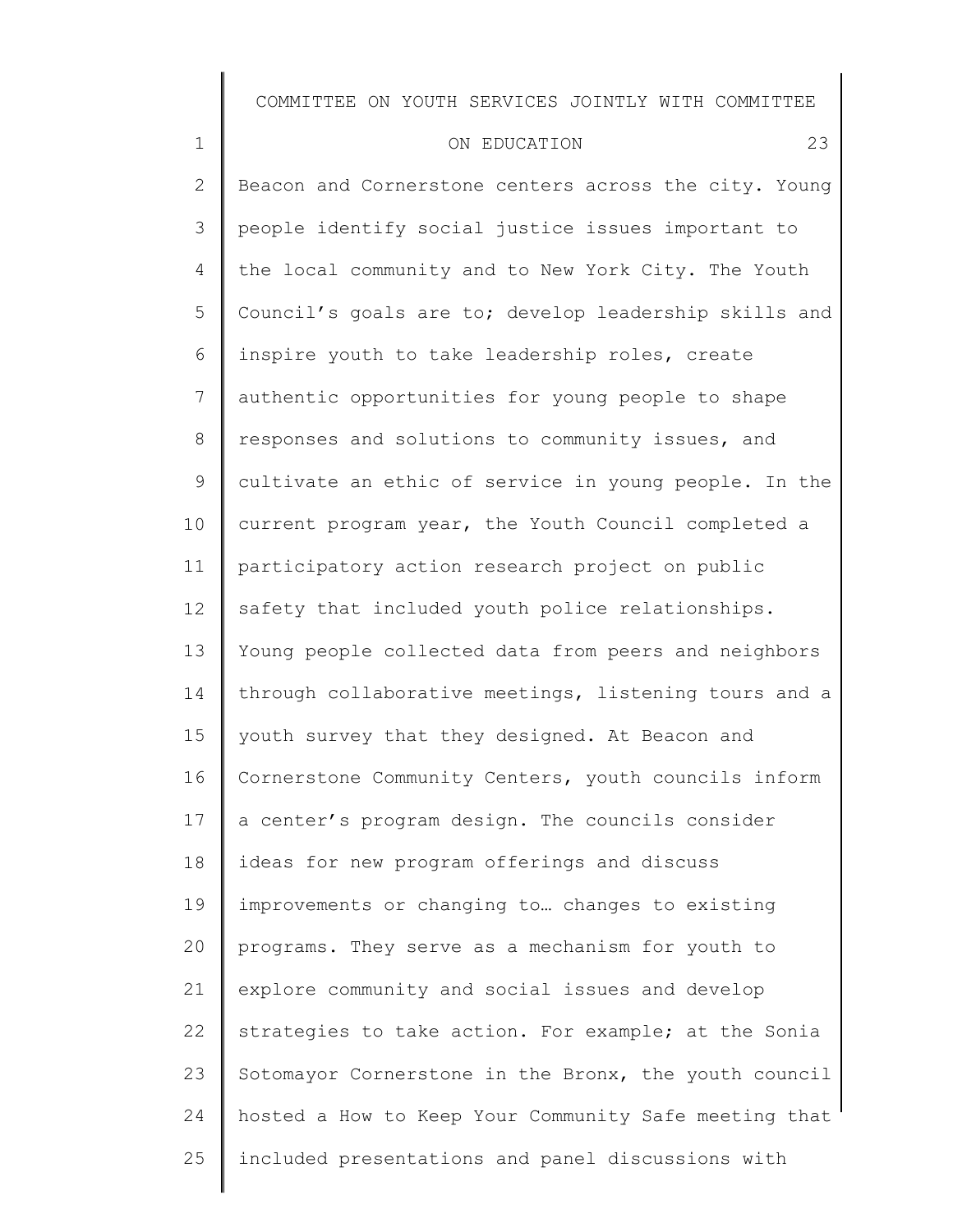# ON EDUCATION 24 local police officers. At the Ocean Bay Cornerstone

1

2

3 4 5 6 7 8 9 10 11 12 13 14 15 16 17 18 19 20 21 22 23 24 25 in the Rockaways, the youth council hosted an LGBTQ conference and forum to address issues of concern to the LGBTQ community. This youth council also held a youth voter education event in mid-April. At the Gerard Carter Center on Staten Island, the youth council partnered with the Mayor's Action Plan on Neighborhood Safety to host a youth career fair. In DYCD's SONYC Program… middle school programs, youth leadership is an essential component. When we launched SONYC in 2014, it was critical to infuse leadership building activities into the programs because middle school students are at the developmental stage where they are starting to make real choices for themselves. SONYC programs help youth harness their growing sense of self and voice. On a validated youth leadership survey developed by the American Institute of Research, youth attending SONYC programs have positive perceptions of their own attitudes and skills; 99 percent see themselves as motivated, self-aware, and persistent; 94 percent see themselves as inspirational, confident, active listeners and persuasive and 94 percent see themselves as purposeful, conveners and perspective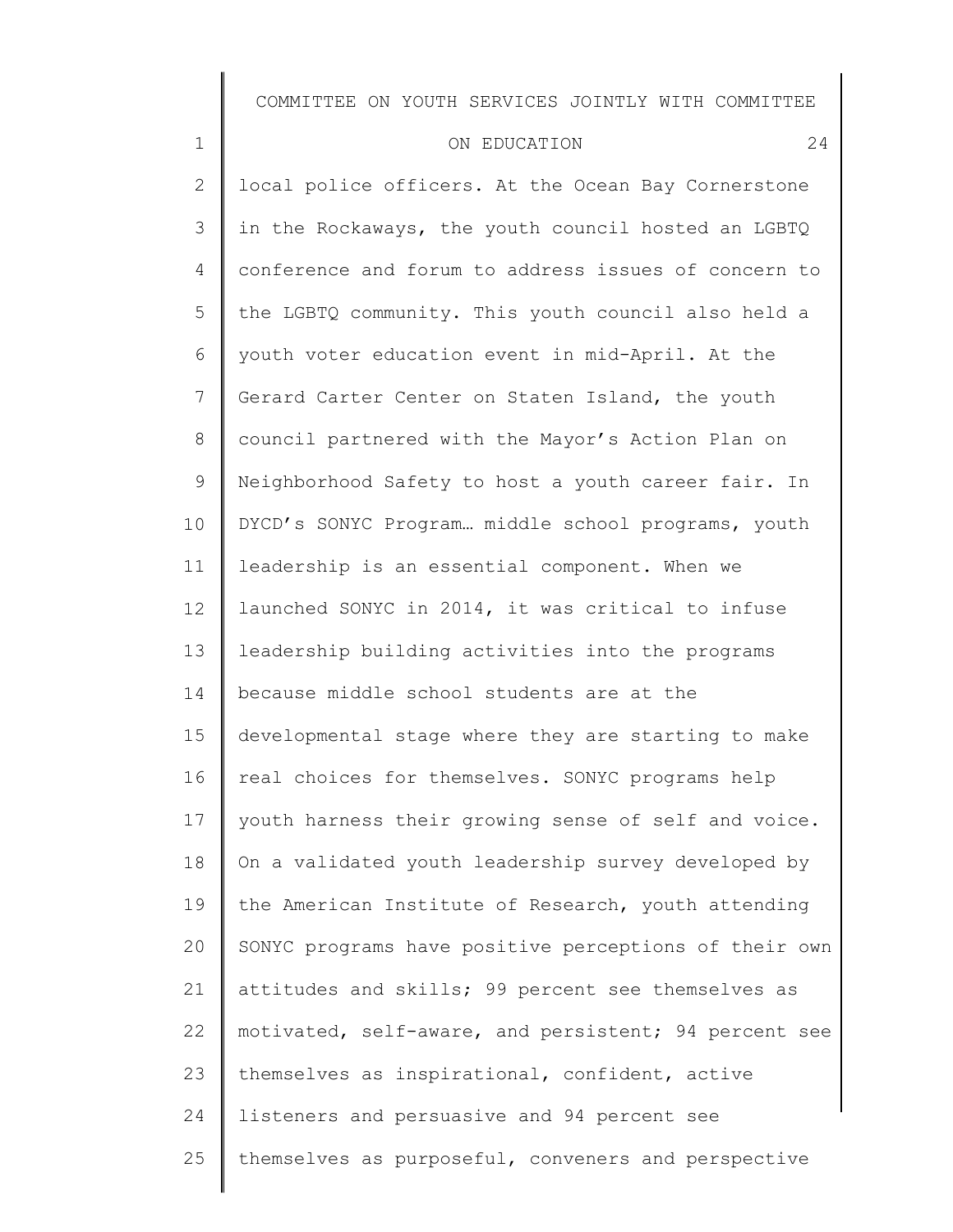| $\mathbf 1$  | 25<br>ON EDUCATION                                    |
|--------------|-------------------------------------------------------|
| $\mathbf{2}$ | takers. These vital skills help young people take     |
| 3            | action and affect community change. Through the SYEP  |
| 4            | and Ladders for Leaders, we have partners to expose   |
| 5            | youth to city government and learn about careers in   |
| 6            | the public sector and public policy. City agency      |
| 7            | worksites have included the Department of             |
| 8            | Environmental Protection, Department of               |
| 9            | Transportation, Health and Hospitals, Office of the   |
| 10           | Chief Medical Examiner, and the Department of Design  |
| 11           | and Construction. We also want to thank city council, |
| 12           | for your strong partnership that we've established    |
| 13           | together. Last year, 26 Council Members and the       |
| 14           | Progressive Caucus hosted a total of 195 SYEP and     |
| 15           | Ladders participants. We are working with Council     |
| 16           | Members to establish placements for this year's       |
| 17           | program. We will build on these partnerships this     |
| 18           | summer, and further strengthen the types of civic     |
| 19           | engagement themed SYEP jobs as follows. In Staten     |
| 20           | Island SYEP participants will assess and respond to   |
| 21           | environmental needs in the North Shore. In Brooklyn   |
| 22           | participants will discuss healthy intergenerational   |
| 23           | relationships between young people and older people   |
| 24           | and explore careers in senior care. In Manhattan      |
| 25           | participants will research food justice issues and    |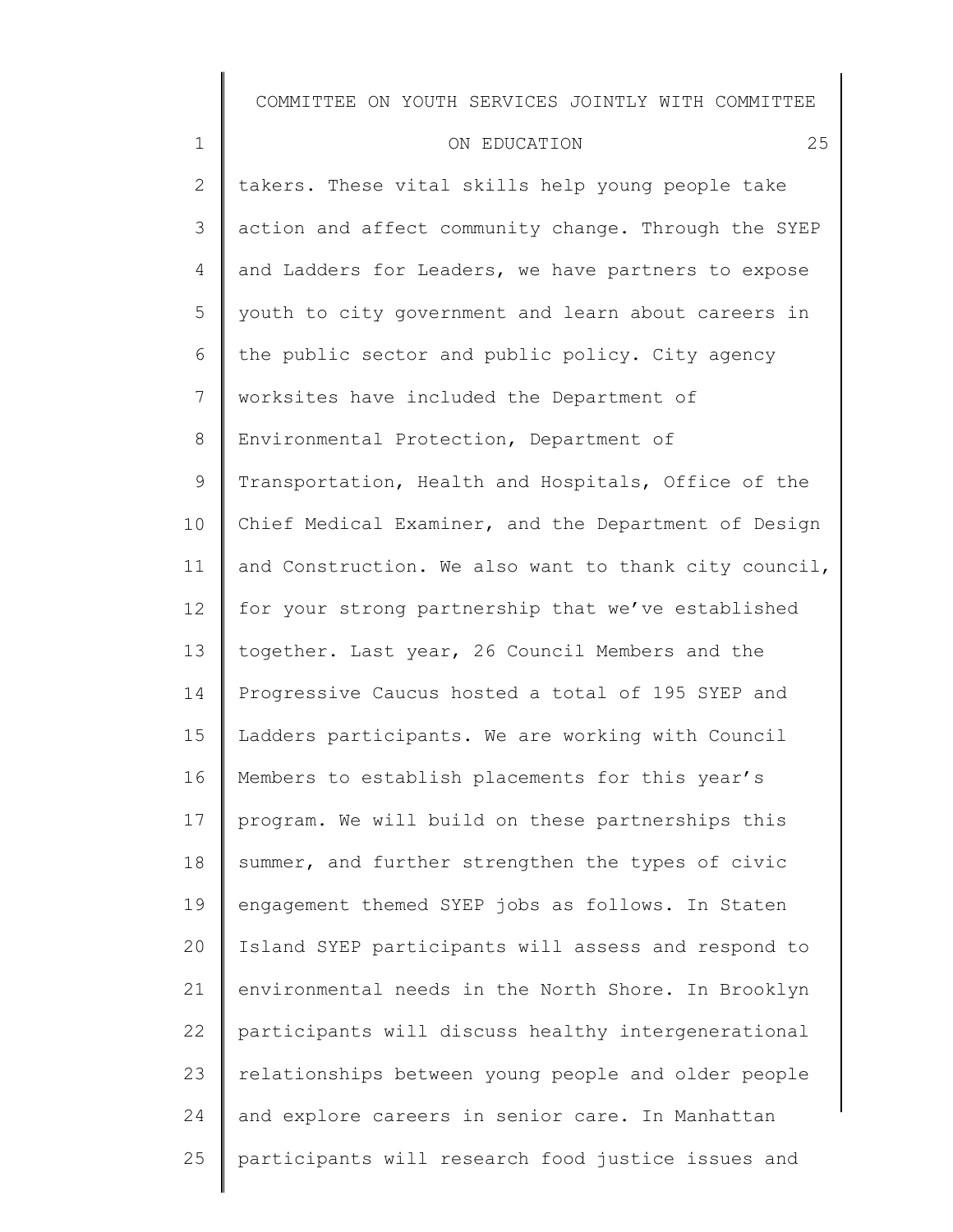1

2 3 4 5 6 7 8 9 10 11 12 13 14 15 16 17 18 19 20 21 22 23 24 25 develop a healthy foods campaign to support communities in a food desert and in the Bronx and Queens participants will learn about government elections and develop a democracy project to explore voting policies and create public awareness campaigns. In addition to these specific program initiatives DYCD hosts citywide events and enrichment opportunities for DYCD program participants with a civic engagement dimension while connecting to young people from different communities across New York. the young citizens conference is DYCD's annual youth leadership conference that highlights and celebrates service learning projects taking place in DYCD funded programs. Projects include the arts, civic engagement, sports and leadership and youth councils. In partnership with the New York City Urban Debate League, DYCD established a Debate League for participants of DYCD funded programs. They completed… competed in tournaments and researched constructive arguments to support and refute a specific topic. Step it Up, is the culmination of a ten… of a monthlong dance competition that begins in January. Ten final teams compete for the citywide grand prize and each year in Step it Up the competition requires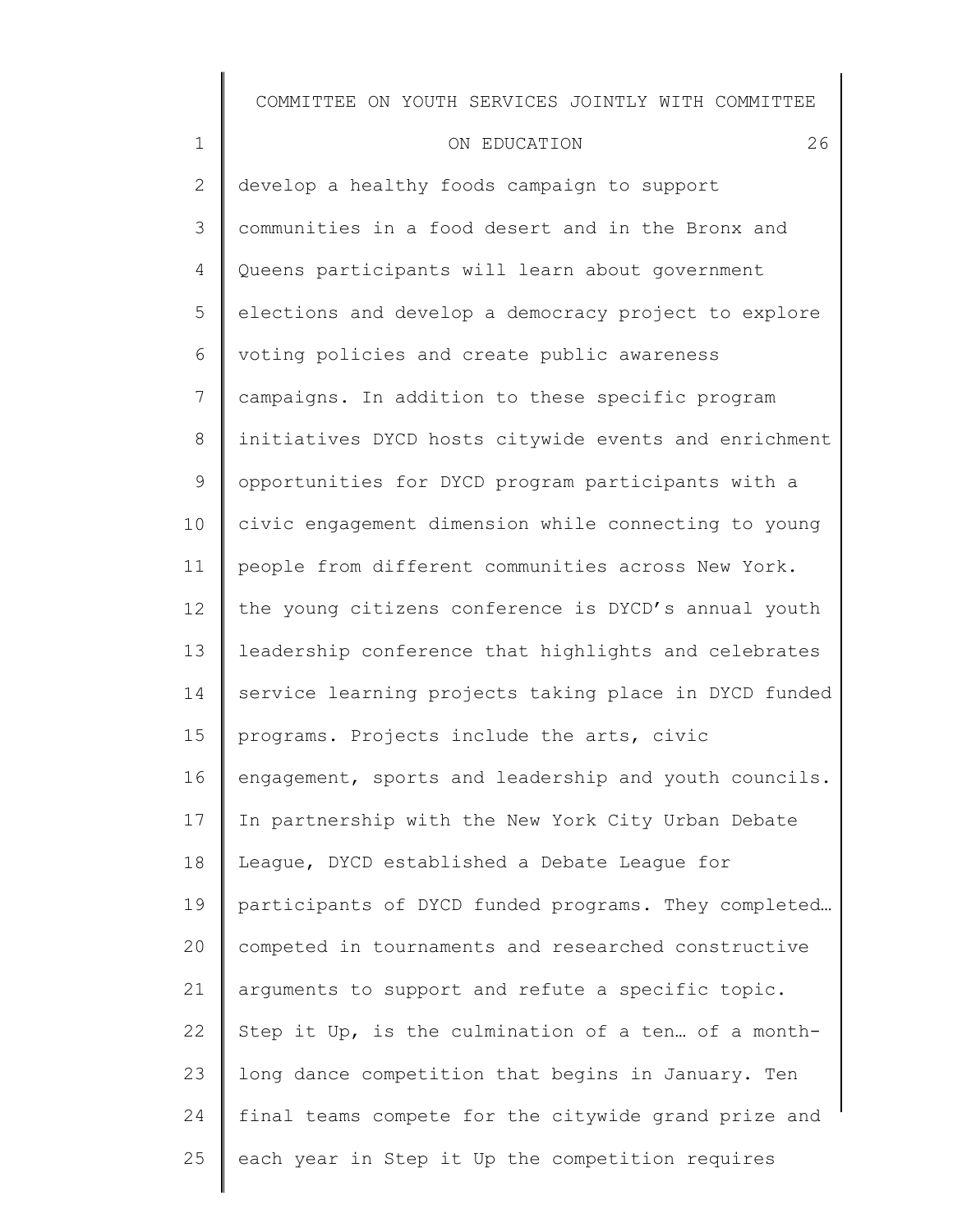#### ON EDUCATION 27

1

2 3 4 5 6 7 8 9 10 11 12 13 14 15 16 17 18 19 20 21 22 23 24 25 success in dance as well as a public awareness campaign focused on social issues relevant to young people. This year's theme was anti bullying and bullying prevention. The Step it Up dance final was held on June  $2^{nd}$  at the Brooklyn Academy of Music. As part of DYCD's overall goal to support youth leadership in civic engagement we're pleased to work with the city council to promote Participatory Budgeting. During April PB vote week, we alerted DYCD providers to encourage their participants to vote. The offices of Council Members Levine, Gibson, Torres and Williams held vote sites at their DYCD Spring into Health Fair. We thank Council Members for this collaboration. To encourage DYCD funded providers to get involved in next year's PB cycle, we hosted an information session for DYCD staff, led by the council's community engagement division. Two workshops were held at the Young Citizens Conference, for provider staff. We're also interested in encouraging all Council Members to have SYEP youth who are placed in their office, work on PB related projects and tasks. It's essential for young people to develop these skills and be connected to their communities. DYCD funded programs strongly support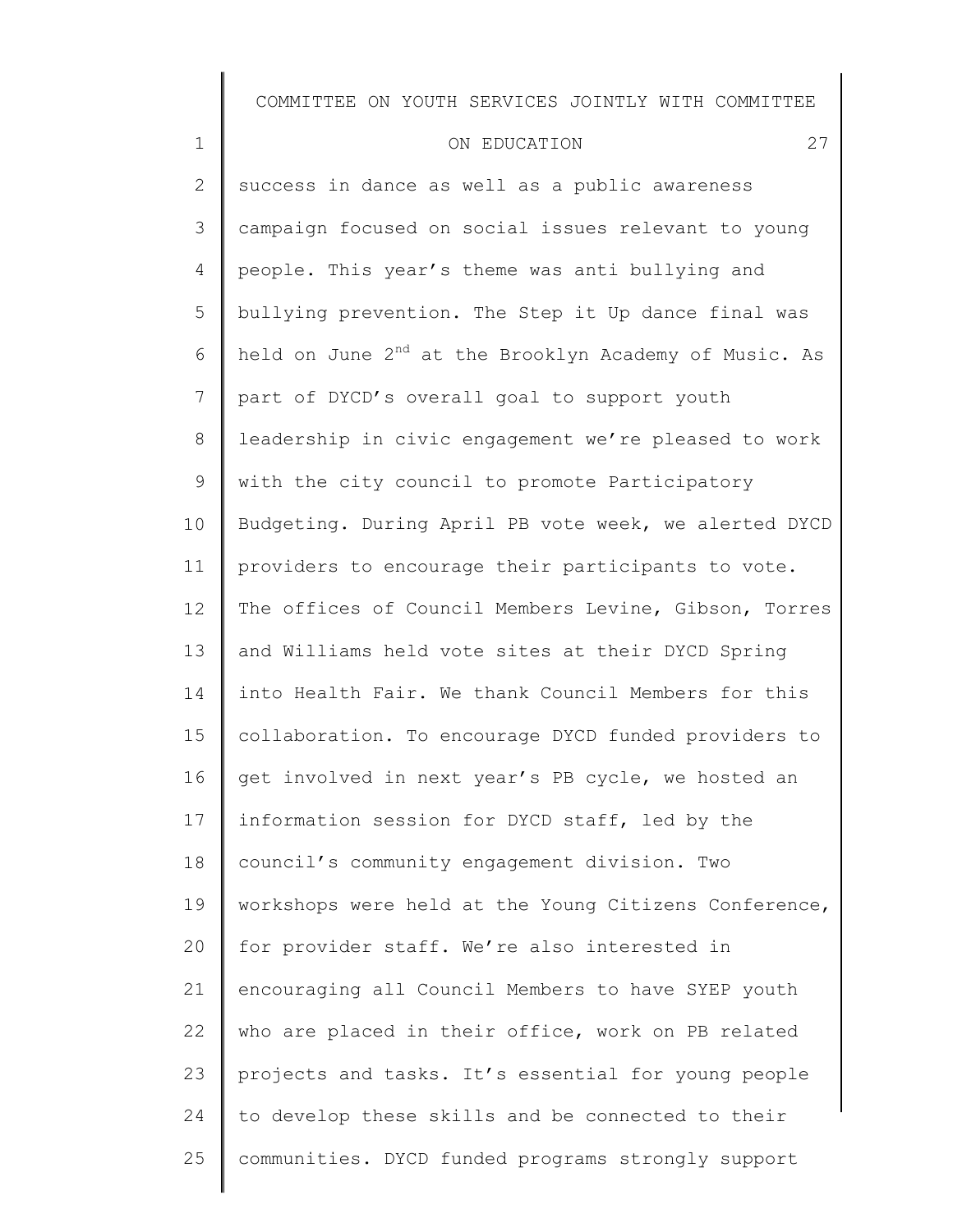| $\mathbf 1$    | 28<br>ON EDUCATION                                   |
|----------------|------------------------------------------------------|
| $\mathbf{2}$   | young people and foster their civic engagement. We   |
| $\mathcal{S}$  | look forward to the continued partnership with       |
| 4              | council to meet the needs of the city's youth and    |
| 5              | create opportunities for them to grow and thrive.    |
| 6              | Thank you for the chance to testify today, we're     |
| $\overline{7}$ | prepared to answer your questions.                   |
| $8\,$          | CHAIRPERSON ROSE: Thank you so much                  |
| $\mathsf 9$    | you're your testimony and we've been joined by       |
| 10             | Council Members Deutsch. Lander, Brannan, Ulrich and |
| 11             | Levine. Thank you, good to see you all here. And     |
| 12             | it's we have quite a, a chock-full agenda today, we  |
| 13             | have DYCD speaking about civic engagement, we have   |
| 14             | DOE and we have two, two bills so I'm going to be    |
| 15             | I'm going to ask just one brief question and I'll    |
| 16             | turn it over to Chair Treyger and we'll sort of      |
| 17             | [cross-talk]                                         |
| 18             | Lead the way<br>COMMITTEE MEMBER TREYGER:            |
| 19             | [cross-talk]                                         |
| 20             | CHAIRPERSON ROSE:  intermix, okay.                   |
| 21             | Alright, so I want to thank you for your testimony   |

25 and we saw in, in… recently with the shooting in

and, and the fact that DOE and DYCD understands and

recognizes how important civic engagement is and that

you've… you have a number of programs that address it

22

23

24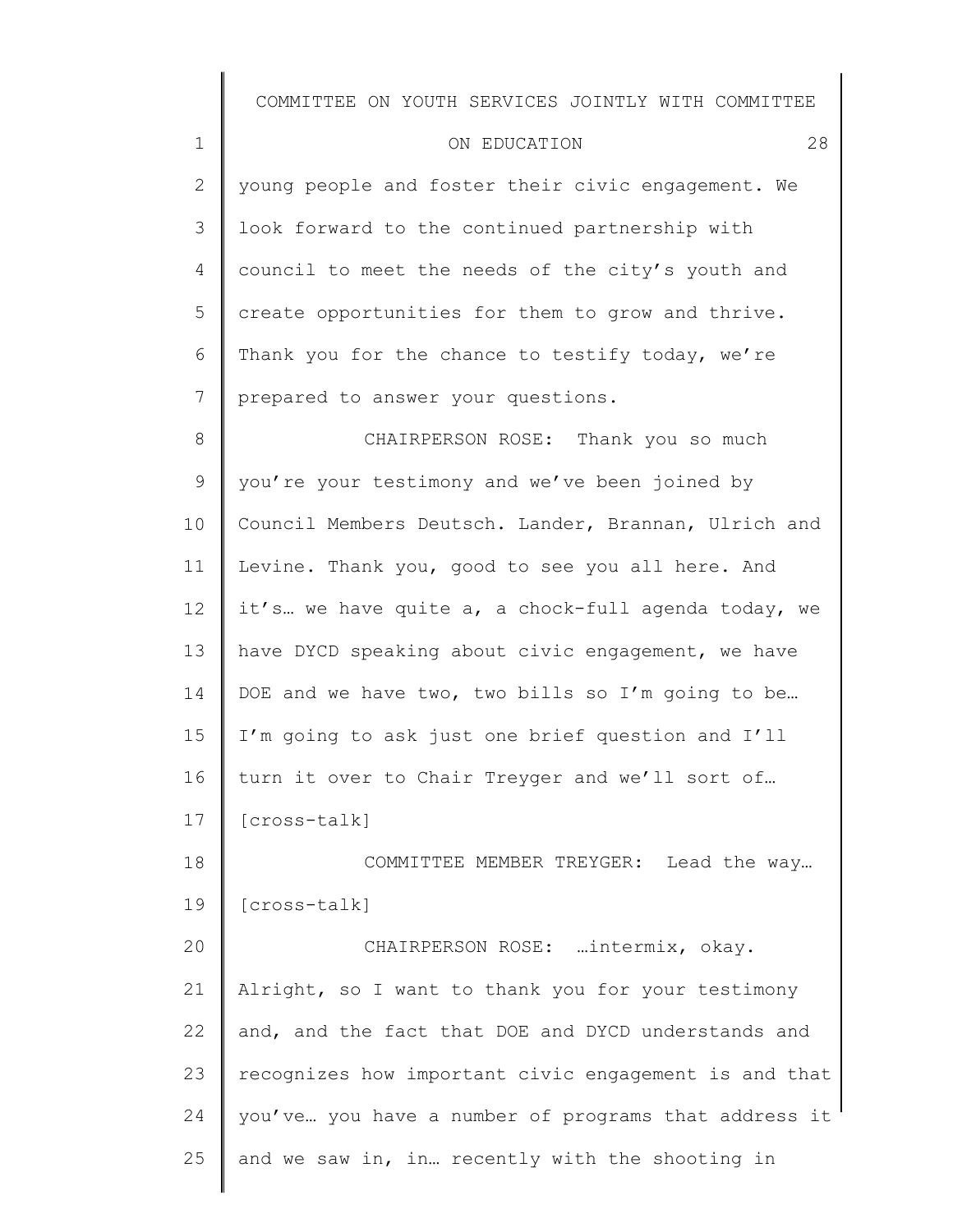| $\mathbf 1$    | 29<br>ON EDUCATION                                    |
|----------------|-------------------------------------------------------|
| $\overline{2}$ | Florida, Parkland that young people do want to engage |
| 3              | civically so could you tell me DYCD what are the      |
| 4              | things that have changed in terms of providing        |
| 5              | services that provide long lasting positive impact on |
| 6              | the communities and the youth population in this city |
| 7              | and can you describe how you're using social media    |
| $8\,$          | and how it impacts social media and, and technology   |
| 9              | on DYCD programing and how DYCD spreads knowledge     |
| 10             | about the services that you offer and do you think    |
| 11             | there's been any effective change?                    |
| 12             | SUSAN HASKELL: Yes. Yes, and I'll invite              |
| 13             | my colleague Darryl to give some examples, we were    |
| 14             | talking about the soccer field just earlier today. I  |
| 15             | think DYCD has developed a really strong social media |
| 16             | presence, presence and we welcome anyone who's not    |
| 17             | connected to attached to NYC Youth on Instagram, on   |
| 18             | Twitter, on Facebook, we, we have terrific            |
| 19             | photographers and, and social media staff who love to |
| 20             | highlight the work that young people are doing in our |
| 21             | communities and also opportunities for young people   |
| 22             | to take advantage of, that's one of the main ways     |
| 23             | that we connect centrally to people in the community  |
| 24             | and of course our providers play a significant role   |
| 25             | locally as well. Do we impact change, absolutely, I   |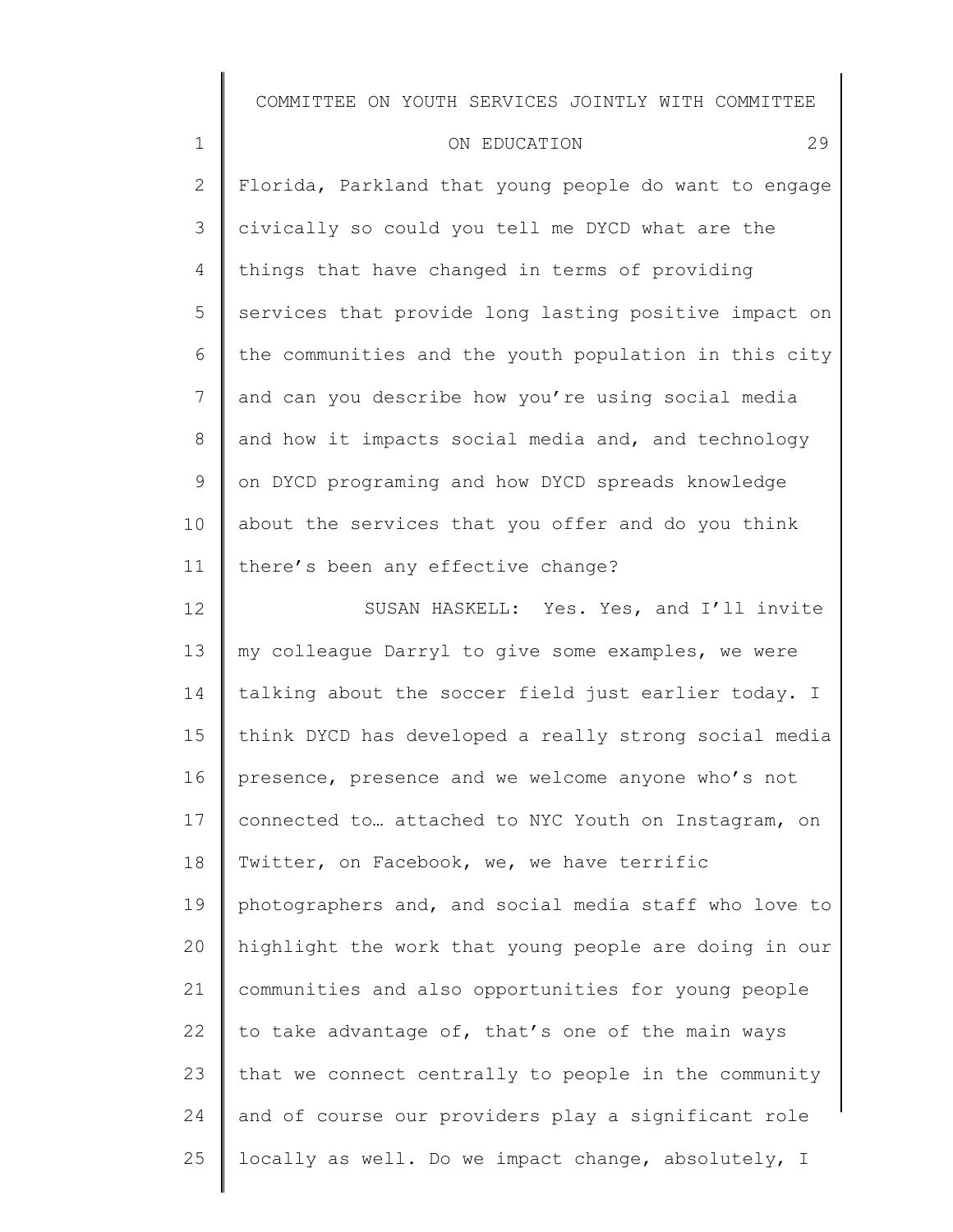| $\mathbf 1$  | 30<br>ON EDUCATION                                    |
|--------------|-------------------------------------------------------|
| $\mathbf{2}$ | think, you know developing the leadership skills? I   |
| 3            | appreciate what you mentioned Chair Rose about the    |
| 4            | advocacy around the budget that happened right here   |
| 5            | just in the past few weeks, I think developing        |
| 6            | leadership skills prepares young people to be ready   |
| 7            | when, when, when there's something they want to act   |
| 8            | on. And then we have like do you want to talk about   |
| $\mathsf 9$  | the that Beacon we're just as an example [cross-      |
| 10           | $talk$ ]                                              |
| 11           | DARRYL RATTRAY: Uh-huh, absolutely                    |
| 12           | [cross-talk]                                          |
| 13           | SUSAN HASKELL:  of making change.                     |
| 14           | DARRYL RATTRAY: So, civic engagement of               |
| 15           | course is at the hallmark of our programming. Of, of  |
| 16           | course it gives young people leadership skills, it    |
| 17           | gives them the ability to develop those skills and as |
| 18           | you mentioned during the opening it can change their  |
| 19           | character. We have young people  we have examples of  |
| 20           | that across the city, young people who in one case on |
| 21           | the Lower East Side fought for a soccer field and it  |
| 22           | was a, a, a park, park property so it was a           |
| 23           | collaboration between the Parks Department, the       |
| 24           | actual school administration, the East Side Community |
| 25           | High School and University Settlement Beacon Program  |
|              |                                                       |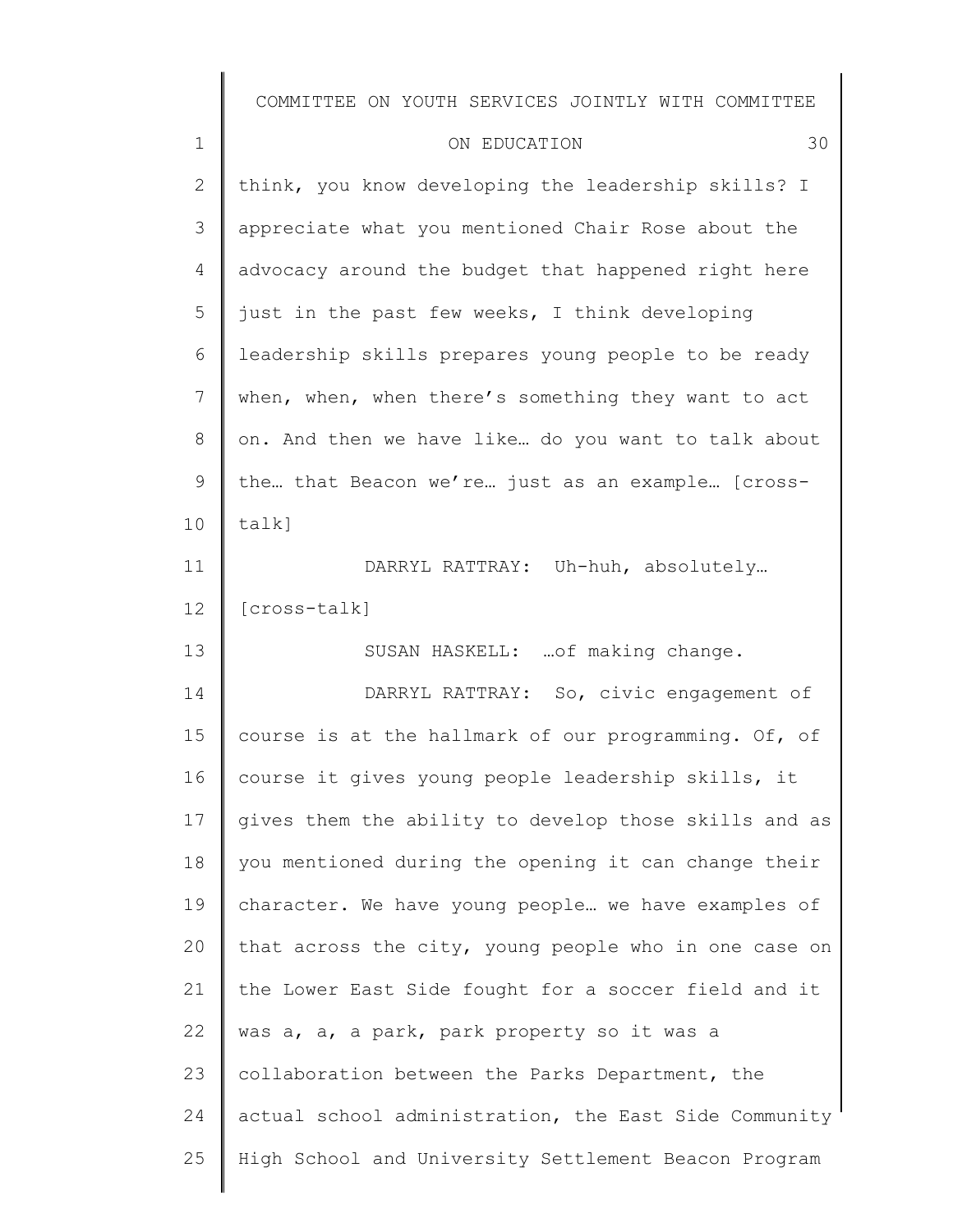| $\mathbf 1$    | 31<br>ON EDUCATION                                    |
|----------------|-------------------------------------------------------|
| 2              | but the youth council, the actually soccer team all   |
| 3              | lobbied to get this field and then the U.S. Soccer    |
| 4              | Foundation came in with Rebel and actually created    |
| 5              | the field for them. We have examples where young      |
| 6              | people Direct Teen Action Program activated at a park |
| $7\phantom{.}$ | in Williamsburg because it was there being a          |
| 8              | shooting, and someone known to the community was      |
| 9              | actually murdered. The young people decided that the  |
| 10             | they want that park to be saved so they, they began   |
| 11             | activating a campaign to both clean up the park but   |
| 12             | also create new things in that park space, bring      |
| 13             | activities to that park space, make that park space   |
| 14             | open to the community and there's countless examples  |
| 15             | like that across the city.                            |
| 16             | CHAIRPERSON ROSE: Have you seen an                    |
| 17             | increase in youth wanting to be civically engaged or, |
| 18             | or have you noticed a decrease and has there been a,  |
| 19             | a sort of a different tone and tenure around the      |
| 20             | types of things that they want to be civically        |
| 21             | engaged in?                                           |
| 22             | DARRYL RATTRAY: So, through our                       |
| 23             | initiatives I, I would say that we've seen increase   |
| 24             | and what's remarkable is, you know watching young     |
| 25             | people develop and grow and all of a sudden someone   |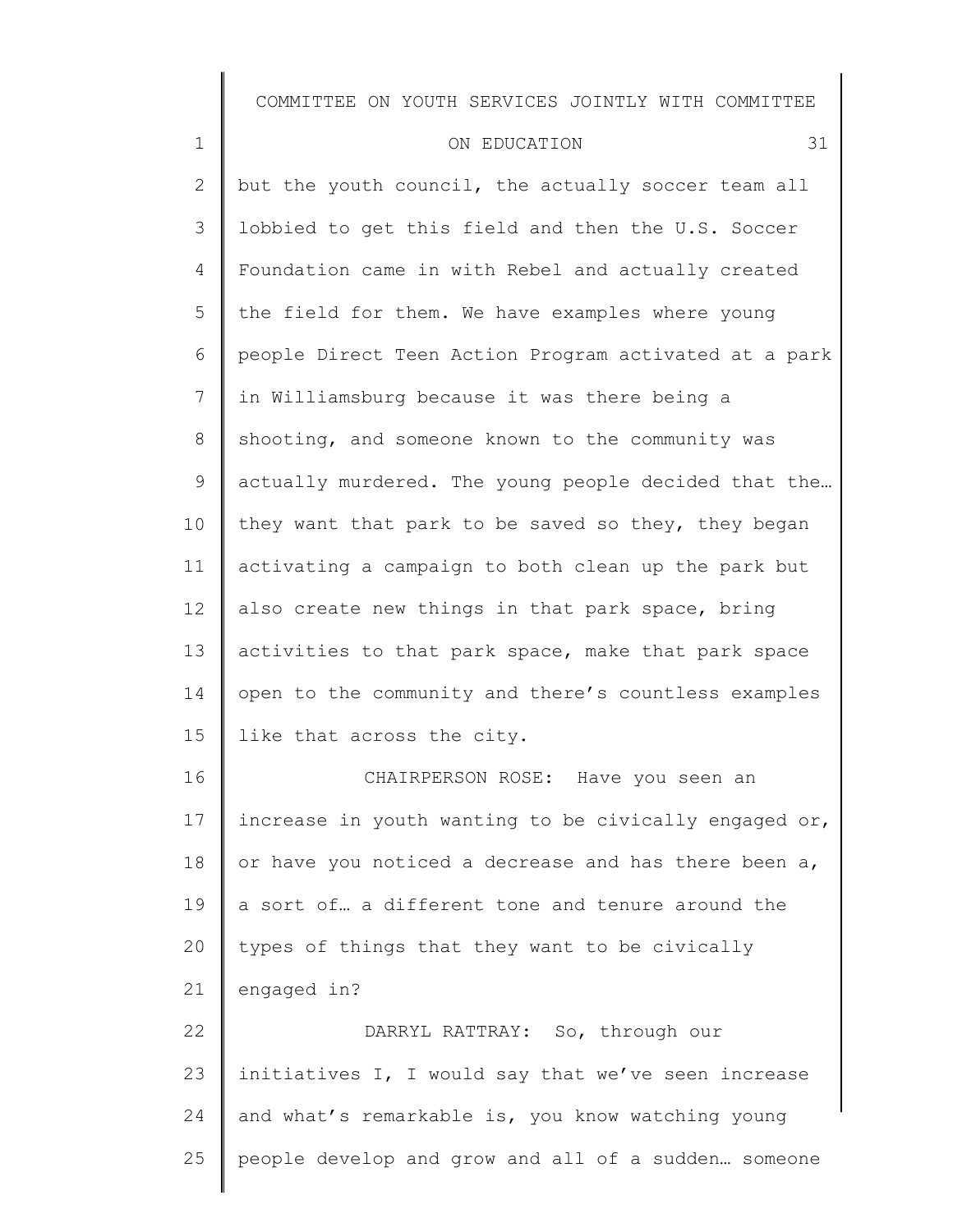| ON EDUCATION |
|--------------|
|--------------|

1

2 3 4 5 6 7 8 9 10 11 12 13 14 on the dance team and you know they were known for just dancing is now stepping up and speaking out against bullying and they're, they're both talking to their peers, doing a workshop or they're talking to the community during a mini rally or they're on stage at BAM actually performing and speaking up. So, we, we have seen an increase across our programs with young people who want to be civically engaged, it's also at the hallmark of what we do. Our programs connection to, to the community is through civic engagement so we measure that, we, we go out, we highlight it on our social media. CHAIRPERSON ROSE: How do you recruit

15 16 young people to be involved in, in your programs, your social… civic engagement programs?

17 18 19 20 21 22 23 24 25 DARRYL RATTRAY: The primary recruitment strategy actually is other young people. So, you have… you may have a core group, it may be a low amount, ten young people, young adults who participate in your youth council, they actually go out and get friends, our programs may get t-shirts for them, other media items and then what happens is you get this synergy in that community in that location where other young people want to be involved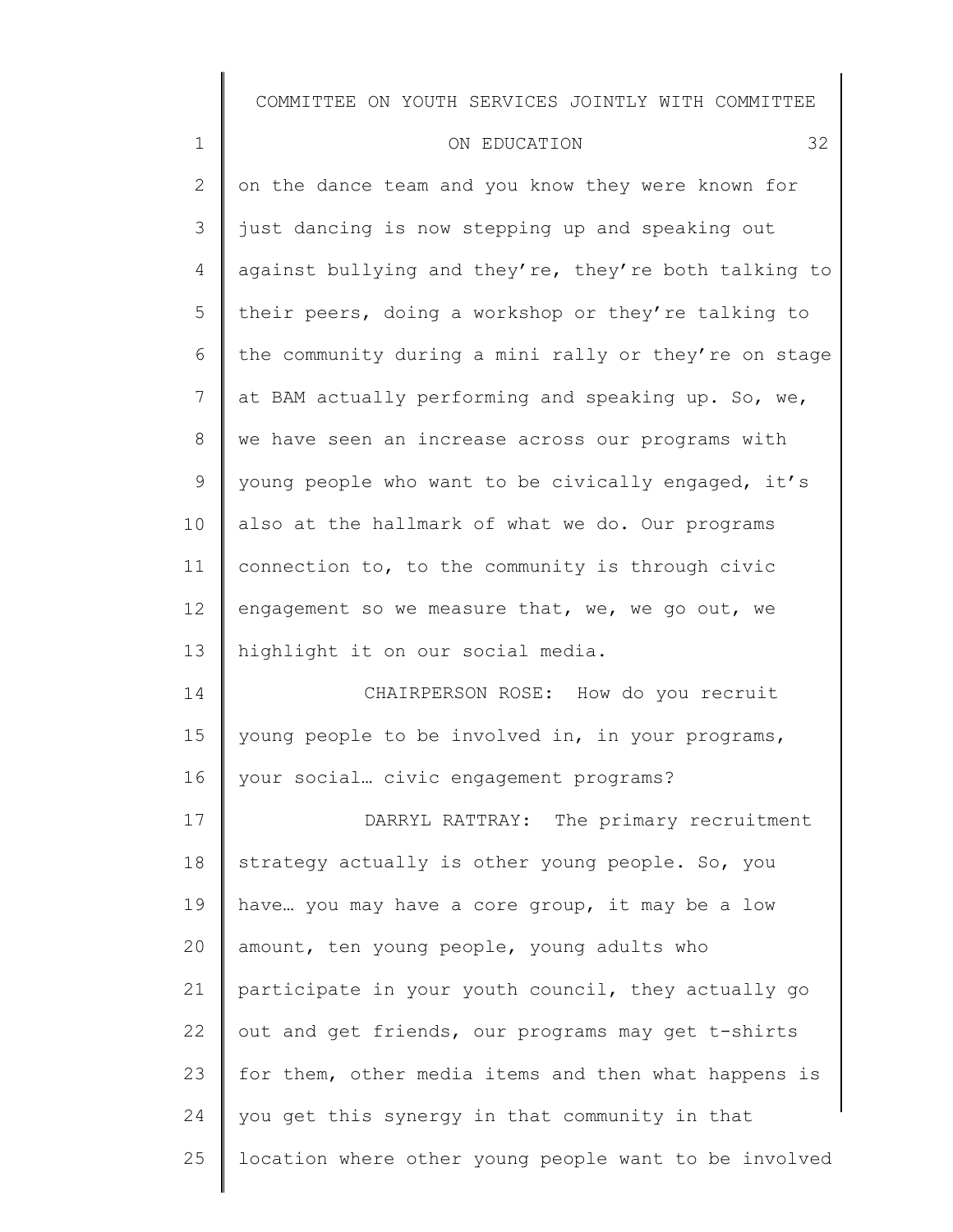| $\mathbf 1$    | 33<br>ON EDUCATION                                    |
|----------------|-------------------------------------------------------|
| $\overline{2}$ | and for communities it's great for them to see other  |
| 3              | young people, young adults actually doing something   |
| 4              | whether it's beautification, whether it's a rally     |
| 5              | around anti-bullying, they see that happening and a   |
| 6              | young person who may be disconnected sees it          |
| 7              | happening and near social capital that gets developed |
| 8              | in the young people who are participating.            |
| $\mathsf 9$    | CHAIRPERSON ROSE: And you collaborate                 |
| 10             | with other community-based organizations?             |
| 11             | DARRYL RATTRAY: So, part of DYCD's                    |
| 12             | approach and a stronger approach this year with our   |
| 13             | commissioner and the vision of the agency is that we  |
| 14             | do encourage collaboration amongst our providers. A   |
| 15             | quick example of something years ago there was a      |
| 16             | shooting in Cypress development, we went out there to |
| 17             | treat to figure out what was happening and to help    |
| 18             | provide support and services and we found out that a  |
| 19             | provider in our Cornerstone program which is          |
| 20             | literally across the street from the Beacon program   |
| 21             | because there's two different providers they didn't   |
| 22             | talk and collaborate and that was several years ago   |
| 23             | so our Commissioner has made sure that we've been     |
| 24             | creating networking opportunities for providers,      |
| 25             | we've been doing things like the DYCD health, health  |
|                |                                                       |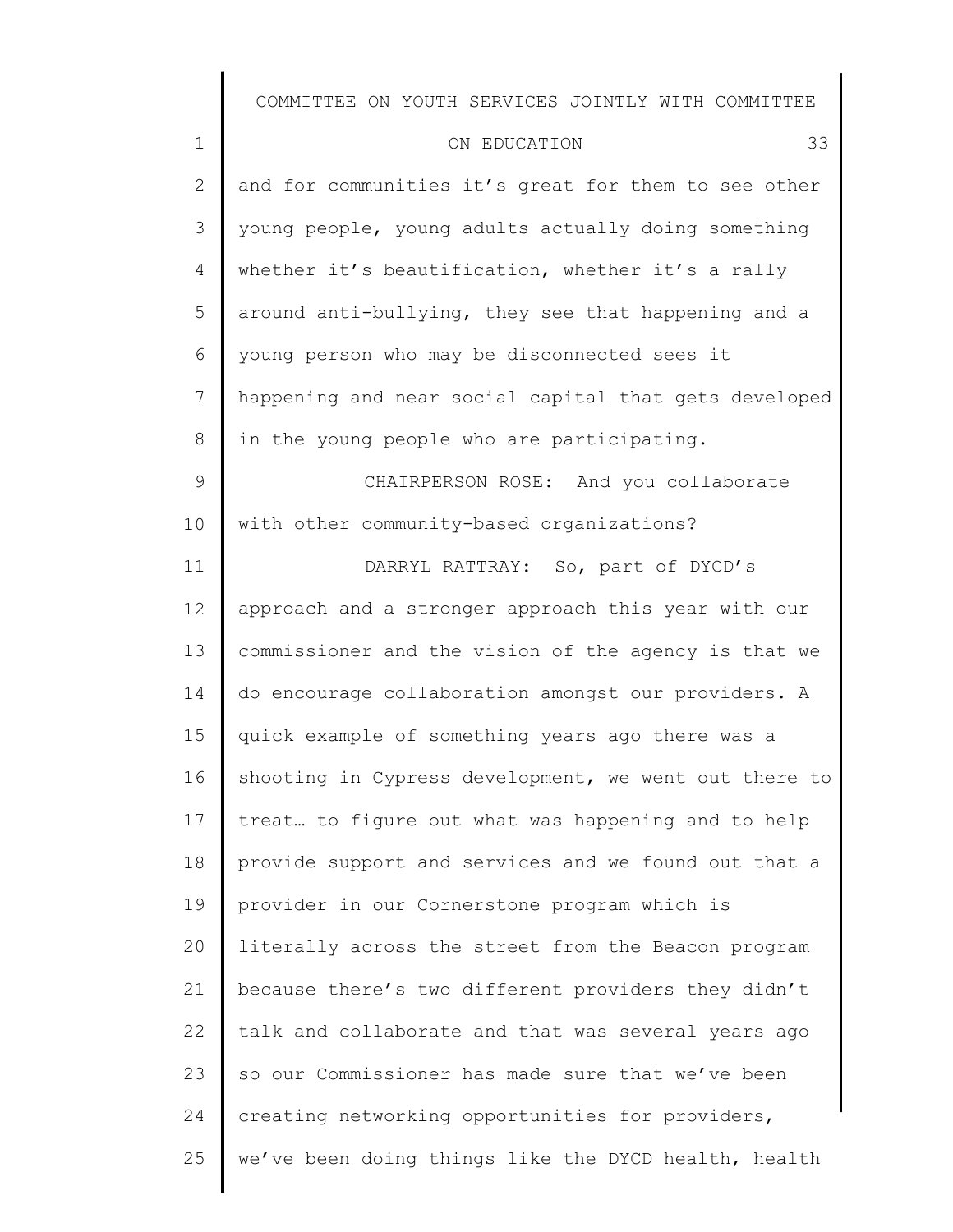| COMMITTEE ON YOUTH SERVICES JOINTLY WITH COMMITTEE |  |  |  |  |  |  |
|----------------------------------------------------|--|--|--|--|--|--|
|----------------------------------------------------|--|--|--|--|--|--|

| ON EDUCATION |  |
|--------------|--|
|              |  |

2 3 4 5 fair, health week where providers are actually collaborating on some of these issues, they're bringing the youth councils together to help collaborate on initiatives.

1

6 7 8 CHAIRPERSON ROSE: Is there any cross pollination with DOE with your… between your programs and DOE programs?

9 10 11 12 13 14 15 16 17 18 19 20 21 22 23 SUSAN HASKELL: We work… so, we work very closely with DO… DOE, in fact, you know we wouldn't have nearly as many programs if we didn't have the school spaces that we use. When we fund a program we require our provider to work closely with the DOE staff person, the principal will designate a liaison or play that role themselves and in many of our programs we've… we also fund an educational specialist so that person's role is to kind of be the liaison in terms of curriculum including potentially the Civics for All curriculum and make sure that the activities in after school tie nicely together with the goals of the school day programs. We also encourage participation on school leadership team and, and PTA activities.

24 25 CHAIRPERSON ROSE: Thank you and I want to mention… I wanted to say thank you. In your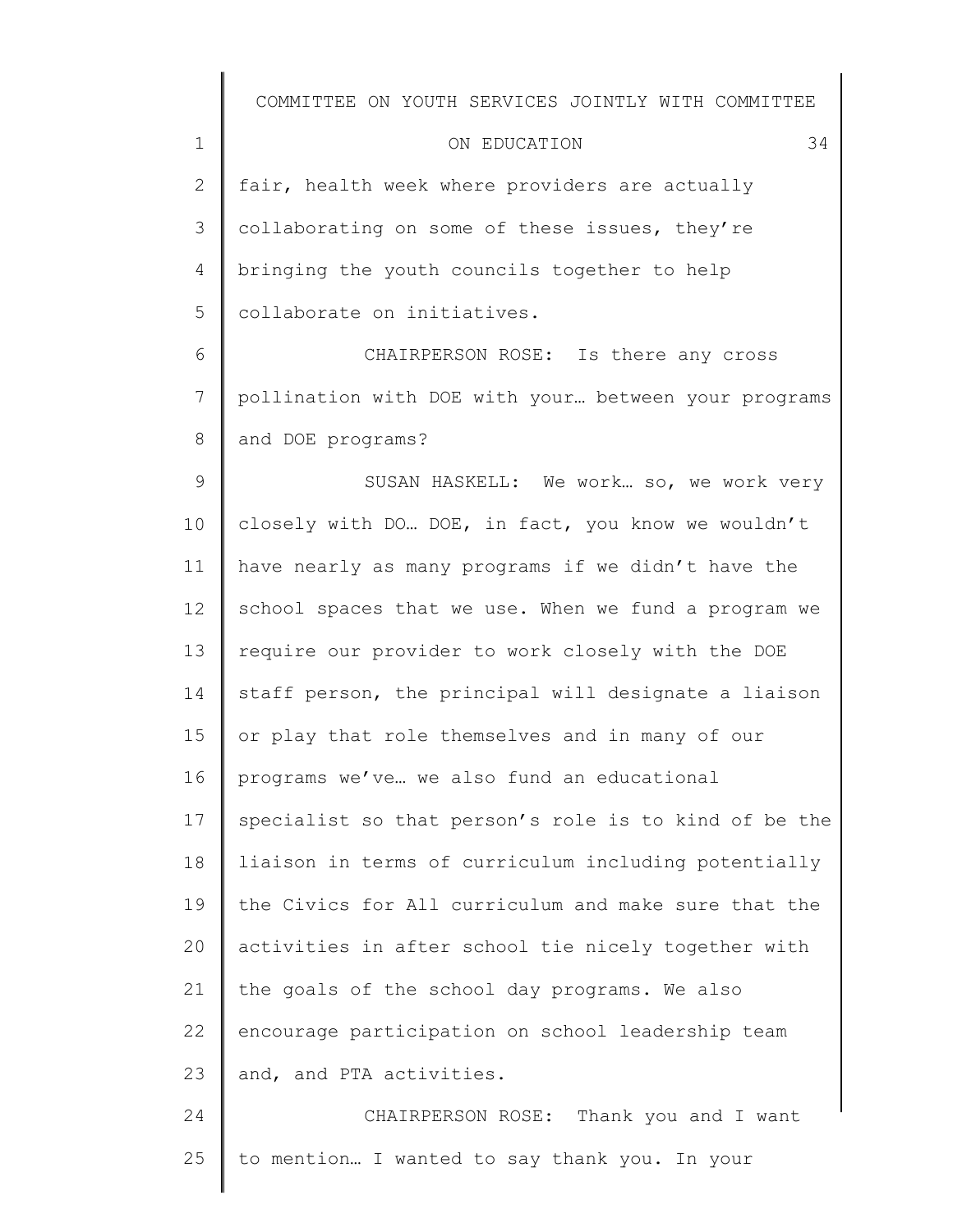| $\mathbf 1$ | 35<br>ON EDUCATION                                    |
|-------------|-------------------------------------------------------|
| 2           | testimony you mentioned Staten Island groups twice    |
| 3           | first so that was that was good, that, that was       |
| 4           | really good, and we do have, you know quite a busy    |
| 5           | so, I'm going to turn the mic over to Council Member  |
| 6           | Treyger but before I do I want to acknowledge that    |
| 7           | Council Member Borelli and Council Member Eugene have |
| 8           | joined us. Council Member Treyger.                    |
| 9           | COMMITTEE MEMBER TREYGER: Thank you                   |

10 11 12 13 14 15 Chair Rose and it feels good to put back the civics teacher hat on for, for, for a moment here but I want to thank, thank the administration for their testimony and I guess Deputy Chancellor I… I'll start to ask you a question. How would… how would you define civic engagement?

16 17 18 19 20 21 22 23 24 25 PHIL WEINBERG: Students who... when you're talking about young people, students who are engaged in the lives of their communities see themselves as actors not acted upon by the world in which they live and understand the ways in which they can organize themselves to make sure their voices are heard. COMMITTEE MEMBER TREYGER: That's, that's a… that's very important, very good answer and is civic engagement a measured goal for the DOE? PHIL WEINBERG: A measured goal?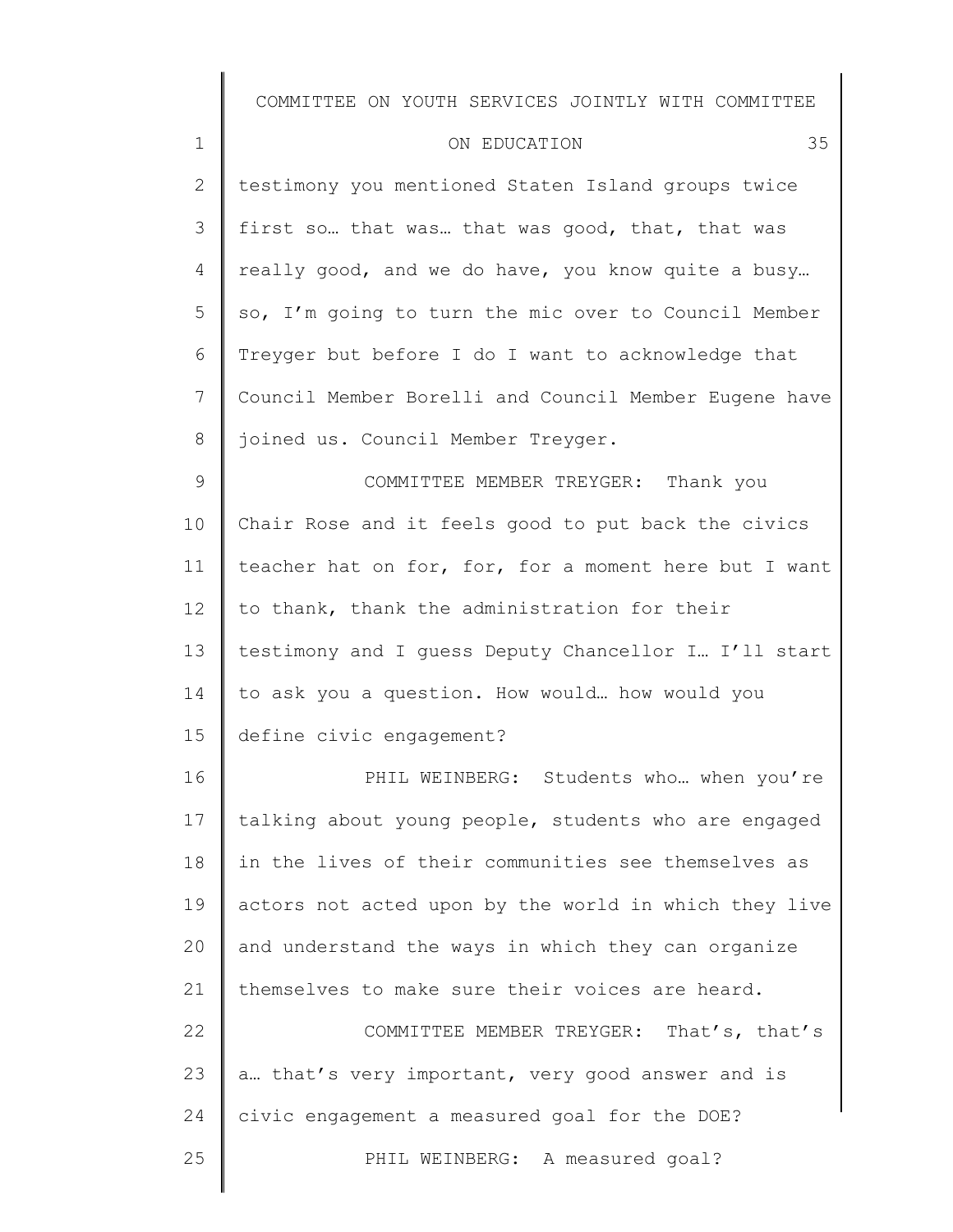1 2 3 4 5 6 7 8 9 10 11 12 13 14 15 16 17 18 19 20 21 22 23 24 25 COMMITTEE ON YOUTH SERVICES JOINTLY WITH COMMITTEE ON EDUCATION 36 COMMITTEE MEMBER TREYGER: A measuring goal. PHIL WEINBERG: It would be interesting to have a conversation around what we would measure, I think in the end you were a teacher nearly as long as I, the measure of our work is that… is ultimately the civic engagement of our students throughout their lives but since we can't really track them into their 50's and 60's, it's hard to know how exactly how well we have imbued them with the kind of understanding of the community in which they live but we do want to talk about ways in which we can continue. As we're… the civics role initiative is about making sure we can strengthen that… their early start in civic engagement while they're… while they're with us and continue to help them grow as part of our communities. COMMITTEE MEMBER TREYGER: That kind of leads to my next question, what metrics does DOE use to measure civic engagement and how does DOE work to build civic engagement capacity at schools? PHIL WEINBERG: So, the building of civic engagement capacity is part of our curricular work and it is part of all of our social studies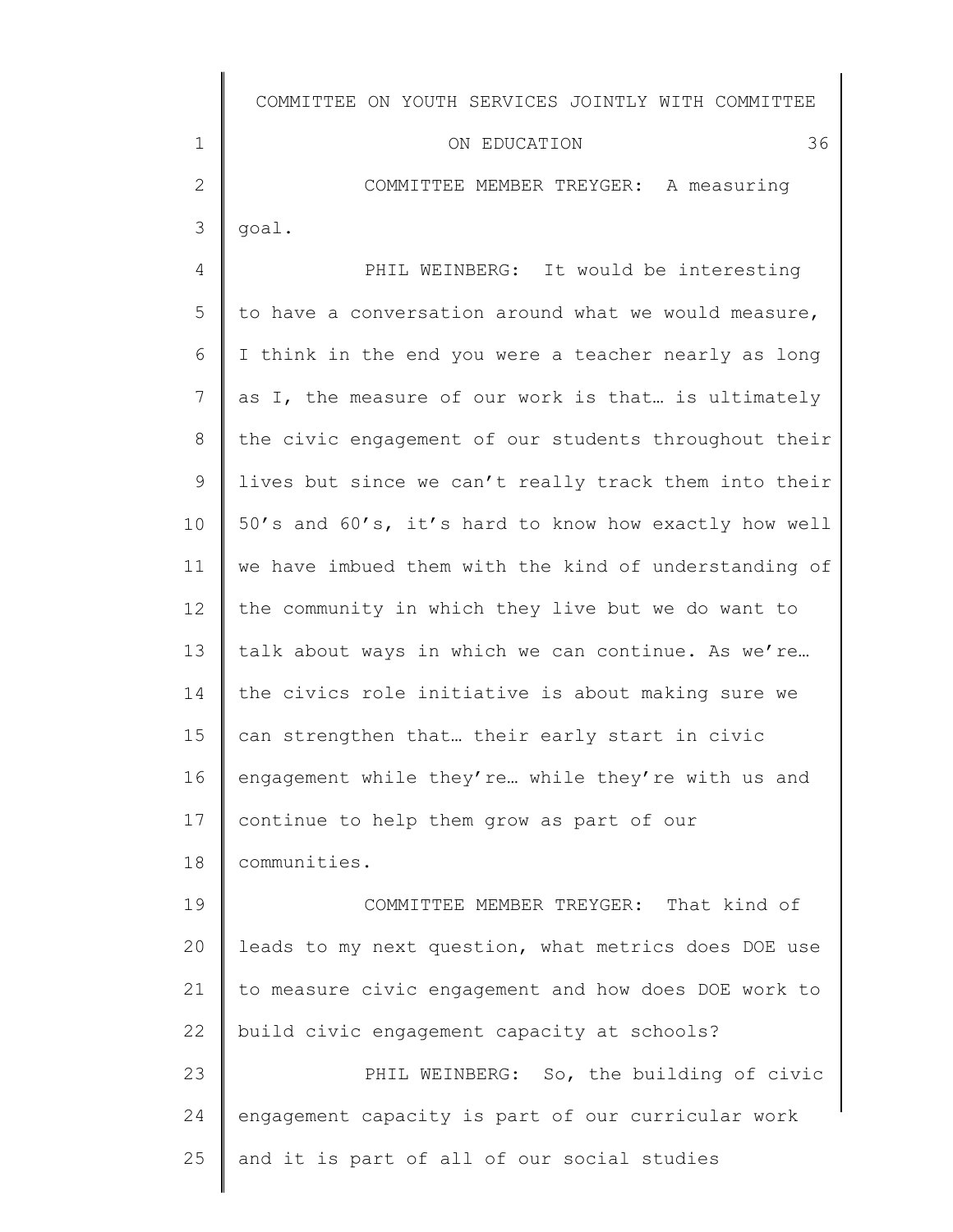| $\mathbf 1$  | 37<br>ON EDUCATION                                    |
|--------------|-------------------------------------------------------|
| $\mathbf{2}$ | curriculum work K through 12, this is an opportunity  |
| 3            | to deepen that work and especially focus on some of   |
| 4            | our, our older youth and making sure that they are    |
| 5            | able to access the community as deeply and as well as |
| 6            | they can. The, the metrics part is not a question     |
| 7            | that I've considered well and would happily talk to   |
| 8            | you about later after I've had a chance to think      |
| 9            | about it. Again as, as fellow educators I think we,   |
| 10           | we would we're on dangerous ground when we start to   |
| 11           | first talk about measurement rather than about        |
| 12           | programs because we end up defining our programs by   |
| 13           | what we say we're going to measure.                   |
| 14           | COMMITTEE MEMBER TREYGER: Well I'm, I'm               |
| 15           | going to start to define what I mean by metrics       |
| 16           | because I'm, I'm getting to my one of the points      |
| 17           | here is, what DOE staff exists to foster student      |
| 18           | engagement in schools?                                |
| 19           | PHIL WEINBERG: Well 78,000 teachers to                |
| 20           | start. We do have leaders of student as you as you    |
| 21           | noted in your testimony student activities,           |
| 22           | coordinators in our schools, we do have engagement    |
| 23           | with a wide variety of other organizations who  with  |
| 24           | whom schools, CBOs that schools work with and we do   |
| 25           | have an ongoing beyond the state standards commitment |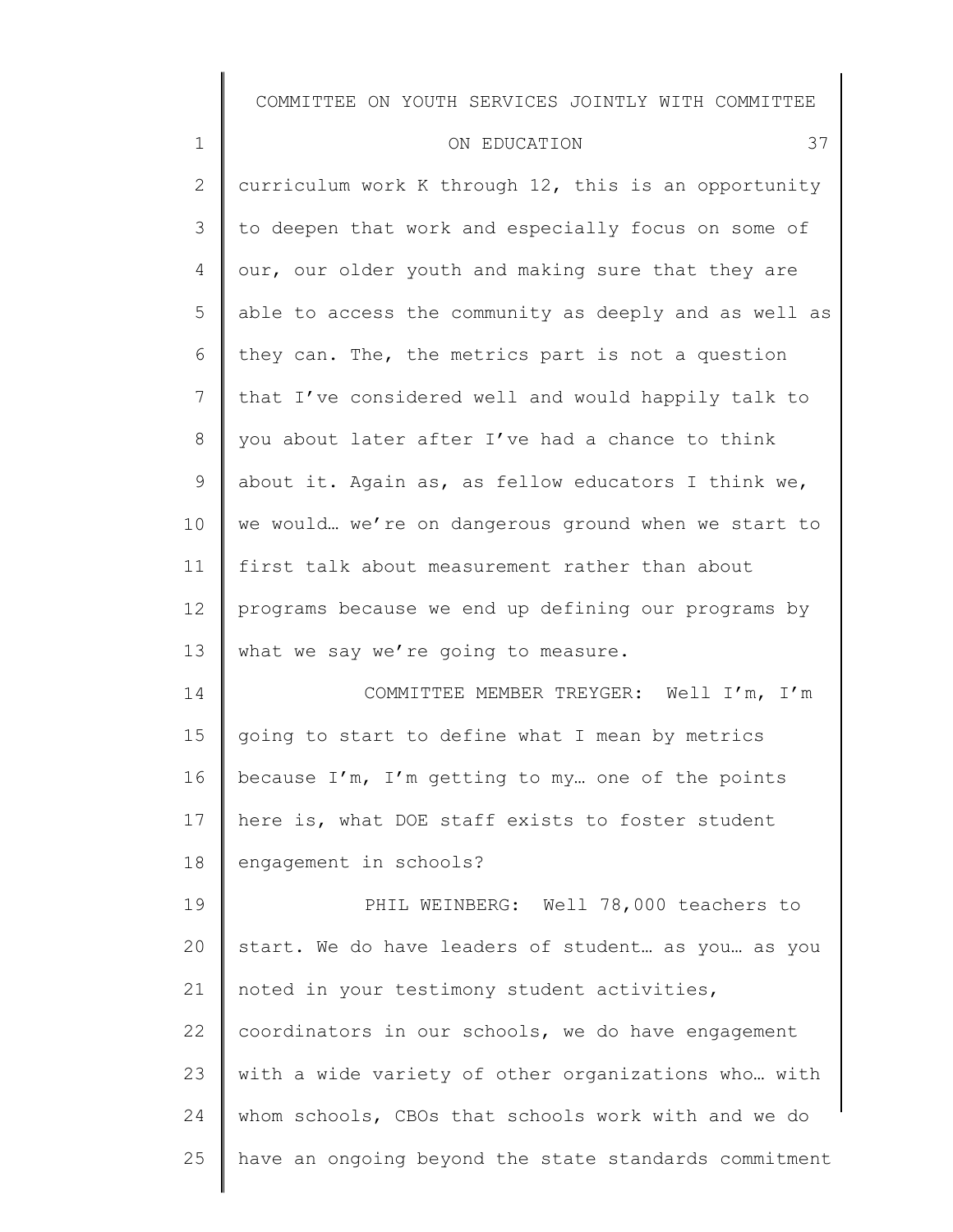|             | COMMITTEE ON YOUTH SERVICES JOINTLY WITH COMMITTEE    |
|-------------|-------------------------------------------------------|
| $\mathbf 1$ | 38<br>ON EDUCATION                                    |
| 2           | to making sure our young people are aware and, and    |
| 3           | active in our school communities.                     |
| 4           | COMMITTEE MEMBER TREYGER: So but and I                |
| 5           | appreciate it because COSA is the acronym,            |
| 6           | Coordinator of Student Activities, is that a mandated |
| 7           | position in, in a school building?                    |
| 8           | PHIL WEINBERG: I you know it's been a                 |
| 9           | while since I read the regs around student            |
| 10          | activities, I don't believe it's mandated, I believe  |
| 11          | it's, it's, it's the preponderance of our schools     |
| 12          | have COSA.                                            |
| 13          | COMMITTEE MEMBER TREYGER: Well do you                 |
| 14          | know how many schools have COSAs?                     |
| 15          | PHIL WEINBERG: I don't.                               |
| 16          | COMMITTEE MEMBER TREYGER: You see this                |
| 17          | is this is this gets to the heart of what I'm         |
| 18          | trying to get at because I worked with an outstanding |
| 19          | COSA in the school that I worked I worked in which    |
| 20          | belongs in Council Member Brennan's district [cross-  |
| 21          | talk]                                                 |
| 22          | PHIL WEINBERG: Uh-huh [cross-talk]                    |
| 23          | COMMITTEE MEMBER TREYGER: and I, I, I                 |
| 24          | think actually think Mr Council Member Brennan        |
| 25          | knows who the COSA is, Miss Sara Steinweiss who       |
|             |                                                       |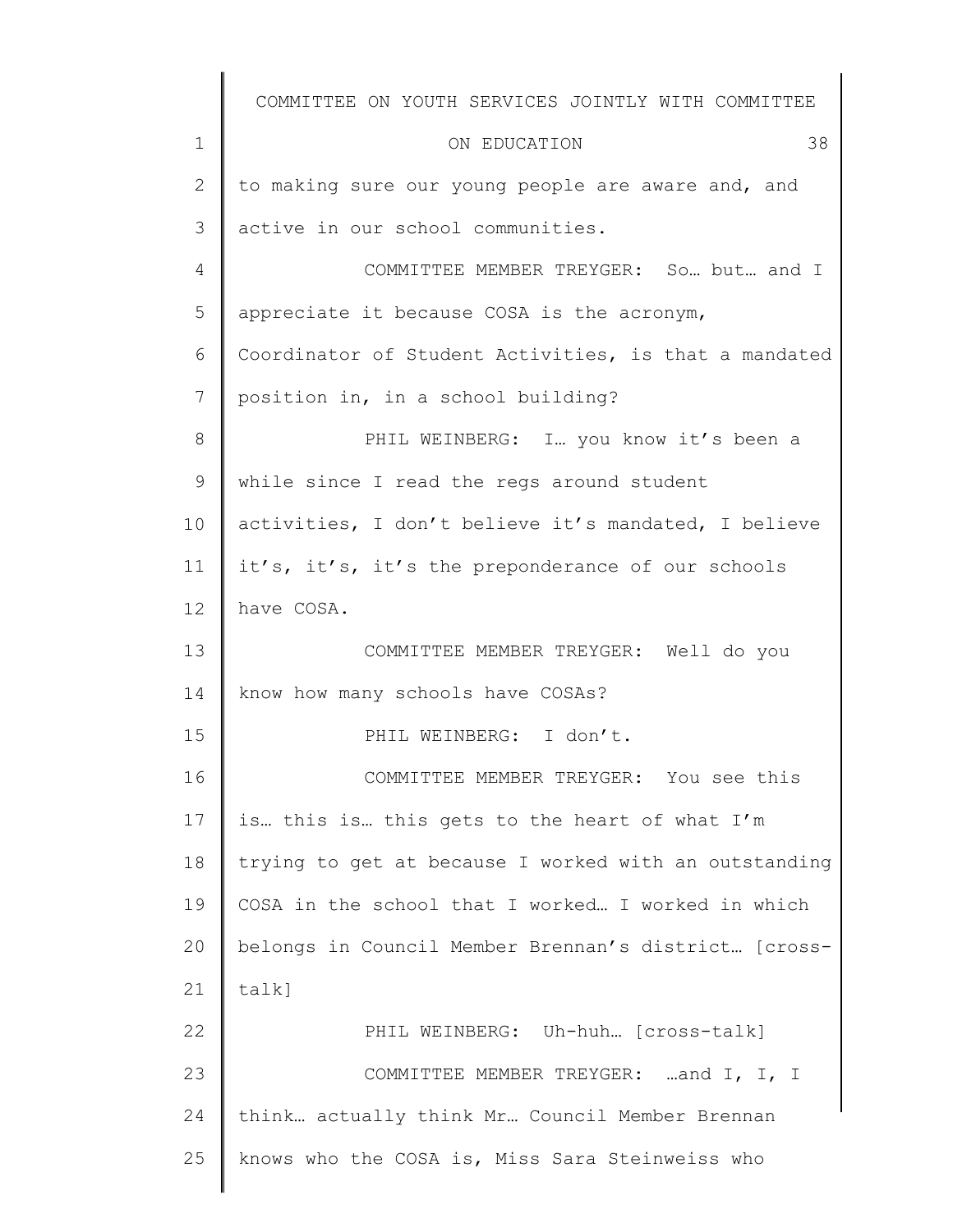| $\mathbf 1$  | 39<br>ON EDUCATION                                   |
|--------------|------------------------------------------------------|
| $\mathbf{2}$ | actually is now she's in a different field but I     |
| 3            | just want you to know that she helped organize       |
| 4            | students in all forms of engagement [cross-talk]     |
| 5            | PHIL WEINBERG: Uh-huh [cross-talk]                   |
| 6            | COMMITTEE MEMBER TREYGER: she actually               |
| 7            | inspired young Anthony Ramos who actually began as a |
| $8\,$        | baseball player in the school, encouraged him to     |
| $\mathsf 9$  | expand his horizon, try out and audition for a       |
| 10           | theater program and now he is a, a rock star a movie |
| 11           | star out here in the country, who was a star in      |
| 12           | Hamilton and, and so but COSAs are not required in   |
| 13           | public schools, it, it is at the discretion of a     |
| 14           | principal whether or not a COSA is, is there and so  |
| 15           | which goes to the other questions about can you can  |
| 16           | you describe can you describe existing student clubs |
| 17           | that relate to civic engagement?                     |
| 18           | PHIL WEINBERG: Can I describe in our                 |
| 19           | 1,800 schools what club [cross-talk]]                |
| 20           | COMMITTEE MEMBER TREYGER: Are, are                   |
| 21           | there are there dedicated can you can you speak      |
| 22           | about the type of support and capacity building that |
| 23           | the DOE provides to schools to have civic clubs,     |

24 student clubs, what type of financial support they

25 receive be, be… any type of capacity support?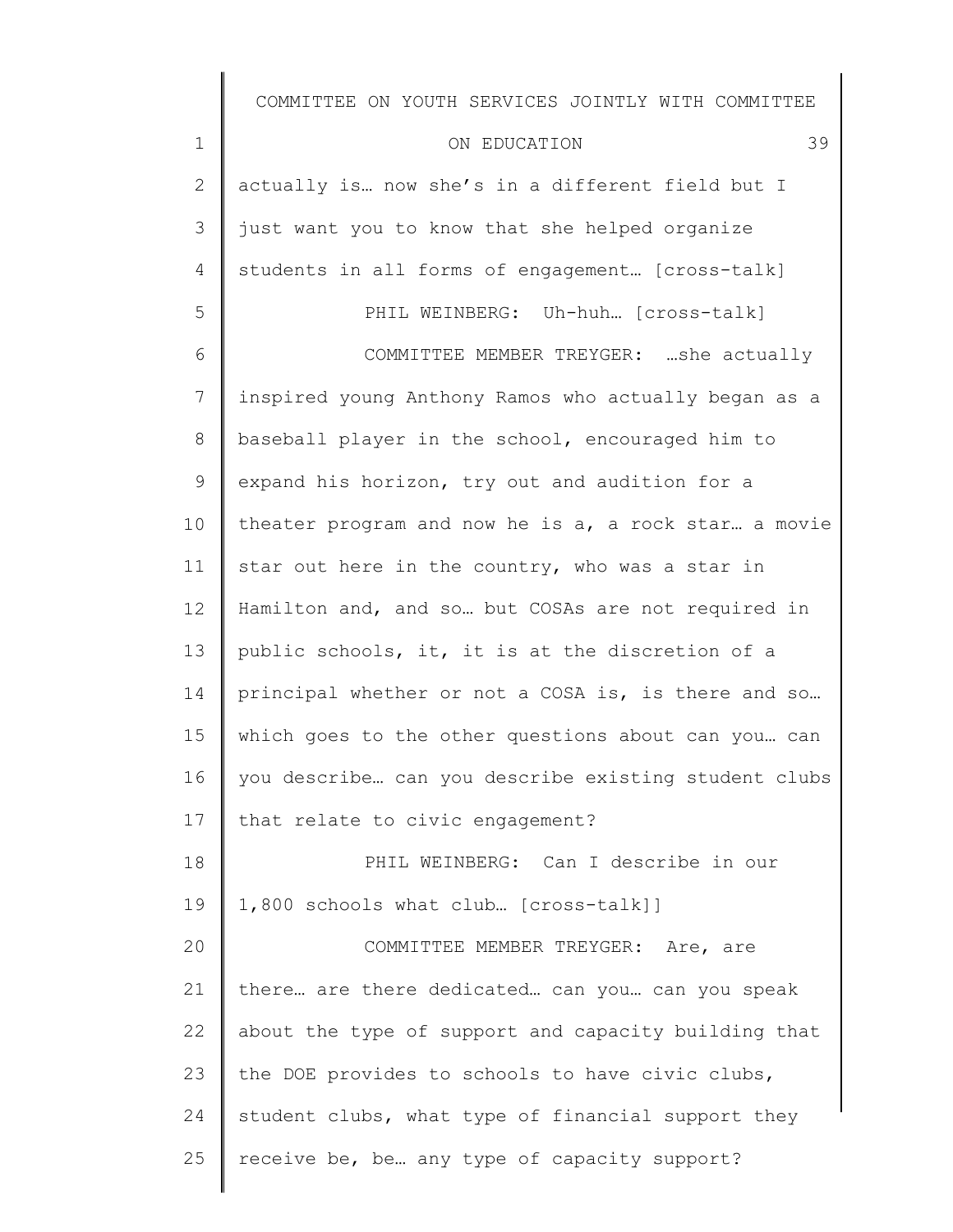| ON EDUCATION |  |
|--------------|--|
|--------------|--|

2 3 4 5 6 7 8 9 10 11 12 13 14 15 16 17 18 19 PHIL WEINBERG: So, the principals have great discretion over their non-personnel budget and clubs at… extracurricular activities are something that schools fund as they can or that students fund as they can. I don't have specific facts for you about what club there is at each school because it, it's something that each school defines for its own community and it's usually driven by student interest. I would tell you that in my visits to schools this year there's a great deal more political activity happening in after school clubs then there… then there was before. COMMITTEE MEMBER TREYGER: So, when, when I was an educator and I still think it's… I think it's still relevant today there was a phrase that if it's not measured it's not invested in. So, what's measured are test scores, regents and a lot or resources went towards test prep, procession

20 21 22 23 activities and you know I had... I had  $12<sup>th</sup>$  graders that did not have a civics education prior to my class because senior year in high school that's where you teach government and economics.

PHIL WEINBERG: Uh-huh…

25

24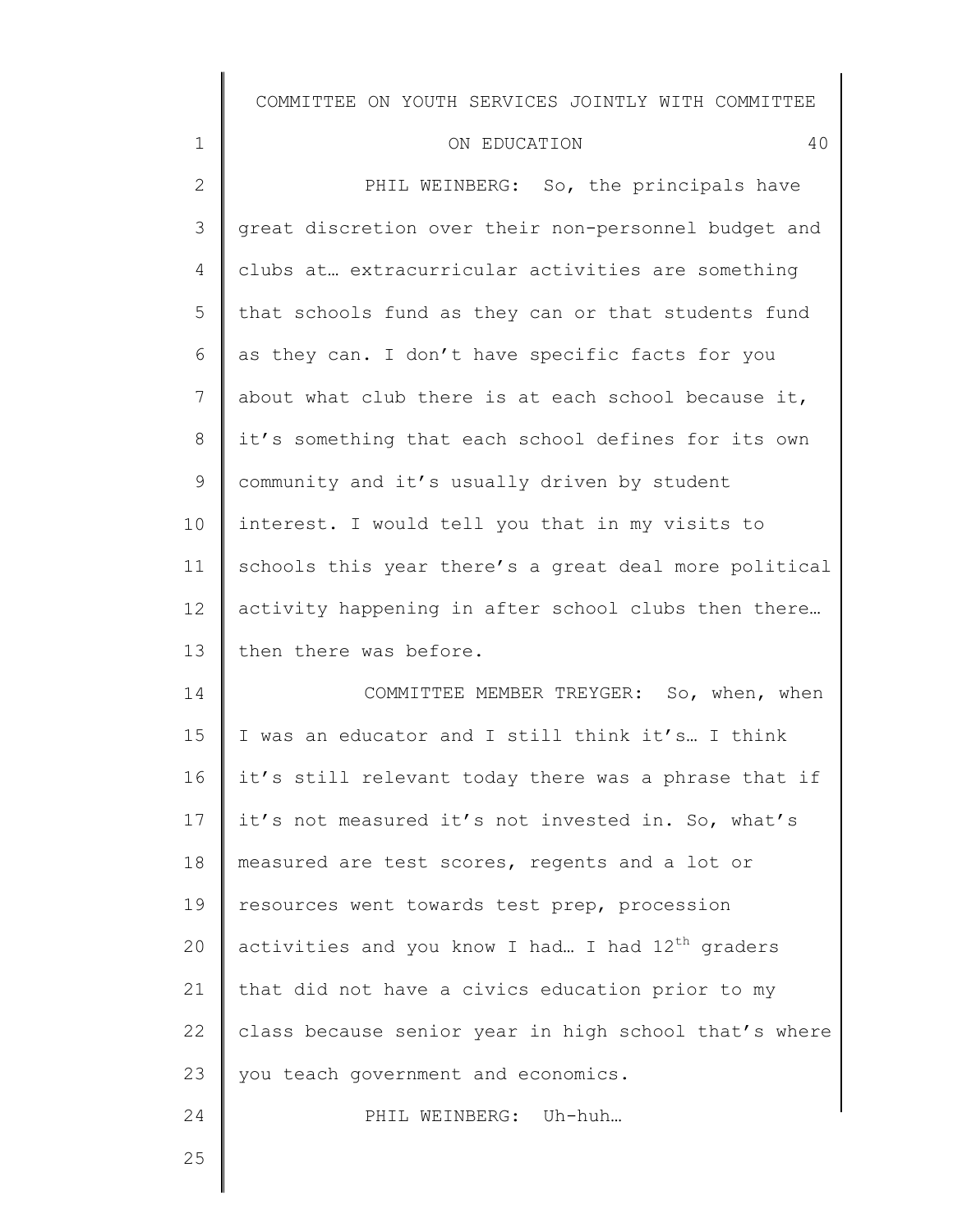| 41<br>ON EDUCATION                                    |
|-------------------------------------------------------|
| COMMITTEE MEMBER TREYGER: So, the issue               |
| becomes not every school has a debate team, not every |
| school has a COSA, not every school has the capacity  |
| and the means to support a wide a wide array of       |
| student clubs and activities because it's all         |
| depending upon resources and I think that when I      |
| talked to you earlier about the metrics I think that  |
| there are indicators of what level of engagement a    |
| school possesses when you do have a COSA, when you do |
| have a number of student clubs, when you do have      |
| dedicated personnel that work with kids beyond what's |
| required of them to receive a diploma and a degree    |

14 15 16 because to me I, I appreciate and I really like your definition of civic engagement but to make it even more simple it's doing more than what's required…

17 [cross-talk]

1

2

3

4

5

6

7

8

9

10

11

12

13

18

PHIL WEINBERG: Uh-huh…

19 20 21 22 23 24 25 COMMITTEE MEMBER TREYGER: Sometimes folks just… there's a difference between compliance and engagement and some folks just want to do what's required of them and nothing, nothing more and I think that we have to inspire and encourage our young people to go well… you know because voting is actually not required and adults have to know that as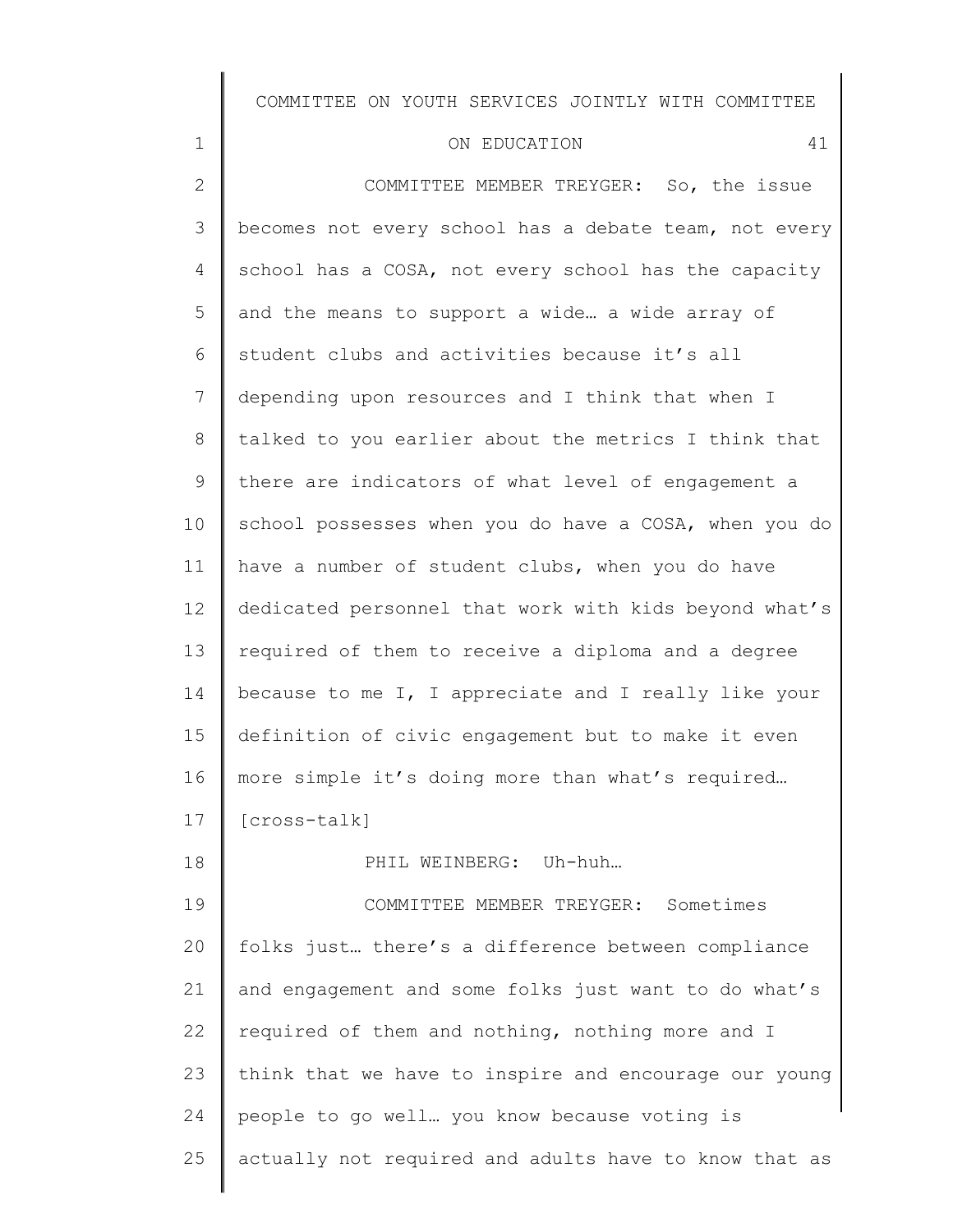#### ON EDUCATION 42

1

2 3 4 5 6 7 8 9 10 11 12 13 14 15 16 17 18 19 20 21 22 23 24 25 well, right, not just young people and we need to inspire them and some of… you know just to let you know some of my best lessons about civics was during high… the college application period when students would learn about the cost of college and we had a great conversation about why is it so expensive and what government programs are out there to help, help support them and then when they learned how the, the federal and state government actually are, are not very helpful to immigrants when it comes to support that… those led to very in depth conversations but that's not a part of our curriculum, that was the flexibility I had as an educator to teach them in, in high school but I, I do believe that if this is something that the DOE is deeply invested in, deeply cares about and sees this as, as a very worthy goal which I think they should we need to create some sort of metrics of engagement and how do we help build capacity in schools to have dedicated personnel to work with young people. I remember where I worked at the… they're resources ran short and they couldn't fund a debate team anymore and debate leads to fantastic engagement research involvement in community. I also have a question about community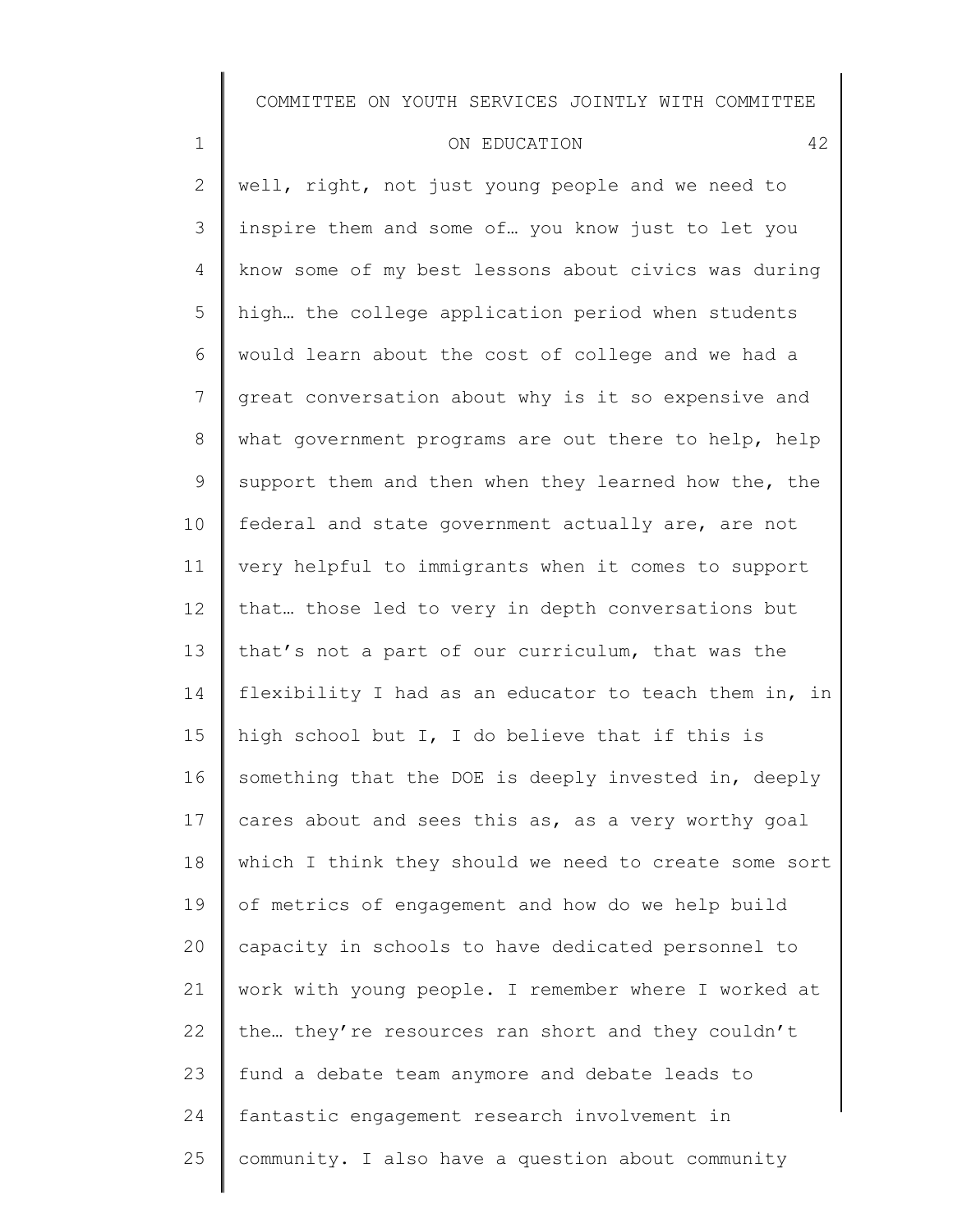1 2 3 4 5 6 7 8 9 10 11 12 13 14 15 16 17 18 19 20 21 22 23 24 25 COMMITTEE ON YOUTH SERVICES JOINTLY WITH COMMITTEE ON EDUCATION 43 service hours, does the DOE require schools to have a set amount of community service hours for students? PHIL WEINBERG: I believe the answer is the DOE doesn't, the state does as part of its regs through the participation in government courses that students need to pass to graduate. COMMITTEE MEMBER TREYGER: And is there a uniform set of hours or it's, it's school by school? PHIL WEINBERG: No, no, state so it's got to be uniform and I would have to get back to you on what the… [cross-talk] COMMITTEE MEMBER TREYGER: Right… [crosstalk] PHIL WEINBERG: ...it's been a couple of years since I… [cross-talk] COMMITTEE MEMBER TREYGER: Right, I'll, I'll just let you know anecdotally I think schools have different sets of hours for students, there's no uniform set of hours for, for kids. PHIL WEINBERG: Okay. COMMITTEE MEMBER TREYGER: We understand that the DOE provides the passport to social studies curriculum to students in grades K to eight which includes lessons on civics and government, do we know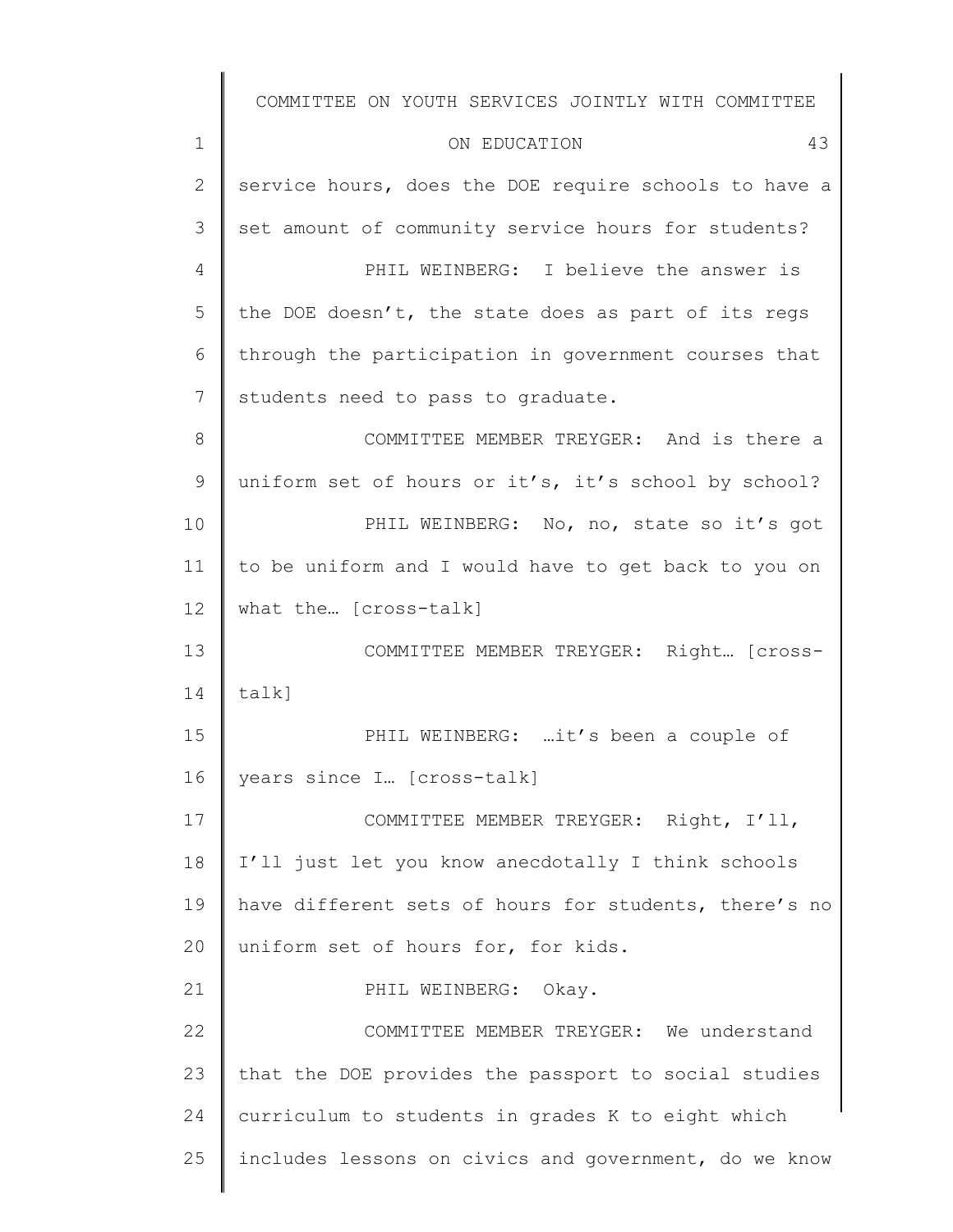1 2 3 4 5 6 7 8 9 10 11 12 13 14 15 16 17 18 19 20 21 22 23 24 25 COMMITTEE ON YOUTH SERVICES JOINTLY WITH COMMITTEE ON EDUCATION 44 how many school… DOE schools use this curriculum, do we have that data? PHIL WEINBERG: 70 percent of the K through eight schools. NORAH LOVETT: More than 500 schools are currently actively using it. COMMITTEE MEMBER TREYGER: That, that is… and that, that was a very important initiative pushed by Chancellor… former Chancellor Farina and I, I know that she was a big social studies fan and supporter and I, I do want to note that. In the interest of time I do want to turn to the bills because I… my colleagues have been very patient and just have some, some questions on that. Beginning with Intro 561, we know that pursuant to Chancellors regulation A-660 PAs/PTAs and presidents council executive boards must provide annual financial reports to principals and a fund-raising activity report to the superintendent no more than five calendar days after the fund-raising activity. Can you describe the review these reports receive? PHIL WEINBERG: I'm going to ask my colleague Shona Gibson to join us. COMMITTEE MEMBER TREYGER: Sure.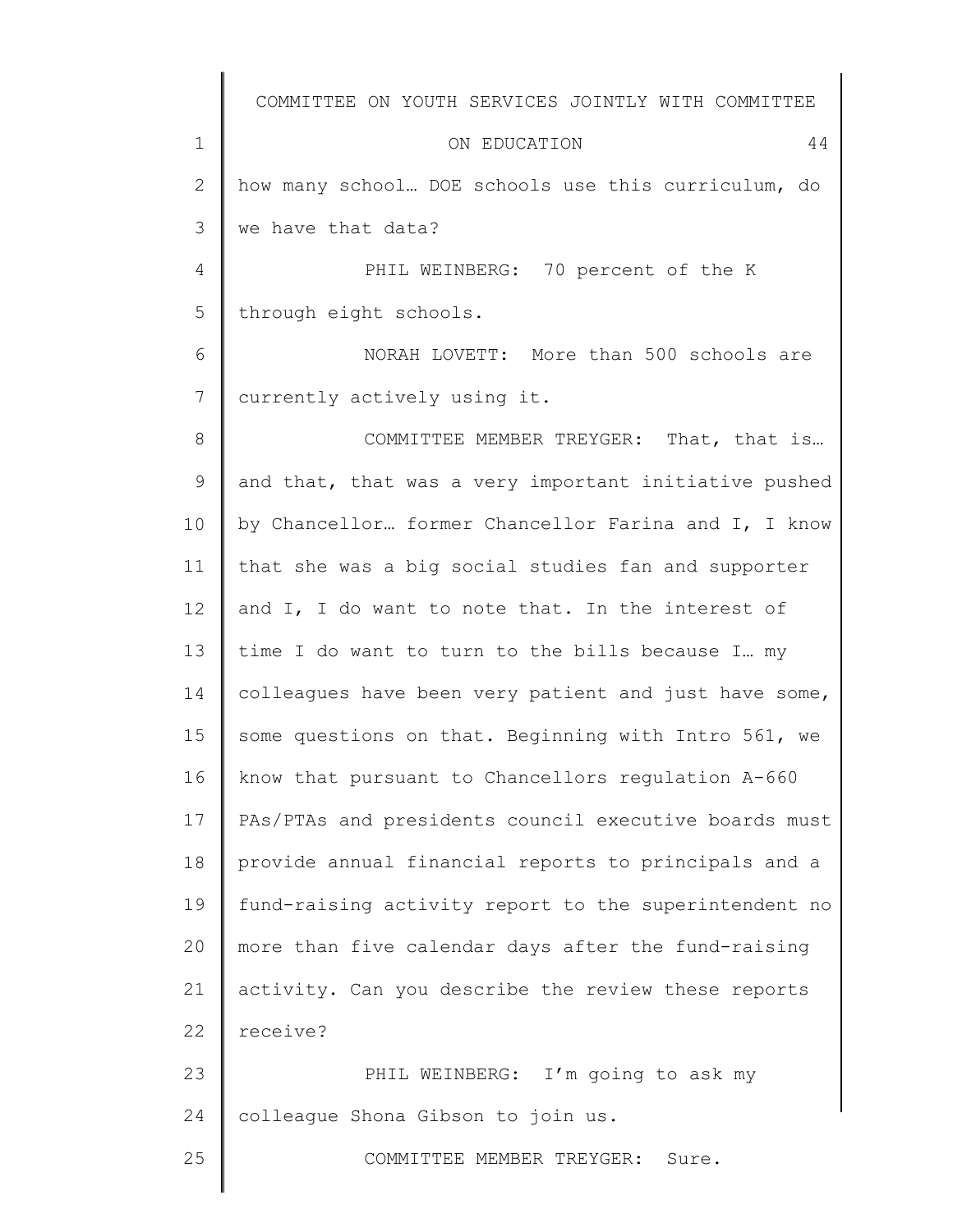1 2 3 4 5 6 7 8 9 10 11 12 13 14 15 16 17 18 19 20 21 22 23 24 25 COMMITTEE ON YOUTH SERVICES JOINTLY WITH COMMITTEE ON EDUCATION 45 PHIL WEINBERG: Thanks. SHONA GIBSON: Do I need to be sworn in? Good afternoon… [cross-talk] COMMITTEE CLERK: Hi, I am just going to swear you in. Do you affirm to tell the truth, the whole truth and nothing but the truth in your testimony? SHONA GIBSON: I do. COMMITTEE CLERK: Please state your name for the record. SHONA GIBSON: My name is Shona Gibson. COMMITTEE MEMBER TREYGER: Please. SHONA GIBSON: The question was the reporting requirement of fund raising activities and the quality of the review that the principal is able to give to that report? COMMITTEE MEMBER TREYGER: Yeah, if you could describe the review of these reports received. SHONA GIBSON: That's going… the review is made by the principal at the school level, so it's based on the principal's ability to review that information. COMMITTEE MEMBER TREYGER: Right, so does the information go beyond the principal because it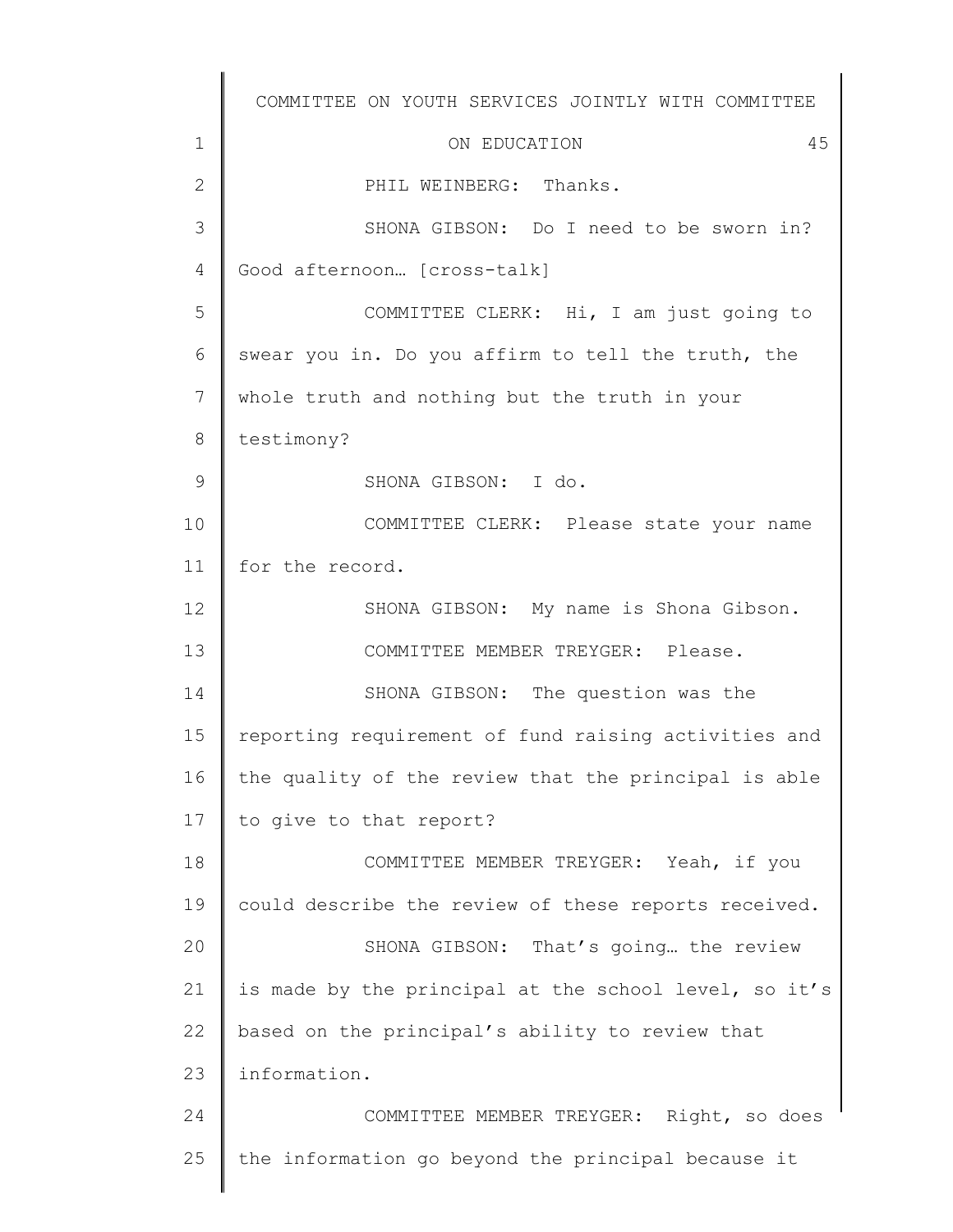|              | COMMITTEE ON YOUTH SERVICES JOINTLY WITH COMMITTEE    |
|--------------|-------------------------------------------------------|
| $\mathbf 1$  | ON EDUCATION<br>46                                    |
| $\mathbf{2}$ | says here it also goes to the superintendents so how  |
| 3            | far up the chain to the DOE does this information     |
| 4            | travel to?                                            |
| 5            | SHONA GIBSON: The individual reports of               |
| 6            | individual fundraising activities does not go beyond  |
| 7            | school or district level, we do ask schools to report |
| 8            | a midterm and end of year quantity of PTA income and  |
| $\mathsf 9$  | expenditures.                                         |
| 10           | COMMITTEE MEMBER TREYGER: Can you repeat              |
| 11           | that one more time?                                   |
| 12           | SHONA GIBSON: Sure, the schools PTAs                  |
| 13           | and PAs are required to report their fundraising      |
| 14           | activities however many there are to the principal    |
| 15           | within five days, what we require at the Division of  |
| 16           | Family and Community Engagement is an interim and     |
| 17           | final financial report from each PA and PTA and what  |
| 18           | that what that calculates is top line expenses and    |
| 19           | top line income at the middle of the year and at the  |
| 20           | end of the year.                                      |
| 21           | COMMITTEE MEMBER TREYGER: So, it does                 |
| 22           | travel some information does travel up to the DOE?    |
| 23           | SHONA GIBSON: Aggregate, yes.                         |
| 24           |                                                       |
| 25           |                                                       |
|              |                                                       |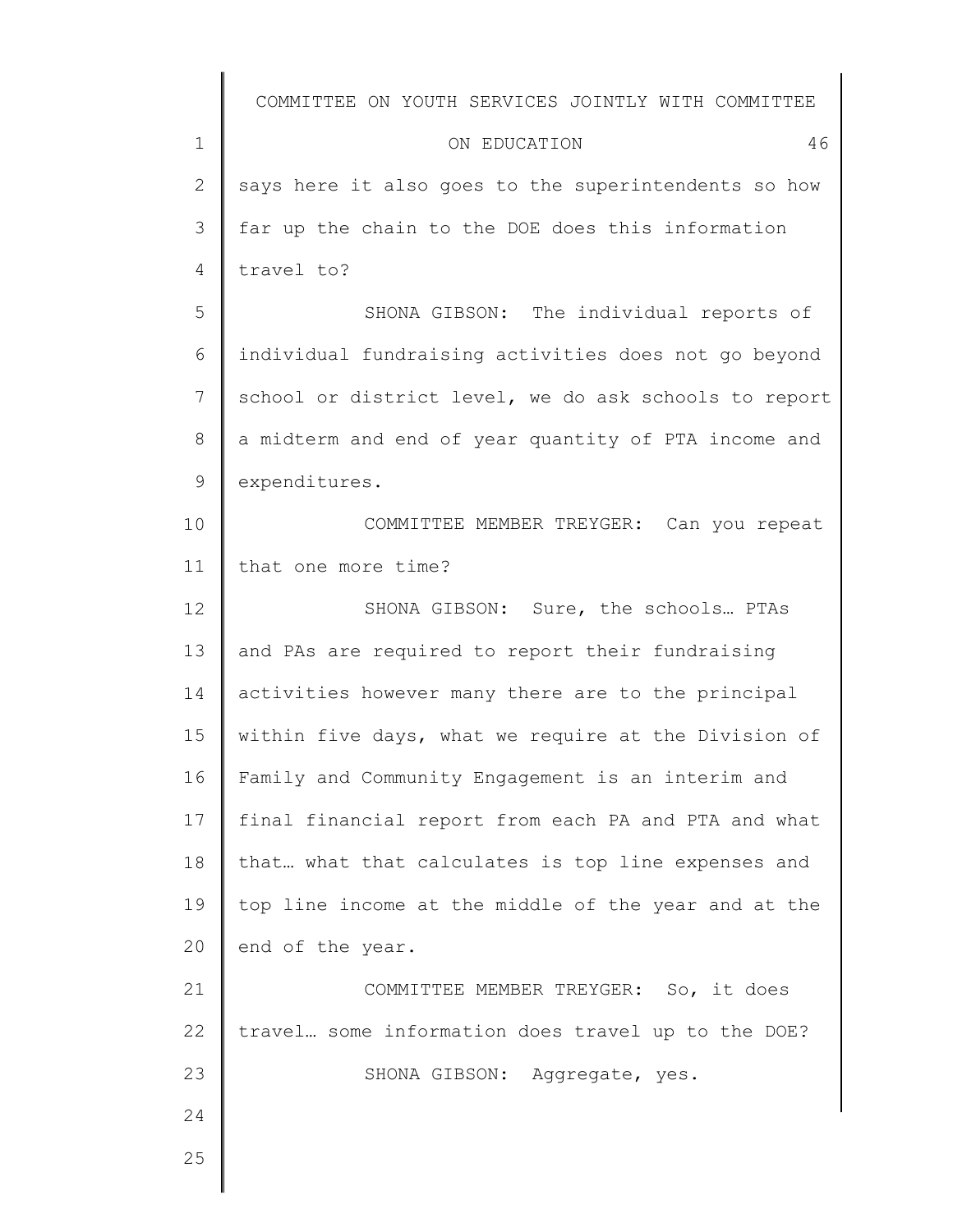| $\mathbf 1$    | 47<br>ON EDUCATION                                    |
|----------------|-------------------------------------------------------|
| $\mathbf{2}$   | COMMITTEE MEMBER TREYGER: Okay and so                 |
| 3              | how if at all may DOE use this information when       |
| $\overline{4}$ | assessing school resources and funding?               |
| 5              | SHONA GIBSON: The Department of                       |
| 6              | Education does not rely on PAs or PTAs to fund their  |
| $7\phantom{.}$ | schools, we look to our different equity and access   |
| 8              | initiatives to target those populations that have     |
| 9              | higher need, our fair student funding also addresses  |
| 10             | that. We appreciate the contributions that parents    |
| 11             | make to the schools, but we don't require them to     |
| 12             | contribute any kind of financial.                     |
| 13             | COMMITTEE MEMBER TREYGER: Right and, and              |
| 14             | so do we have data on how many schools have filed the |
| 15             | most recently required income and expense reports?    |
| 16             | SHONA GIBSON: I do not have 2018 data                 |
| 17             | because that deadline is the end of June, for 2017 we |

18 19 20 have unaudited self-reported data and although I don't have those numbers in front of me we did collect that last year.

21 22 23 24 25 COMMITTEE MEMBER TREYGER: So, who is responsible for checking compliance with making sure this information is being received by the principals, superintendents and making its way to the Office of Family Engagement and…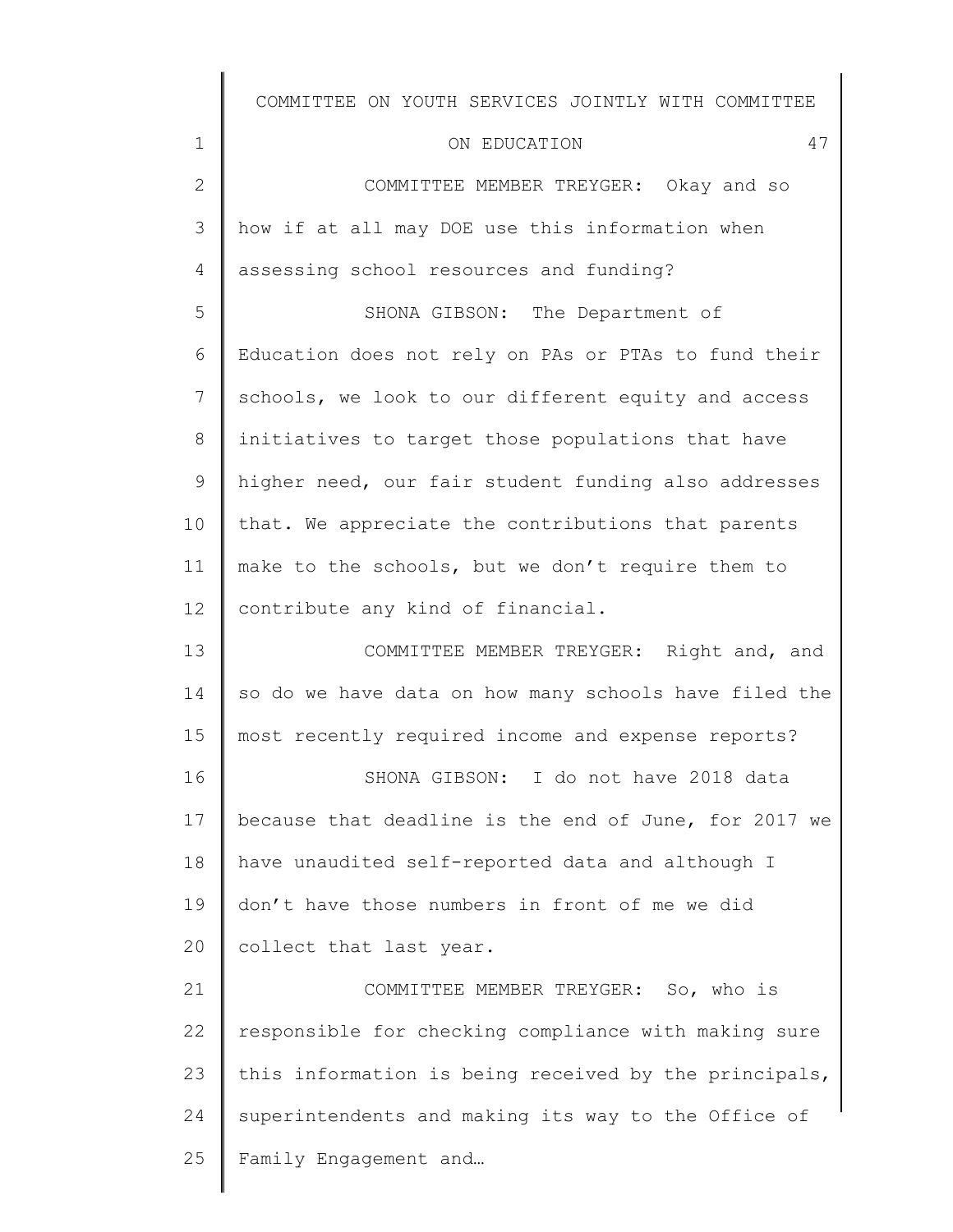### ON EDUCATION 48

| $\mathbf{2}$   | SHONA GIBSON: We do we do check the                   |
|----------------|-------------------------------------------------------|
| $\mathfrak{Z}$ | compliance in terms of the reporting so the reporting |
| 4              | of midterm and financial which is what Division of    |
| 5              | Family and Community Engagement tracks is part of the |
| 6              | principal's compliance checklist and it is part of    |
| 7              | the requirements of A-660. We check that, we monitor  |
| 8              | whether or not that's been reported and then if it    |
| 9              | hasn't been reported we follow up with those schools  |
| 10             | to ask them to submit that information.               |
| 11             | COMMITTEE MEMBER TREYGER: But and I, I                |
| 12             | know that this, this might be repetitive but just to  |
| 13             | be just so we're on the same page so fundraising      |
| 14             | totals by PAs and PTAs is already required to be      |
| 15             | reported to the school, is that correct?              |
| 16             | SHONA GIBSON: Yes, you know what I'm                  |
| 17             | going to ask you for clarification or perhaps         |
| 18             | [cross-talk]                                          |
| 19             | COMMITTEE MEMBER TREYGER: Yes [Cross-                 |
| 20             | talk]                                                 |
| 21             | SHONA GIBSON: it would be helpful                     |
| 22             | COMMITTEE MEMBER TREYGER: Right                       |
| 23             | SHONA GIBSON: A school may have ten                   |
| 24             | fundraising activities throughout the [cross-talk]    |
| 25             |                                                       |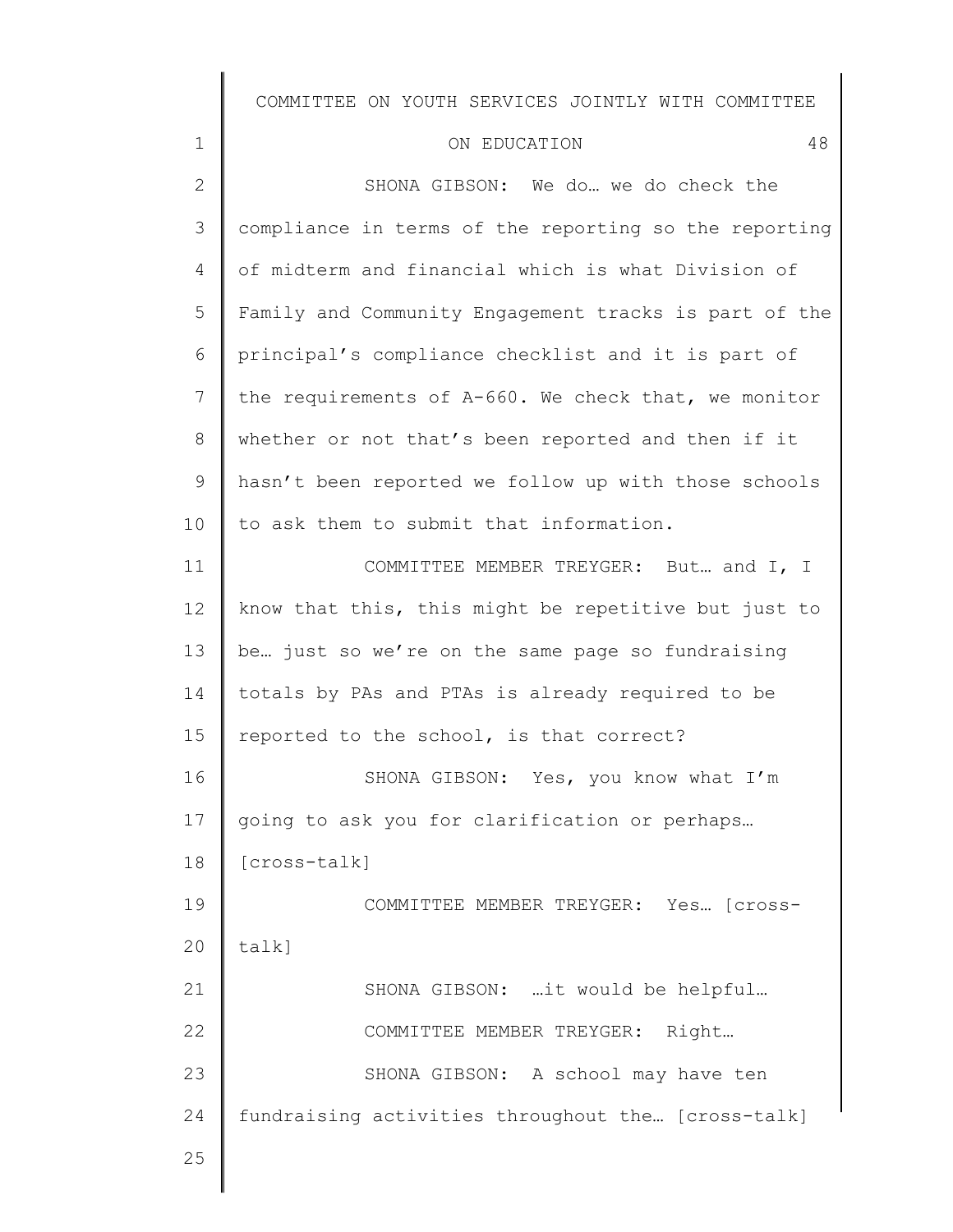|               | COMMITTEE ON YOUTH SERVICES JOINTLY WITH COMMITTEE  |
|---------------|-----------------------------------------------------|
| $\mathbf 1$   | 49<br>ON EDUCATION                                  |
| $\mathbf{2}$  | COMMITTEE MEMBER TREYGER: Right                     |
| 3             | [cross-talk]                                        |
| 4             | SHONA GIBSON:  course of the year                   |
| 5             | [cross-talk]                                        |
| 6             | COMMITTEE MEMBER TREYGER: Right [Cross-             |
| 7             | talk]                                               |
| 8             | SHONA GIBSON: they have support they                |
| $\mathcal{G}$ | are expected to report the results of each of those |
| 10            | activities within five days of having the [cross-   |
| 11            | talk]                                               |
| 12            | COMMITTEE MEMBER TREYGER: Right [Cross-             |
| 13            | talk]                                               |
| 14            | SHONA GIBSON:  event what we ask for at             |
| 15            | a central level is middle of the year, end of the   |
| 16            | year, where are you at a very top line basis, we    |
| 17            | don't ask for the individual fundraising reports.   |
| 18            | COMMITTEE MEMBER TREYGER: Right but you,            |
| 19            | you have the total amounts that [cross-talk]        |
| 20            | SHONA GIBSON: Exactly, yes [cross-talk]             |
| 21            | COMMITTEE MEMBER TREYGER: So, that                  |
| 22            | already that information you already have?          |
| 23            | SHONA GIBSON: Correct.                              |
| 24            | COMMITTEE MEMBER TREYGER: Okay, so                  |
| 25            | that's, that's really what we're trying to get, get |
|               |                                                     |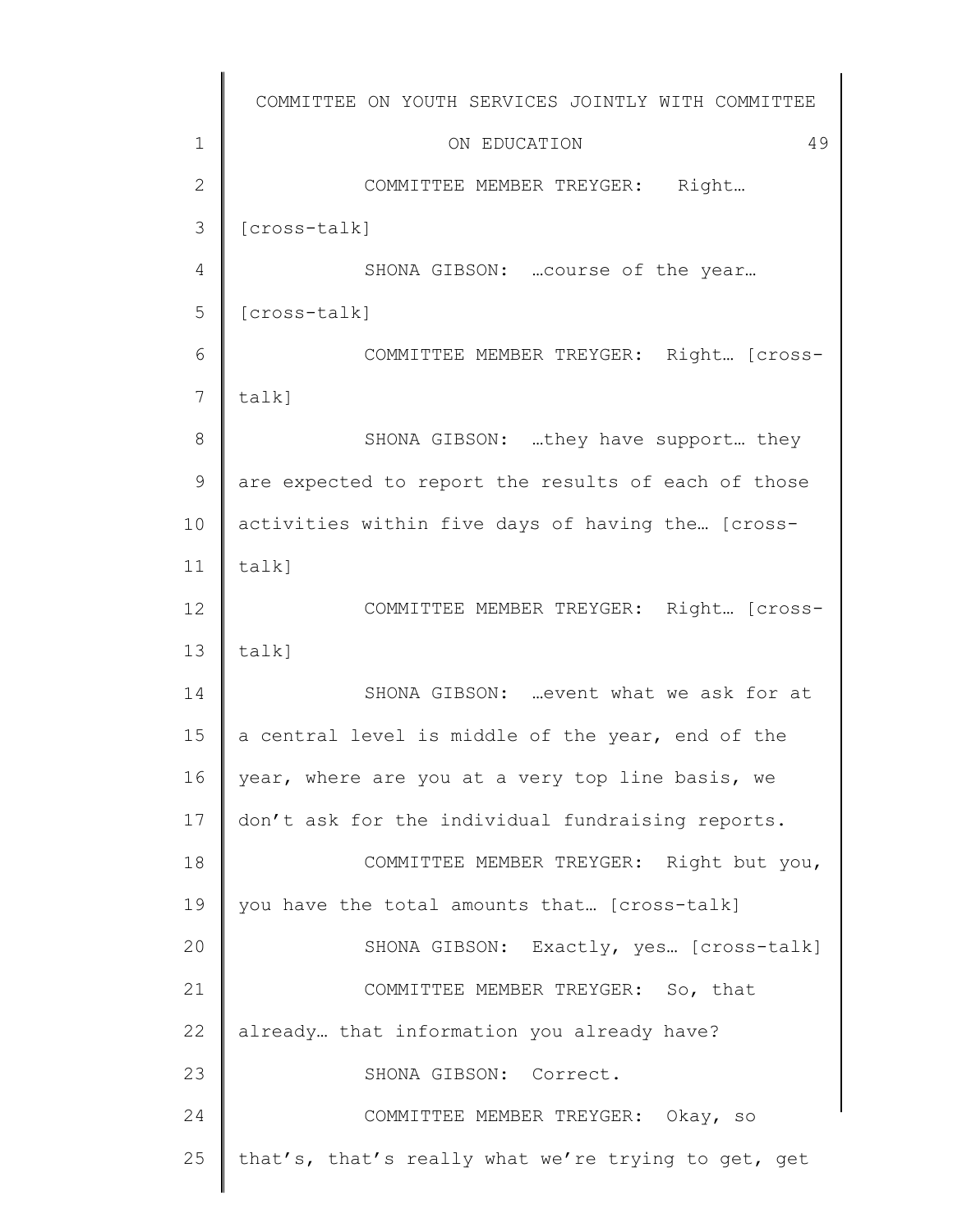#### ON EDUCATION 50

1

2 3 4 5 to the heart of that you already collect this information. And just from your opinion and Deputy Chancellor you could also feel free to weigh in, what impact do you think PTA funding has on schools?

6 7 8 9 10 11 12 13 14 15 16 SHONA GIBSON: I think that it's difficult to make a general statement about that, I am so happy to be here by the way and thank you for your support of parent engagement, we are so grateful to have parents be involved whether they donate their time, their expertise or their money, I don't know that we have… are able to make a direct correlation between the fundraising amounts and the impact in the school. Funding is used for different purposes and the PTA does different things in different schools. COMMITTEE MEMBER TREYGER: And I want to…

17 18 19 20 21 22 23 24 25 I, I echo that, I, I am eternally grateful for the involvement of our families in, in our… in our schools and they are key difference makers in our schools and our communities and I certainly appreciate that but I think you, you touched on something that's kind of in my follow up question, what's your sense or your knowledge… you know from your experience and knowledge of how much PTA money or whether PTA money is spent on funding personnel at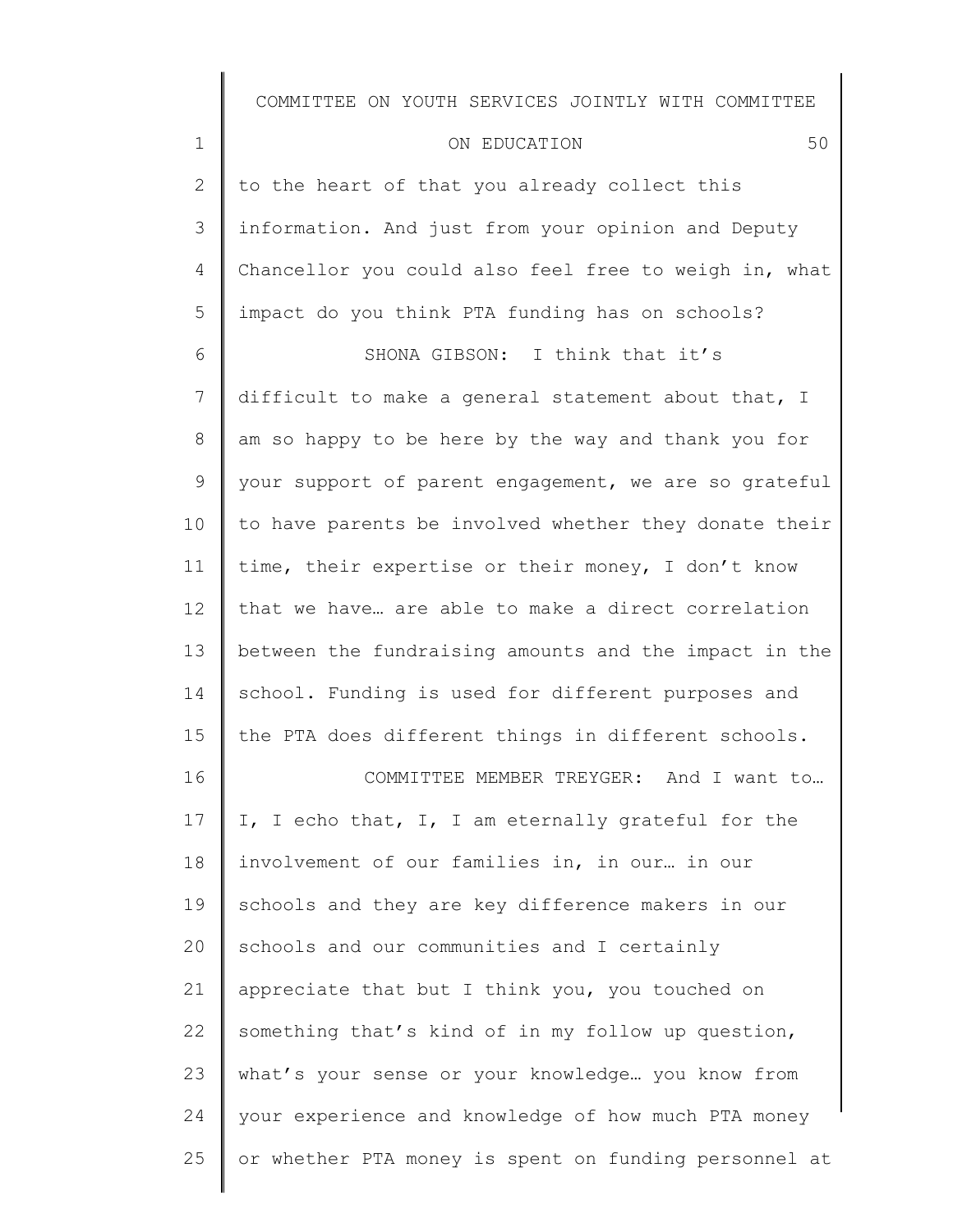|               | COMMITTEE ON YOUTH SERVICES JOINTLY WITH COMMITTEE    |
|---------------|-------------------------------------------------------|
| $\mathbf 1$   | 51<br>ON EDUCATION                                    |
| $\mathbf{2}$  | schools like teaching assistants, teachers as         |
| 3             | compared to other personnel services like library     |
| 4             | books or items that what that it's spent on?          |
| 5             | SHONA GIBSON: We, we, we don't track                  |
| 6             | that, and I'd also like to make a point make it       |
| 7             | clear that PTAs may donate their funds to the         |
| $8\,$         | principal and then the principal will use them to     |
| $\mathcal{G}$ | their discretion [cross-talk]                         |
| 10            | COMMITTEE MEMBER TREYGER: Right [Cross-               |
| 11            | $talk$ ]                                              |
| $12 \,$       | SHONA GIBSON:  like I know you are very               |
| 13            | familiar with A-660, there are certain requirements   |
| 14            | around what a PTA can hire directly in terms of staff |
| 15            | and generally they do not make direct hires because   |
| 16            | the restrictions are such not only are there          |
| 17            | restrictions on who they can hire but that they are   |
| 18            | then liable for all of those federal labor laws of    |
| 19            | surrounding hiring and, and getting a certificate of  |
| 20            | insurance so in a lot of cases if the PTA is doing    |
| 21            | fundraising it's being earmarked for whatever the     |
| 22            | membership agrees it, the fundraising is earmarked    |
| 23            | and that's another thing that I'd also like to remind |
| 24            | everyone that you can't fundraise for the sake of     |
| 25            | fundraising, you have to say this is a fundraiser for |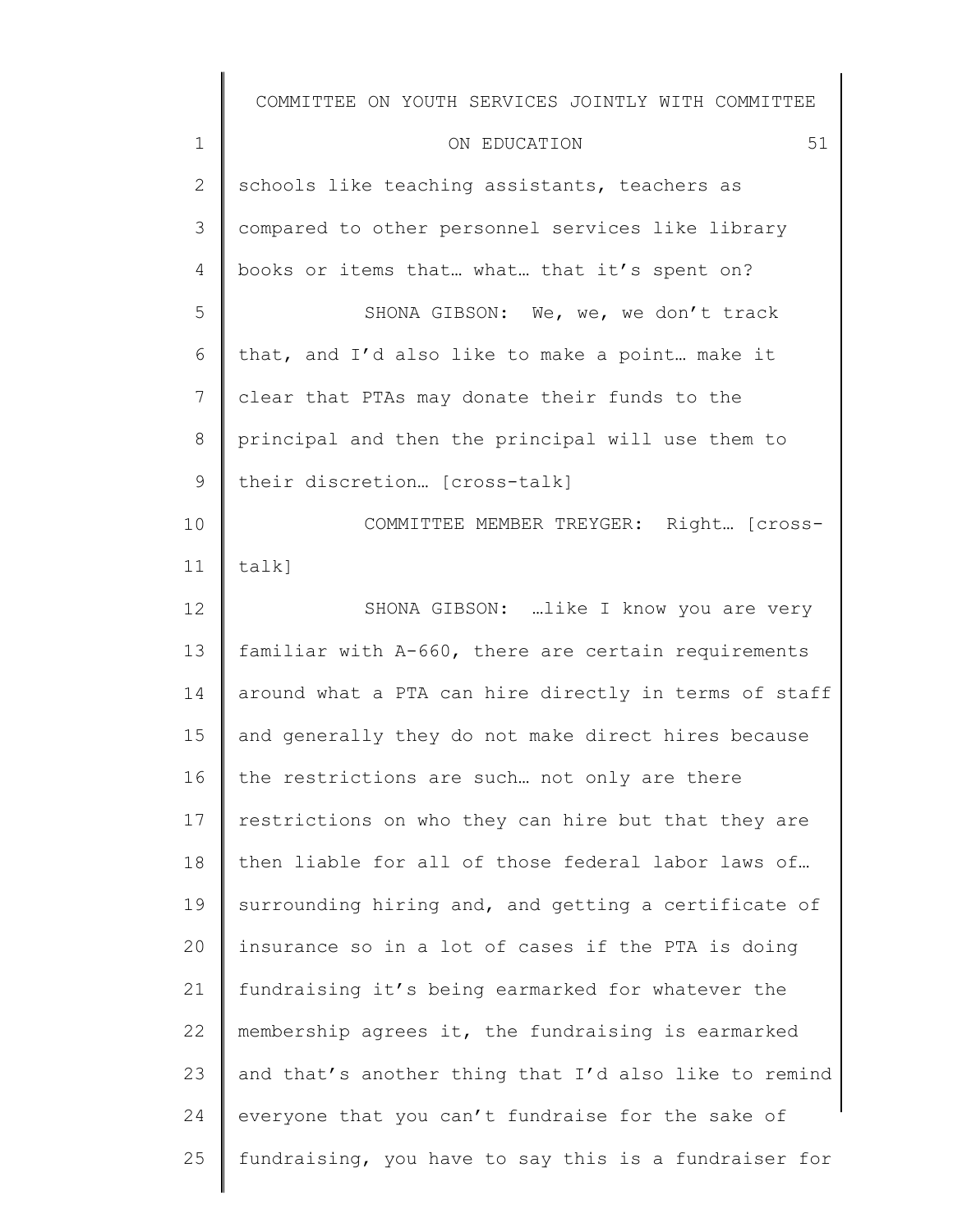#### ON EDUCATION 52

2 3 4 5 6 7 student graduation celebration or this is a fundraiser for a particular event so while we don't track it at a central level I'm sure that the principal has a very clear idea of what the, the PA or PTA is donating or using their funds for in the school level.

8 9 10 COMMITTEE MEMBER TREYGER: Right, right and can you just provide any example of what a school could use the funding for?

11 12 13 14 15 16 17 18 19 20 SHONA GIBSON: A school can use funding for a number and do use for a number of things, there are schools that will use the funds that they raise to support photograph day, there are schools… we'll use photographs as a fundraiser as well, there are schools that… PTAs where they use their fundraising to support a movie night or a pot luck dinner or a welcome parents of a different community or, or… [cross-talk] PHIL WEINBERG: Trips to college...

21 22 23 24 SHONA GIBSON: Trips to college, yes thank you, education workshops for parents, there's a couple of schools that use their PTA funds to support the costumes for the school's student play and

25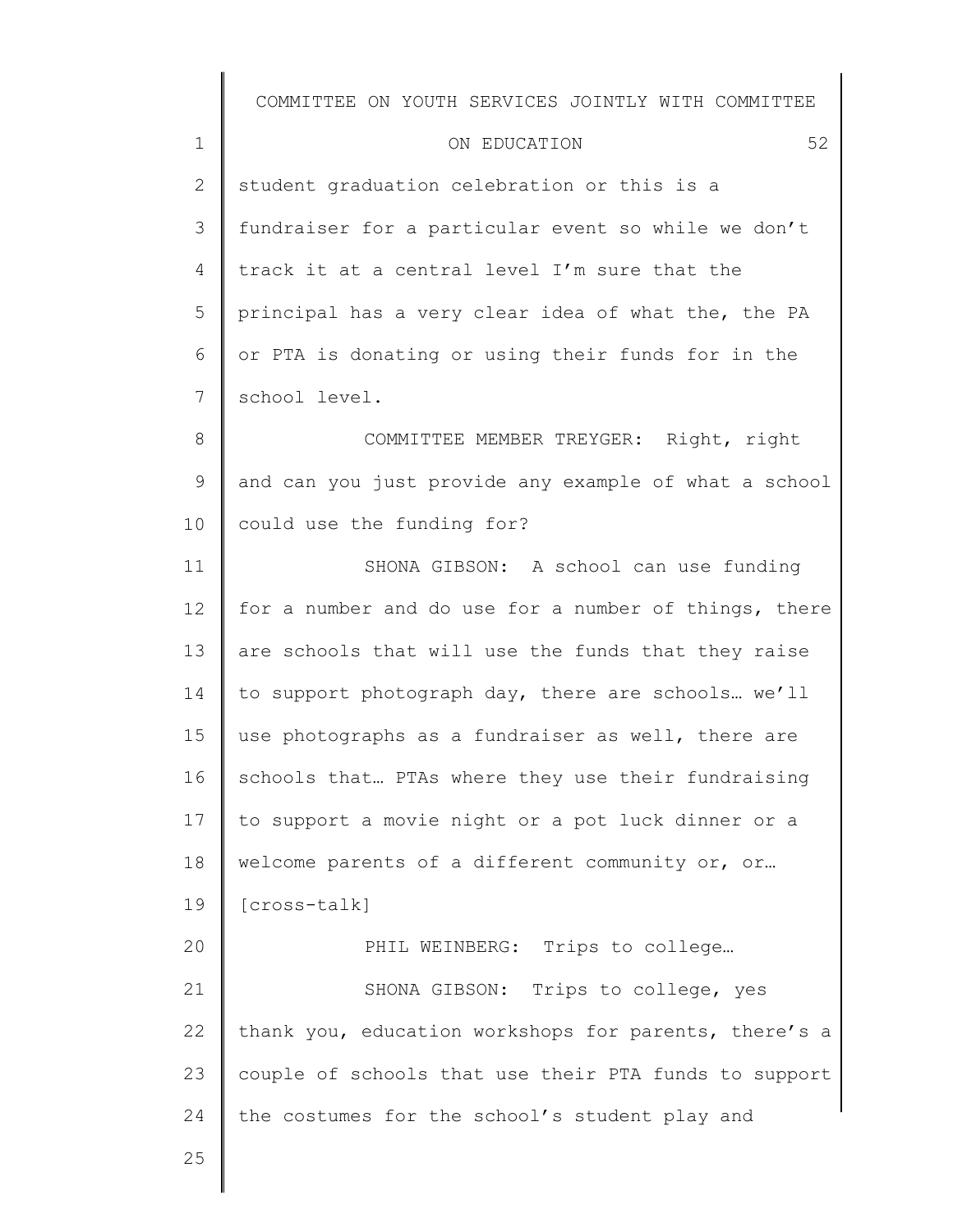|              | COMMITTEE ON YOUTH SERVICES JOINTLY WITH COMMITTEE    |
|--------------|-------------------------------------------------------|
| 1            | 53<br>ON EDUCATION                                    |
| $\mathbf{2}$ | performances. There's a wide range of activities that |
| 3            | PA and PTA can fund.                                  |
| 4            | COMMITTEE MEMBER TREYGER: Are you aware               |
| 5            | of schools that have used PTA fundraising money to    |
| 6            | purchase air conditioners for schools?                |
| 7            | SHONA GIBSON: I am not.                               |
| 8            | COMMITTEE MEMBER TREYGER: Okay and have               |
| 9            | you heard of any cases where PTA fundraising money is |
| 10           | used to pay for salaries of educators in, in a school |
| 11           | building, can, can PTA money be used for the for      |
| 12           | those purposes?                                       |
| 13           | SHONA GIBSON: According to the                        |
| 14           | regulation the funds raised by PA/PTA cannot be used  |
| 15           | for full time staff in the school during school       |
| 16           | hours, it can be used for staff for after school or   |
| 17           | weekend programs for services that are directly to    |
| 18           | students, it cannot be used for administrative staff, |
| 19           | can also be used to support supplemental staff in the |
| 20           | school during school hours but a PA or a PTA cannot   |
| 21           | use funds or a school cannot use the PA/PTA funds     |
| 22           | raised for direct staffing, that is the               |
| 23           | responsibility of the Department of Education.        |
| 24           | COMMITTEE MEMBER TREYGER: Right [Cross-               |
| 25           | $talk$ ]                                              |
|              |                                                       |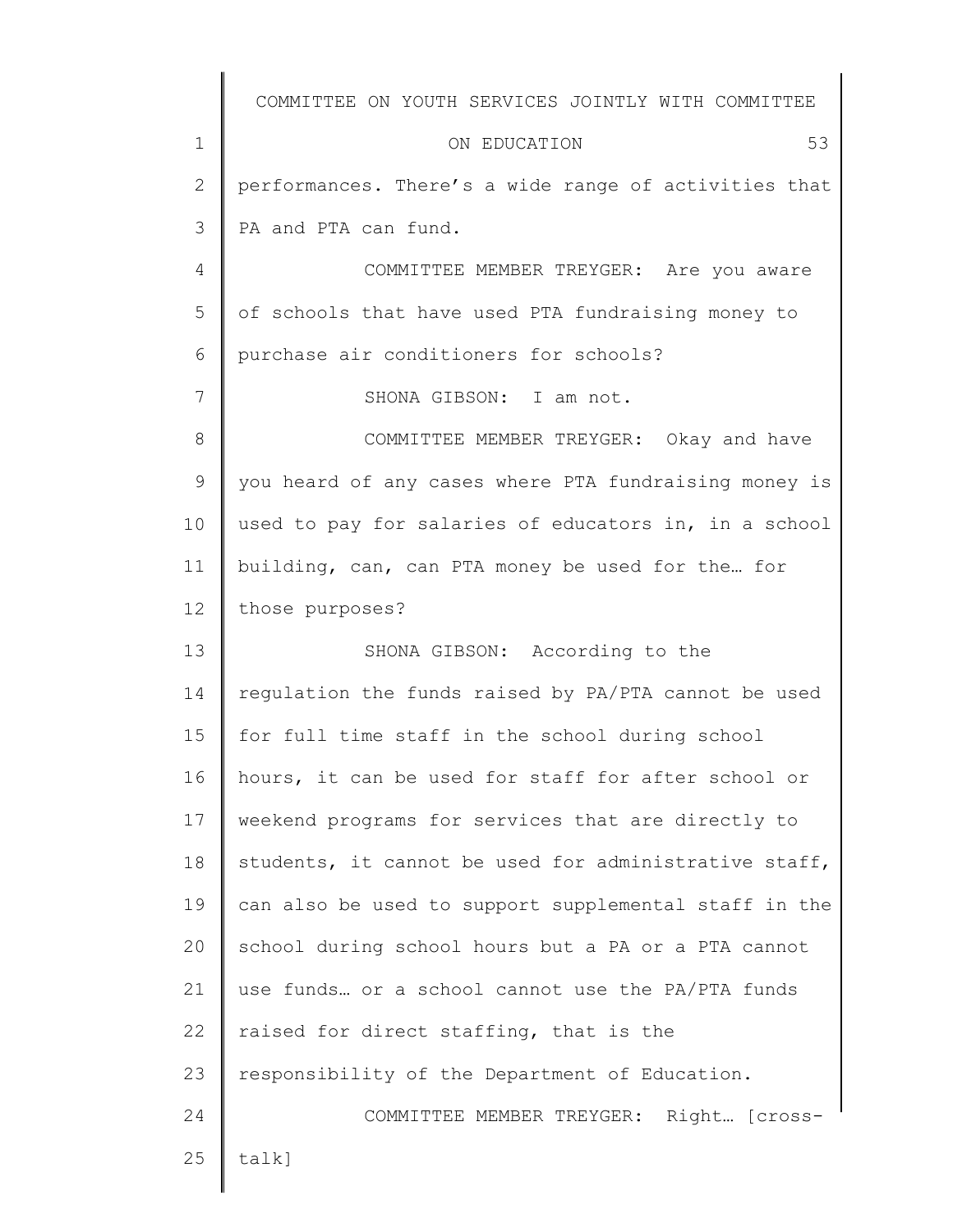| ON EDUCATION |
|--------------|
|--------------|

1

| 2 $\parallel$ | PHIL WEINBERG: That's, that's why we're,                       |
|---------------|----------------------------------------------------------------|
|               | 3   we're raising the fair student funding floor and why       |
|               | $4 \parallel$ we're investing in all the equity and excellence |
|               | 5   initiatives [cross-talk]                                   |

6 7 8 9 10 11 12 13 14 15 16 17 COMMITTEE MEMBER TREYGER: I'm very happy about fair student funding, we have more work to do but yes and I know that you mentioned that you don't have the most up to date… or most recent data in fundraising totals this past year but can you speak to some of the highest amounts that you've seen in the past raised by particular schools, amounts that were some of the highest that you've seen? SHONA GIBSON: I can speak generally, there are a very small handful of schools that raise in excess of 500,000 dollars, the average over the entire city is about a thousand dollars.

18 19 20 COMMITTEE MEMBER TREYGER: The average is what, I'm sorry? SHONA GIBSON: The average fundraising

21 22 23 24 25 end of year report is about a thousand dollars. COMMITTEE MEMBER TREYGER: And there… you're saying there are some schools that raise over 500,000 dollars, have there been schools that have raised over a million dollars?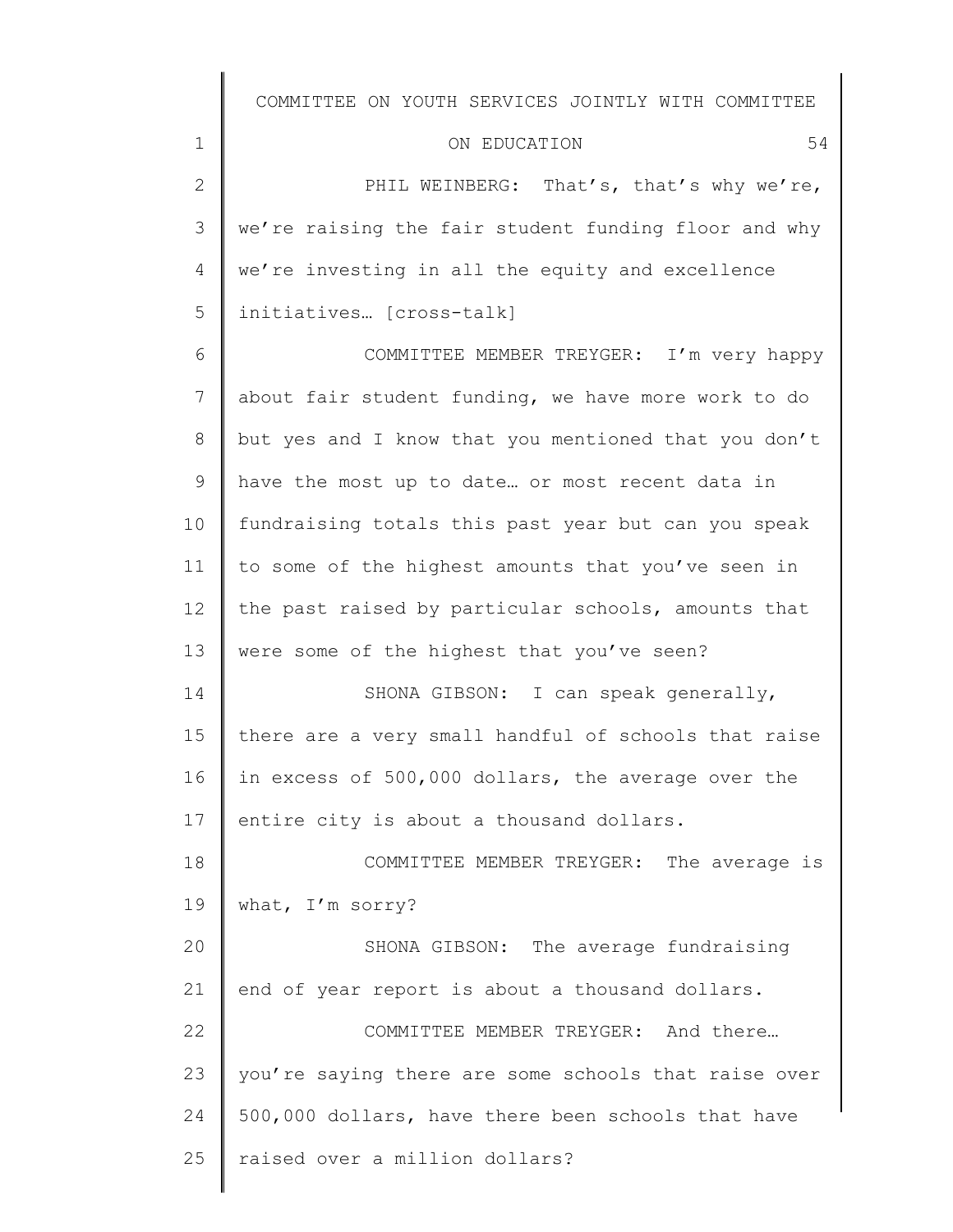1 2 3 4 5 6 7 8 9 10 11 12 13 14 15 16 17 18 19 20 21 22 23 24 25 COMMITTEE ON YOUTH SERVICES JOINTLY WITH COMMITTEE ON EDUCATION 55 SHONA GIBSON: Yes. COMMITTEE MEMBER TREYGER: So, there is a… there's a disparity in terms of where the school is located and which community it's in, is that correct? SHONA GIBSON: That is correct. COMMITTEE MEMBER TREYGER: But this is data that the DOE already collects? SHONA GIBSON: The end of year and final amount… [cross-talk] COMMITTEE MEMBER TREYGER: End of… correct… [cross-talk] SHONA GIBSON: …yes… [cross-talk] COMMITTEE MEMBER TREYGER: So… and that is the intention, that is the only data that this committee, that myself that we're interested in, we don't want to put an ounce of any onus on any PTA or P, PA or PTA, we simply just want transparency on what the DOE already has in its possession, that is the only thing that… and we will work with DOE and advocates and parents and families to make sure it's tailored to that language exactly. SHONA GIBSON: Thank you.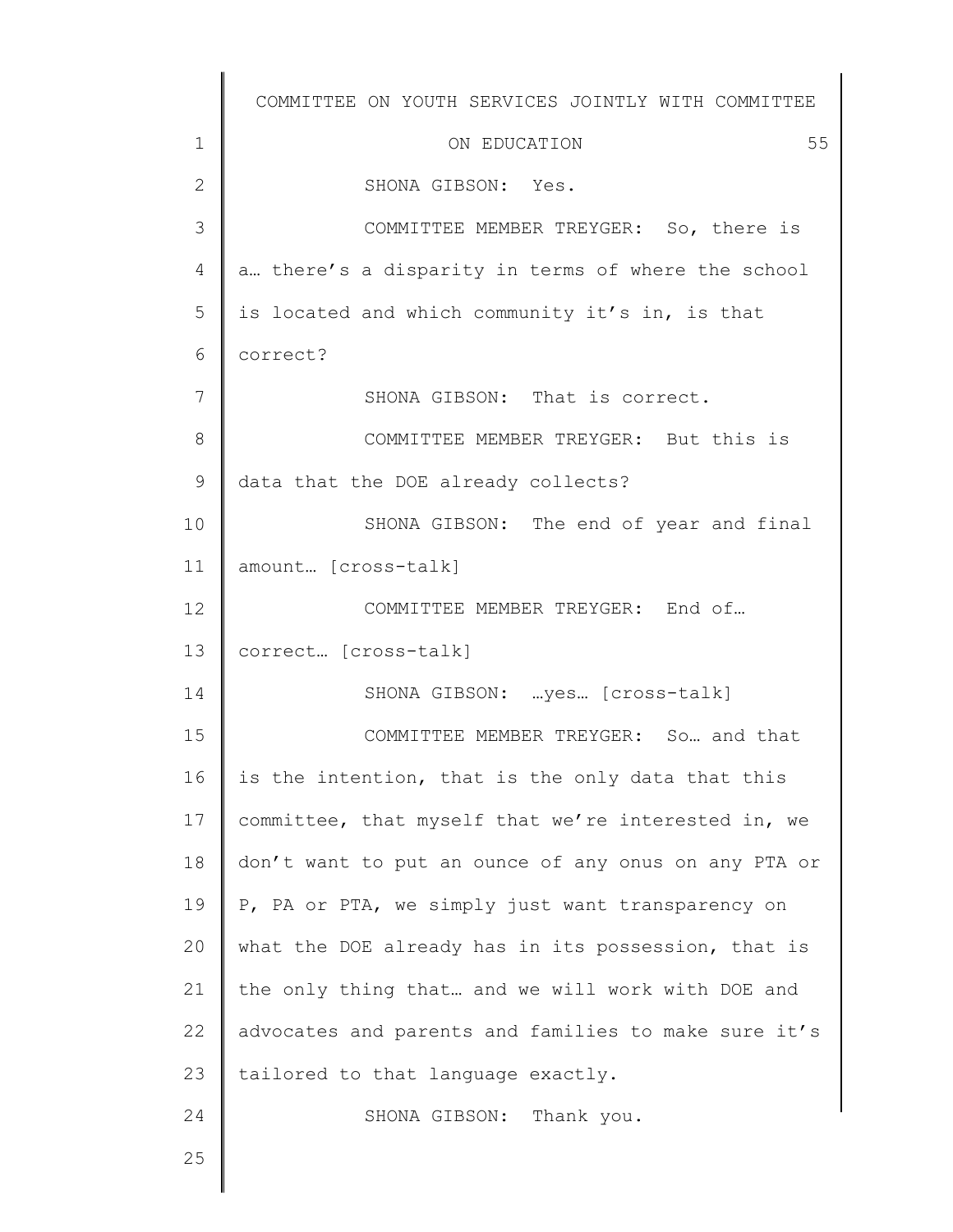| ON EDUCATION | 56 |
|--------------|----|
|              |    |

1

Ι

| $\mathbf{2}$   | COMMITTEE MEMBER TREYGER: Okay, I Intro               |
|----------------|-------------------------------------------------------|
| 3              | 672 thank you very much, really appreciate it, yes.   |
| 4              | How, how if at all does the DOE currently notify      |
| 5              | students of job opportunities in city government?     |
| 6              | PHIL WEINBERG: The same way we notify                 |
| $7\phantom{.}$ | our students about all the opportunities at the end   |
| 8              | of their high school career. We have there are        |
| 9              | fairs, post-secondary fairs, there are offices with   |
| 10             | counselors in them where information that we have to  |
| 11             | distribute to students we do distribute.              |
| 12             | COMMITTEE MEMBER TREYGER: Right, so this              |
| 13             | kind of goes back to my to the civics issues, not a   |
| 14             | lot of folks know about DCAS and that goes for a lot  |
| 15             | of, you know our even, even not just kids but in      |
| 16             | general and what the purpose of this was that there   |
| 17             | are many great careers in civil service that I        |
| 18             | believe some folks wait very late, later in their     |
| 19             | life to, to learn about and I believe that the, the   |
| 20             | intention is to notify students in high school as     |
| 21             | they're working towards their high school diploma to  |
| 22             | make them know how their diploma carries weight but   |
| 23             | if they continue to pursue their academic career into |
| 24             | college that it makes a difference in terms of        |
| 25             | income, in terms of benefits, in, you know retirement |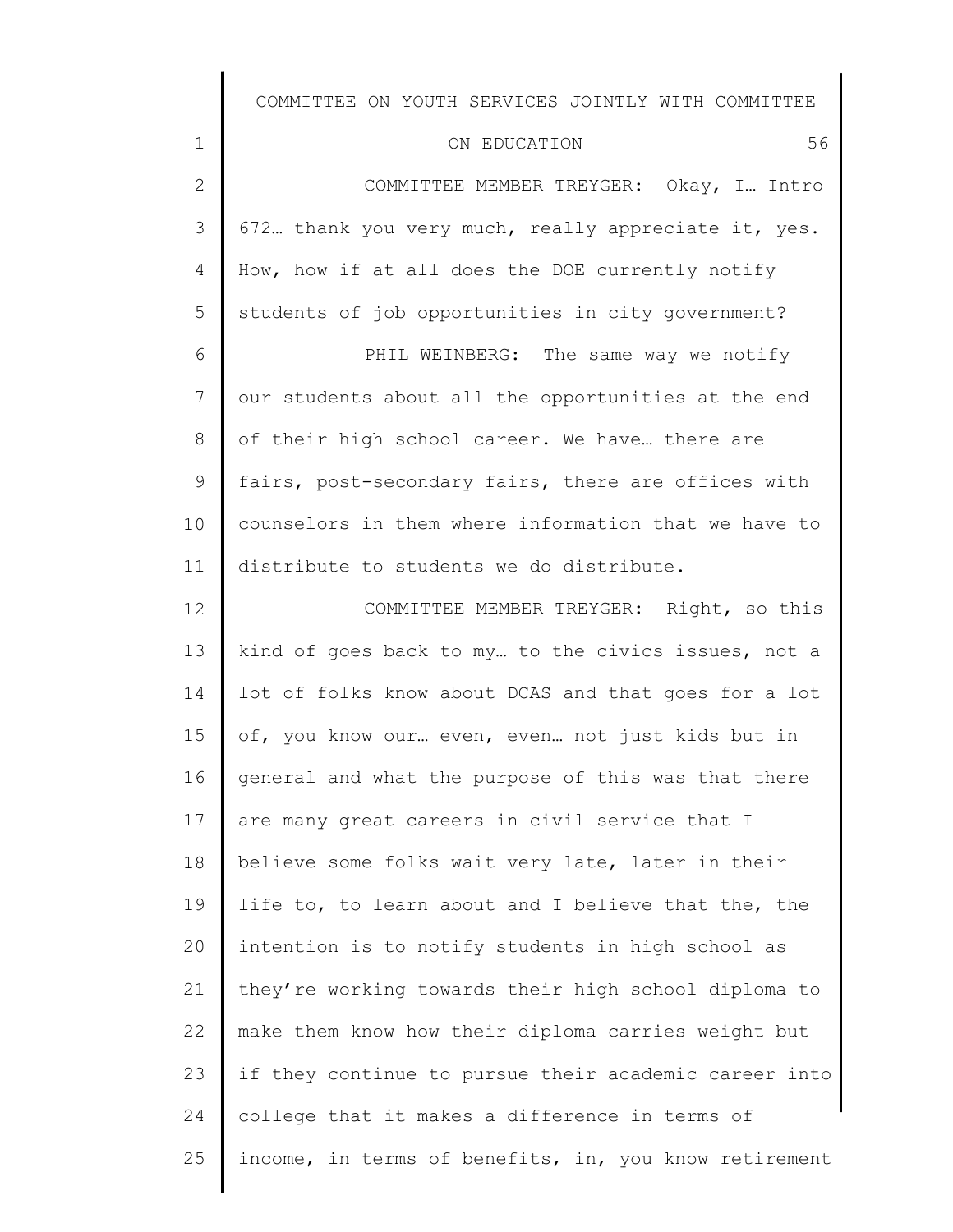|                | COMMITTEE ON YOUTH SERVICES JOINTLY WITH COMMITTEE    |
|----------------|-------------------------------------------------------|
| $\mathbf 1$    | 57<br>ON EDUCATION                                    |
| 2              | security, these are conversations they should be      |
| 3              | having already in high school                         |
| $\overline{4}$ | PHIL WEINBERG: Oh yeah, I've been I                   |
| 5              | would say we are, I mean the, the, the pithily        |
| 6              | college access for all is about making sure our       |
| 7              | students understand their options at the end of their |
| 8              | high school career but also understanding that we're  |
| 9              | working towards something, in your own words that's   |
| 10             | beyond a diploma and that's the goal of every         |
| 11             | educator in the city to make sure students understand |
| 12             | their opportunities and see a pathway to a life that  |
| 13             | they want to lead and that they make an intentional   |
| 14             | choice to lead, there's no what the goal of the       |
| 15             | goal of the work that we're doing right now is to     |
| 16             | know that in high school every ninth grader           |
| 17             | understands that every, every piece of work they do   |
| 18             | builds towards opportunities for them when they leave |
| 19             | high school and that every middle school student      |
| 20             | knows that they build toward opportunities in high    |
| 21             | school while they're doing their middle school work   |
| 22             | and we don't want to pressure our youngest students   |
| 23             | to think that they're future hangs in the balance in  |
| 24             | second grade but we do want us all to be working      |
| 25             | together to make sure we're creating as many pathways |
|                |                                                       |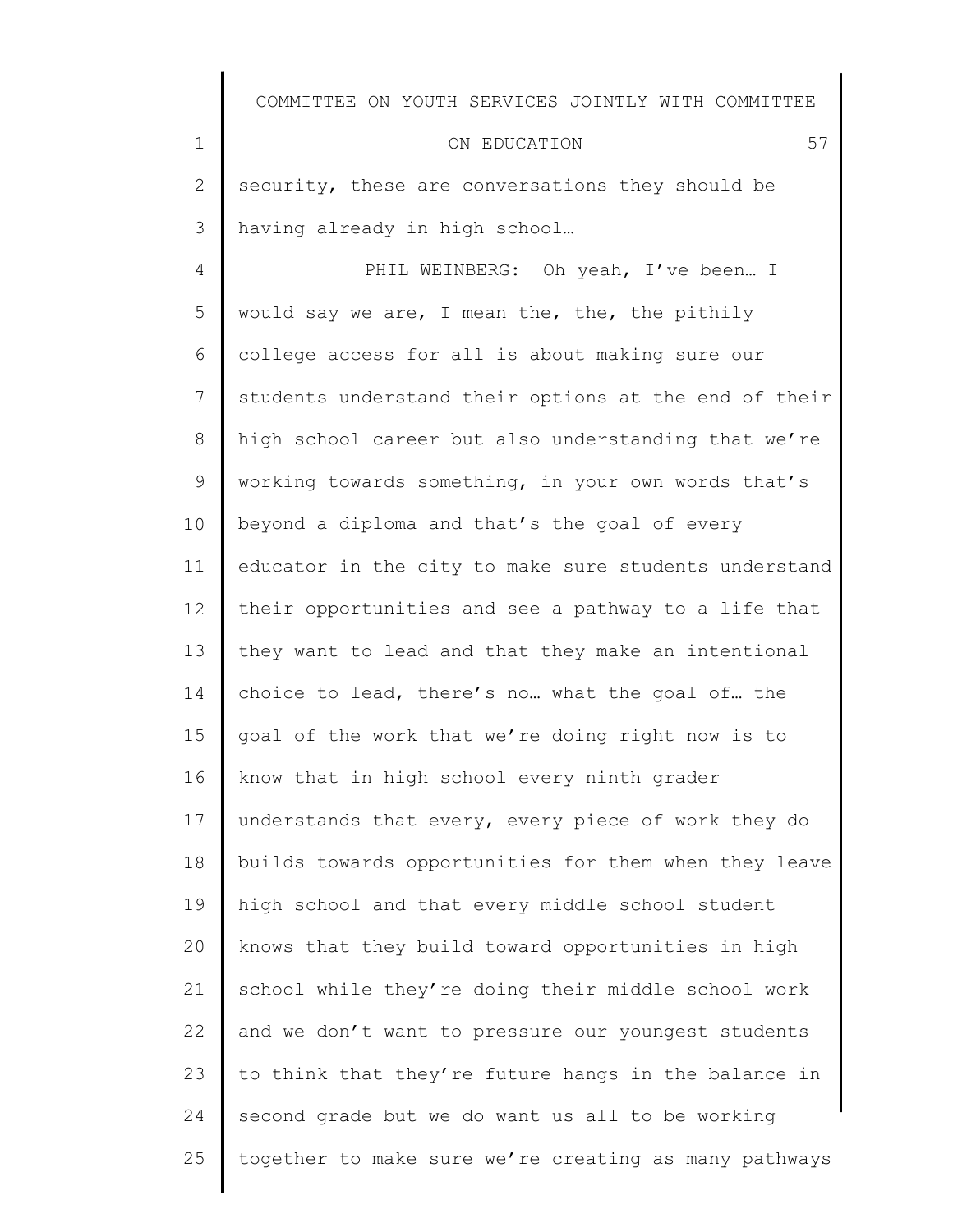1

2 3 4 5 6 7 and as many opportunities for our students as are possible so the career awareness not just DCAS but career awareness is a… is, is a moral obligation that the DOE has taken on and, and embraced because we think it's important for our students to know they're working towards something.

8 9 10 11 12 13 14 15 16 17 18 19 20 21 22 23 24 25 COMMITTEE MEMBER TREYGER: Oh, I agree and the only reason why we just highlighted DCAS is because you almost create… you know we invest so much in our kids and want to invest more, they deserve everything, we want to create a city pipeline where they come from our school system and they work in our city and they live in our city and help our city continue to grow and I think… I, I want to just expose them to the knowledge of what careers exist within city government and to also further incentivize what that diploma means and how if you continue to pursue your degree but sometimes they don't learn about DCAS until they're in their 20's or some folks in their 30's or even beyond. If they want to be an officer or if they want to be a sanitation worker there's a test, it's, it's not just you go to some sanitation garage and say I want to… I want to apply for a job and… but they shouldn't learn that,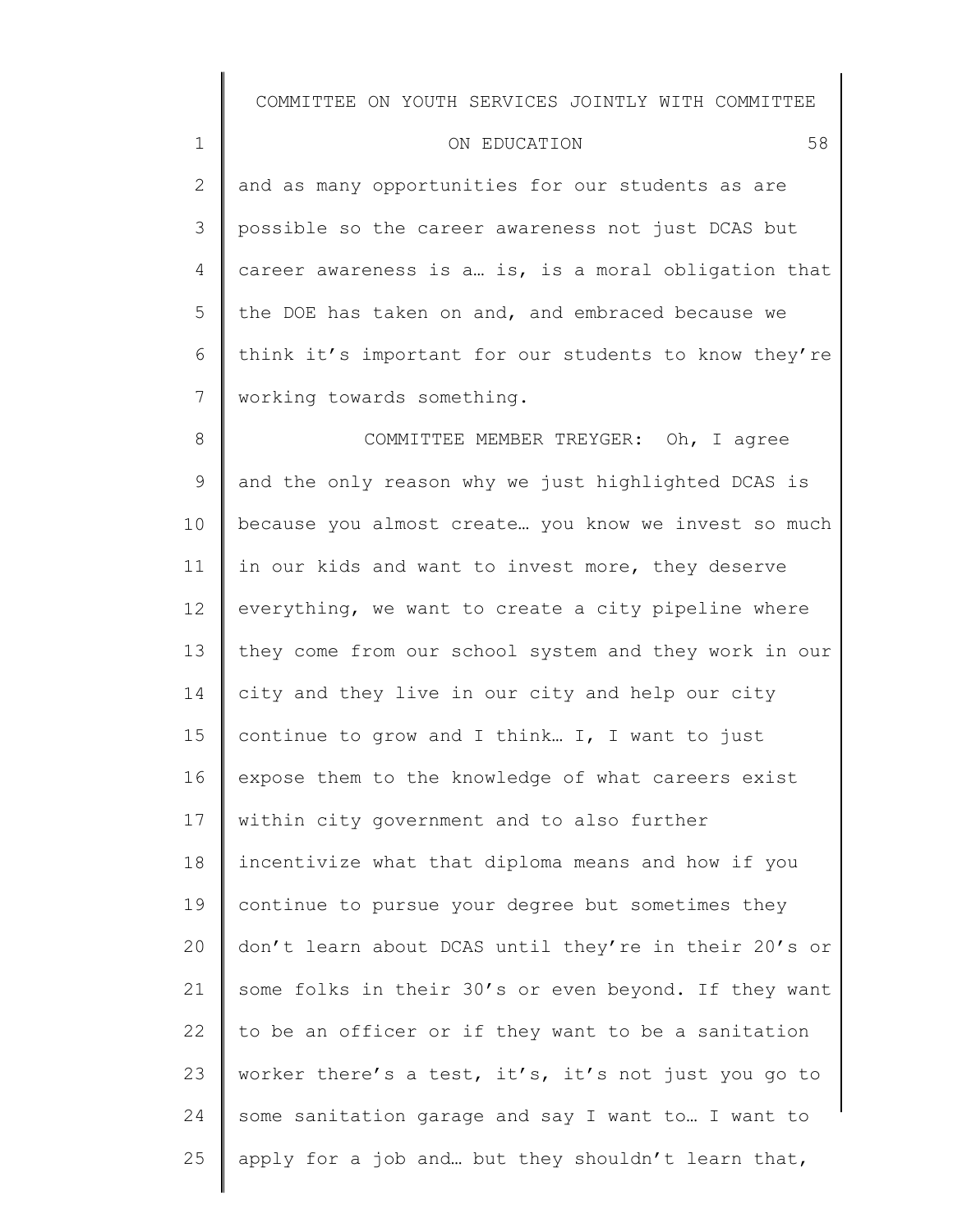1 2 3 4 5 6 7 8 9 10 11 12 13 14 15 16 17 18 19 20 21 22 23 24 25 COMMITTEE ON YOUTH SERVICES JOINTLY WITH COMMITTEE ON EDUCATION 59 you know post high… so, just to be… is… does, does the DOE support the, the legislation? PHIL WEINBERG: Yes, we'd like to... information to come to us so we can figure out how to make sure it gets to our students. COMMITTEE MEMBER TREYGER: Great, wonderful. I'll turn it to… if, if my colleague… any of my colleagues have any questions, I thank you for your time Chair. CHAIRPERSON ROSE: Thank you, thank you Chair Treyger. We have some questions from other Council Members and then we'll both go back with additional questions. So, Chair… no, Council Member Lander. COMMITTEE MEMBER LANDER: Thank you very much Chair Rose and Chair Treyger for convening this important… [cross-talk] CHAIRPERSON ROSE: Before you… [crosstalk] COMMITTEE MEMBER LANDER: …hearing… [cross-talk] CHAIRPERSON ROSE: …begin I just want to acknowledge that we've been joined by Council Member Dromm and Levin, okay.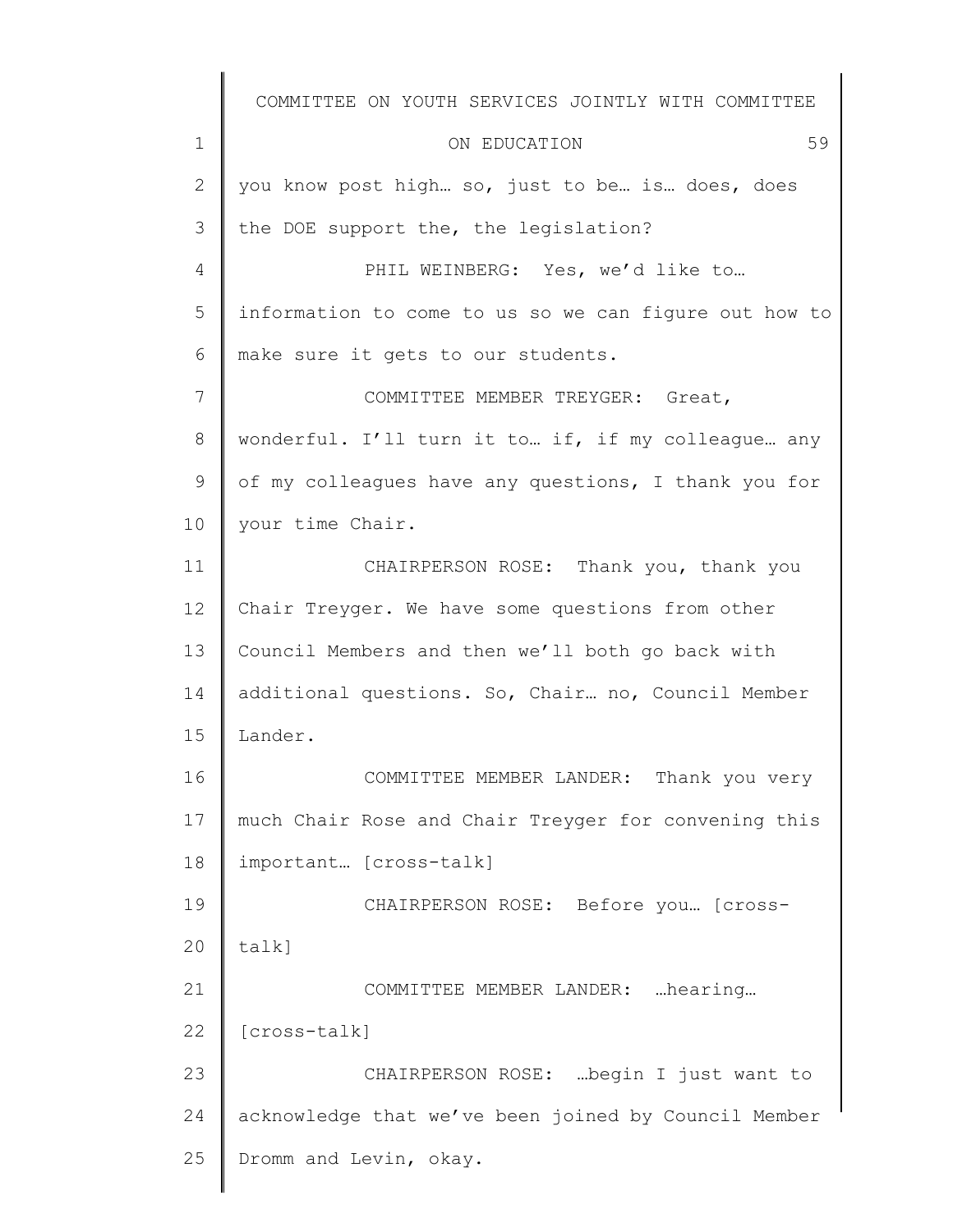#### ON EDUCATION 60

1

25

2 3 4 5 6 7 8 9 10 11 12 13 14 15 16 17 18 19 20 21 22 23 24 COMMITTEE MEMBER LANDER: Thanks very much to both of you for convening this important hearing and to the Deputy Chancellor and Deputy Commissioner for joining us. Obviously it's a… you know such an energizing time of youth engagement and activism just all across the country obviously on issues of gun violence most notably in the news but we've got, you know people from Integrate NYC here where students have been pushing and leading the way, chair the effort to get air conditioning in all our middle schools comes from student advocacy on the steps of this building like every year some of the advocacy that, that you guys both spoke to, there are young people involved in the effort to lower the voting age in Albany, those are New York City high school students who are leading that effort and participatory budgeting as we already have, it already has just a great, you said of youth leaders involved. So, you know I'm glad we're sort of catching up here both in the city council and at DYCD and DOE but I, I really think it's young people who are out in front and it's just important to kind of own and acknowledge and credit that and I see… you

know I appreciate the, the DOE both in the school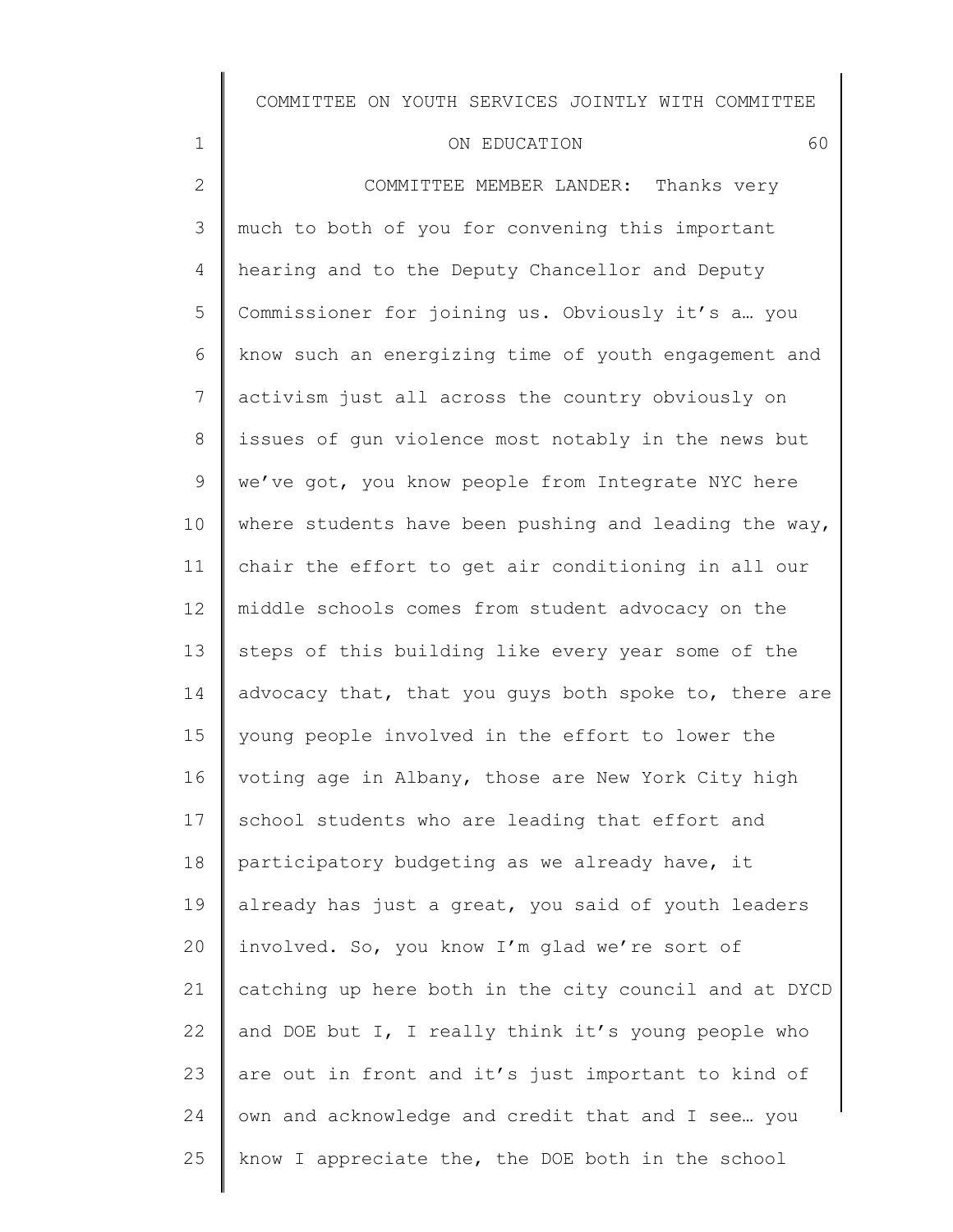| 1               | 61<br>ON EDUCATION                                    |
|-----------------|-------------------------------------------------------|
| $\mathbf{2}$    | diversity advisory group and through the Chancellor's |
| 3               | Student Advisory Council and other spaces have some   |
| 4               | spaces for real youth leadership and voice. I quess I |
| 5               | want to ask both around participatory budgeting and   |
| 6               | around student voter registration day, are there some |
| 7               | plans to make room for student leadership of those    |
| 8               | processes so that we make sure we're not only         |
| 9               | registering students to vote and having PB happen in  |
| 10              | schools but that the as we are developing those       |
| 11              | processes that young people will have a leadership    |
| 12 <sup>°</sup> | role?                                                 |

13 14 15 16 17 18 19 20 21 22 23 PHIL WEINBERG: Yeah, so participatory budgeting without a doubt it's almost defined as student leadership in many ways and we need to as we develop how to do that well we need to look to you honestly, who've led the way in the city around participatory budgeting to make sure that we engage the leaders in the community, the community of schools to, to ensure that that process accesses their thinking and, and their ideas and they are the ones who will lead it, exactly as it happens with the City Council… [cross-talk]

24 25 COMMITTEE MEMBER LANDER: So, we have some young people who have gotten active through PB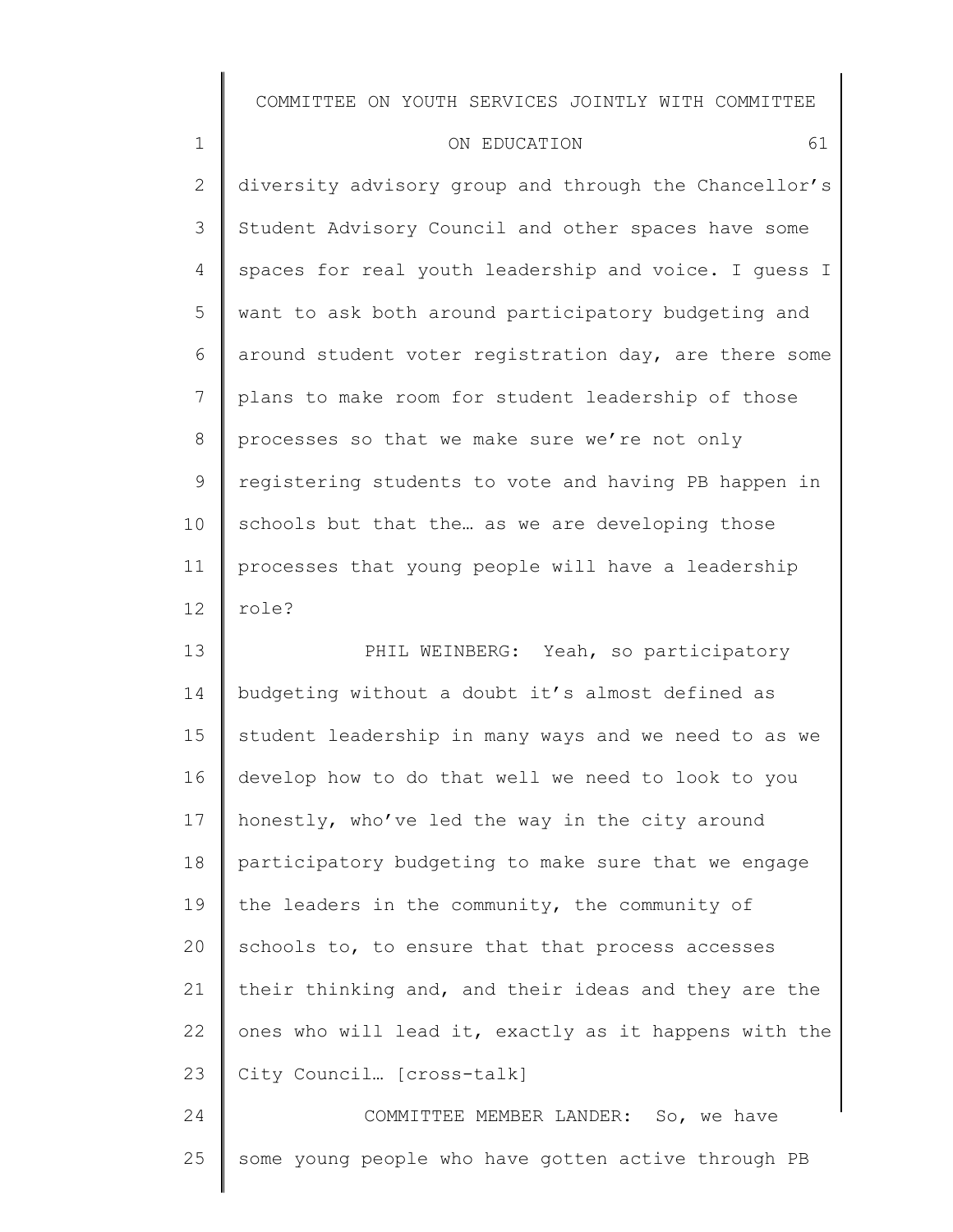| $\mathbf 1$  | 62<br>ON EDUCATION                                    |
|--------------|-------------------------------------------------------|
| $\mathbf{2}$ | who I think would be great for you guys to be working |
| 3            | with as you're starting the process, there are great  |
| 4            | external experts like participatory budgeting project |
| 5            | and obviously we need the involvement of principals   |
| 6            | and teachers and administrators but I do think even   |
| 7            | as you're setting it up and organizing it engaging    |
| $\,8\,$      | young people early not only as the people though      |
| 9            | that'll be in the process and the schools but that    |
| 10           | are helping you with the system design will be real   |
| 11           | important and we're glad to help facilitate that      |
| 12           | [cross-talk]                                          |
| 13           | PHIL WEINBERG: Appreciate it [cross-                  |
| 14           | talk]                                                 |
| 15           | COMMITTEE MEMBER LANDER: One of the                   |
| 16           | young women who asked the Mayor about doing PB in     |
| 17           | schools at our Town Hall she's graduating from, from  |
| 18           | high school but there's a she's recruited a whole     |
| 19           | set of sophomores and juniors and freshmen coming up  |
| 20           | behind her so, I think that'd be good on the student  |
| 21           | voter registration day as well to whether that's      |
| 22           | developing a committee of young people. The more we   |
| 23           | do to get young people involved in leading these      |
| 24           | efforts the more likely they're really going to       |
| 25           | resonate with their peers [cross-talk]                |
|              |                                                       |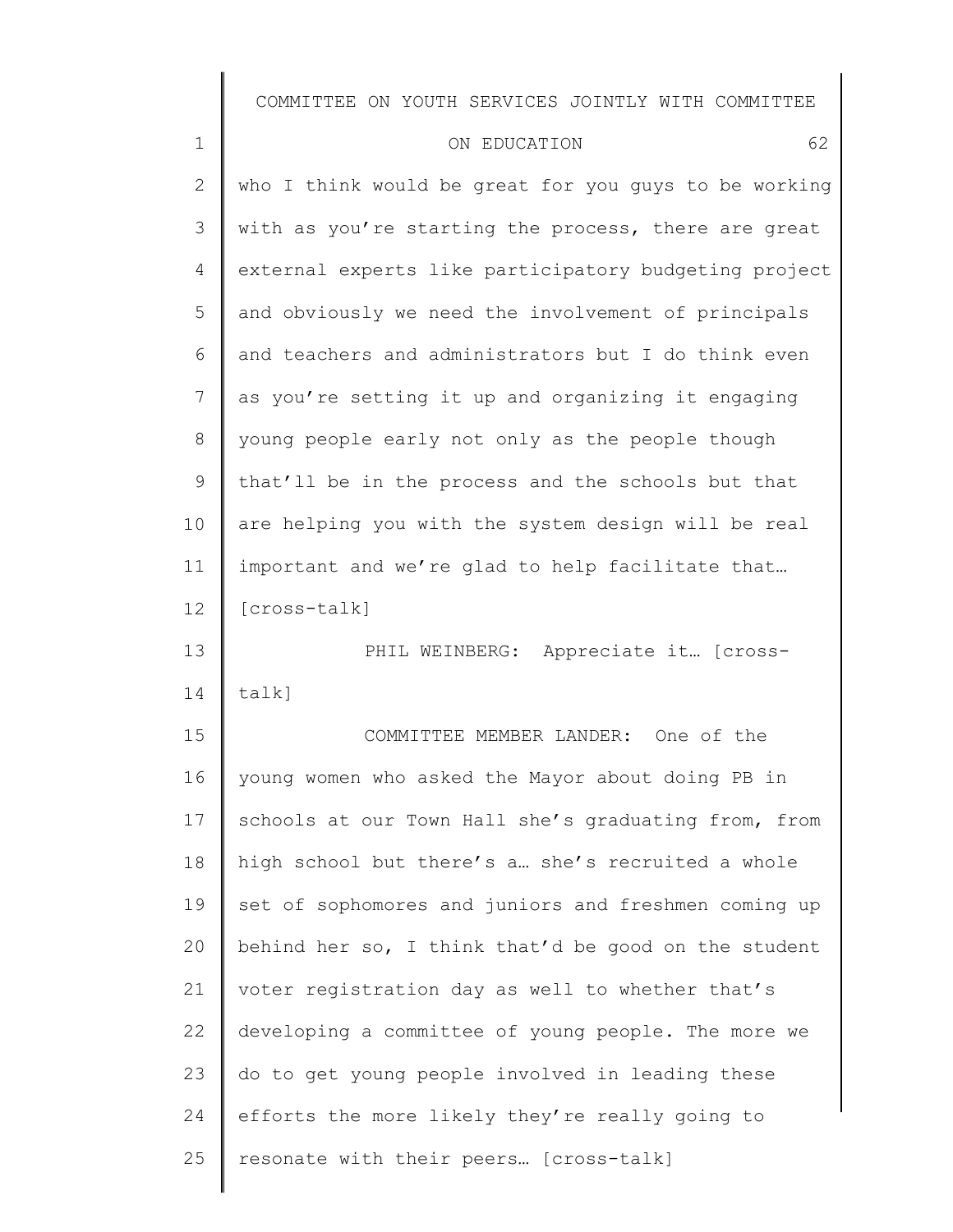#### ON EDUCATION 63

1 2 3 4 5 6 7 8 9 10 11 12 13 14 15 16 17 18 19 20 21 22 23 24 PHIL WEINBERG: Right, well she's… if she's taken the DCAS exam we'll, we'll hire her. COMMITTEE MEMBER LANDER: Alright, well… one other question on student vote… student voter registration day, I noticed that the goal is to register every, you know eligible student, are we tracking that in some way, do we know how many kids registered, obviously there's challenge… not all of our kids are eligible to register, what are we doing, this kind of goes to the Chair's question about what we're measuring? PHIL WEINBERG: Sure, we, we will know. The process as you are well aware is, is more complicated than just having kids sign a piece of paper and counting it, it's with the folks who are verifying the eligibility of students now and we'll have an announcement soon around the numbers. COMMITTEE MEMBER LANDER: And so, you'll, you'll give some report on how many kids registered and, and roughly how many you think are eligible to register so we'll know how far we have to go?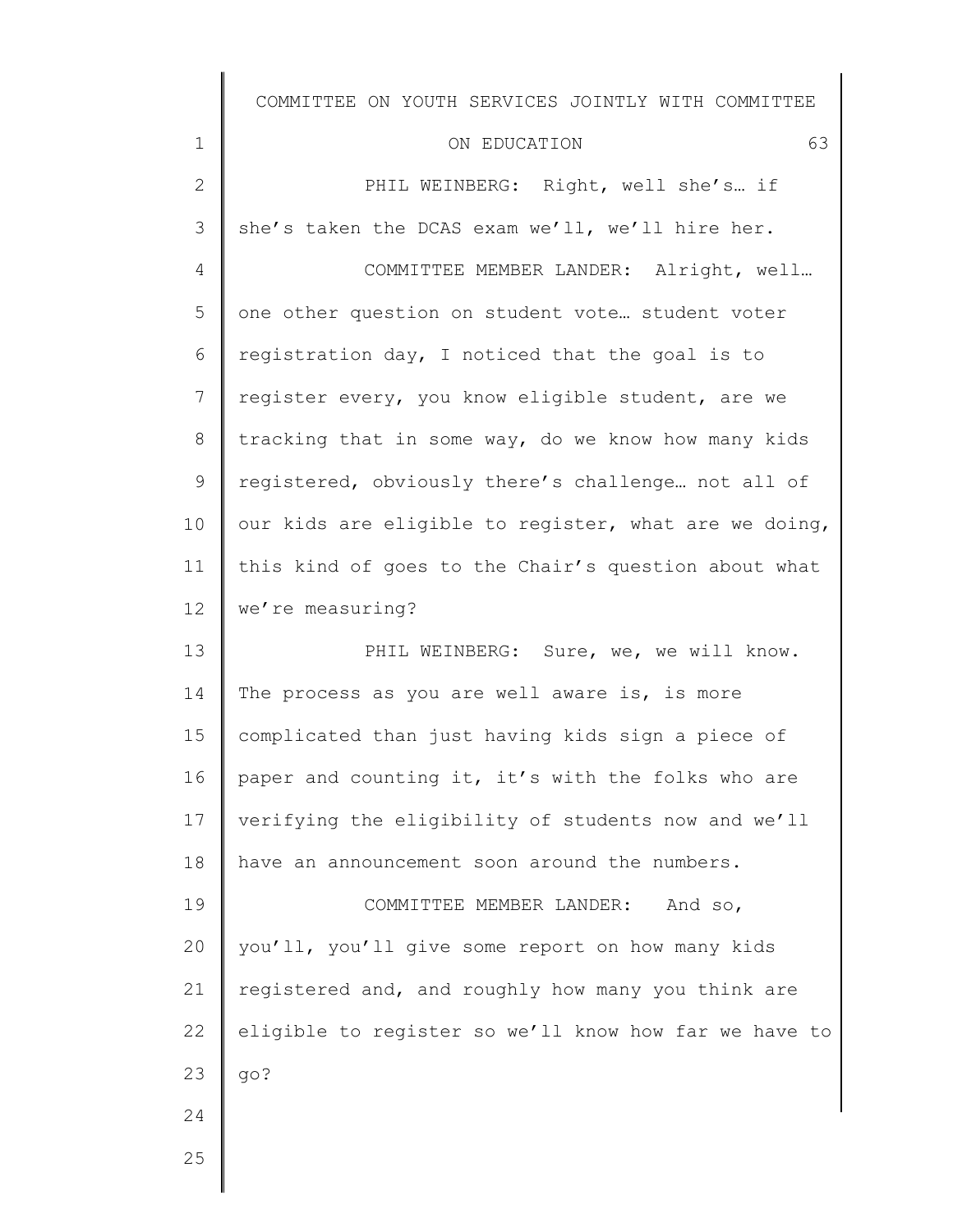| COMMITTEE ON YOUTH SERVICES JOINTLY WITH COMMITTEE |  |  |
|----------------------------------------------------|--|--|
|----------------------------------------------------|--|--|

| ON EDUCATION |
|--------------|
|--------------|

| $\mathbf 1$  | 64<br>ON EDUCATION                                    |
|--------------|-------------------------------------------------------|
| $\mathbf{2}$ | PHIL WEINBERG: We'll give you how many                |
| 3            | registered not how many are eligible, we're not going |
| 4            | to ask students who are eligible or [cross-talk]      |
| 5            | COMMITTEE MEMBER LANDER: Obviously we                 |
| 6            | don't want to, you know focus individually on         |
| 7            | students and their eligibility and we don't want to   |
| 8            | encourage kids who are not eligible to register but   |
| 9            | obviously we don't know how well we're doing if we    |
| 10           | don't have some sense of what of what the target is   |
| 11           | PHIL WEINBERG: If we can make some                    |
| 12           | interpellation but we're not we're going to           |
| 13           | strenuously avoid trying to track how many students   |
| 14           | are not we don't want anyone to believe we ask for    |
| 15           | that information, we don't want to have that          |
| 16           | information.                                          |
| 17           | COMMITTEE MEMBER LANDER: Okay, I think                |
| 18           | that's fair but then thinking about whether it's year |
| 19           | by year growth or what we're looking to achieve, you  |
| 20           | know I think it's just an area where we need to have  |
| 21           | some goals and I really appreciate that you share our |
| 22           | deep concern that we don't expose anybody to, to      |
| 23           | risk. I noticed between the DOE and the DYCD          |
| 24           | testimony one interesting difference D, DYCD's work   |
| 25           | around civic engagement really does is done in        |
|              |                                                       |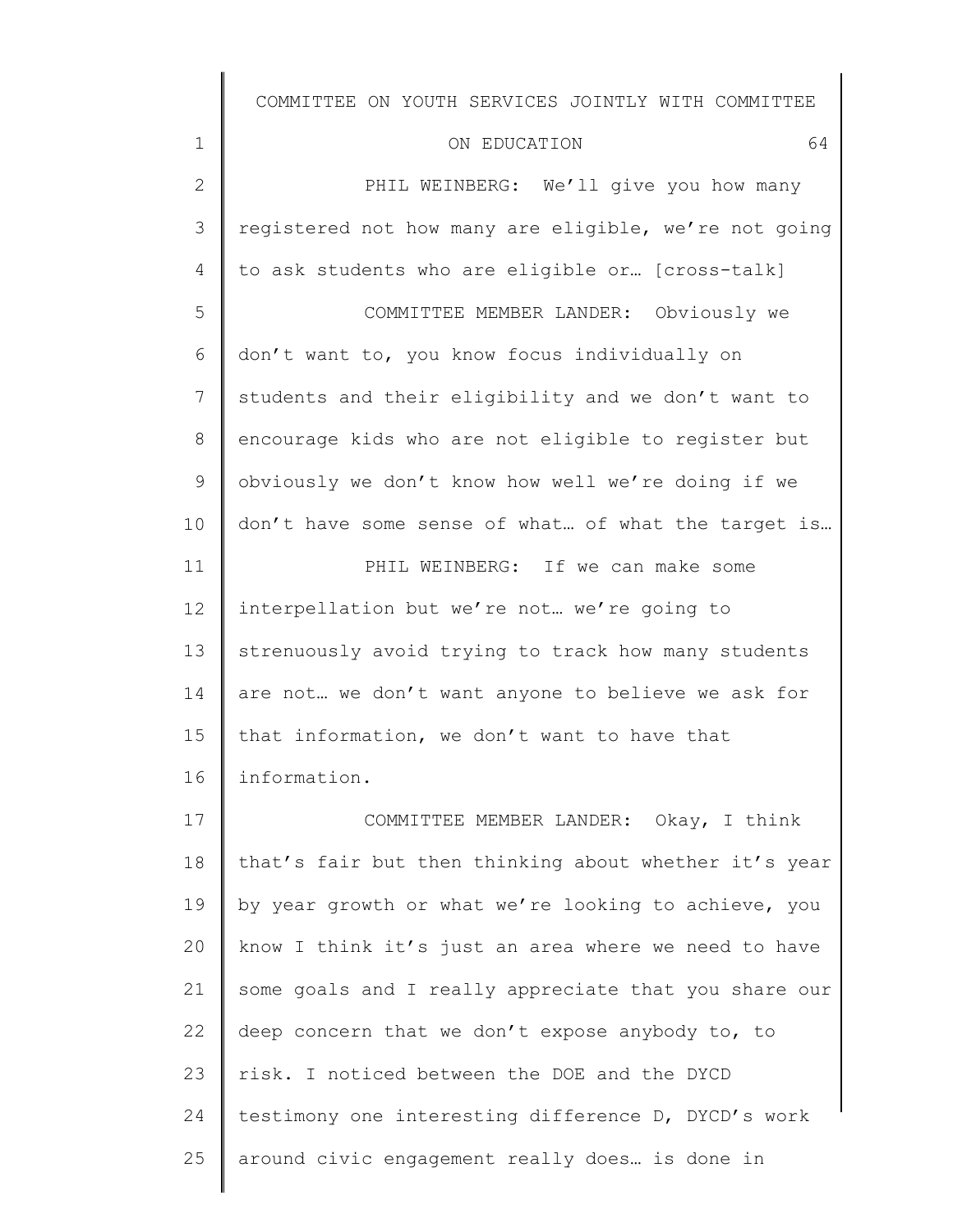| $\mathbf 1$  | 65<br>ON EDUCATION                                    |
|--------------|-------------------------------------------------------|
| $\mathbf{2}$ | partnership with and relies on and leans on community |
| 3            | based and nonprofit and civic organizations, they're  |
| 4            | that's not part of the DOE's testimony, obviously you |
| 5            | do a lot of work in the classrooms and through the    |
| 6            | schools but is there at least in my experience those  |
| 7            | organizations are just essential so do you have some  |
| 8            | way through FACE or at the DOE of, you know knowing   |
| 9            | who you, your partners are in the civic world of      |
| 10           | civic engagement who are helping get that work done?  |
| 11           | PHIL WEINBERG: We're meeting with folks               |
| 12           | now as we develop out as we as we build out all the   |
| 13           | entirety of the program, some of the partners are     |
| 14           | partners some that you just named but we're we are    |
| 15           | creating curricula in concert with school staff but   |
| 16           | also with external partners.                          |
| 17           | COMMITTEE MEMBER LANDER:<br>It'd be great             |
| 18           | to get you know, know who those folks are for us to   |
| 19           | have the opportunity to kind of make sure everybody's |
| 20           | on the list [cross-talk]                              |
| 21           | PHIL WEINBERG: Uh-huh [cross-talk]                    |
| 22           | COMMITTEE MEMBER LANDER:  obviously we                |
| 23           | want things in the classroom so the role of teachers  |
| 24           | in the sort of normal DOE course of business is great |
| 25           | but I think there are a wonderful set of partners     |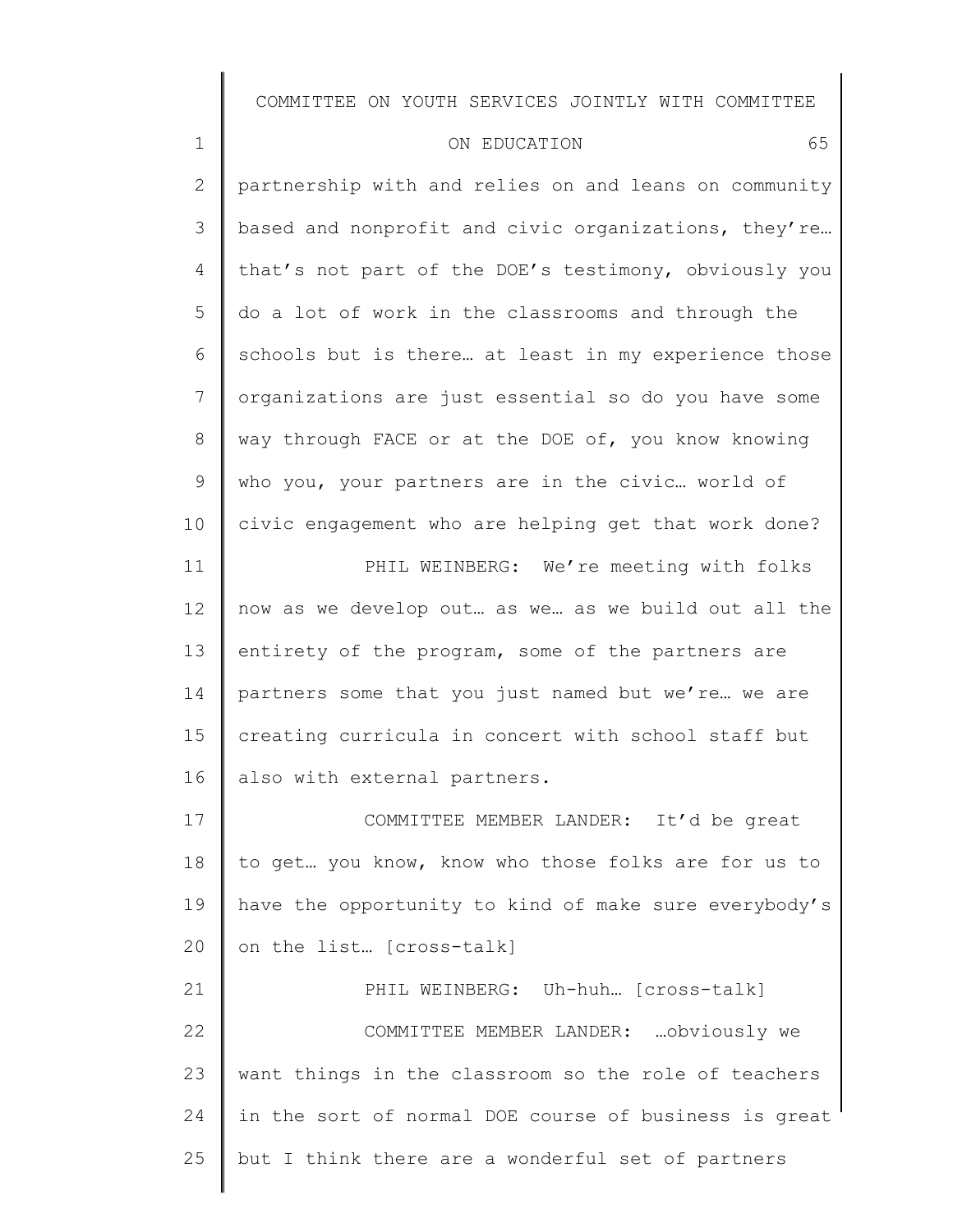| $\mathbf{1}$   | 66<br>ON EDUCATION                                    |
|----------------|-------------------------------------------------------|
| 2              | doing this work and knowing who they are and helping  |
| 3              | them connect with and communicate with each other and |
| $\overline{4}$ | really build a, a shared community of those of that   |
| 5              | work would be would be great so if we could, you      |
| 6              | know, know who you guys are working with and make     |
| 7              | sure we can get folks on the list and help encourage  |
| 8              | that work.                                            |

PHIL WEINBERG: Great... [cross-talk]

9

10 11 12 13 14 15 16 17 18 19 20 21 22 23 24 25 COMMITTEE MEMBER LANDER: Alright and then I just want to turn finally to the… to the PTA legislation, so thank you both for, for doing that civic engagement work and, and we're going to keep pushing and, and supporting and partnering with it. Mr. Chair I support the… your PTA legislation, would like to be added as a co-sponsor to the bill but the back and forth you had raises for me I think some bigger questions about how we conceptualize the, the, the goals of the PTA, how we think they fit into the departments, parent leadership and leadership development and education and organizing work and, and what we do to support them all and I, I guess what I fear and I don't want to put this on the DOE because I think this is on all of us and we know there's very big… very big inequities in what those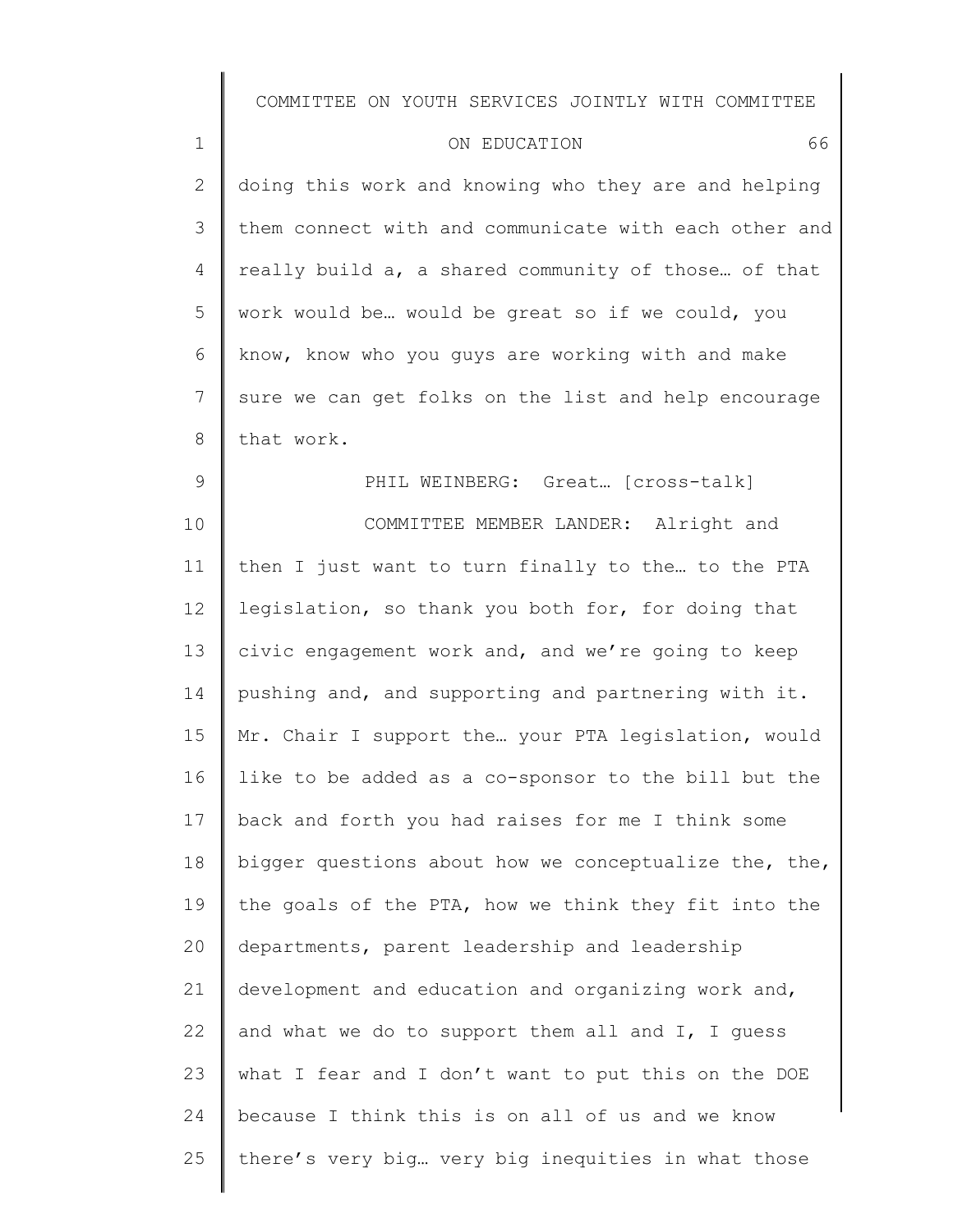| $\mathbf 1$     | 67<br>ON EDUCATION                                    |
|-----------------|-------------------------------------------------------|
| $\mathbf{2}$    | PTAs are raising, there are schools in my district,   |
| 3               | god bless them that are raising a million dollars a   |
| $\overline{4}$  | year to support enrichment for their kids' education  |
| 5               | but that the vast majority of schools in New York     |
| 6               | City can't raise, you know anything meaningful from a |
| $\overline{7}$  | very low income parent base, that's part of why       |
| $8\,$           | promoting integration is important so we don't have   |
| 9               | wealth disparities but we, we I think we too often    |
| 10              | act as though PTAs are enrichment piggy banks in      |
| 11              | wealthy schools and unnecessary luxuries in poor ones |
| 12 <sup>°</sup> | and surely that's not what, what we think or what we  |
| 13              | want, I mean it seems to me they're supposed to be    |
| 14              | vehicles to engage and support parent leadership and  |
| 15              | parent organizing in support of their kid's education |
| 16              | because we want that in all schools regardless of the |
| 17              | income of the parents but I feel like this kind of    |
| 18              | a this sort of like let's just leave them alone       |
| 19              | philosophy, they're independent, we're not going to   |
| 20              | kind of hold them up to the light or set shared goals |
| 21              | or think about how I understand why FACE would not    |
| 22              | want to lend it's time to like providing support to a |
| 23              | PTA that could raise a million dollars but that       |

24 shouldn't mean it isn't lending it's time to help

build a parent association in a low-income school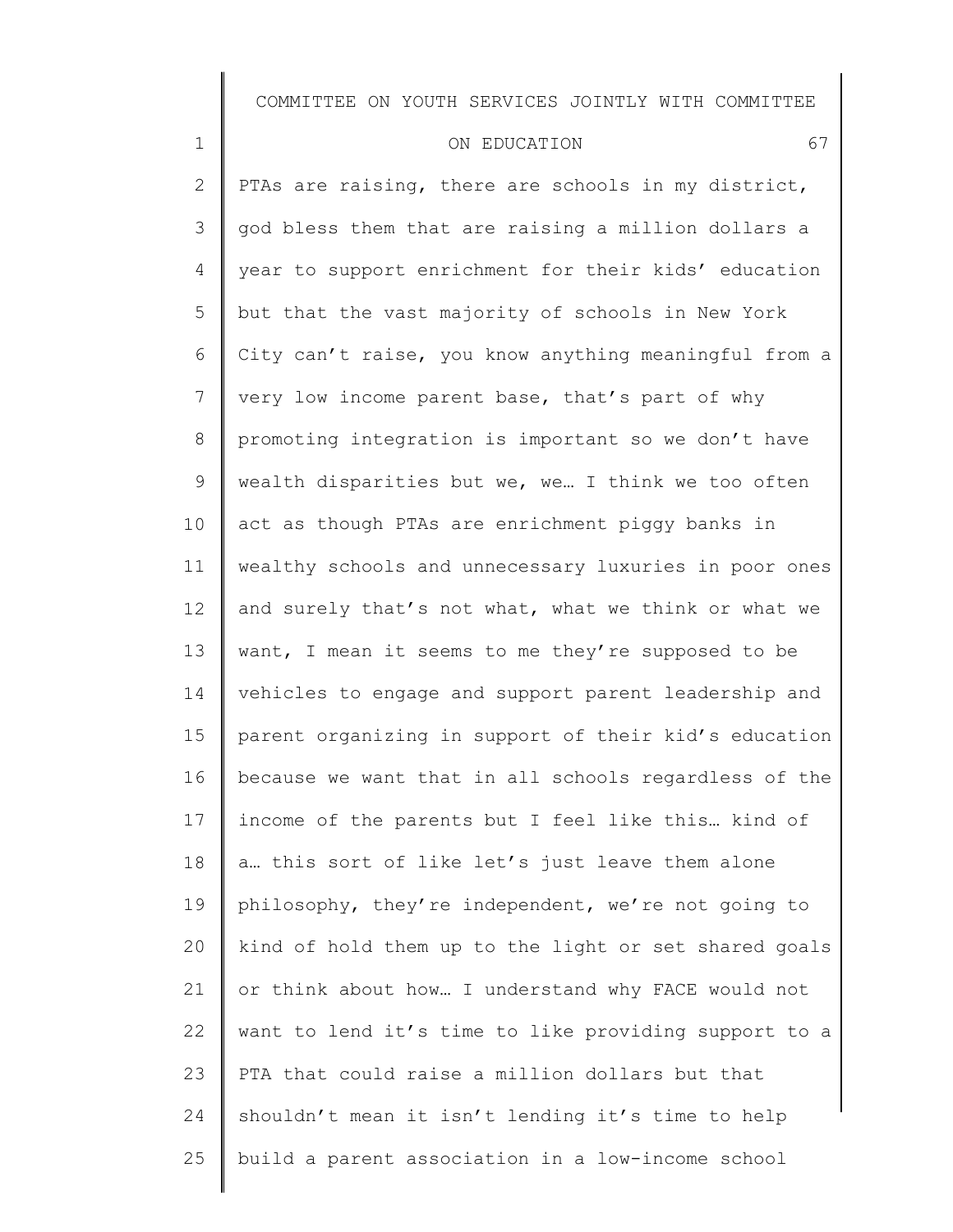| $\mathbf 1$    | ON EDUCATION                                          | 68 |
|----------------|-------------------------------------------------------|----|
| 2              | where they could be helping kids with math after      |    |
| 3              | school. So, it, it doesn't feel like we currently     |    |
| 4              | just have that a good clear shared understanding of   |    |
| 5              | what our collective goals as a system for PTA and     |    |
| 6              | their part of parent engagement and parent organizing |    |
| $\overline{7}$ | are and then a system set up to honestly and          |    |
| 8              | transparently track that so this bill isn't going to  |    |
| 9              | get us all the way to that, I mean it would give us   |    |
| 10             | some additional information which I think is good but |    |
| 11             | I just wonder, you know how you think about that and  |    |
| 12             | what you think we might do together to, to move more  |    |
| 13             | in that, more equal let's call it parent leadership   |    |
| 14             | for all?                                              |    |

15 16 17 18 19 20 21 22 23 24 25 SHONA GIBSON: I, I am so glad that you brought that up Council Member because one of the things that I did not speak about earlier are the supports that we from a central district and schoolbased level do provide PTAs. For example, every PTA as you know is part of school district, the presidents of the PTAs are members of President's councils which are district-based school leaders they then in turn have the president of the president's council be part of the Chancellor's Parental Advisory Council, one of our Co-chairs is here today, we work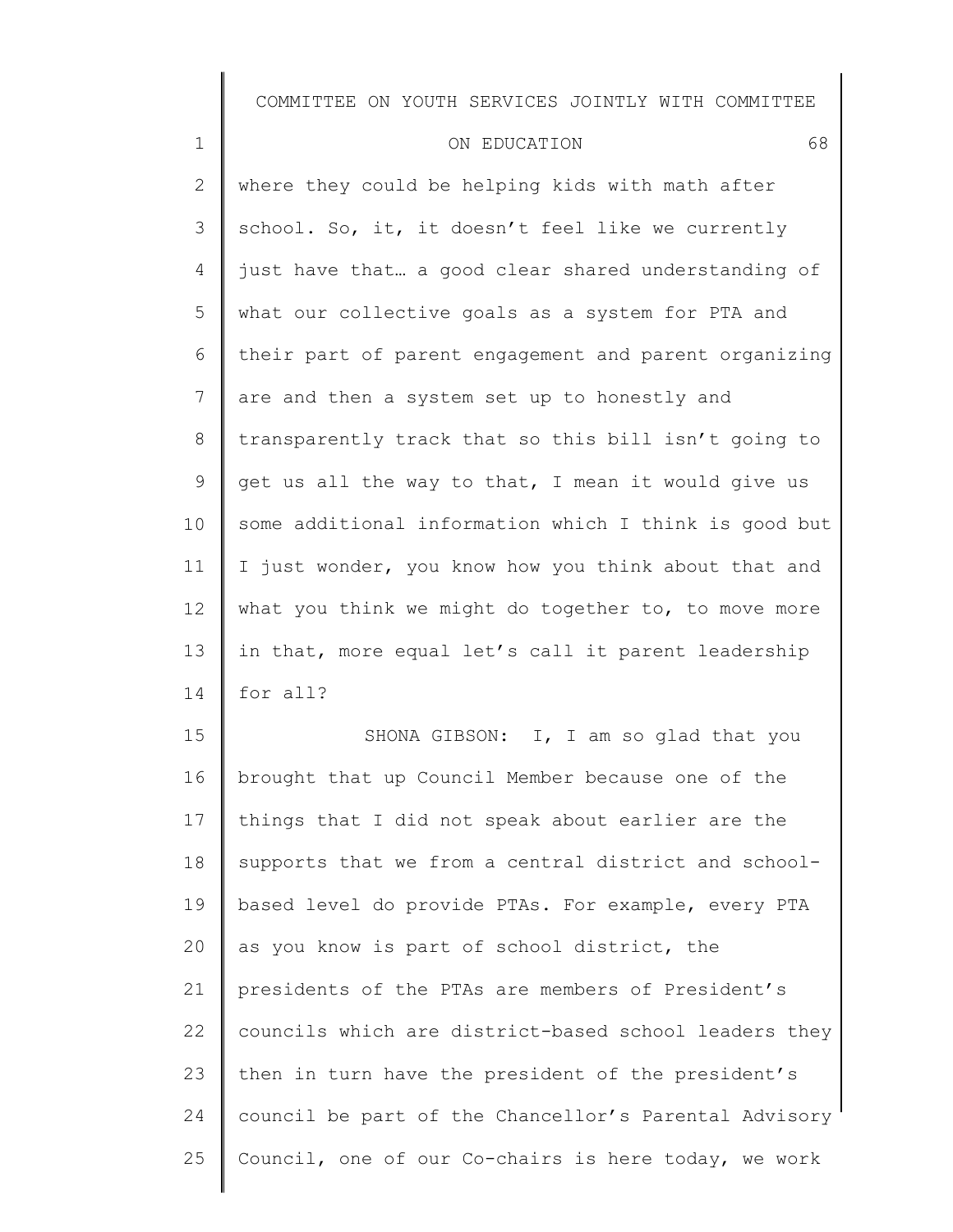| $\mathbf{1}$   | 69<br>ON EDUCATION                                   |
|----------------|------------------------------------------------------|
| $\mathbf{2}$   | very closely with them at FACE level to talk about   |
| 3              | issues just as you're raising, how do we raise the   |
| 4              | level for everybody throughout the city. So, we have |
| 5              | a strong partnership with our parent leaders at all  |
| 6              | levels, we work with them in terms of coaching and   |
| $7\phantom{.}$ | professional development, I'm very anxious and eager |
| 8              | to hear any other suggestions or explore that        |
| $\mathcal{G}$  | conversation because we have enjoyed a great         |
| 10             | collaborative relationship with our parent leaders   |
| 11             | and they are as concerned about the, the inequities  |
| 12             | in the in the city as we are but I did want to make  |
| 13             | sure that it's not just a question of we, we don't   |
| 14             | get involved in their finances but we do support     |
| 15             | their functionality and their ability to support     |
| 16             | their school communities.                            |

17 18 19 20 21 22 23 24 25 COMMITTEE MEMBER LANDER: So, I think what I'll ask and I'll just end here and I think this is actually for both the DOE and for the Chair and I'm, I'm glad to, to be a partner although maybe you could just do it together, let's… to me this legislation and the… and the sentiments behind it maybe we could use them as a starting point for imagining if we had parent leadership for all as an initiative as you guys often have with your equity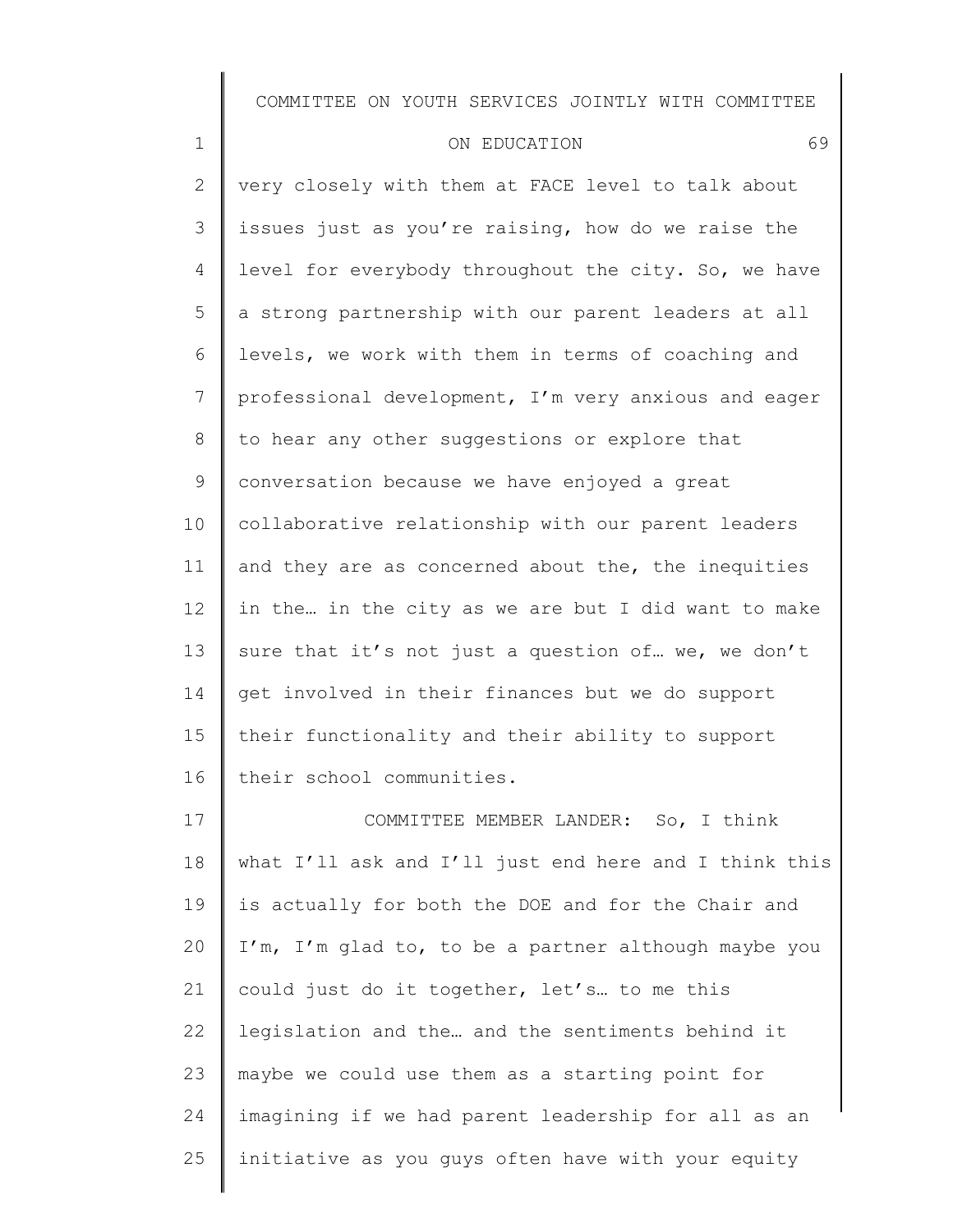| $\mathbf 1$    | 70<br>ON EDUCATION                                    |
|----------------|-------------------------------------------------------|
| $\overline{2}$ | initiatives, what, what would that look like and how  |
| 3              | what would it metric it's metrics be and how would    |
| $\overline{4}$ | we measure it and how could we head in that direction |
| 5              | so that we're looking at sure, what support we're     |
| 6              | giving, I mean we know there's a parent coordinator   |
| 7              | in every school but that doesn't mean we know what    |
| 8              | support is really going to parent leadership          |
| 9              | development and organizing, what's taking place in    |
| 10             | those schools and yes we can't track every time a     |
| 11             | parent is in there doing a before school math         |
| 12             | tutoring session but there's got to be some way we    |
| 13             | can think about how we're providing that support      |
| 14             | across the system and then I do think we should just  |
| 15             | be honest about the resources like it doesn't help    |
| 16             | our efforts for equity to just close our eyes to them |
| 17             | so we won't love the public report that comes out     |
| 18             | when we first provide public information on what's    |
| 19             | being raised and spent in some schools and not others |
| 20             | but speaking as the representative of a school that's |
| 21             | actually able to  you know a district where a lot of  |
| 22             | parents are able to raise and spend a lot even for my |
| 23             | parents we should do that, we, we can't build an      |
| 24             | honest system of trying to achieve parent leadership  |
| 25             | for all by just kind of closing our eyes to those     |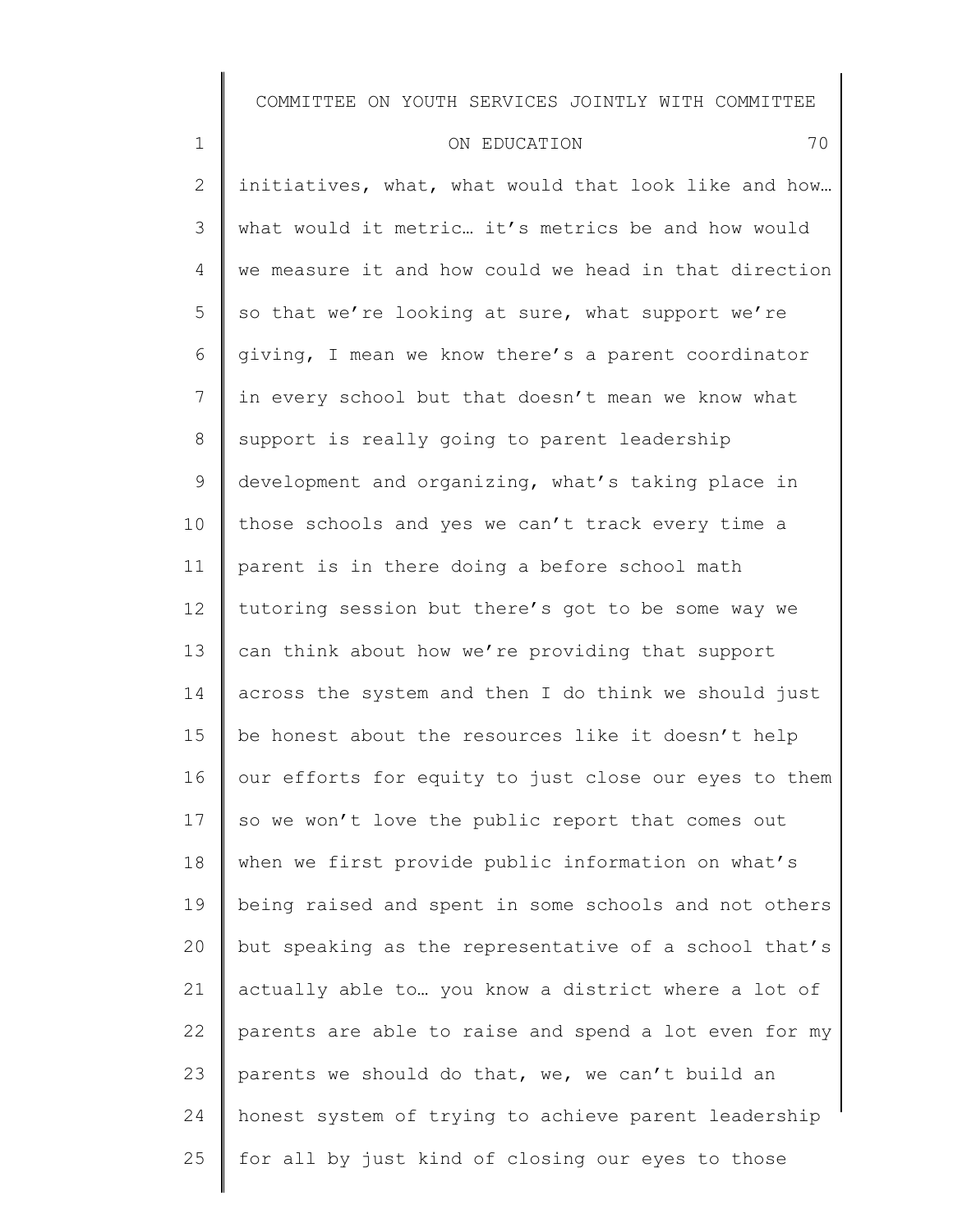| ON EDUCATION |  |
|--------------|--|
|--------------|--|

2 3 4 5 6 inequities. So, let's try to use this as an opportunity, think of parent leadership for all as the goal and I just want to credit the legislation and hope we can move in that direction so thank you. CHAIRPERSON ROSE: Thank you Councilman

7 Lander.

1

8 9 10 11 12 13 14 15 16 17 18 19 20 21 22 23 24 25 COMMITTEE MEMBER TREYGER: Thank you so much Councilman Lander and I appreciate your support of the spirit of the legislation and just to… just to be clear I don't believe and I, I, I do not believe that money raised by a school equates to the level of engagement from families because families engage schools in many, many different ways and if they don't have the means to raise a million dollars it doesn't mean that they're not engaged in the school in many meaningful ways to help lift up the, the school community but the… if you're able to raise over a million dollars that does indicate the increased number of opportunities that students can experience. As you've testified earlier it could support costumes and, you know some… for, for example there's an elementary school in Coney Island that will... that will have to have a, a go funds me page or… just to raise a couple of hundred bucks just to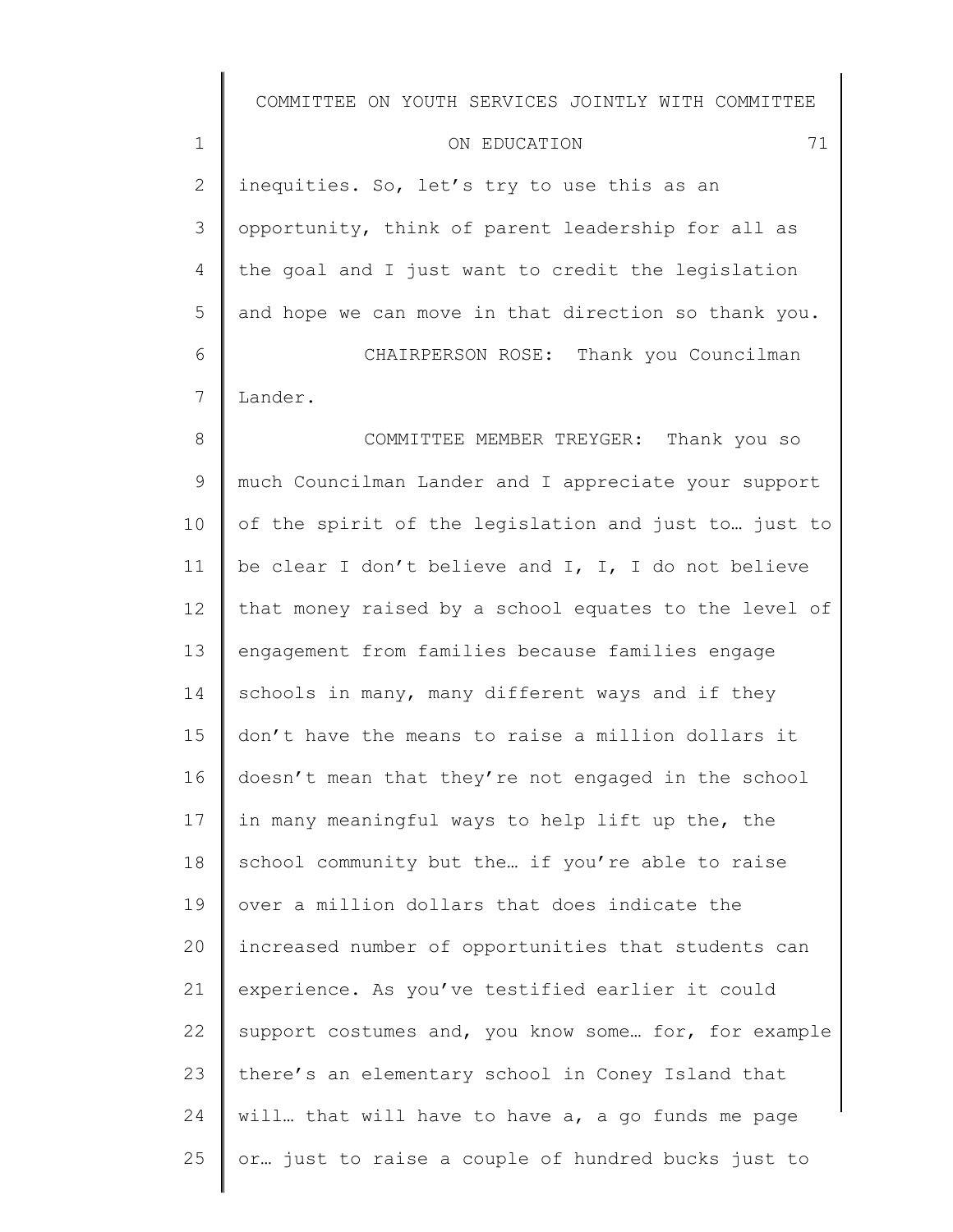| $\mathbf 1$     | 72<br>ON EDUCATION                                    |
|-----------------|-------------------------------------------------------|
| $\overline{2}$  | get, you know the, the dance team their uniforms and  |
| 3               | they, they rely on the broader community just to      |
| $\overline{4}$  | support that effort. I don't think a school that      |
| 5               | raises a million dollars might have that issue and I  |
| 6               | think what Councilman Lander is trying to get at is   |
| $7\phantom{.}$  | that, you know you know FSF was born out of a law     |
| 8               | suit from the state that the state has not been       |
| 9               | addressing the highest needs districts across the     |
| 10              | state of New York in terms of schools, schools and to |
| 11              | create some sort of a, a base amount a base a, a      |
| 12 <sup>°</sup> | formula to, to better meet the needs of high, high    |
| 13              | needs districts. I do think the DOE does have some    |
| 14              | role to play here to help support all schools         |
| 15              | regardless of the capacity to raise a million dollars |
| 16              | or raise only 500 dollars to help build some          |
| 17              | capacity, it's not just in terms of engagement but as |
| 18              | we've pointed out going back to the civics part       |
| 19              | councilman some of these clubs I've talked about      |
| 20              | whether there's, there's a debate team, whether       |
| 21              | there's, you know other some of them are funded       |
| 22              | through efforts through PTAs, I know that, I speak to |
| 23              | folks in the system but if a school does not have     |
| 24              | those types of additional resources which the DOE     |
| 25              | quite frankly should be providing that limits the     |
|                 |                                                       |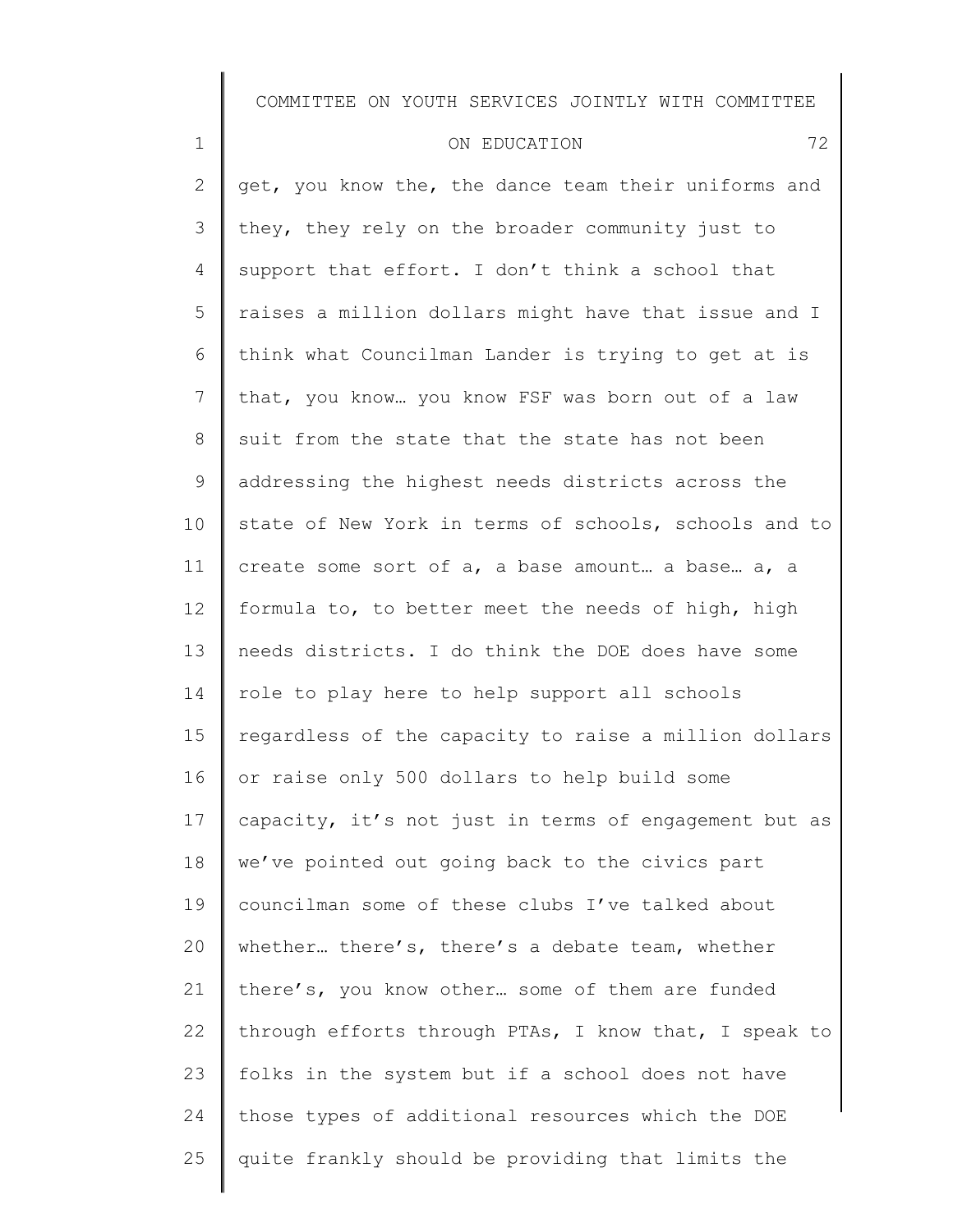|              | COMMITTEE ON YOUTH SERVICES JOINTLY WITH COMMITTEE    |
|--------------|-------------------------------------------------------|
| $\mathbf 1$  | ON EDUCATION<br>73                                    |
| $\mathbf{2}$ | opportunities for those students and, and so I think  |
| 3            | that the purpose of this is just to have              |
| 4            | transparency, just to see where there are these deep  |
| 5            | inequities and how can the DOE help create a based    |
| 6            | support for all school communities regardless of, of  |
| 7            | their zip code [cross-talk]                           |
| 8            | COMMITTEE MEMBER LANDER: Can I just add               |
| $\mathsf 9$  | one [cross-talk]                                      |
| 10           | COMMITTEE MEMBER TREYGER: Yes, please                 |
| 11           | $[cross-talk]$                                        |
| 12           | COMMITTEE MEMBER LANDER: little point,                |
| 13           | I meant to, to just say this earlier, we there's a    |
| 14           | great online resource called PTA link dot org created |
| 15           | by parents from PTAs that does some work with the     |
| 16           | with the DOE that looks to be a resource for PTA      |
| 17           | partnerships and I think is mindful of many of the    |
| 18           | issues that you're talking about so I would just      |
| 19           | encourage that we kind of connect with and engage     |
| 20           | them as we continue with this process, thank you.     |
| 21           | CHAIRPERSON ROSE: Thank you. Council                  |
| 22           | Member Levin.                                         |
| 23           | COMMITTEE MEMBER LEVIN: Thank you. I                  |
| 24           | want to thank the Chairs and I, I just want to kind   |
| 25           | of follow up in this line of questioning, this        |
|              |                                                       |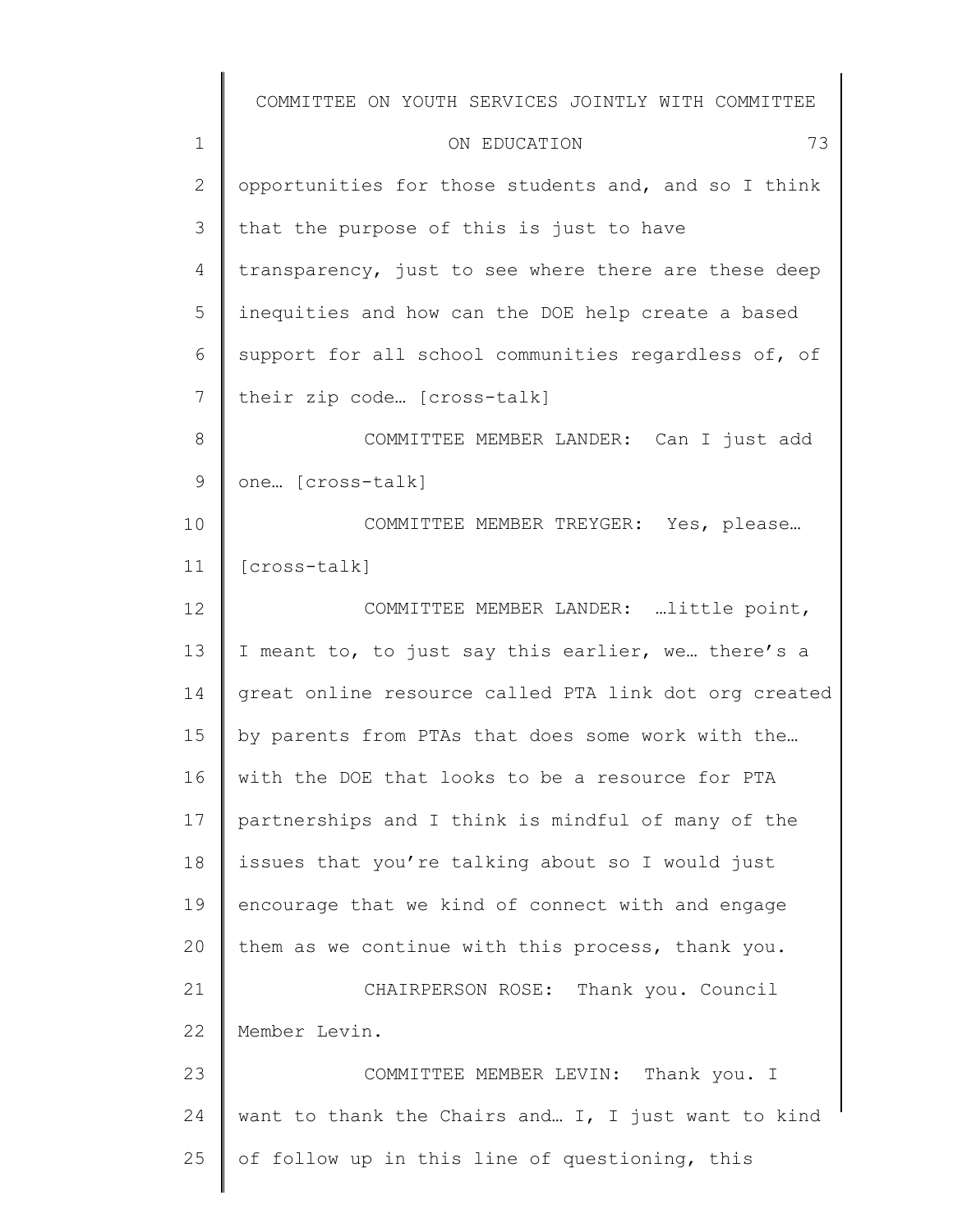| $\mathbf 1$     | 74<br>ON EDUCATION                                    |
|-----------------|-------------------------------------------------------|
| $\mathbf{2}$    | discussion because, you know I represent a district   |
| 3               | that we say has pockets of poverty, we got we have    |
| $\overline{4}$  | schools that are have adjacent zones that have        |
| 5               | wildly disparate abilities to raise PTA money and     |
| 6               | its and it's just kind of the, the status quo that's  |
| $7\phantom{.0}$ | the way it is and I mean I like to I, I, I went one   |
| 8               | time there was one evening I went to a PTA fund I     |
| 9               | went to two PTA fundraisers in adjacent school zones, |
| 10              | I went to one that was raised about 25,000 dollars    |
| 11              | and then the next one I went to raised 250 dollars    |
| 12 <sup>°</sup> | and that on its face presents a serious challenge in  |
| 13              | terms of equity in our system and it perpetuates long |
| 14              | term inequities in our system and I think that I      |
| 15              | mean I'm, I'm, I'm open to what we you know           |
| 16              | progressive ideas of how we can create some further   |
| 17              | equity within the system but I, I agree that this     |
| 18              | bills an, an important step in that in getting some   |
| 19              | clarity, I mean I, I had a former staff member who    |
| 20              | was very focused on this issue, just sent me a the    |
| 21              | inside school's story that shows that, you know of    |
| 22              | the 19. of the 50 wealthiest PTAs in the country 19   |
| 23              | of them are here in New York City, some of them are   |
| 24              | in my district and, you know these translate these    |

funds raised translate to, to, to real opportunities,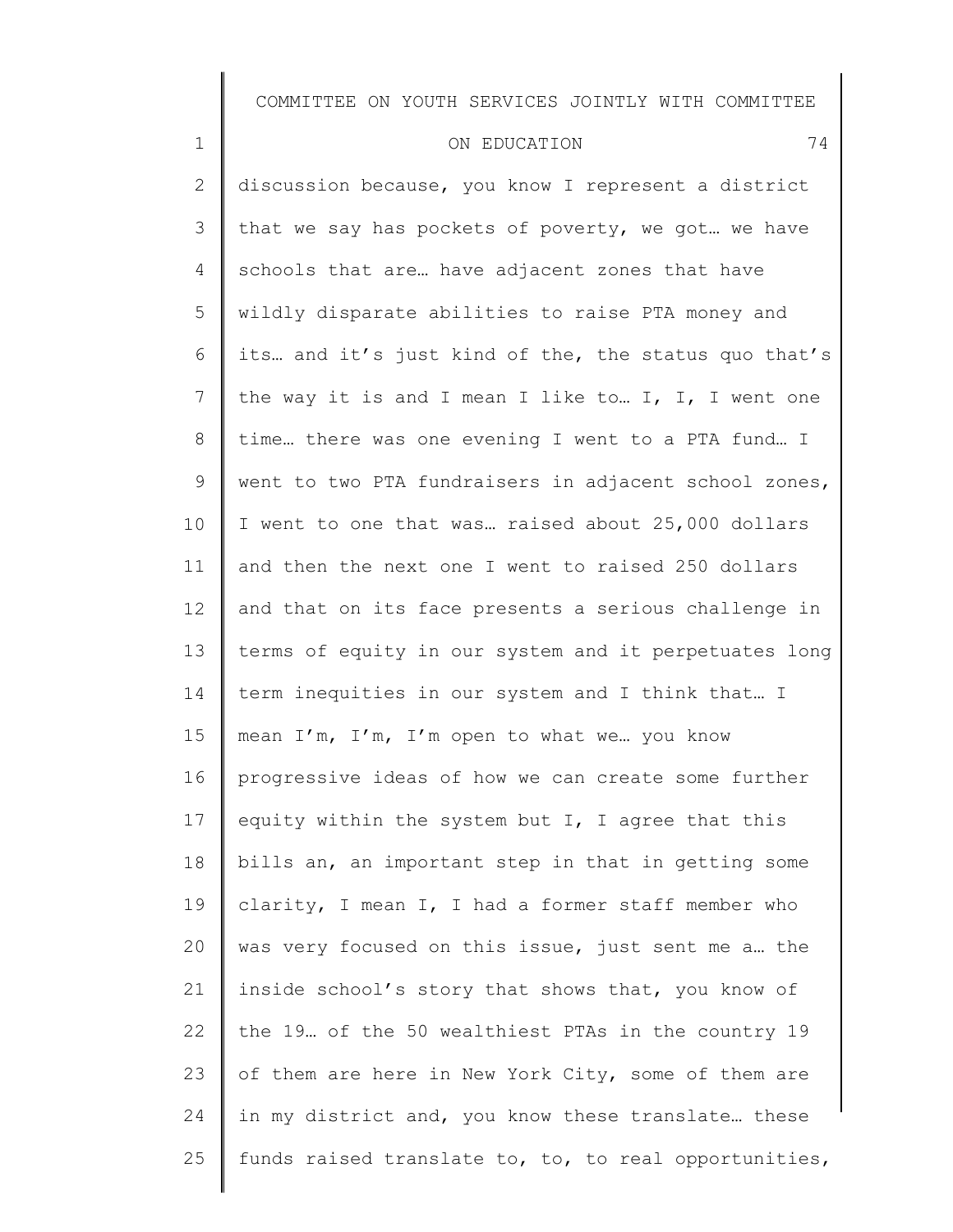#### ON EDUCATION 75

1

2 3 4 5 6 7 8 9 10 11 12 13 14 15 16 17 real opportunities that the kids in the PTA… in the schools where the PTAs are not able to raise that money don't have those opportunities. So, I'm just… how, how would this administration like to approach and this might have already been asked but how, how does this… how does this administration, how would we like to approach what we know on the ground to be serious inequities in this… in, in the ability of schools and its... and it's nothing against the school, the school that, that raised 250 dollars is, is really… it's a… it's a blue ribbon school, it's a… it's a national blue ribbon school, it's a fabulous school, it's a school that you all love, I know you all love and, and its nothing against the PTA other than the fact that the parents don't have the money to donate to this PTA?

18 19 20 21 PHIL WEINBERG: I'm... I don't quite know how to answer the question, I'd love to know what you… as you came away from those two school visits what you thought we should do.

22 23 24 25 COMMITTEE MEMBER LEVIN: I mean one idea is to… is to create the kind of progressive taxation essentially on, on PTAs and if they earn a certain… you know if they have a, a… you know accounts of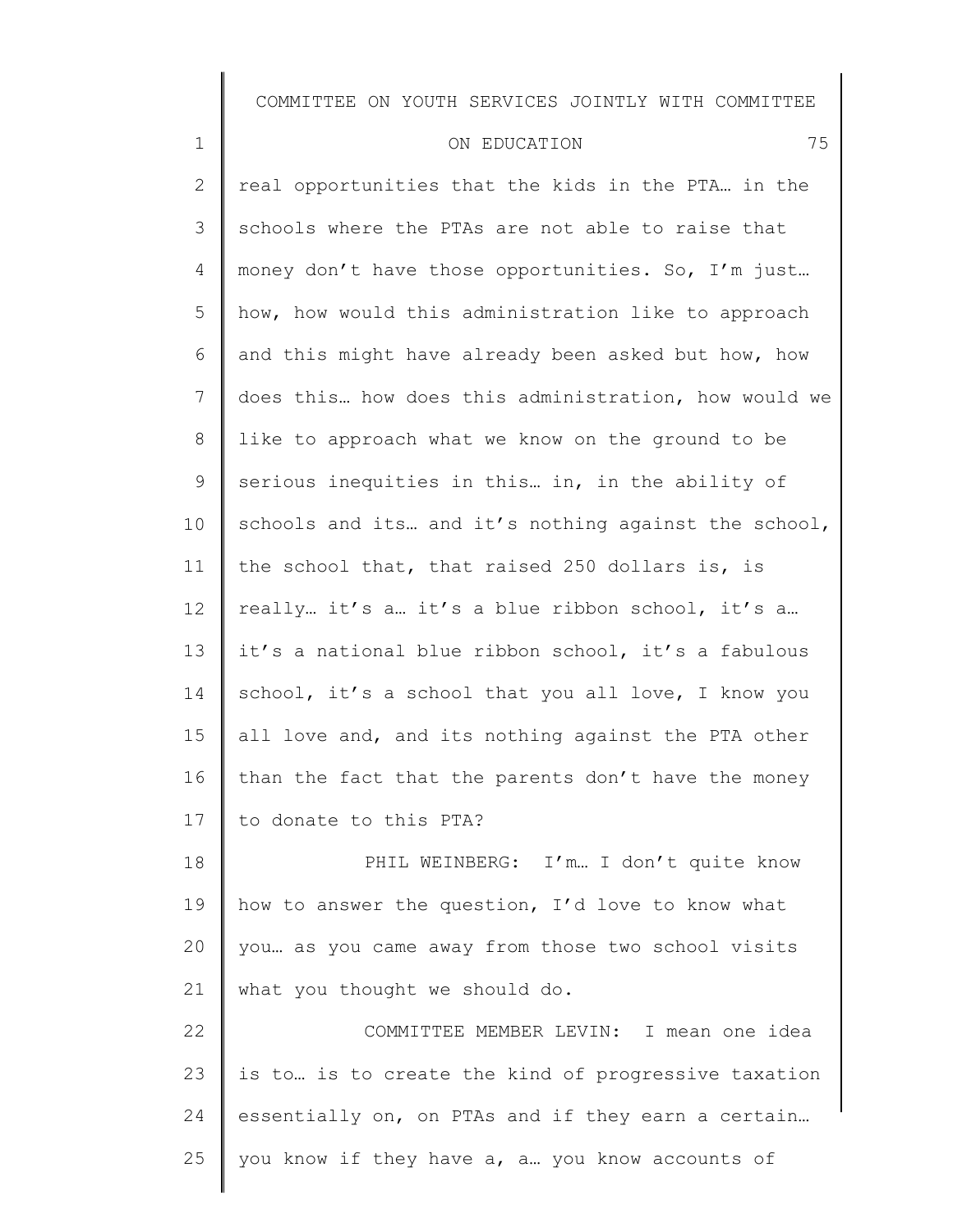#### ON EDUCATION 76

1

2 3 4 5 6 greater than 100,000 dollars a certain amount is required to be donated and 200,000 another certain amount is required to be donated up to a million dollars, I know that's one… that's one idea that was floated to me.

7 8 PHIL WEINBERG: Sounds like a legislative idea, yeah.

9 10 11 12 13 14 15 16 17 COMMITTEE MEMBER LEVIN: It does sound like a legislative idea but I'm, I'm just wondering what... I mean that's, that's a pretty serious step to do something like that, what, what else are we really doing and what are some good ideas out there, I mean are there best practices in other cities, you know how, how, how do we want to approach this because it really… status quo is just perpetuating inequity in our city?

18 19 20 21 22 23 24 25 SUSAN HASKELL: I'd like to just say something quickly as part of your response because I think there's a connection between what you're talking about and the school resources and the investment in, in youth services and this administration has significantly increased the resources for after school programs and enrichment activities and many times young people who might go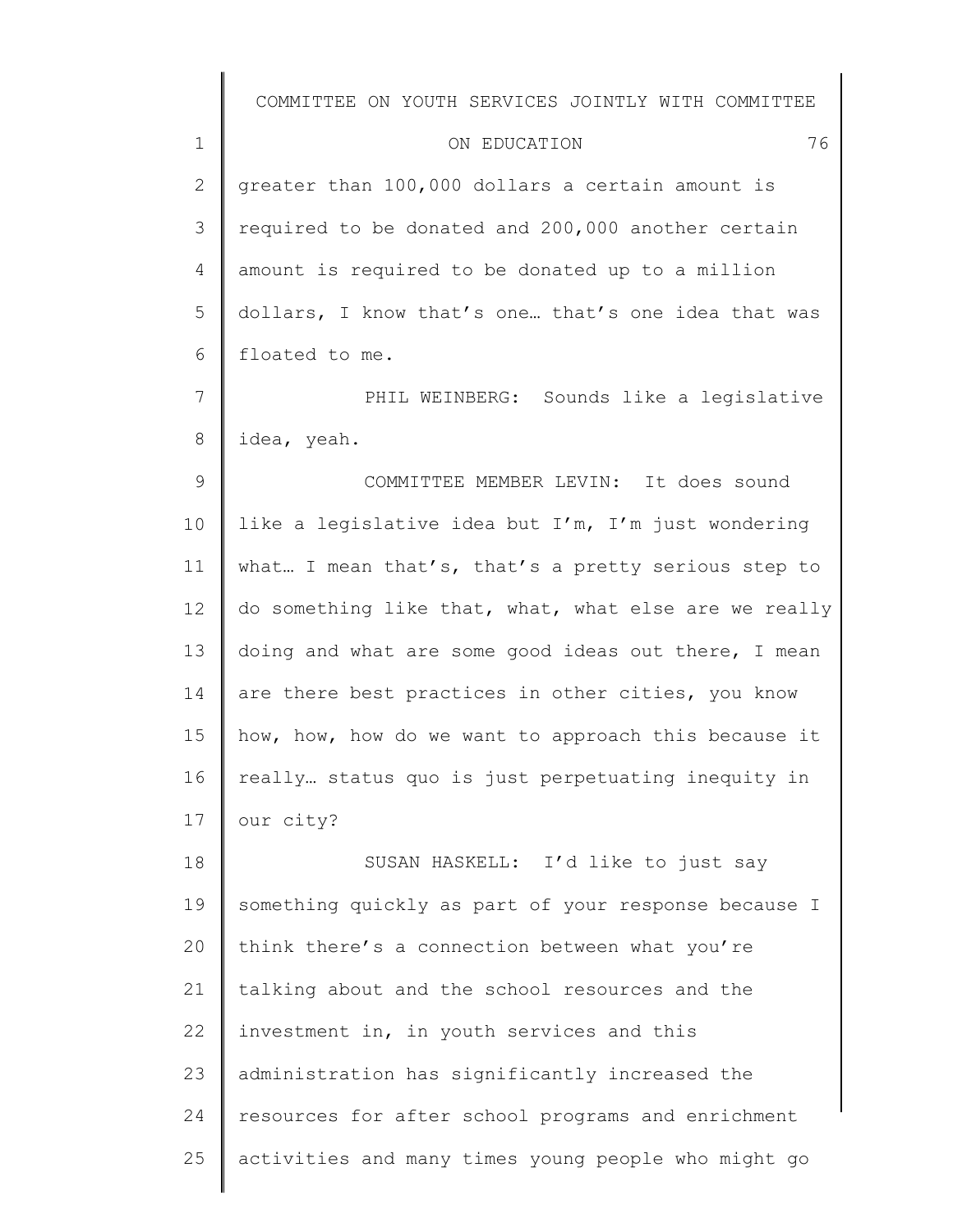| 1               | ON EDUCATION<br>77                                    |
|-----------------|-------------------------------------------------------|
| $\mathbf{2}$    | to schools that can fundraise over six figures have   |
| 3               | access to private enrichment opportunities but I      |
| 4               | think our role at DYCD is to make sure that all young |
| 5               | people get access to those kinds of services you      |
| 6               | mentioned, costumes for dance teams and boy did we    |
| $7\phantom{.0}$ | see some amazing costumes funded through the Beacon   |
| 8               | and COMPASS programs in our Step it Up competition, I |
| $\mathsf 9$     | mean I think that's a key role that we play, it's the |
| 10              | same students and very often the programs are located |
| 11              | in schools so we are able to contribute to access to  |
| 12              | enrichment activities through the DYCD funded         |
| 13              | programs and I just wanted to offer that up as like   |
| 14              | part it's a citywide approach, it's the school day    |
| 15              | but then an after school I think that is a key        |
| 16              | component of our goal is to make sure all young       |
| 17              | people can participate in those fantastic after       |
| 18              | school activities.                                    |
| 19              | COMMITTEE MEMBER LEVIN: Beyond that, I                |

20 21 22 23 24 25 mean I remember… I mean… I mean… I'm interested in… I mean obviously DYCD has, has been a major partner and I applaud this administration for its, it's incredible investment in after school programming, I thank this council especially our chairs for advocating for increased funding for COMPASS and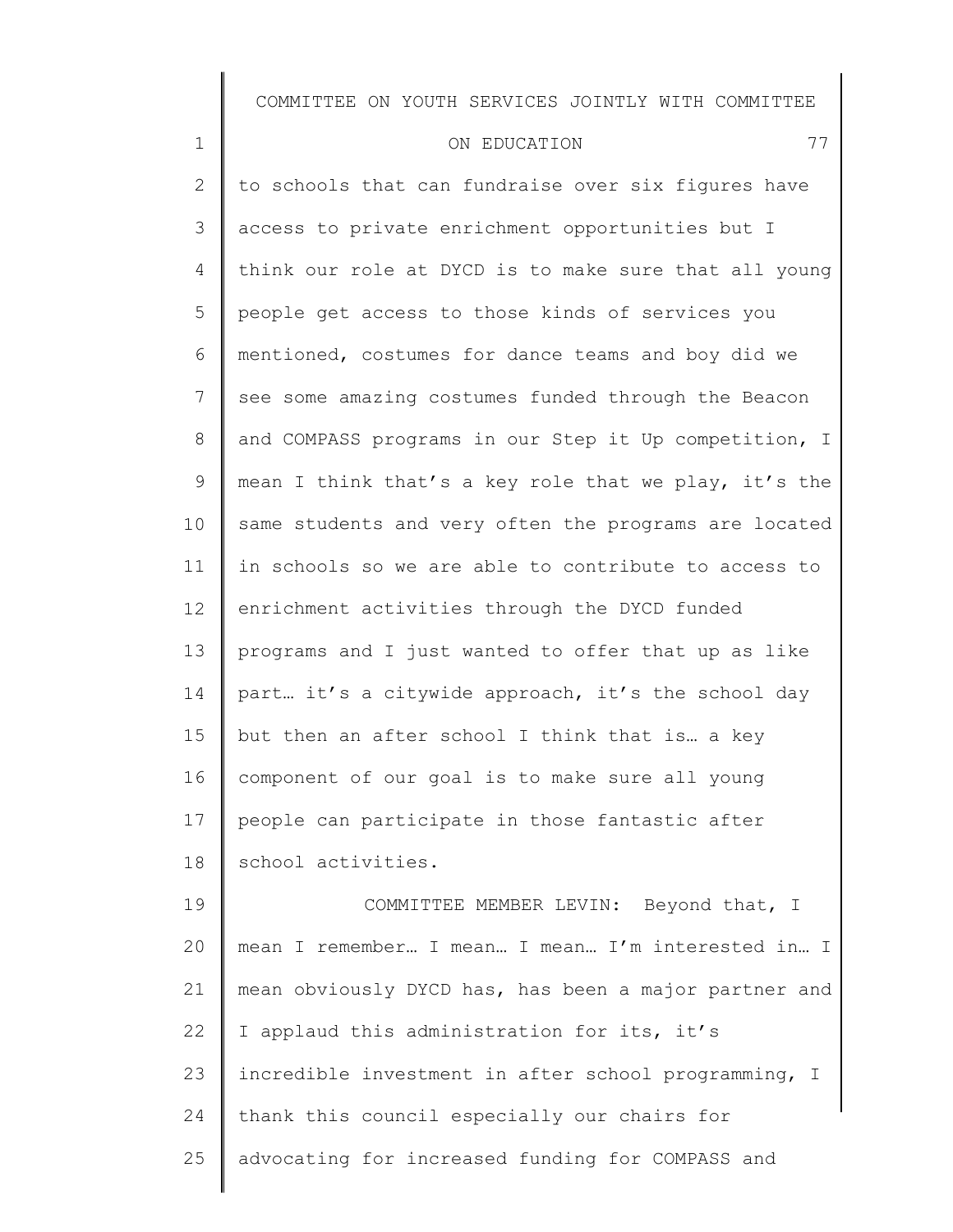#### ON EDUCATION 78

2 3 4 5 6 7 8 9 10 11 12 13 14 15 16 17 18 19 20 21 22 23 24 SONYC, in particular summer SONYC, thank you Debi Rose but I… but I am really… I'm, I'm… I mean around the PTA question it's, it's a tough one, I mean look the fact of the matter is if I look at that… if I look at that list of the 19 schools two are in my district and another four or so are right around my district, I know these schools, I know them well, I have constituents who go to those schools, I realize this is an issue that people would be very resistant to doing something where they're forced to share their… the, the funds that they raised but I just don't know how else we can really get to some meaningful, meaningful achievements here. PHIL WEINBERG: Are there… do you things in other cities? SHONA GIBSON: I again would love to explore this further. One thing that I, I would like to point out that along with Chair Treyger money is not the sole purpose of a parent teacher association or a parent association their purpose is to support the school community and there are many, many ways that they are able to do that. One thing… [crosstalk]

25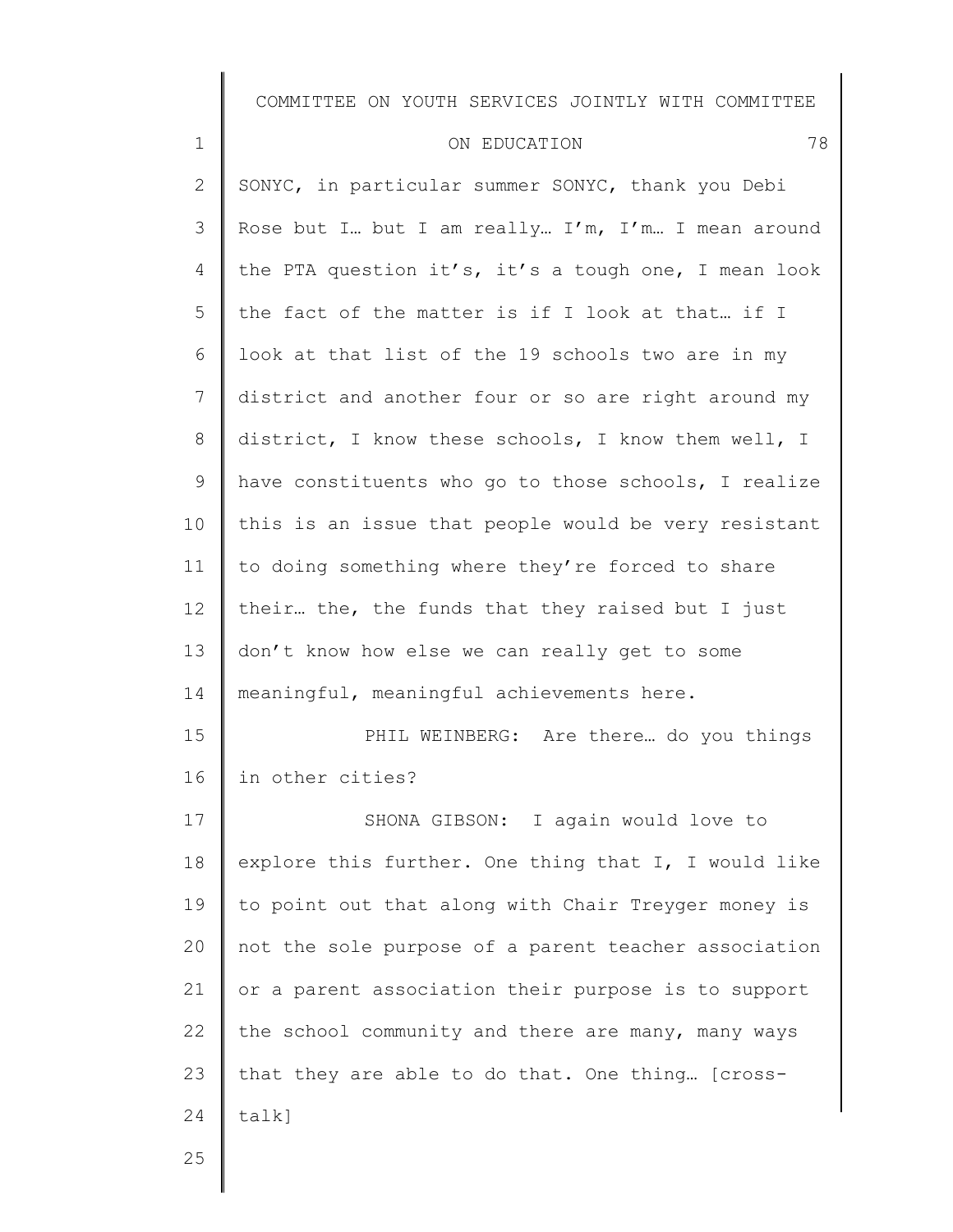|                | COMMITTEE ON YOUTH SERVICES JOINTLY WITH COMMITTEE   |
|----------------|------------------------------------------------------|
| 1              | 79<br>ON EDUCATION                                   |
| $\mathbf{2}$   | COMMITTEE MEMBER LEVIN: I mean [cross-               |
| 3              | $talk$ ]                                             |
| $\overline{4}$ | SHONA GIBSON: and, and to your point                 |
| 5              | about sharing best practices and Councilman Lander's |
| 6              | parent leadership for all we do very much appreciate |
| 7              | the, the leadership of the parent leaders that we    |
| 8              | have in president's council, in CPAC in helping us   |
| $\mathcal{G}$  | think through these issues [cross-talk]              |
| 10             | COMMITTEE MEMBER LEVIN: But money but                |
| 11             | money matters, I mean if money didn't matter then,   |
| 12             | then some of these PTAs wouldn't have half a million |
| 13             | dollars, it's not just because they feel like giving |
| 14             | money that they need a tax write off, they're doing  |
| 15             | it because they want to support their schools with   |
| 16             | real resources, money [cross-talk]                   |
| 17             | SHONA GIBSON: And I, I [cross-talk]                  |
| 18             | COMMITTEE MEMBER LEVIN:  is resources                |
| 19             | [cross-talk]                                         |
| 20             | SHONA GIBSON:  I'm not going to disagree             |
| 21             | that there is inequity in the affluence of           |
| 22             | communities throughout New York City and that it is  |
| 23             | reflected in some of the school communities. As      |
| 24             | Deputy Chancellor Weinberg said a progressive        |
| 25             | taxation or a, a thing like that would is not framed |
|                |                                                      |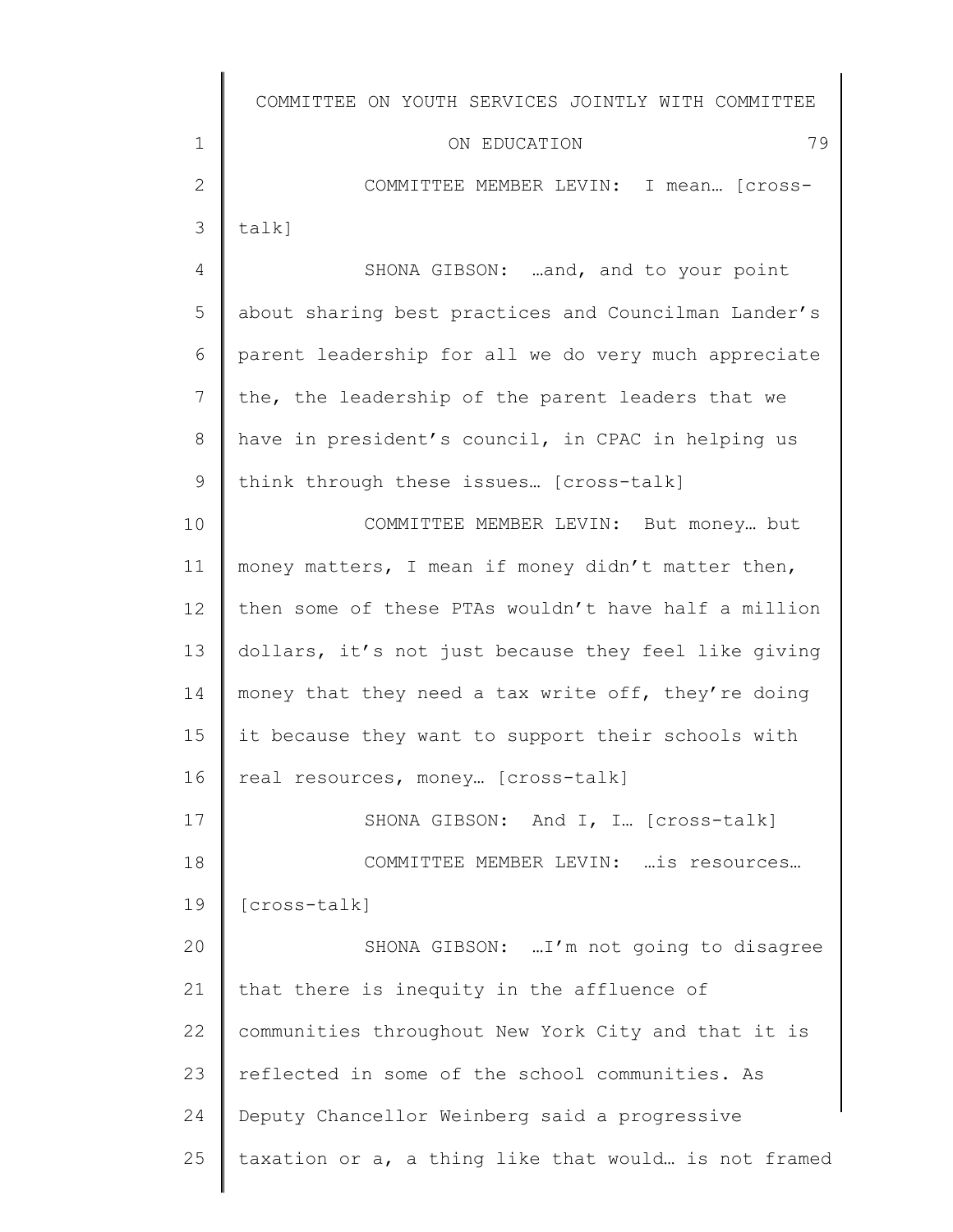|              | COMMITTEE ON YOUTH SERVICES JOINTLY WITH COMMITTEE    |
|--------------|-------------------------------------------------------|
| 1            | 80<br>ON EDUCATION                                    |
| $\mathbf{2}$ | within our Chancellor's regulation right now and      |
| 3            | would require different thinking.                     |
| 4            | COMMITTEE MEMBER LEVIN: Yeah, it would                |
| 5            | I mean it would be an that I mean that's a pretty     |
| 6            | extreme step, I'm exploring it but it's an extreme    |
| 7            | step, I'm just wondering whether there's, there's     |
| 8            | other ideas out there so I'd like to continue this    |
| 9            | conversation, but I can't have I mean it's, it's,     |
| 10           | it's a and I've, I've told this to, to our [cross-    |
| 11           | talk]                                                 |
| 12           | CHAIRPERSON ROSE: Council Member                      |
| 13           | [cross-talk]                                          |
| 14           | COMMITTEE MEMBER LEVIN:  I said I can't               |
| 15           | have [cross-talk]                                     |
| 16           | CHAIRPERSON ROSE: will, will you wrap                 |
| 17           | up please [cross-talk]                                |
| 18           | COMMITTEE MEMBER LEVIN: Yes, yes. I                   |
| 19           | just I can't have schools right next to each other    |
| 20           | with, within with inequitable resources in adjacent   |
| 21           | zones where one kid on one side of the street has     |
| 22           | massive resources and another kid on the other street |
| 23           | has got much many much fewer resources, I mean that   |
| 24           | I can't we can't allow it to continue to perpetuate   |
| 25           | so thank you.                                         |
|              |                                                       |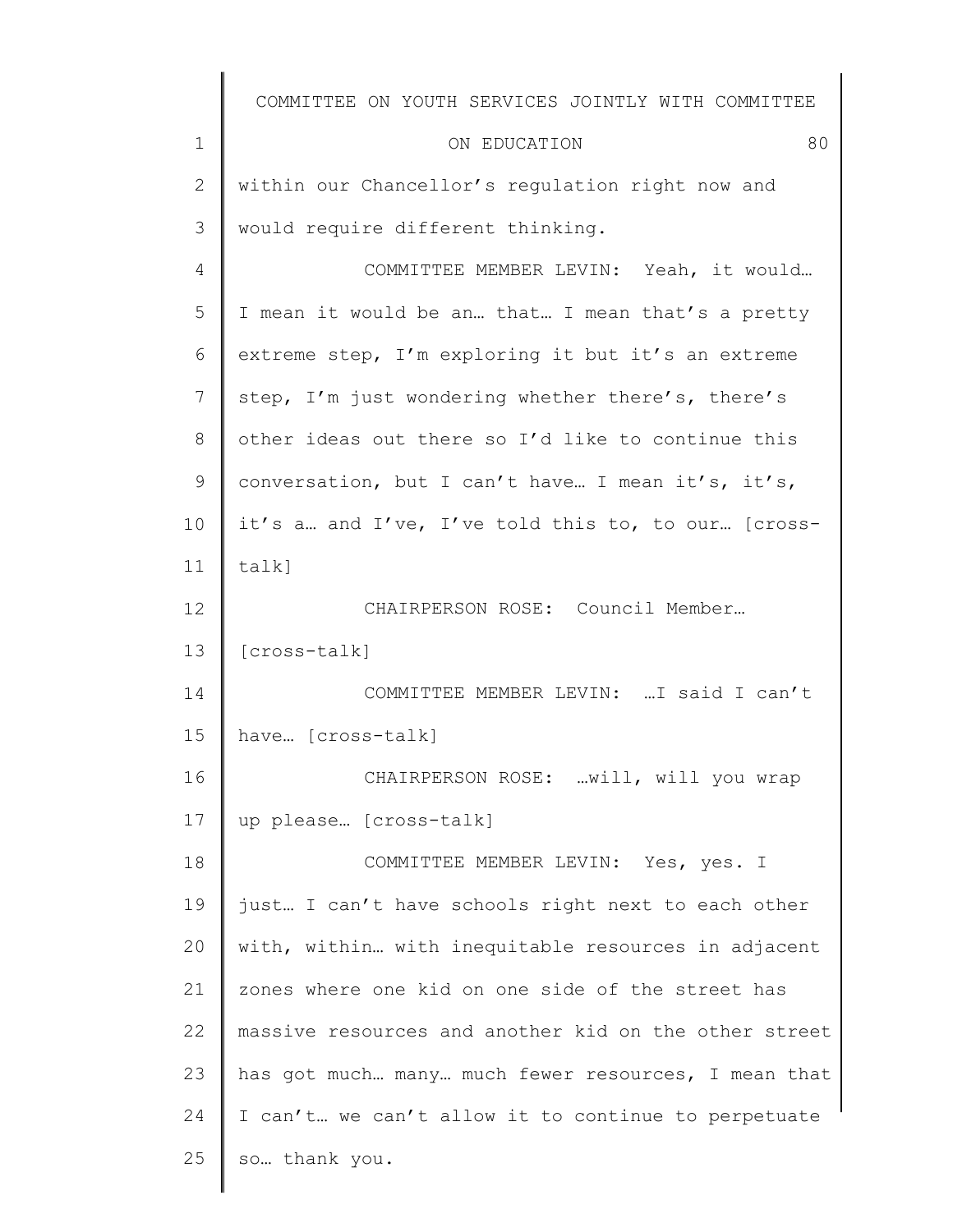# ON EDUCATION 81

| $\mathbf{2}$   | CHAIRPERSON ROSE: Thank you Council                   |
|----------------|-------------------------------------------------------|
| 3              | Member and I think that it's very apparent that there |
| $\overline{4}$ | needs to be additional conversation because the       |
| 5              | Council Members are very concerned about the issues   |
| 6              | of equity and the fact that we've worked very hard to |
| 7              | level the playing field and that this is an area that |
| 8              | still needs to needs some work on and [cross-talk]    |
| $\mathcal{G}$  | COMMITTEE MEMBER TREYGER: I think                     |
| 10             | Council Member Barron has [cross-talk]                |
| 11             | CHAIRPERSON ROSE: And I want to just                  |
| 12             | acknowledge that we've been joined by Council Member  |
| 13             | Salamanca, we were and Council Member Barron and      |
| 14             | Council Member you have a question.                   |
| 15             | COMMITTEE MEMBER BARRON: Yes, thank you,              |
| 16             | thank you to the Chairs and thank you to the panel    |
| 17             | for being here and I am sure that probably all of you |
| 18             | know that I spent 36 years and some of the            |
| 19             | relationships I've had with the people on this panel  |
| 20             | going back to Ocean Hill Brownsville days back in     |
| 21             | 1967 when I started so I've been involved with the    |
| 22             | education system for quite some time and it was a     |
| 23             | joy, it was challenging but rewarding. The challenge  |
| 24             | in terms of the parent associations or the PTAs that  |
| 25             | we had was that as, as my colleagues have stated the  |
|                |                                                       |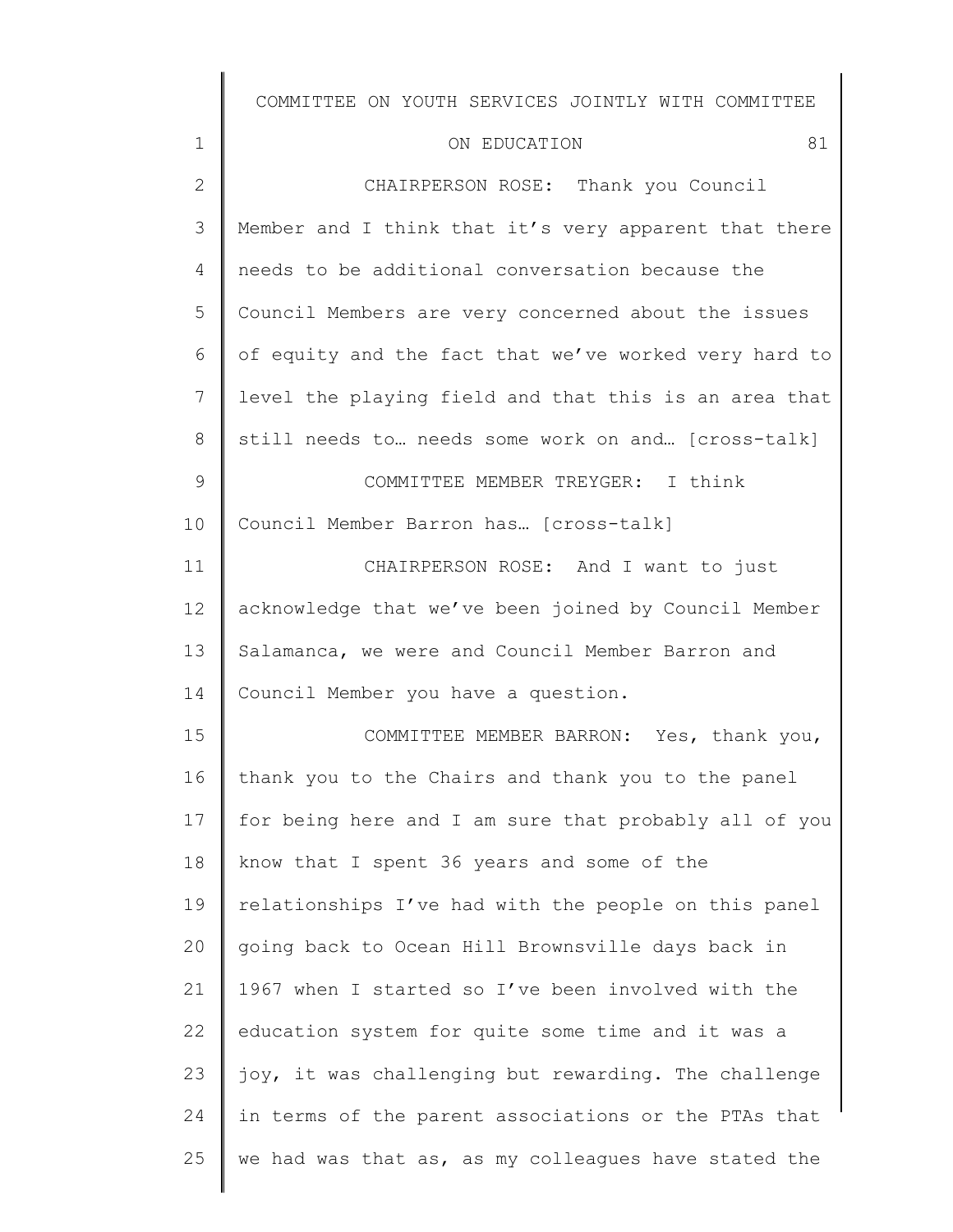| ON EDUCATION |  |
|--------------|--|
|              |  |

1

2 3 4 5 6 7 8 9 10 11 12 13 14 15 16 17 18 19 20 21 22 23 24 25 funds that are generated are reflections of the limitations or the excess of the families that are in that school. In my district where I'm representing the council, the  $42<sup>nd</sup>$  district there are 50 percent of the people who earn less than 25,000 dollars annual income so they don't have excess income, you know throw away… disposable income and they're challenged but we don't think that the students should be deprived of having these opportunities that these extra funds provide and I, I like the, the idea that my colleague has offered about if I heard him right taking all of this money, putting it in a pot and giving it out perhaps as one base level to all schools and then as the need… a factor of need so that students can get the ability to do more than just what the classroom curriculum provides for them. So, I think that we need to address that issue, we need to find a way, we need to be creative and find a way to make it happen because it's another measure and another indicator of the injustice that poor and black communities are subjected to because of the inequities in job opportunities, work opportunities, health and housing opportunities and their being able to not have the access to the income of other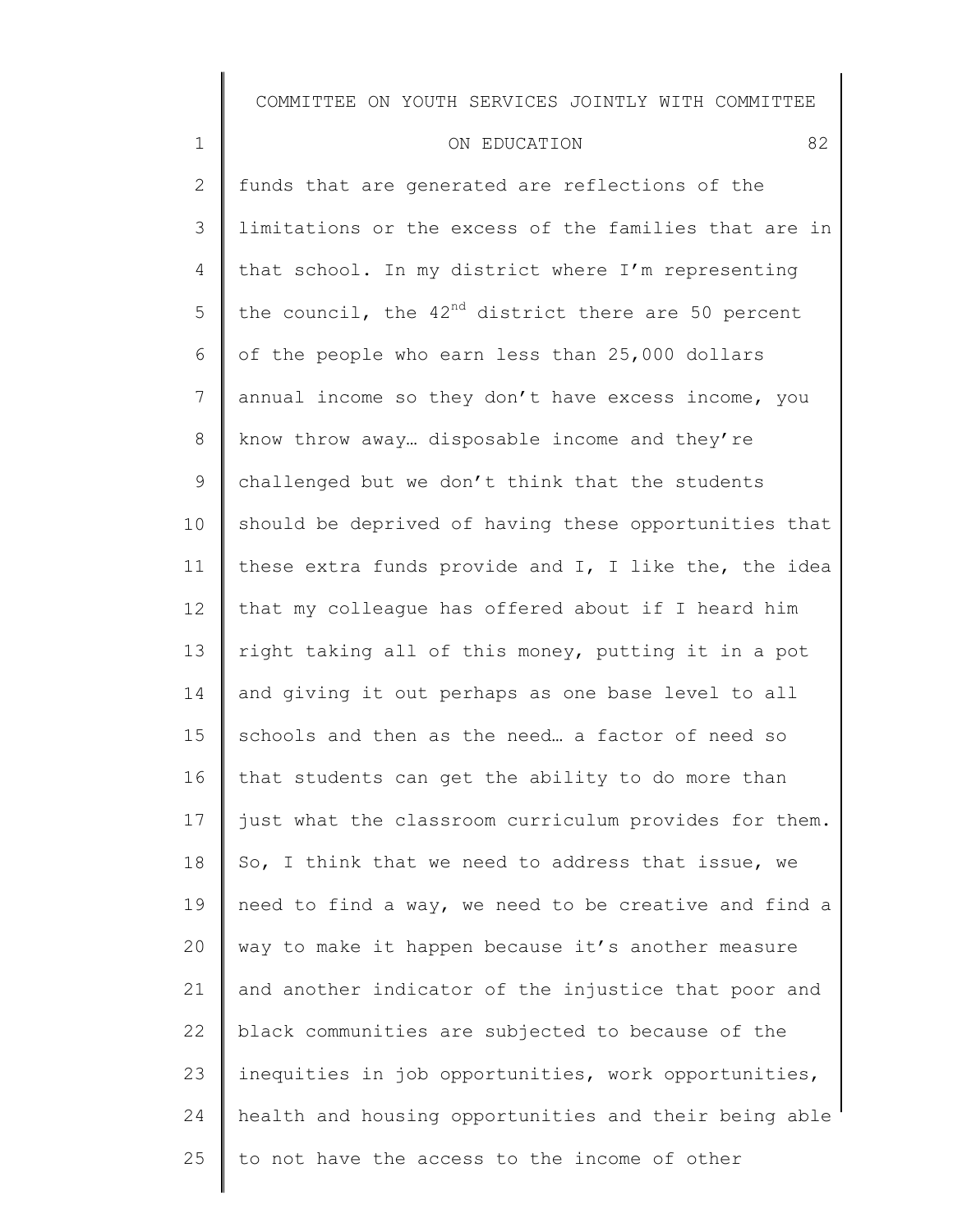| $1\,$           | 83<br>ON EDUCATION                                    |
|-----------------|-------------------------------------------------------|
| $\mathbf{2}$    | families in other communities and I think that we can |
| 3               | become very creative. This council has demonstrated a |
| 4               | lot of its ability to be creative and we look forward |
| 5               | to working with you and someone did mention, it's     |
| 6               | another important piece beside I'm always going to    |
| 7               | talk about the money, that is a given but besides     |
| $8\,$           | that the opportunity for parents to come together to  |
| 9               | be able to have parent workshops, be able to find out |
| 10              | how the system really works and be able to find out   |
| 11              | what opportunities do exist is another important      |
| 12 <sup>°</sup> | feature and just because there are low numbers at the |
| 13              | attendance doesn't mean that people are not           |
| 14              | interested in what's going on, every parent wants     |
| 15              | better for their child than what they had and if      |
| 16              | parents are working two and three jobs and if they    |
| 17              | don't have the car fair to get to where this next     |
| 18              | meeting is although we're doing better with that      |
| 19              | because they'll be able to pay half fair but that's   |
| 20              | not an indication that parents are not concerned      |
| 21              | about what's going on with their children and so I    |
| 22              | look forward to working with you to see how we can    |
| 23              | get some equity in regards to the funds that are able |
| 24              | to be distributed to different schools, all the       |
| 25              | schools in the city. Thank you.                       |
|                 |                                                       |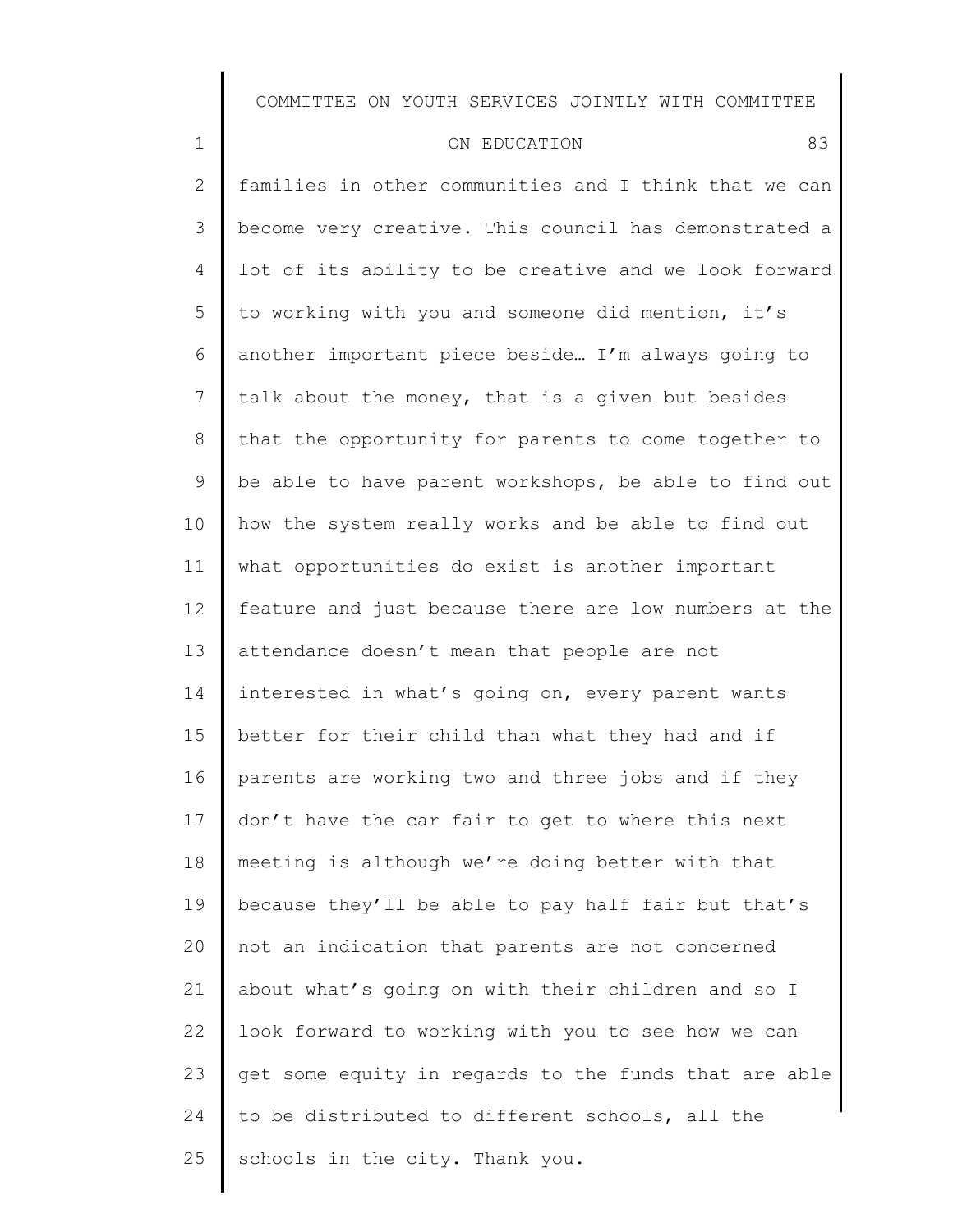|                | COMMITIEE ON IONIH SEKAICES JOINITI MITH COMMITIEE                |
|----------------|-------------------------------------------------------------------|
| $\mathbf 1$    | 84<br>ON EDUCATION                                                |
| $\mathbf{2}$   | CHAIRPERSON ROSE: Thank you. Thank you.                           |
| 3              | Council Member Dromm you didn't have a question?                  |
| $\overline{4}$ | Okay, thank you. Thank you, so I just want to revisit             |
| 5              | DYCD, a couple of questions that we needed some                   |
| 6              | information for the record and you have like three                |
| $\overline{7}$ | premier programs that are civic engagement around                 |
| 8              | civic engagement; Teen Action, the Mayor's Youth                  |
| $\mathsf 9$    | Leadership Council and Neighborhood Development Areas             |
| 10             | that they're programs that you would say were                     |
| 11             | basically civic engagement directed programs?                     |
| 12             | DARRYL RATTRAY: Yes.                                              |
| 13             | CHAIRPERSON ROSE: Okay, so I just need                            |
| 14             | some information about them. So, according to the                 |
| 15             | data in city open data base, January 5 <sup>th</sup> , 2018 there |
| 16             | was a report that 59 facilities throughout New York               |
| 17             | City offered the Teen Action program for youth 13 to              |
| 18             | 21 years old, has this number increased or decreased?             |
| 19             | DARRYL RATTRAY: So, Teen let's look at                            |
| 20             | Teen Action as two different components one                       |
| 21             | originally, we had a funded component of Teen Action              |

22 [cross-talk]

CHAIRPERSON ROSE: Okay… [cross-talk]

25

23

 $\parallel$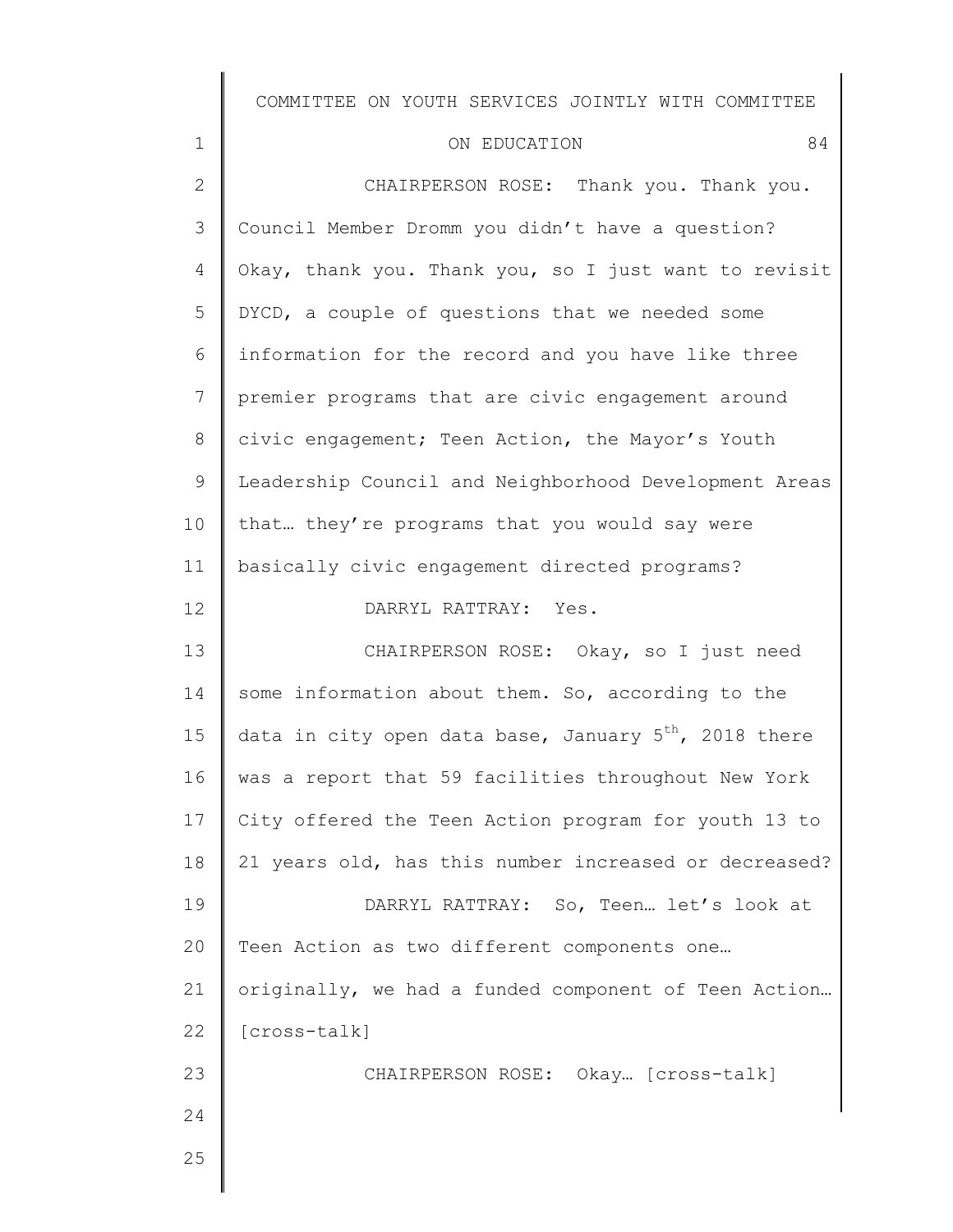|              | COMMITTEE ON YOUTH SERVICES JOINTLY WITH COMMITTEE    |
|--------------|-------------------------------------------------------|
| $\mathbf 1$  | 85<br>ON EDUCATION                                    |
| $\mathbf{2}$ | DARRYL RATTRAY:  in that design we                    |
| 3            | created a curriculum, teens achieving change together |
| 4            | in our neighborhoods [cross-talk]                     |
| 5            | CHAIRPERSON ROSE: Okay [cross-talk]                   |
| 6            | DARRYL RATTRAY: what, what that number                |
| 7            | is, is the programs that are implementing that        |
| 8            | curriculum I believe in that report so we, we no      |
| 9            | longer fund Teen Action programs [cross-talk]         |
| 10           | CHAIRPERSON ROSE: Uh-huh [cross-talk]                 |
| 11           | DARRYL RATTRAY: but it's, it's                        |
| 12           | integrated in the work that we do with all of our     |
| 13           | mentoring sites, with our youth councils, with our    |
| 14           | core programing.                                      |
| 15           | CHAIRPERSON ROSE: So, have you seen an                |
| 16           | is there has the numbers remained level in terms of   |
| 17           | activity?                                             |
| 18           | DARRYL RATTRAY: They've increased                     |
| 19           | because we've increased our programing portfolio so   |
| 20           | now we, we have more programs doing civic engagement  |
| 21           | across the SONYC programs, across our Beacons, across |
| 22           | our Cornerstone sites, we've also increased our       |
| 23           | approach of partnerships and the more we see programs |
| 24           | brought together in neighborhoods the more they do    |
| 25           |                                                       |
|              |                                                       |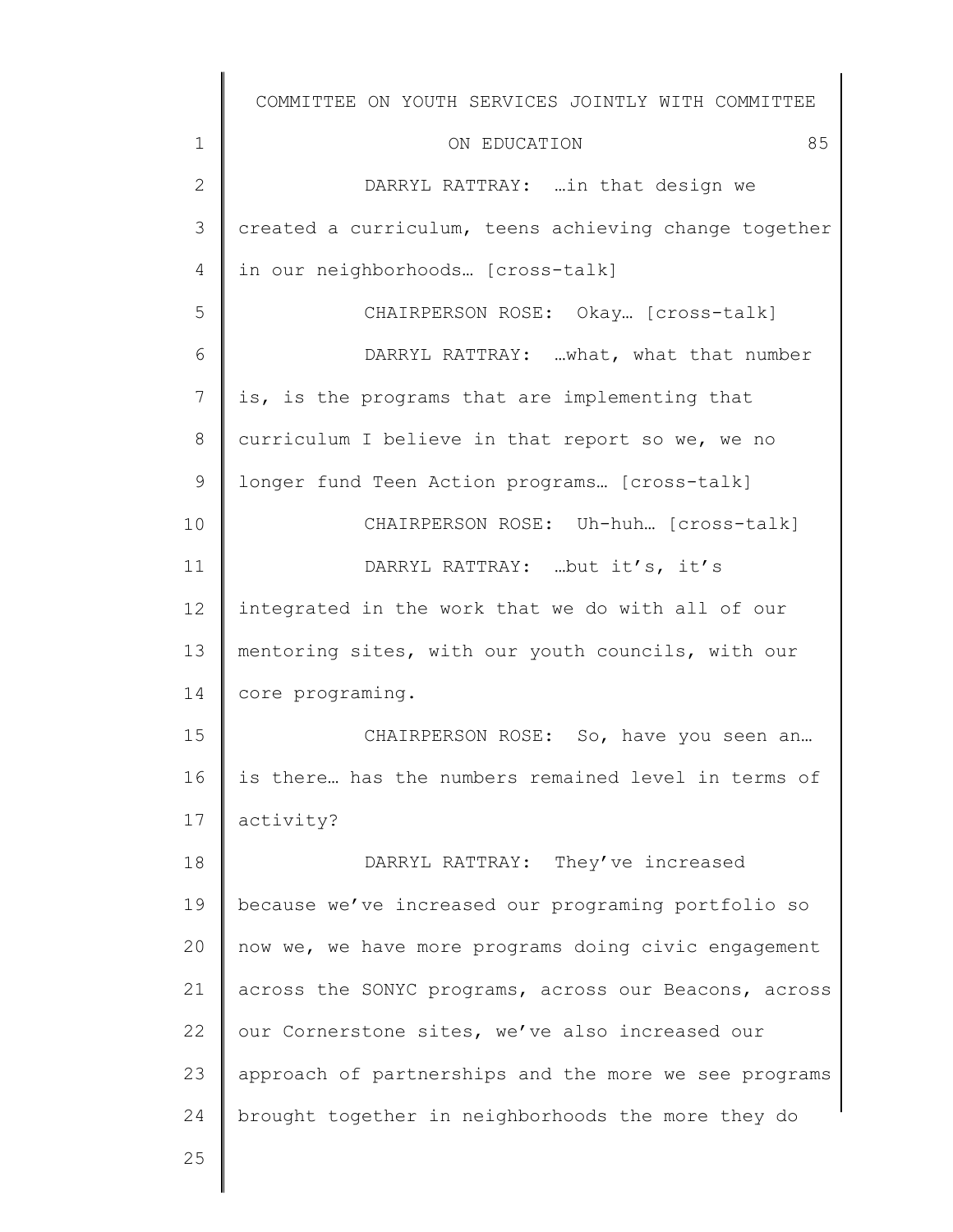|              | COMMITTEE ON YOUTH SERVICES JOINTLY WITH COMMITTEE    |
|--------------|-------------------------------------------------------|
| $\mathbf 1$  | 86<br>ON EDUCATION                                    |
| $\mathbf{2}$ | civic engagement activities with their young people   |
| 3            | and young adults.                                     |
| 4            | CHAIRPERSON ROSE: And then what                       |
| 5            | communities in terms of demographics or socioeconomic |
| 6            | status have you seen the most impact of these         |
| 7            | programs and is there a noticeable difference in      |
| 8            | certain communities as compared to others?            |
| $\mathsf 9$  | DARRYL RATTRAY: Wow, it's, it's an. it's              |
| 10           | an interesting question because if I'm in Far         |
| 11           | Rockaway and the young people decided that because of |
| 12           | gun violence that they're going to the youth          |
| 13           | council's going to help organize a sleepover in the   |
| 14           | community center for the neighborhood and in that     |
| 15           | community center during that sleepover I, I actually  |
| 16           | attended  we didn't stay the night but Council        |
| 17           | Member Richards were was at the sleepover, we were    |
| 18           | there till about midnight or one o' clock in the      |
| 19           | morning but young people were having discussions and  |
| 20           | workshops around stopping the violence in Far         |
| 21           | Rockaway compared to the example in Williamsburg      |
| 22           | where young people wanted to take back the park, we,  |
| 23           | we see these activities happening across the city,    |
| 24           | it's hard to measure whether there was an uptick in   |
| 25           | any one neighborhood, that's something that we can go |
|              |                                                       |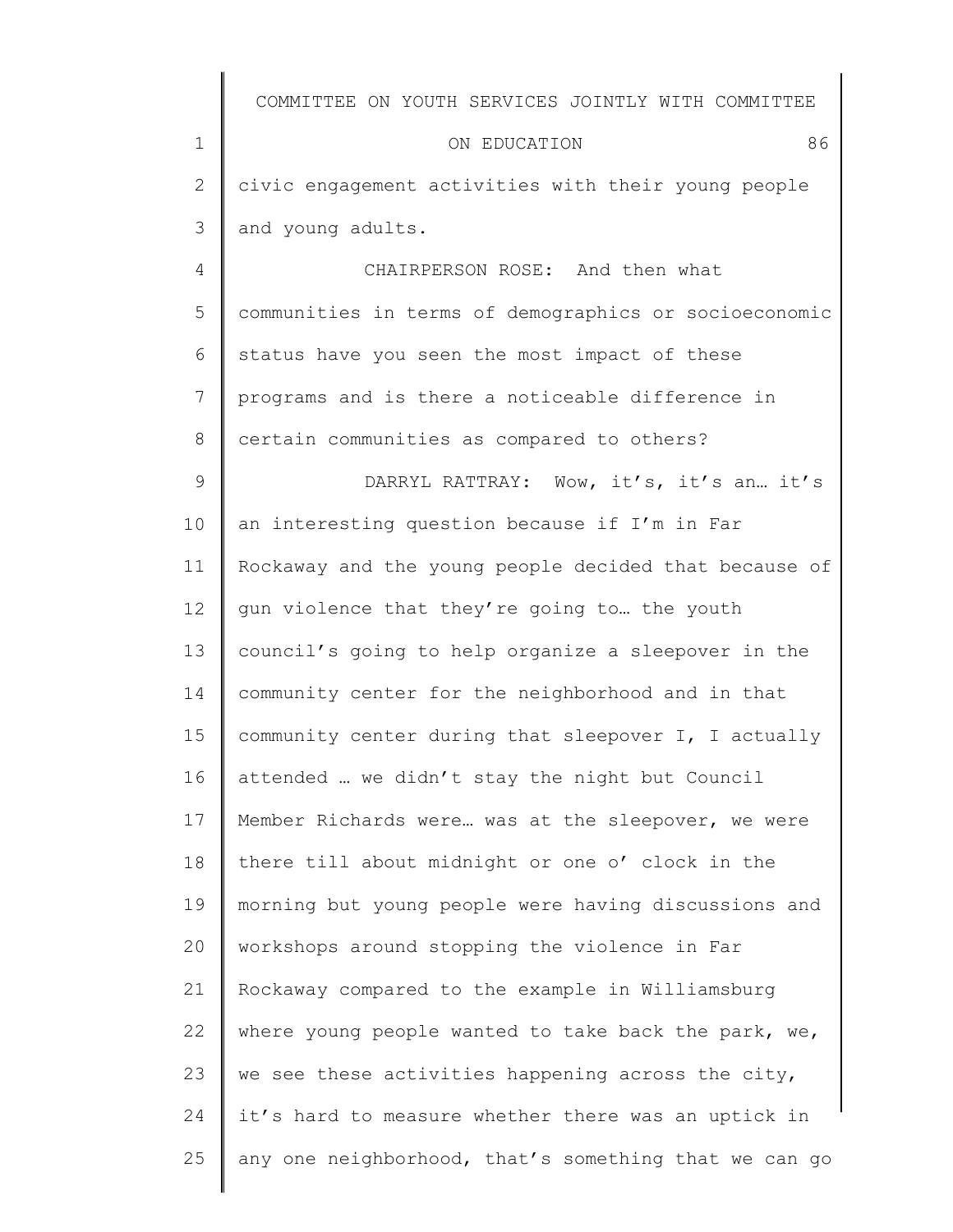1 2 3 4 5 6 ON EDUCATION 87 back and take a look at to see if there measurement points to that but we see it across the entire city. CHAIRPERSON ROSE: Would you say most of your programs are in… what socioeconomic base… [cross-talk]

7 8 9 10 11 12 13 14 15 16 17 18 19 20 21 22 23 SUSAN HASKELL: Overwhelmingly we're serving a higher needs population so if you think about our Cornerstone community centers are embedded in NYCHA developments, our Beacon community centers are located in schools of higher need, our COMPASS program, a good chunk of them were located in target zip codes, we have an RFP out for those programs right now and we did have our high school programs in high needs schools, we had an expansion of middle school program for… toward the goal of universal access and when we began the launch of that SONYC initiative we looked at… we looked at the zip codes, the home zip codes of the young people… the expansion… the, the young people who participated in like the expanded access to middle school after school programs… [cross-talk] CHAIRPERSON ROSE: Uh-huh… [cross-talk]

24 25 SUSAN HASKELL: …and we learned that the majority of them were from low income zip codes, so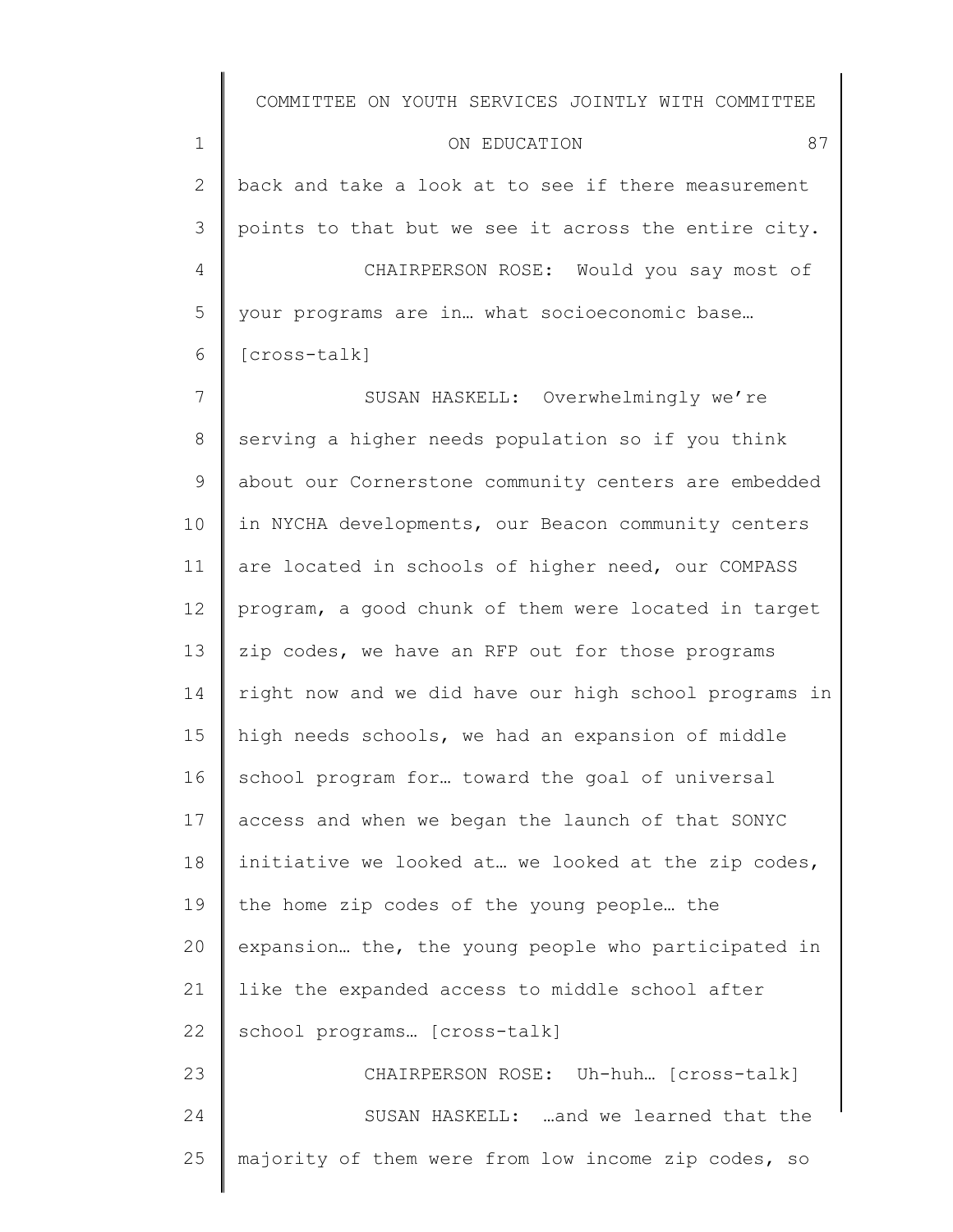|                | COMMITTEE ON YOUTH SERVICES JOINTLY WITH COMMITTEE  |
|----------------|-----------------------------------------------------|
| $\mathbf 1$    | 88<br>ON EDUCATION                                  |
| $\overline{2}$ | we feel very confident that we're reaching young    |
| 3              | people in need.                                     |
| $\overline{4}$ | CHAIRPERSON ROSE: So, is the                        |
| 5              | distribution equitable throughout the entire, you   |
| 6              | know service New York City area or what is the      |
| 7              | what's the distribution based on?                   |
| $8\,$          | SUSAN HASKELL: Geographic and equitable             |
| $\mathcal{G}$  | distribution is like the foundation of any [cross-  |
| 10             | talk]                                               |
| 11             | CHAIRPERSON ROSE: It is equitable                   |
| 12             | [cross-talk]                                        |
| 13             | SUSAN HASKELL:  awards that we're making            |
| 14             | so we'll [cross-talk]                               |
| 15             | CHAIRPERSON ROSE: So, there's a per                 |
| 16             | student rate that, you know you've kind of put into |
| 17             | the formula?                                        |
| 18             | SUSAN HASKELL: I would say more that we             |
| 19             | look at community diversification so that when we   |
| 20             | have an initiative and we're funding it we want to  |
| 21             | make sure that we touch all parts of New York City  |
| 22             | and that we're touching the higher needs areas      |
| 23             | geographically.                                     |
| 24             |                                                     |
| 25             |                                                     |
|                |                                                     |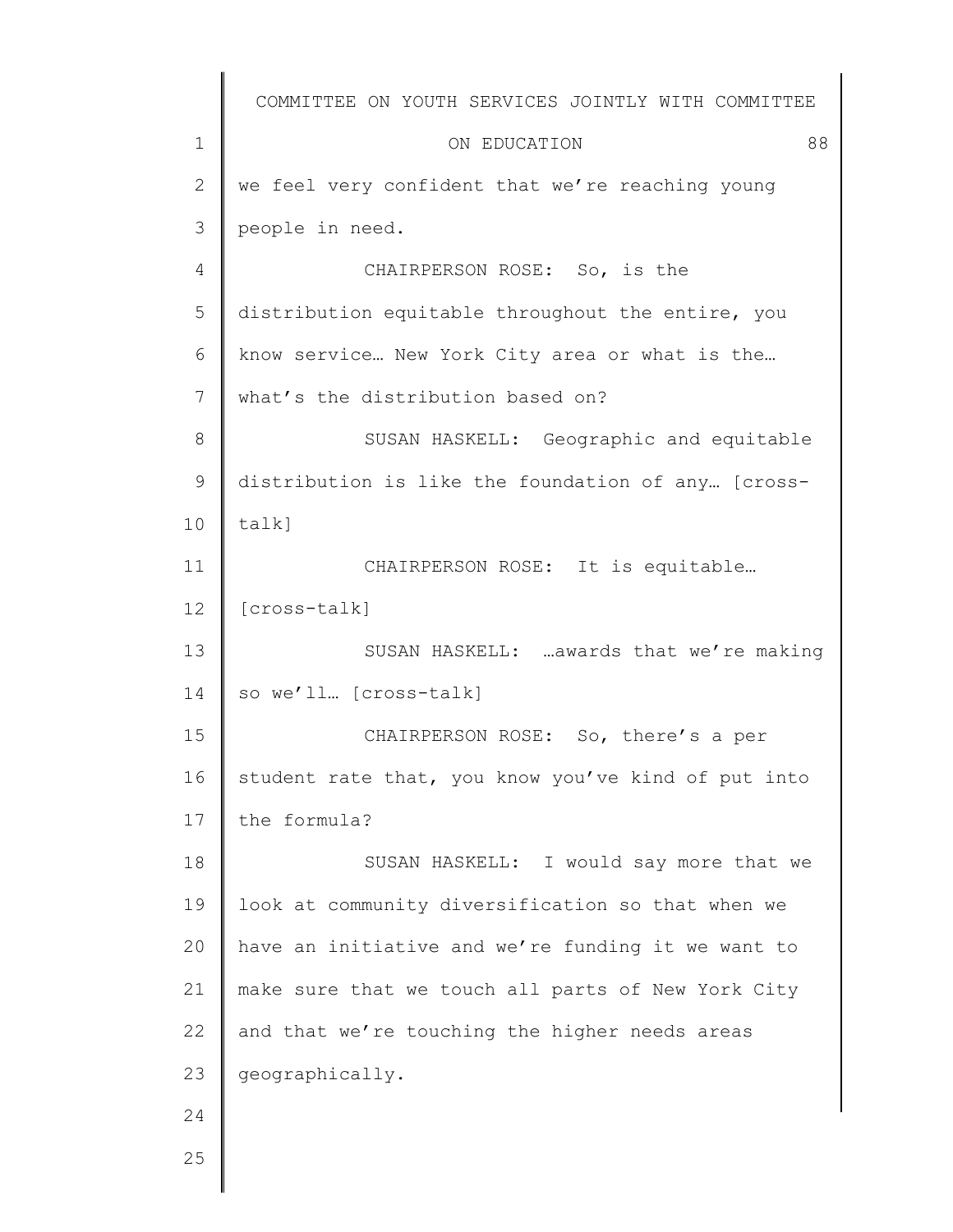|               | COMMITTEE ON YOUTH SERVICES JOINTLY WITH COMMITTEE    |
|---------------|-------------------------------------------------------|
| $\mathbf 1$   | 89<br>ON EDUCATION                                    |
| $\mathbf{2}$  | CHAIRPERSON ROSE: And in your                         |
| 3             | neighborhood development programs that's specifically |
| 4             | for high school students?                             |
| 5             | SUSAN HASKELL: The neighborhood                       |
| 6             | development programs, there's a range of services     |
| 7             | that are offered including high school programs and   |
| $8\,$         | those are 100 percent located in areas of high        |
| $\mathcal{G}$ | poverty [cross-talk]                                  |
| 10            | CHAIRPERSON ROSE: Uh-huh [cross-talk]                 |
| 11            | SUSAN HASKELL: they're funded through                 |
| 12            | anti-poverty dollars from the federal government.     |
| 13            | CHAIRPERSON ROSE: Do you have any                     |
| 14            | measurables like impacts like on school attendance    |
| 15            | rate, enrollment rates, retention, you know how many  |
| 16            | graduation rates versus high school equivalency?      |
| 17            | SUSAN HASKELL: Yeah, we I mean most of                |
| 18            | that school related data is in the hands of our       |
| 19            | colleagues over here at Department of Education, we   |
| 20            | look at enrollment rates, we look at the numbers of   |
| 21            | young people in different communities that are        |
| 22            | participating in programs, we know what kinds of      |
| 23            | activities they are participating in and how often    |
| 24            | they're coming to programing, we do very close        |
| 25            | monitoring for quality in our programs to ensure that |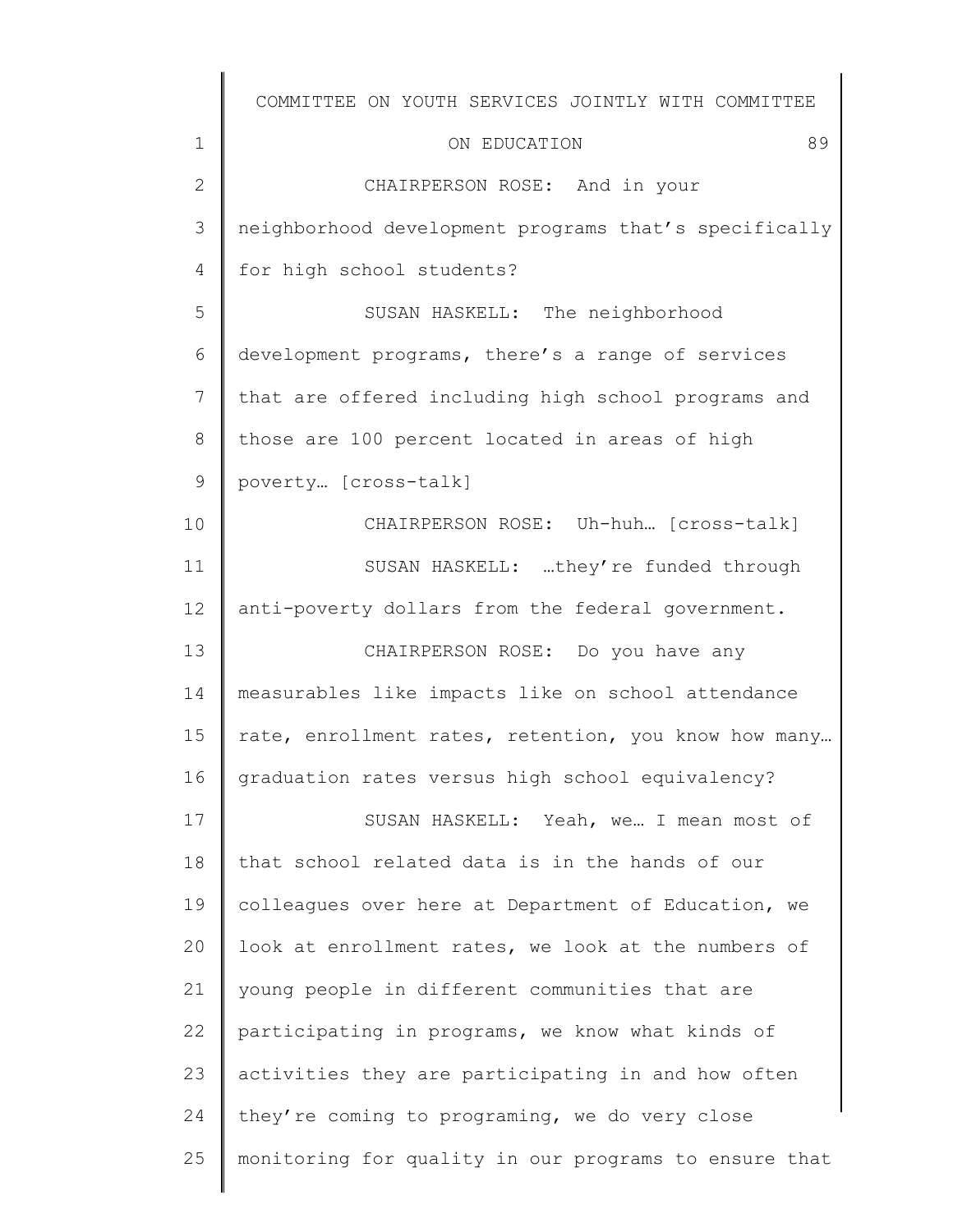1 2 3 4 5 6 7 8 9 10 11 12 13 14 15 16 17 18 19 20 21 22 23 24 25 COMMITTEE ON YOUTH SERVICES JOINTLY WITH COMMITTEE ON EDUCATION 90 the youth leadership activities that are happening that positive peer relationships are happening with caring adults and we, we are under… our, our understanding is that if a young person is participating in a high quality program that they are going to develop into the kinds of leaders that we've been discussing. CHAIRPERSON ROSE: And so those, those sorts of measurables are what drives the resource distribution for, for your programing? SUSAN HASKELL: I would say that our… the… what drives where our resources go is where the most need is, I would say that more so than… [crosstalk] CHAIRPERSON ROSE: Based on what need… what, what, what metrics are you using to determine... [cross-talk] SUSAN HASKELL: Very often… [cross-talk] CHAIRPERSON ROSE: …need… [cross-talk] SUSAN HASKELL: …it's, it's income, sometimes it's numbers of young… youth population in a certain age group in that geographic area, it's looking for equity across the city so that all of our resources aren't overwhelmingly in one borough, that,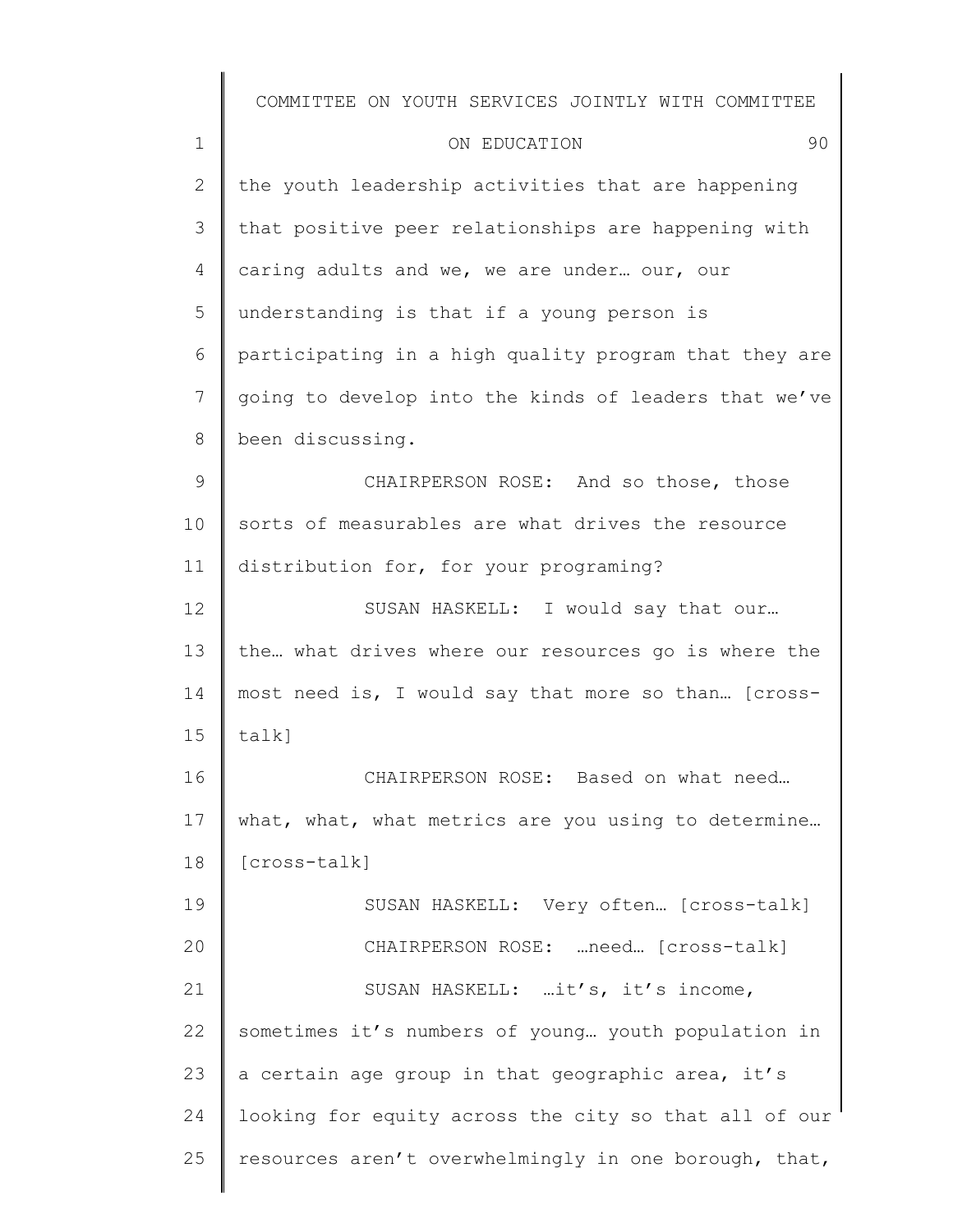1 2 3 4 5 6 7 8 9 10 11 12 13 14 15 16 17 18 19 20 21 22 23 24 25 COMMITTEE ON YOUTH SERVICES JOINTLY WITH COMMITTEE ON EDUCATION 91 that they're distributed fairly across the city, that we've hit different council districts, community districts, we've looked at areas where there are high numbers of young people leaving foster care for some of our more vulnerable populations and as you discussed NDA are in areas that are in anti-poverty for, for areas of very low income. CHAIRPERSON ROSE: In your Mayor's Youth Leadership Councils the… they help to drive some policy issues, could you talk about those? DARRYL RATTRAY: So, these are 20 young adults who were trained, they go out to ten hubs throughout the city… [cross-talk] CHAIRPERSON ROSE: Uh-huh… [cross-talk] DARRYL RATTRAY: …at the hubs… at one hub location… [cross-talk] CHAIRPERSON ROSE: And the hubs are located where? DARRYL RATTRAY: These are… the hubs are located in Beacon and our Cornerstone programs. CHAIRPERSON ROSE: Okay… DARRYL RATTRAY: And youth, youth councils from… throughout that neighborhood they come together into the hubs to discuss the community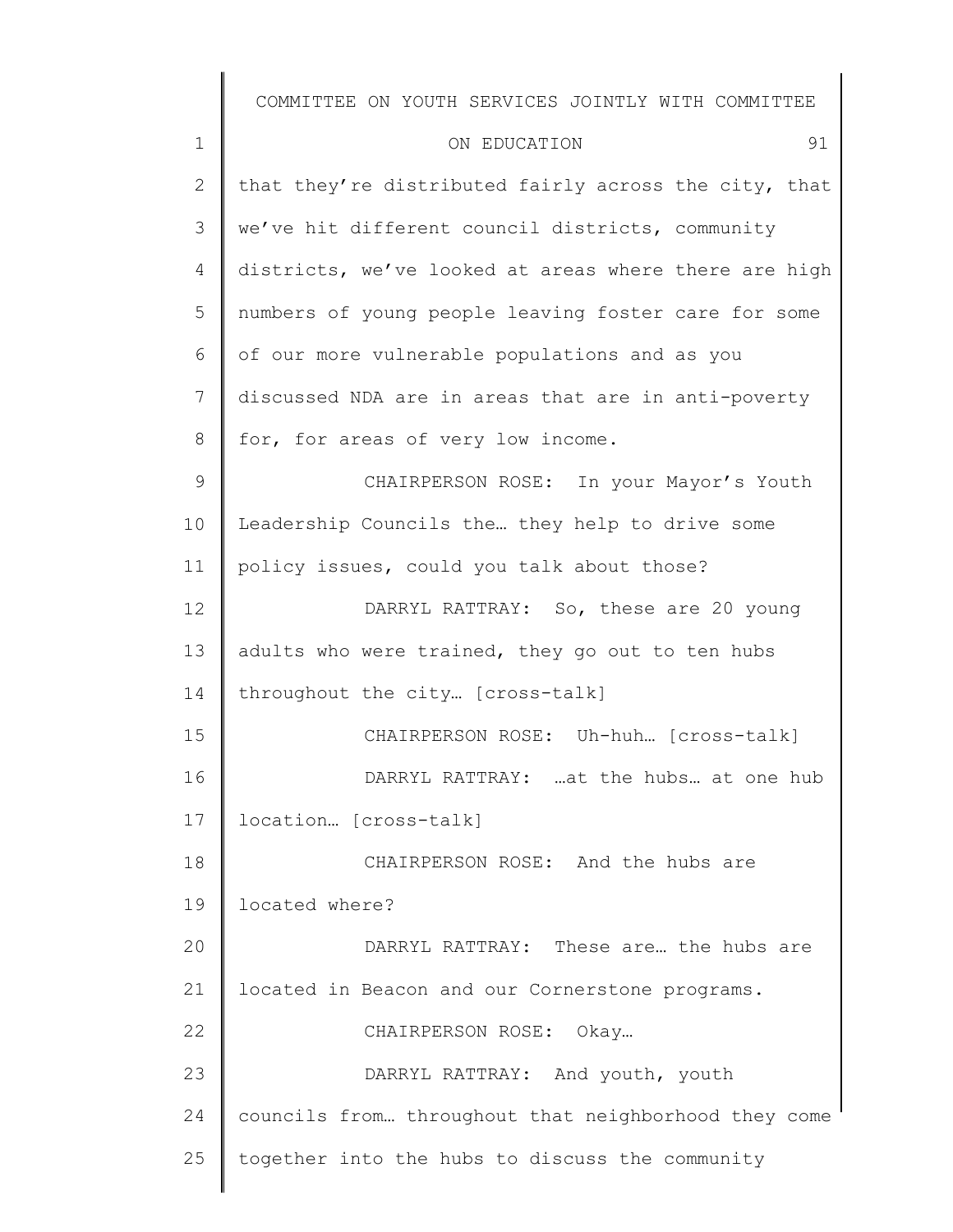| $\mathbf 1$     | 92<br>ON EDUCATION                                    |
|-----------------|-------------------------------------------------------|
| $\mathbf{2}$    | issues, what they want to focus on. Two points, one   |
| 3               | the, the Mayor's Youth Leadership Council has         |
| 4               | rebranded itself as my Brothers and Sisters Keepers   |
| 5               | Youth Council, the council decided on that and they   |
| 6               | took a vote, but they look at issues throughout the   |
| 7               | neighborhood. One issue that came up across the city  |
| 8               | was community police and teen relations and we        |
| 9               | started they, they've activated discussions,          |
| 10 <sub>o</sub> | workshops with the community, with police officers to |
| 11              | help mend immediate some of that concern.             |
| 12              | CHAIRPERSON ROSE: And do you feel that                |
| 13              | you have adequate resources for, for the programs     |
| 14              | that are promoting civic engagement in our            |
| 15              | communities?                                          |
| 16              | DARRYL RATTRAY: Yes, more though is good              |
| 17              | but yes, we have adequate resources, one thing that   |
| 18              | we do at DYCD is that we know that the, the budgets   |
| 19              | for providers, nonprofits is limited, and they do a   |
| 20              | great job with the funding we give them, but we also  |
| 21              | create these larger citywide opportunities that they  |
| 22              | can tap into so now you have programs across the city |
| 23              | able to say look, there's a I mean Step it Up is a    |
| 24              | great example, we have a dance team that's just a     |
|                 |                                                       |

25 dance team that just comes to practice now that dance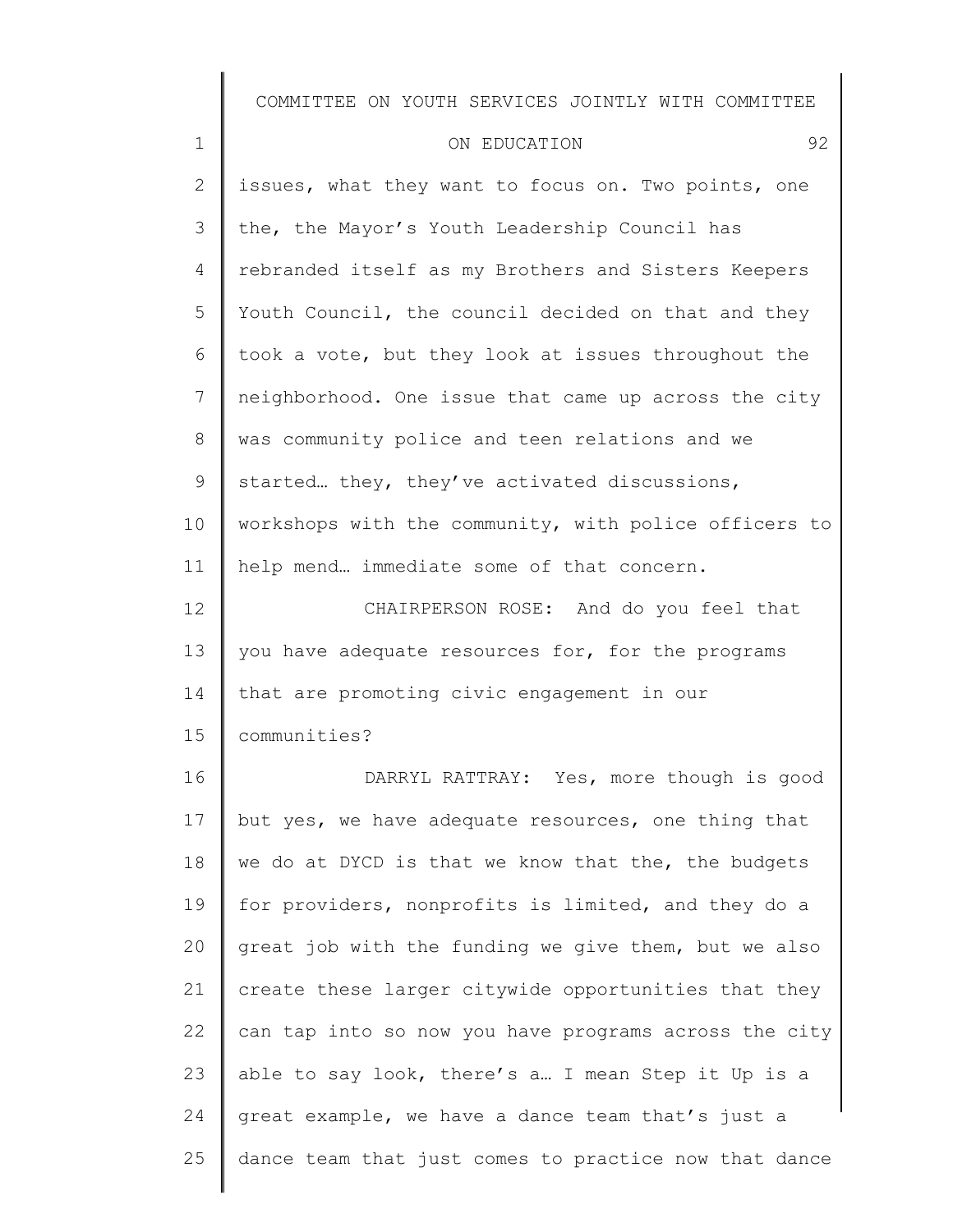| $\mathbf 1$    | 93<br>ON EDUCATION                                    |
|----------------|-------------------------------------------------------|
| $\overline{2}$ | team can connect through citywide initiative, culming |
| 3              | it at the Apollo, culming it at BAM, part of the      |
| 4              | dance team's efforts, 50 percent is your performance  |
| 5              | the other 50 percent is your social campaign, this    |
| 6              | year was anti bullying, now that dance team becomes   |
| 7              | leaders within that community, leaders within that,   |
| 8              | that, that fold, that resonates citywide through our  |
| 9              | social media, that resonates locally to parents who   |
| 10             | are coming out to participate, people who             |
| 11             | disconnected youth who see what's happening in their  |
| 12             | community, they're all engaged, all connected and of  |
| 13             | course we have the culmination which is amazing.      |
| 14             | CHAIRPERSON ROSE: And do you think that               |
| 15             | you're in all of the communities that you, you need   |
| 16             | to be in, are there gaps in, in service [cross-talk]  |
| 17             | SUSAN HASKELL: We do  we look really                  |
| 18             | closely about the geographic distribution to make     |
| 19             | sure that it's equitable and I encourage anybody      |
| 20             | who's interested in knowing what resources are        |
| 21             | available in that community to go to discover google  |
| 22             | discover DYCD, you can put in your community and find |
| 23             | out what local services there are for young people;   |
| 24             | high school, middle school, elementary school,        |
| 25             | leadership opportunities, community centers, SYEP,    |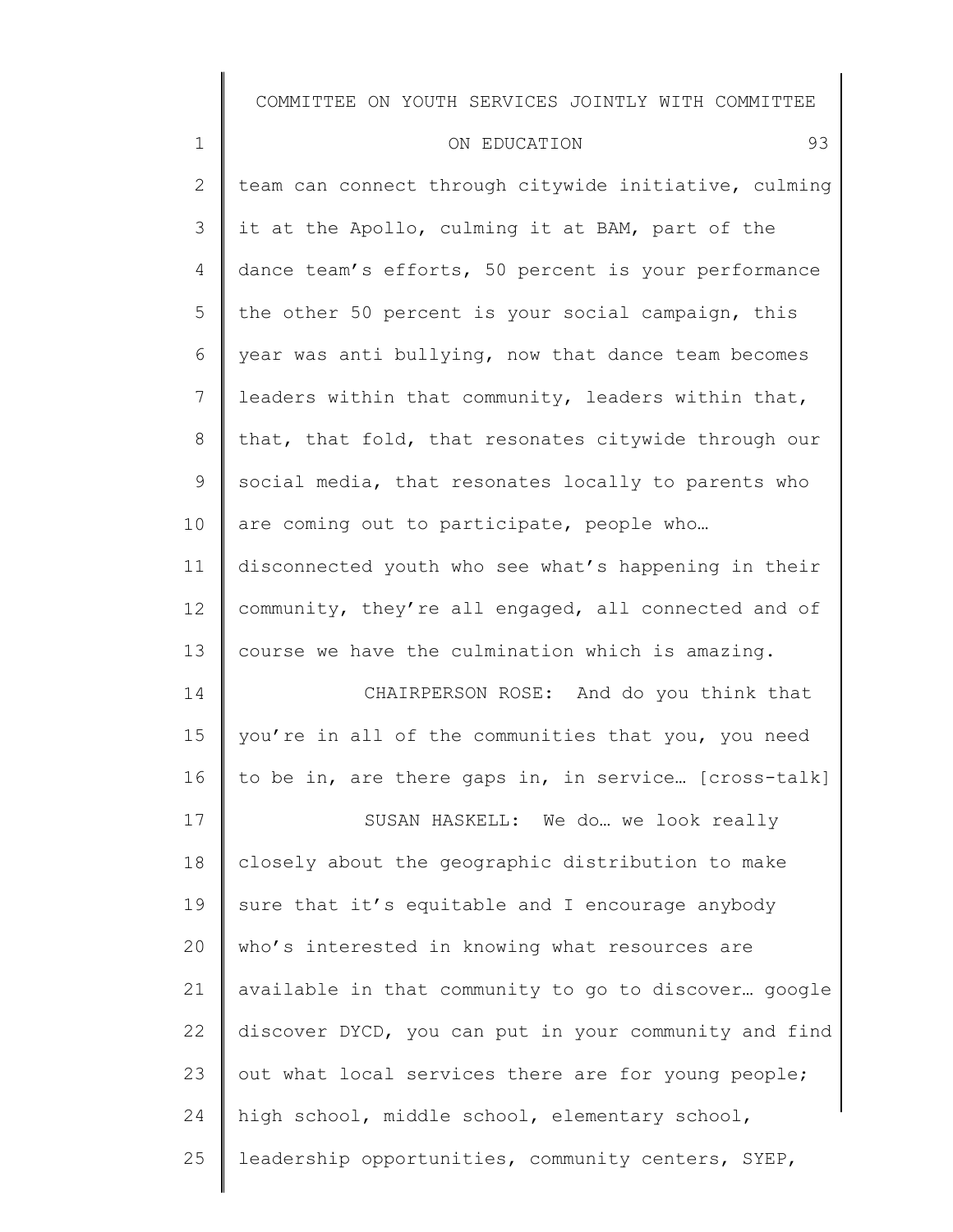|                | COMMITTEE ON YOUTH SERVICES JOINTLY WITH COMMITTEE    |
|----------------|-------------------------------------------------------|
| $\mathbf 1$    | ON EDUCATION<br>94                                    |
| $\overline{2}$ | recruitments sites, we want to make sure that people  |
| 3              | can find out where the resources are and that app     |
| 4              | will help make that information available.            |
| 5              | CHAIRPERSON ROSE: And my last question,               |
| 6              | is there a correlation with your civic engagement     |
| 7              | programs and DOE curriculum?                          |
| 8              | SUSAN HASKELL: We are excited to, to                  |
| $\mathsf 9$    | support DOE in their efforts to launch these civics   |
| 10             | for all curriculum and the other activities that we   |
| 11             | just that we spoke about, the Participatory           |
| 12             | Budgeting and in voting drives so we definitely look  |
| 13             | forward to working together to see how we can support |
| 14             | that in the out of school time hours.                 |
| 15             | CHAIRPERSON ROSE: That's great, so                    |
| 16             | there's a commitment to engage in participatory       |
| 17             | budgeting in our after school and our programs?       |
| 18             | DARRYL RATTRAY: Absolutely a commitment               |
| 19             | and they've been doing that already, so we have       |
| 20             | examples across the city. I actually attended we had  |
| 21             | a DYCD spring into health and there was participatory |
| 22             | budgeting happening where young adults, young people  |
| 23             | were at that event.                                   |
| 24             | CHAIRPERSON ROSE: Is that happening                   |
| 25             | citywide or [cross-talk]                              |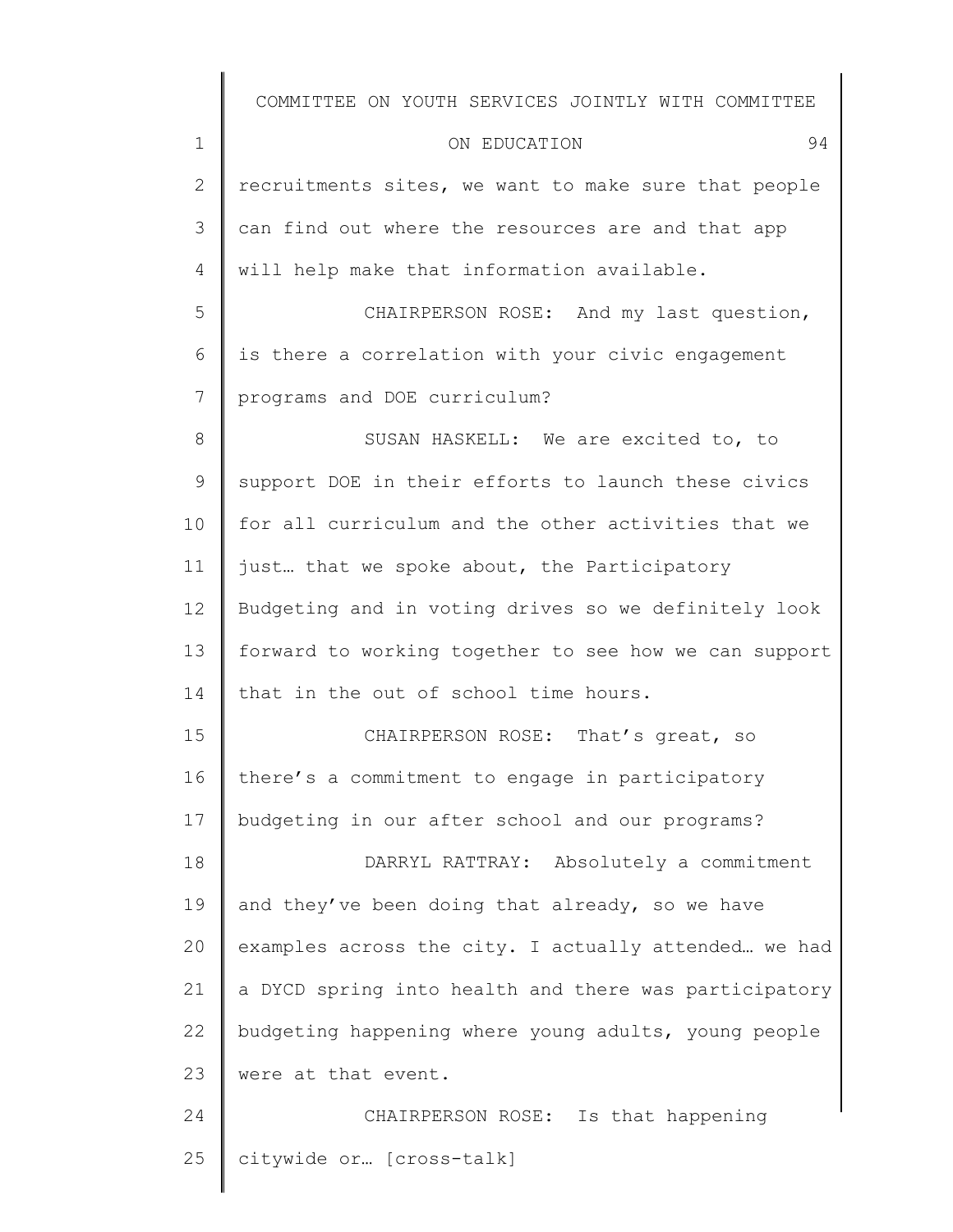# ON EDUCATION 95

| $\mathbf{2}$ | SUSAN HASKELL: I think we there's a                   |
|--------------|-------------------------------------------------------|
| 3            | couple of things going on because DOE has this new    |
| 4            | participatory budgeting process which is really       |
| 5            | exciting for students to make change in their schools |
| 6            | and then DYCD is making efforts to tap into the       |
| 7            | larger citywide participatory budgeting processes of  |
| 8            | council so we have held some sessions as I mentioned  |
| $\mathsf 9$  | in my testimony with DYCD staff so we understand what |
| 10           | is going on in communities with participatory         |
| 11           | budgeting so we can provide that support to them,     |
| 12           | that's a mouthful participatory budgeting, to our     |
| 13           | community based providers and then at the youth       |
| 14           | leadership conference that we had we invited provider |
| 15           | staff to come and learn what's happening in the       |
| 16           | communities and I think what happens in the schools   |
| 17           | is going to be a primer for the young people to take  |
| 18           | that those action steps in their community with       |
| 19           | their council members and                             |
| 20           | CHAIRPERSON ROSE: So, I'm going to look               |
| 21           | forward to working with you in our participatory      |
| 22           | budgeting process next year. And I want to thank you, |
| 23           | is there Mark                                         |
| 24           | COMMITTEE MEMBER TREYGER: Yeah, I just                |
| 25           | have some just two wrap up questions, just to wrap    |
|              |                                                       |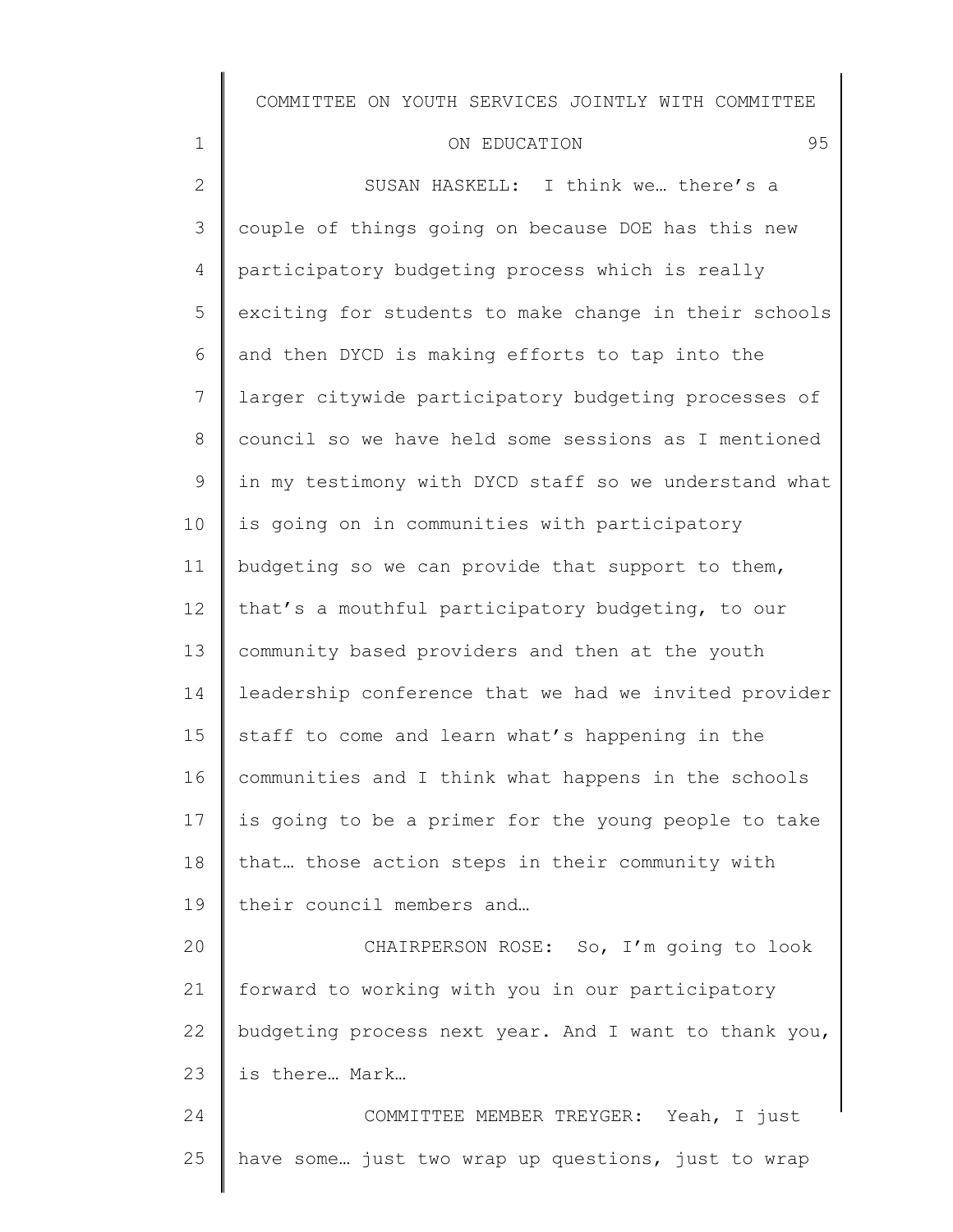|              | COMMITTEE ON YOUTH SERVICES JOINTLY WITH COMMITTEE    |
|--------------|-------------------------------------------------------|
| $\mathbf 1$  | 96<br>ON EDUCATION                                    |
| $\mathbf{2}$ | up on the issue of the civic engagement piece, Deputy |
| 3            | Chancellor do you believe that there are, off the top |
| 4            | of your head or your knowledge or experience, do you  |
| 5            | believe that, there, there, there are any             |
| 6            | chancellor's regulations or state regulations or      |
| 7            | quidance that limits or restricts the level of        |
| 8            | engagement in school communities?                     |
| 9            | PHIL WEINBERG: I'd be surprised if there              |
| 10           | were restrictions on the engagement. The restrictions |
| 11           | are who can come into schools, fingerprint that kind  |
| 12           | of stuff.                                             |
| 13           | COMMITTEE MEMBER TREYGER: Have you've                 |
| 14           | never heard of cases in schools where school          |
| 15           | officials were encouraged or discouraged from talking |
| 16           | about issues, hot topic items, political issues that  |
| 17           | are very relevant to today's world?                   |
| 18           | PHIL WEINBERG: If we're talking about                 |
| 19           | one offs where people might have been nervous about a |
| 20           | conversation there's 1,800 schools and we've been in  |
| 21           | we've had schools for 150 years, you know there are   |
| 22           | regulations that limit speech in our schools, there   |
| 23           | are laws around limiting the freedom of speech in     |
| 24           | schools in different ways than, than in public        |
| 25           | because of the ways in which there can be movement    |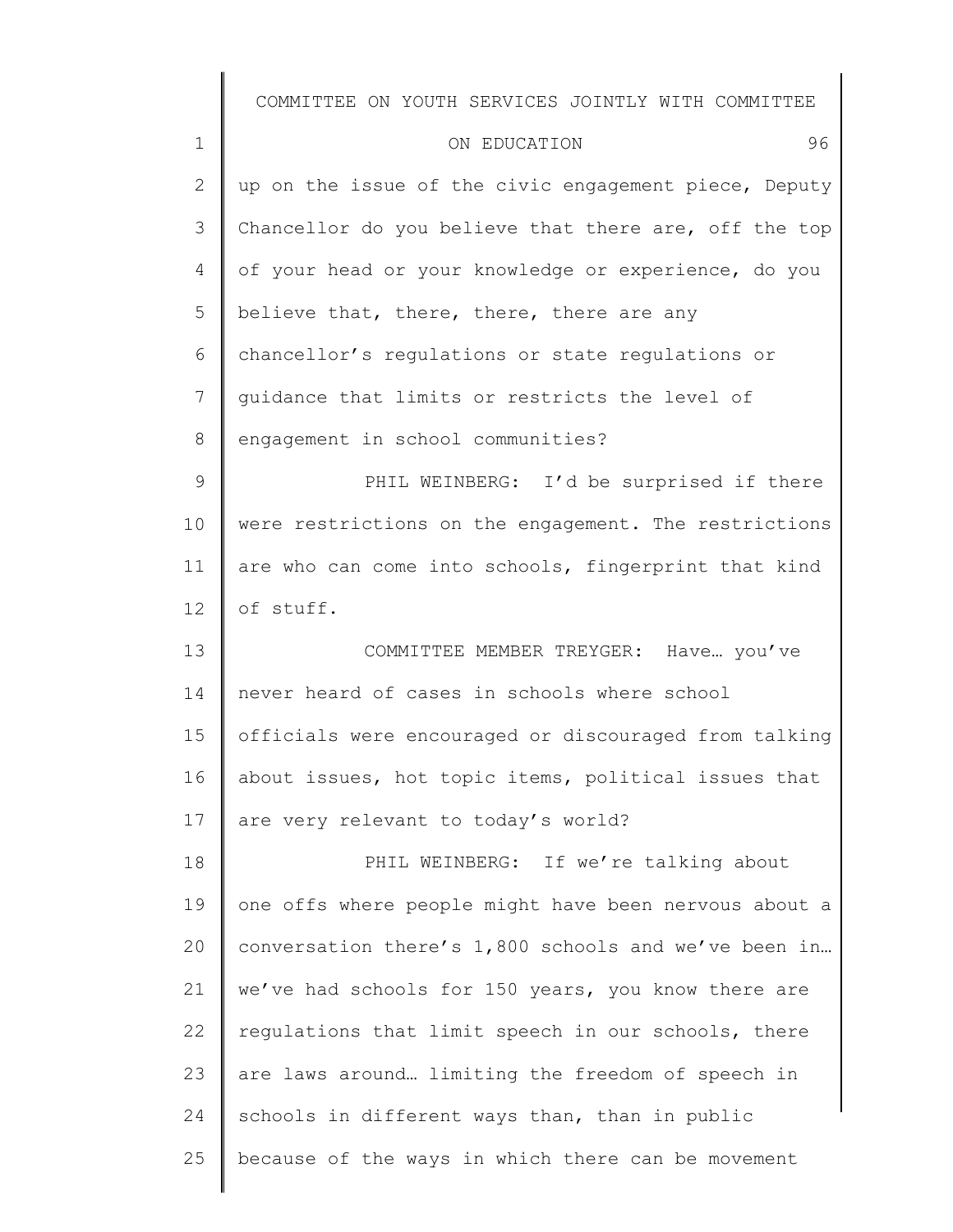#### ON EDUCATION 97

1

2 3 4 5 toward a little bit of danger, you know this from having taught it I'm certain but there's not… but there isn't a regulation that says you can't talk about current events in schools.

6 7 8 9 10 11 12 13 14 15 16 17 18 19 20 21 22 23 24 25 COMMITTEE MEMBER TREYGER: I, I would just note that sometimes Chancellor's regs and state guidance are at times in conflict or there's confusion. I actually when I took my educational law class wrote about my experience where I wanted to show a video clip of a person that, that… it was through a documentary about a home foreclosure during… this was during the economic downturn during the late Bush administration and the clip involved an intense exchange between the folks implementing the foreclosure and the homeowner losing their home and I was advised by school officials that you really can't show that because some of the, the language or the scene might not be appropriate, I don't know what an appropriate foreclosure looks like, it's not a pretty experience but interestingly the state guidance recommends some documentaries that are rated R that have far more intense experiences and exchange, exchanges so I do think that there are areas, you know if we're serious about engagement I don't want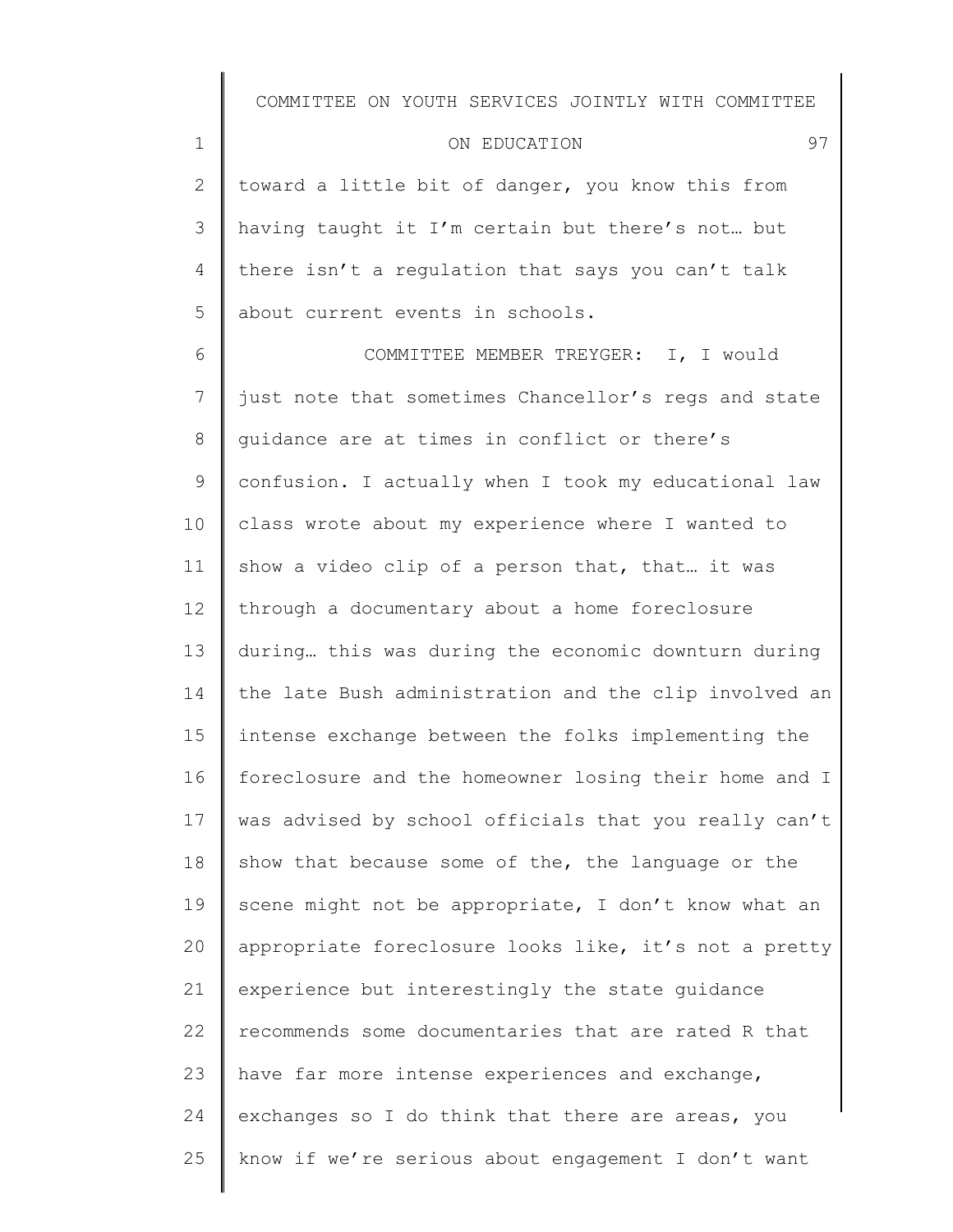| $\mathbf 1$   | 98<br>ON EDUCATION                                    |
|---------------|-------------------------------------------------------|
| 2             | to kind of limit our, our students, of course it has  |
| 3             | to be safe, it has to be, you know constructive and   |
| 4             | productive but I, I don't want a school community to  |
| 5             | feel nervous about talking about these items and      |
| 6             | because it does lead to it should lead to action, it  |
| 7             | should lead to next steps [cross-talk]                |
| 8             | PHIL WEINBERG: Uh-huh [cross-talk]                    |
| $\mathcal{G}$ | COMMITTEE MEMBER TREYGER: and so I, I                 |
| 10            | would appreciate, you know making sure that we can    |
| 11            | work together to make sure that we expand capacity    |
| 12            | and for further engagement and the final question I   |
| 13            | have about the PTA issue is that is there currently   |
| 14            | any base floor amount of support that we provide to   |
| 15            | all PTAs in New York City like does every PTA get a   |
| 16            | certain amount of money?                              |
| 17            | PHIL WEINBERG:<br>N0                                  |
| 18            | SHONA GIBSON: No, the  we do not provide              |
| 19            | certain base financial support to PTA, we provide     |
| 20            | support in terms of having a person in the school     |
| 21            | called a parent coordinator who helps the PTA, we     |
| 22            | have online resources, we provide training, we have a |
| 23            | Chancellor's regulation, we have a person at the      |
| 24            | district level who can support higher level issues    |

with PTAs, but I don't think… [cross-talk]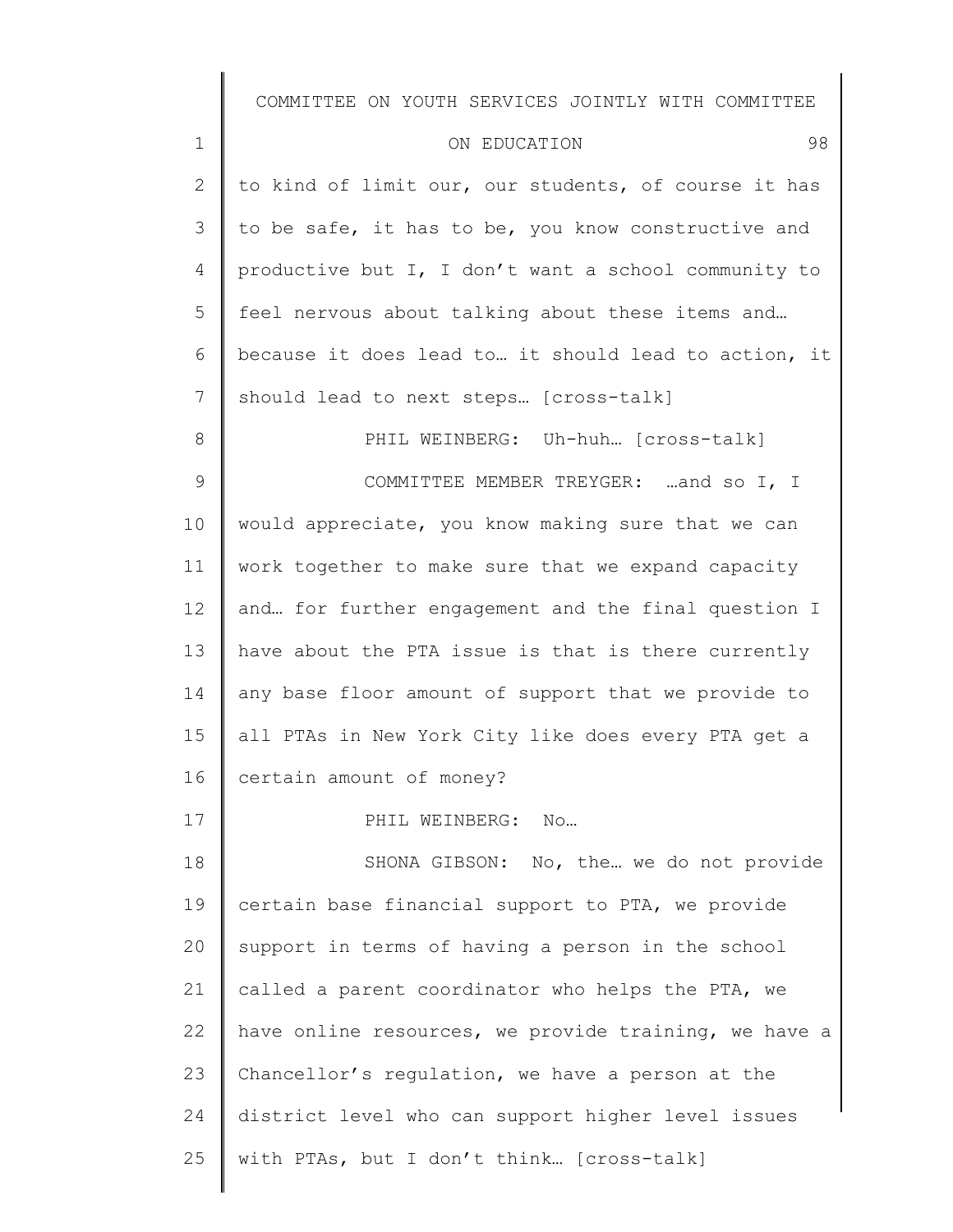1 2 3 4 5 6 7 8 9 10 11 12 13 14 15 16 17 18 19 20 21 22 23 24 25 COMMITTEE ON YOUTH SERVICES JOINTLY WITH COMMITTEE ON EDUCATION 99 COMMITTEE MEMBER TREYGER: Is… was, was there ever a base amount provided to PTAs in DOE history or Board of Ed history? SHONA GIBSON: Not to my knowledge but I would have to get back to you on that. COMMITTEE MEMBER TREYGER: Deputy Chancellor are you aware of any history where some base amount was provided to every PTA? PHIL WEINBERG: My recollection from the past 34 years is no but I would… it's not my area of expertise. COMMITTEE MEMBER TREYGER: And do you believe that, that the DOE would consider providing some base level support to all PTAs regardless of their zip code and, and their fundraising capacity? PHIL WEINBERG: I think it's a complicated issue but if you're providing funding we'd happily talk about it. COMMITTEE MEMBER TREYGER: Well, I mean this is… again I want to be very clear, fundraising totals do not determine engagement because engagement takes many shapes and forms and all communities are engaged in, in some form and fashion and we appreciate our families and our parents but if a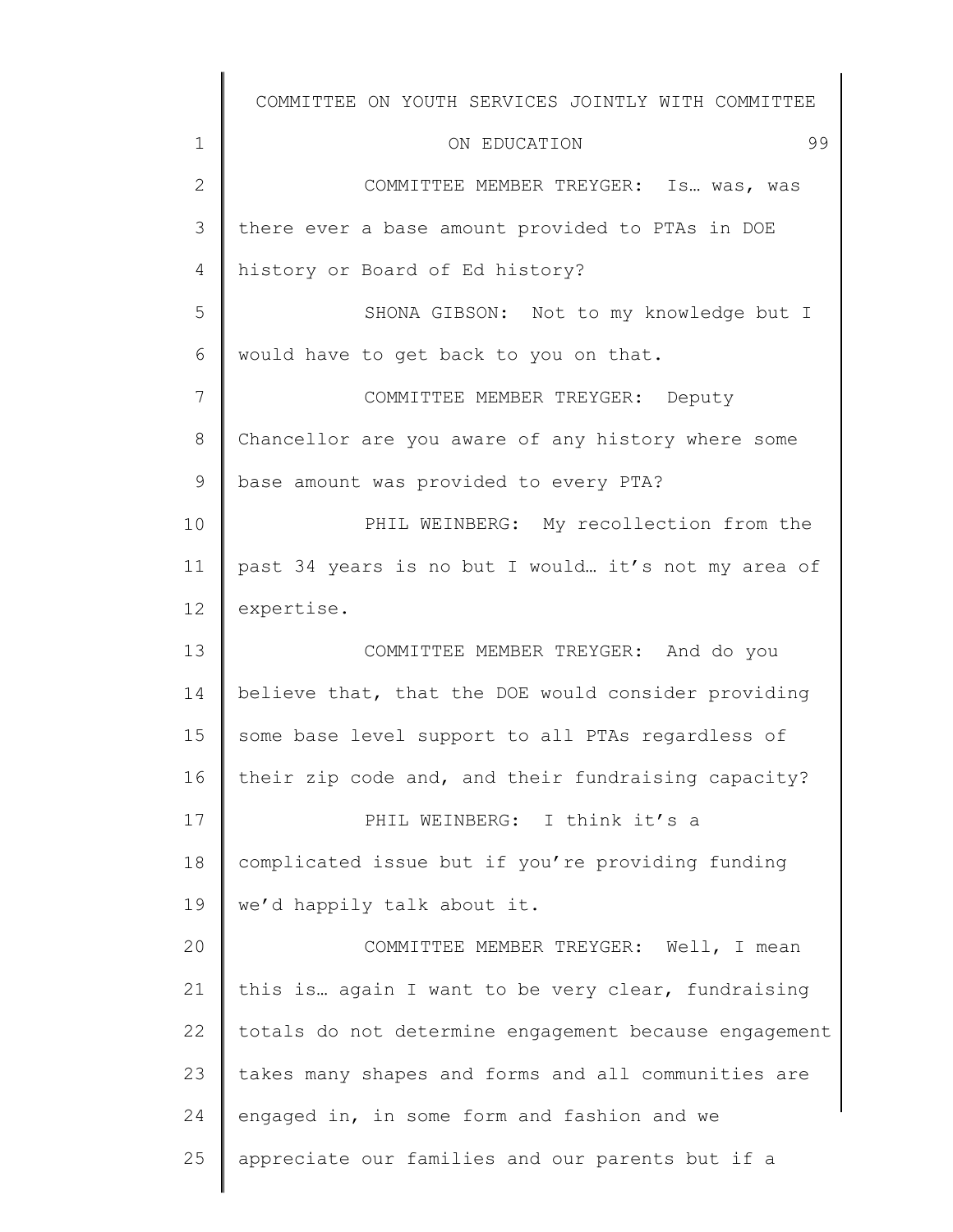#### ON EDUCATION

1

2 3 4 5 6 7 8 9 10 11 12 13 14 15 16 17 18 19 20 21 22 23 school community could raise over a million dollars on top of what the school receives already that does impact the level of… or the number of opportunities for, for the students in that building and I celebrate and appreciate those communities that have that type of capacity but I am concerned that the… that the DOE is not doing enough to make sure that that level of opportunity is not shared across the board because if I follow along with the Mayor's, you know excellence in Equity for All I want to make sure that that is felt in every zip code in New York City so I thank very much the panel, if any of my colleagues have an additional follow up questions, my Co-chair you can close it out. CHAIRPERSON ROSE: Well I'd like to thank this panel for your… wow, where did that come from… I'd like to thank you all for your testimony and your, your answers and I can assure you there's going to be more follow up in regard to the PTA legislation and thank you for being here and we're going to call the next panel. Thank you.

[off-mic dialogue]

24 25 COMMITTEE CLERK: Erik Joerss, New York City Charter School Center; Laura Jankstrom, Citizens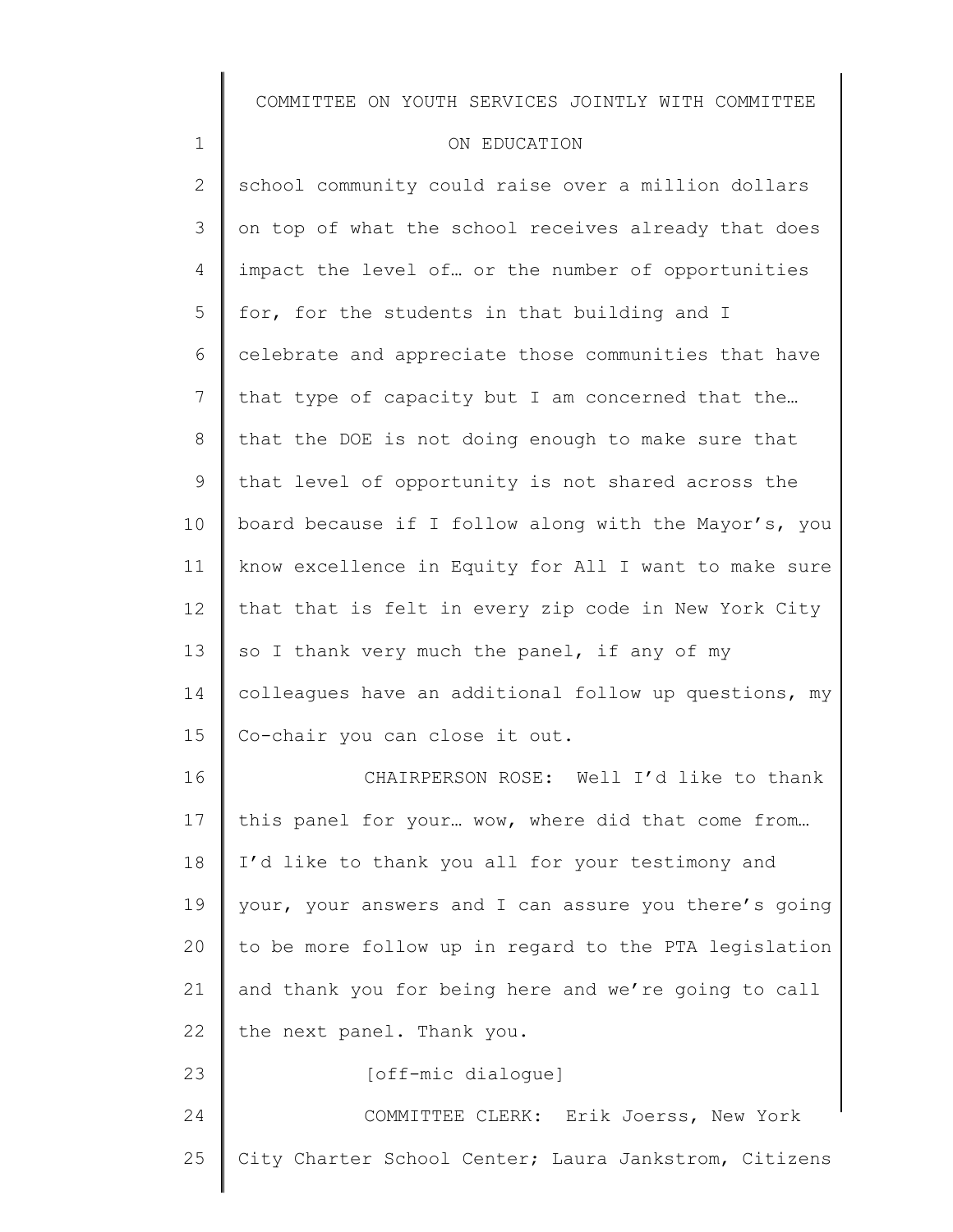| COMMITTEE ON YOUTH SERVICES JOINTLY WITH COMMITTEE   |
|------------------------------------------------------|
| ON EDUCATION                                         |
| Committee for Child for Child Care; Viviana Perez,   |
| Democracy Prep Public Schools; Marco Battistella,    |
| CAPC, Co-Chair; Reyes Claudio, Brilla Public Charter |
| Schools.                                             |
| CHAIRPERSON ROSE: Are we going to set                |
| the clock, we're going to set three minutes.         |
| [off-mic dialoque]                                   |
| COMMITTEE CLERK: Okay, is everyone                   |
| there? Okay, I'm just going to read the names again  |
| Erik Joerss, New York City Charter School Center;    |
| Laura Jankstrom, Citizens Committee for Child Care;  |
| Viviana Perez, Democracy Prep Public Schools; Marco  |
| Battistella, CPAC and Reyes Claudio, Brilla Public   |
| Charter Schools. From CPAC, Marco Battistella, oh    |
| okay, sorry about that. Okay and we don't            |
| CHAIRPERSON ROSE: So, you can begin your             |
| testimony, please state your name and you can begin. |
| ERIK JOERSS: Good afternoon, my name is              |
| Erik Joerss, I work for the New York City Charter    |
| School Center. Thank you for the opportunity here to |
| testify. I'm going to be very, very brief as we're   |
| not a school but an organization that supports       |
| schools, this civic engagement on the ground isn't   |
| something that we do a heck of a heck of a lot of    |
|                                                      |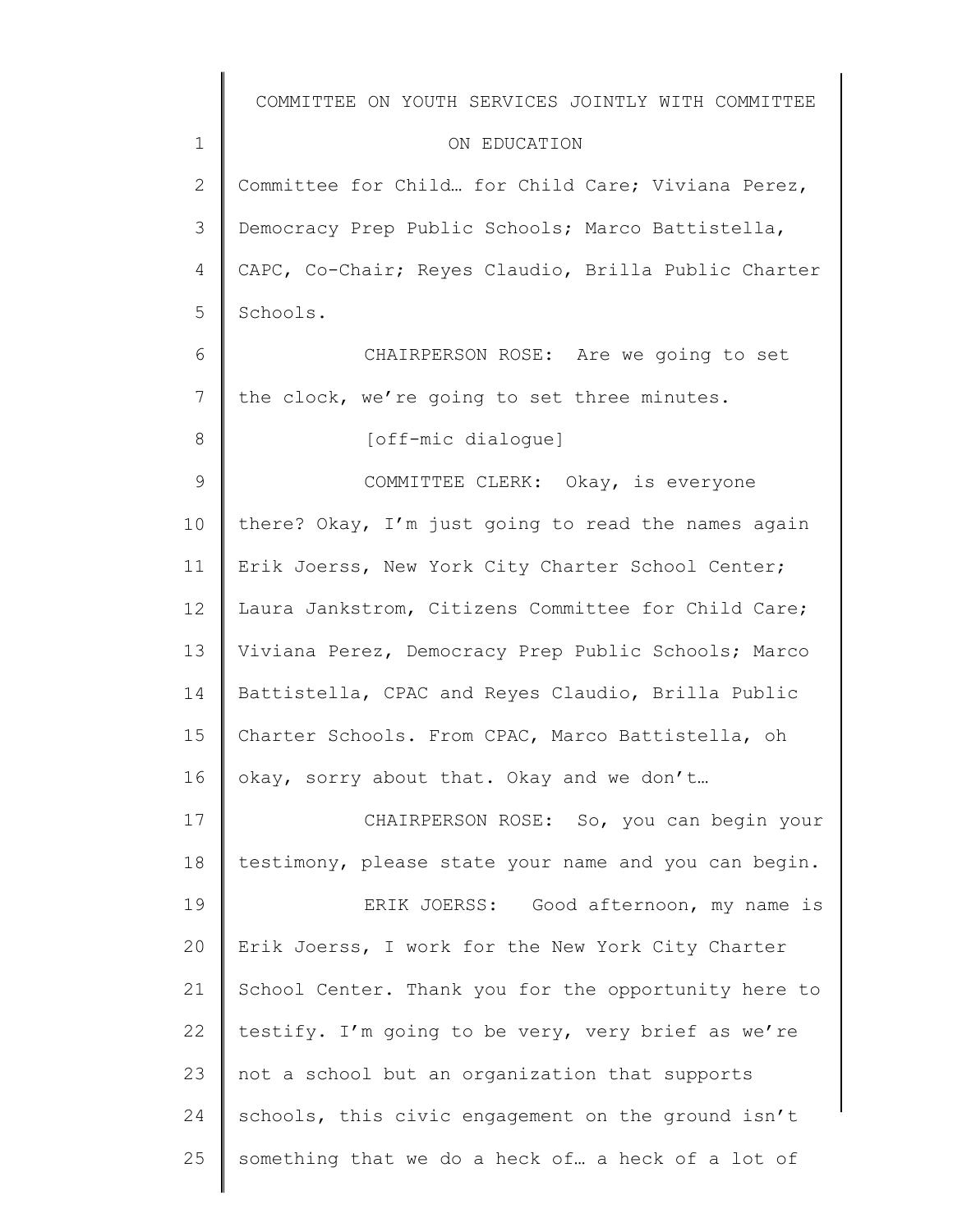|              | COMMITTEE ON YOUTH SERVICES JOINTLY WITH COMMITTEE    |
|--------------|-------------------------------------------------------|
| $\mathbf 1$  | ON EDUCATION                                          |
| $\mathbf{2}$ | other than to support schools and one thing I'll      |
| 3            | mention is after hurricane Maria we were able to help |
| 4            | organize the charter sector to deliver ten tons of    |
| 5            | goods down to Puerto Rico and again credit to the     |
| 6            | schools, we mainly to help facilitate. In terms of    |
| 7            | legislation we are supportive of Intro 672 to         |
| 8            | disseminate materials on civil service examinations,  |
| 9            | we would just like to make sure that the kids who     |
| 10           | attend charter public schools have access to those    |
| 11           | to those materials as well and that is all I have to  |
| 12           | say.                                                  |
| 13           | CHAIRPERSON ROSE: Thank you so much, I                |
| 14           | didn't even [cross-talk]                              |
| 15           | ERIK JOERSS: You're welcome [cross-                   |
| 16           | $talk$ ]                                              |
| 17           | CHAIRPERSON ROSE:  have to invoke the                 |
| 18           | three minute, everyone will have three minutes for    |
| 19           | their testimony                                       |
| 20           | ERIK JOERSS: I like I cede the rest of                |
| 21           | my time.                                              |
| 22           | CHAIRPERSON ROSE: Thank you, next.                    |
| 23           | VIVIANA PEREZ: Hi, my name is Viviana                 |
| 24           | Perez and I'm the Civics Program Director at          |
| 25           | Democracy Prep Public Schools and I'd like to thank   |
|              |                                                       |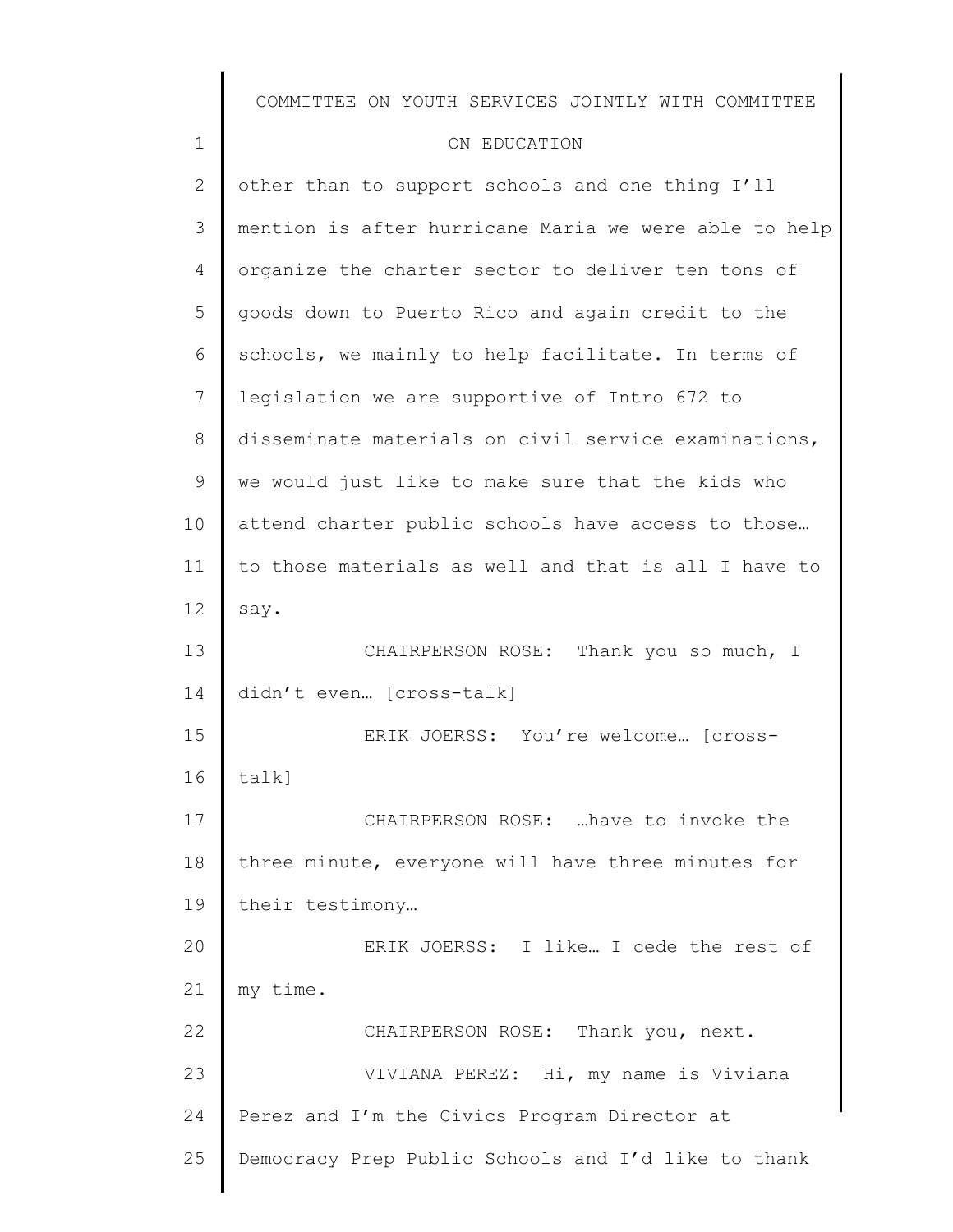#### ON EDUCATION

1

2 3 4 5 6 7 8 9 10 11 12 13 14 15 16 17 18 19 20 21 22 23 24 25 you for the opportunity to have me here today. As you may gather from our name our charter network has a focus on civics education. We have a mission of educating responsible citizen scholars for success in the college of their choice and a life of active citizenship. We focus on civics education and have a multifaceted approach to do so, all of our students at all of our campuses engage in get out of the boat campaigns every year. They also engage in lobbying and political participation as well as a day of community service. As young as kindergarten our students are out on the street on election day encouraging people to vote, it's always nonpartisan and our older students conduct voter registration drives. In the 2016 election we registered over 300 people to vote here in the city. For political participation again, it's important to note that it's nonpartisan, we encourage them to contact their elected representatives for anything that is of importance to them so some of you may have received letters from them in the past. We also take kids who participate in charter school advocacy day in Albany as well as the voter day May. So, each year hundreds of our students participate in that and then our day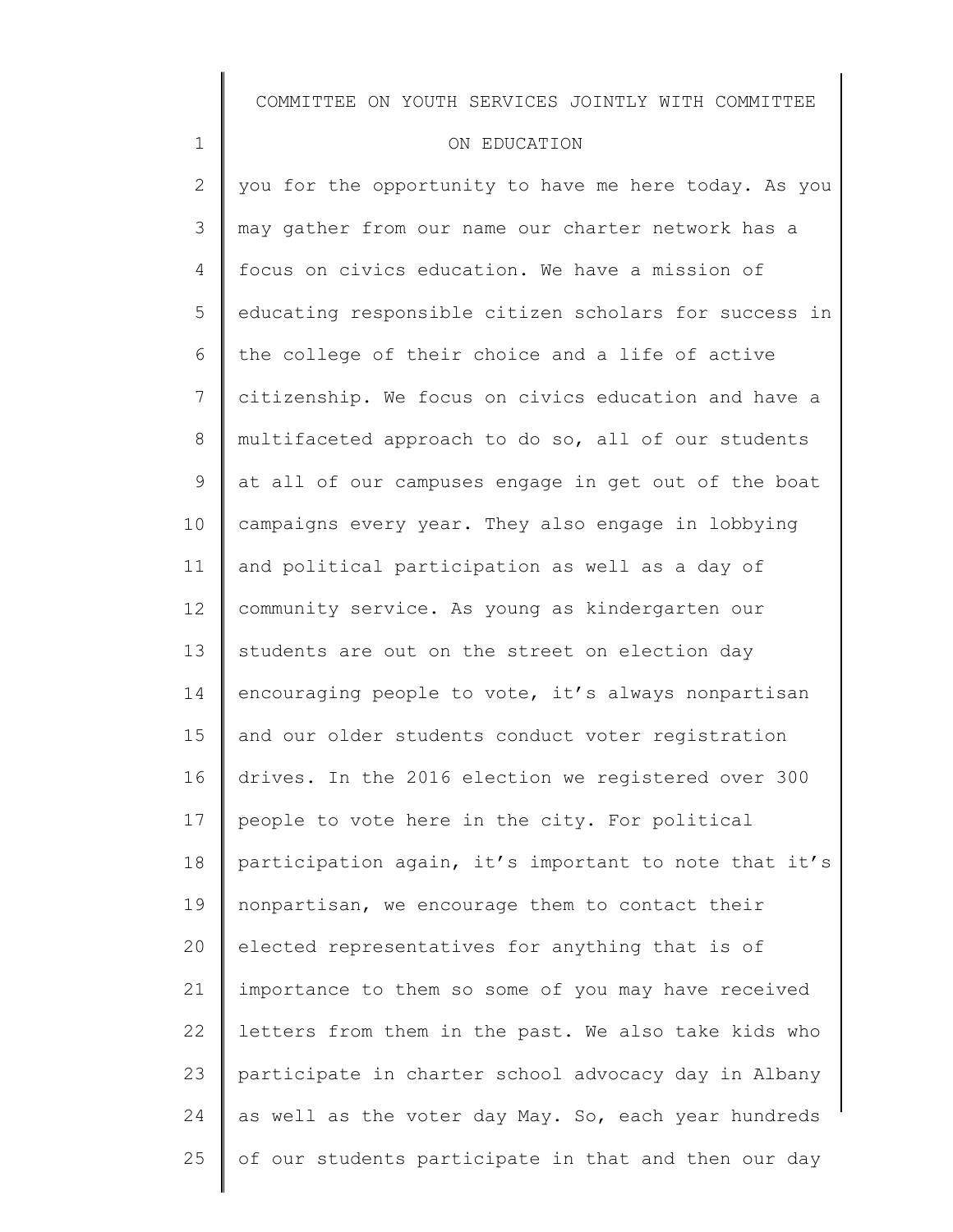#### ON EDUCATION

1

2 3 4 5 6 7 8 9 10 11 12 13 14 15 16 17 18 19 20 21 22 23 24 25 of community service our little ones are out there in community gardens beautifying their environment and our older students have a say in what they do, and they choose opportunities as diverse as working with the friends of Van Cortlandt Park, local food banks and senior centers and they really love working with preschool children. Additionally, we have schoolbased opportunities that a staff member at each of our schools is responsible for. This past year we raised over 5,000 dollars for the hurricane relief across all of our schools. We've had countless coat drives, lessons on suicide and proposals to amend our school rules, we're really pushing scholar choice and voice in having them have a say in the community. We've seen… as we mentioned… or your council members mentioned earlier our students were also inspired by the activism at Parkland and they hosted many different walk outs. It was really empowering to see them do that. There is so much more that they do. We also have graduation requirements for them, they have to master different civic skills, they also have volunteer graduation… volunteer hour requirements. I have been very fortunate to work with our students as they visit the nation's capital, our capital and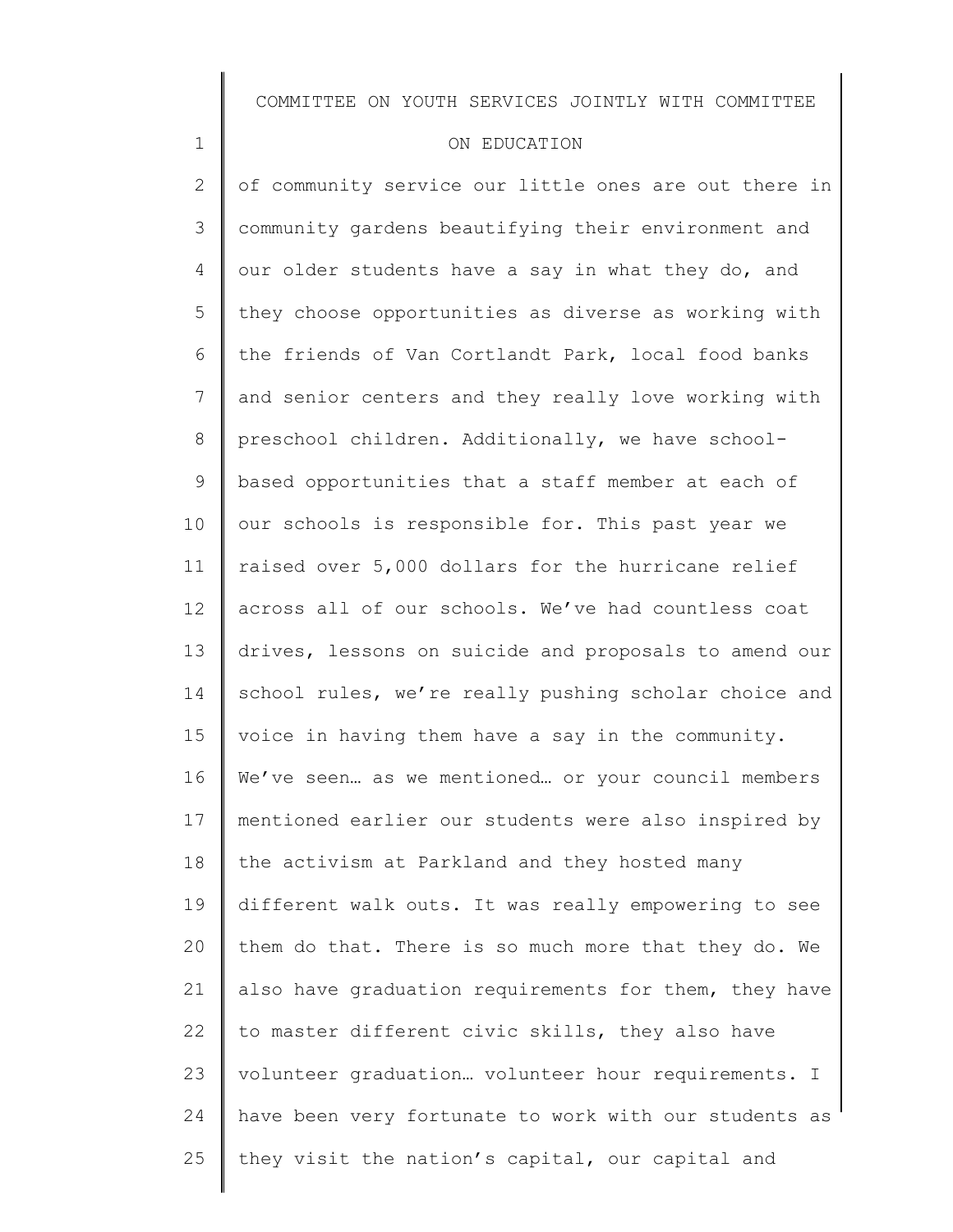#### ON EDUCATION

1

2 3 4 5 6 7 8 9 10 11 12 13 14 watch them engage with elected representatives. I've also had countless alumni contact me to talk about the election, they're really interested in knowing what's going on in their community back home and then telling me what they're doing and how they're often leading voter registration drives at their college campuses and our community service is always one of the most impactful opportunities for students. They often talk about how it has really helped them. so, they really enjoy the community service and it's given them different opportunities to think about what they want they want to do with their lives as well.

15 16 17 18 19 20 21 22 23 24 25 REYES CLAUDIO: Thank you for the opportunity to speak today. My name is Reyes Claudio and I am the Network Director of Operations at Brilla Public Charter Schools located in the South Bronx. I am also a proud mother of three boys under the age of eight, one of which currently attends Brilla and another whom will attend this August. I often think about the life choices they will make as teenagers and how it will or break them as adults. My hope as an administrator in an educational institution is to inspire, inspire our students to a path of higher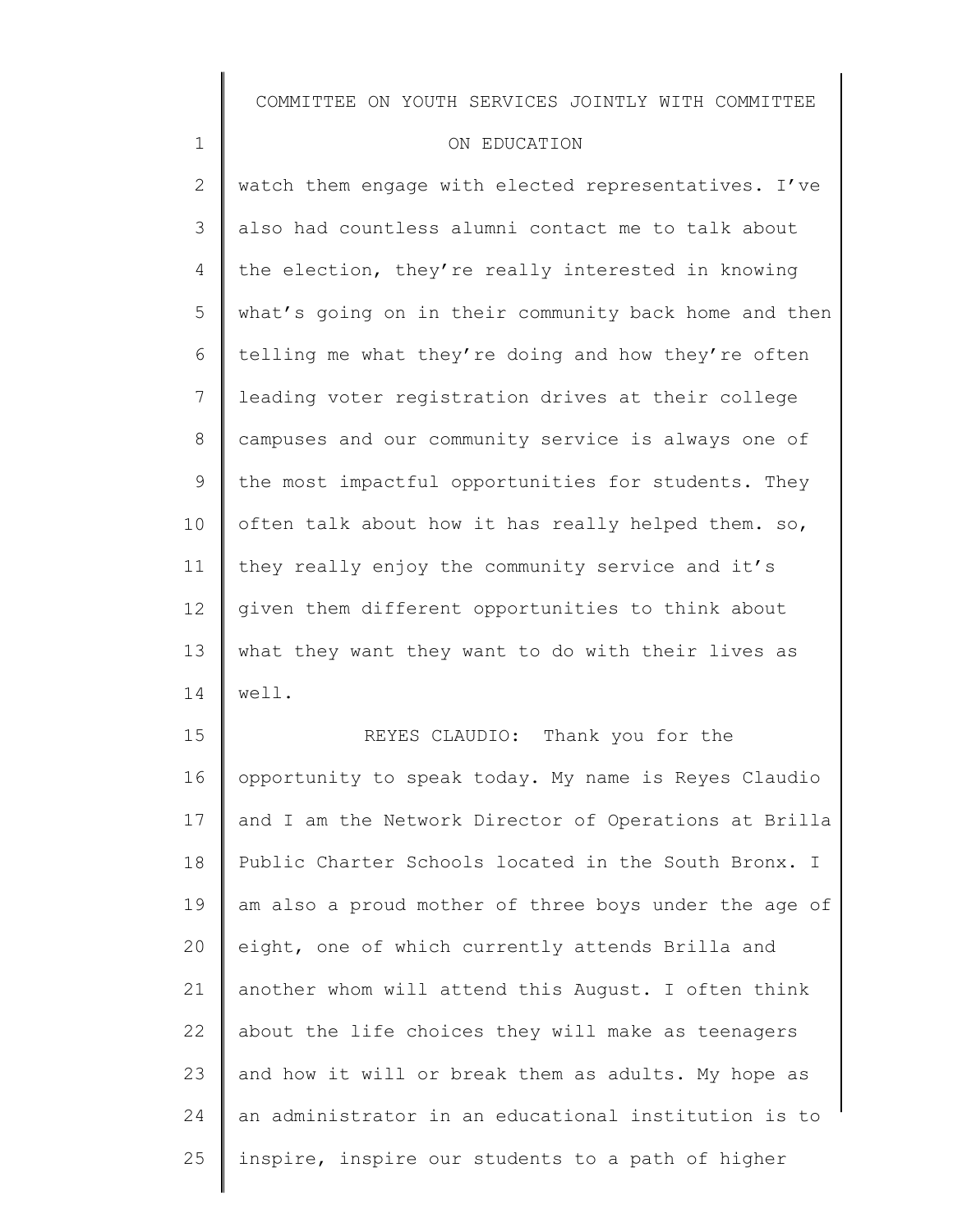#### ON EDUCATION

2 3 4 5 6 7 8 9 10 11 12 13 14 15 16 17 18 19 20 21 22 23 24 education, realize their potential and the... and make an investment in the betterment of their future and communities. We are building tomorrows leaders and leaders serve different roles in communities. The reality with all that children face is that college isn't the only path our students will end up taking. The goal is to give every student the opportunity to attend and graduate college if, if that is their desire and path. For the other students that for countless reasons have different paths what are we doing? This bill will not only guarantee anything… will not guarantee anything for anyone that doesn't want it but what it will do is increase student awareness of civil service exams, making potential employment information more accessible and encourages students to pursue an alternative path of employment. Our students attend public charter schools, the key word being public. They deserve to have the same information shared with them about these opportunities as high school students graduating from DOE schools. I ask you to treat not only my children equally but all children attending public charter schools. Thank you.

25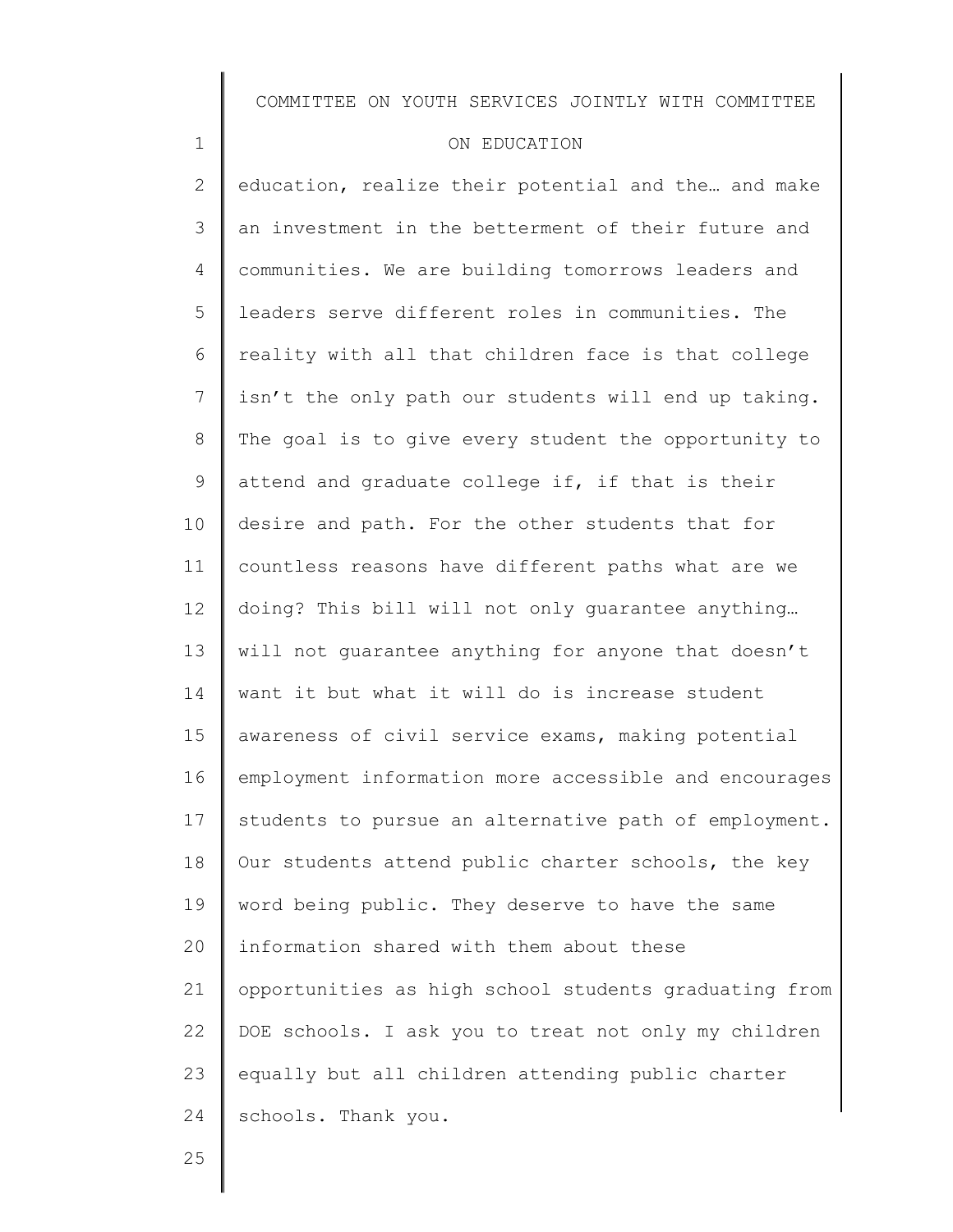### ON EDUCATION

| $\mathbf{2}$ | LAURA JANKSTROM: Good afternoon is this               |
|--------------|-------------------------------------------------------|
| 3            | on good afternoon. My name is Laura Jankstrom and     |
| 4            | I'm the Director of Civic Engagement Programs at      |
| 5            | Citizens' Committee for Children. Thank you for       |
| 6            | holding today's hearing on youth civic engagement     |
| 7            | opportunities. COMMITTEE CLERKC appreciates the       |
| $8\,$        | measures that that Council Members undertake in their |
| $\mathsf 9$  | districts to provide opportunities for youth civic    |
| 10           | engagement including voter registration efforts,      |
| 11           | engaging youth in participatory budgeting and local   |
| 12           | community boards, offering internships to high school |
| 13           | and college students and other discreet efforts by    |
| 14           | members and committees to increase youth input and    |
| 15           | participation. We also appreciate the                 |
| 16           | administration's commitment to increasing             |
| 17           | opportunities for young people through the Civics for |
| 18           | All initiative, DYCD Youth Councils, DOE borough      |
| 19           | student advisory councils and NYC Service Youth       |
| 20           | Leadership Councils. Finally, I want to thank the     |
| 21           | youth of NYC whose leadership and ability to find new |
| 22           | solutions to old problems inspire me every day. The   |
| 23           | current political landscape has led to an increased   |
| 24           | awareness of politics and youth voice and it is       |
| 25           | critical that we harness this. In addition to being   |
|              |                                                       |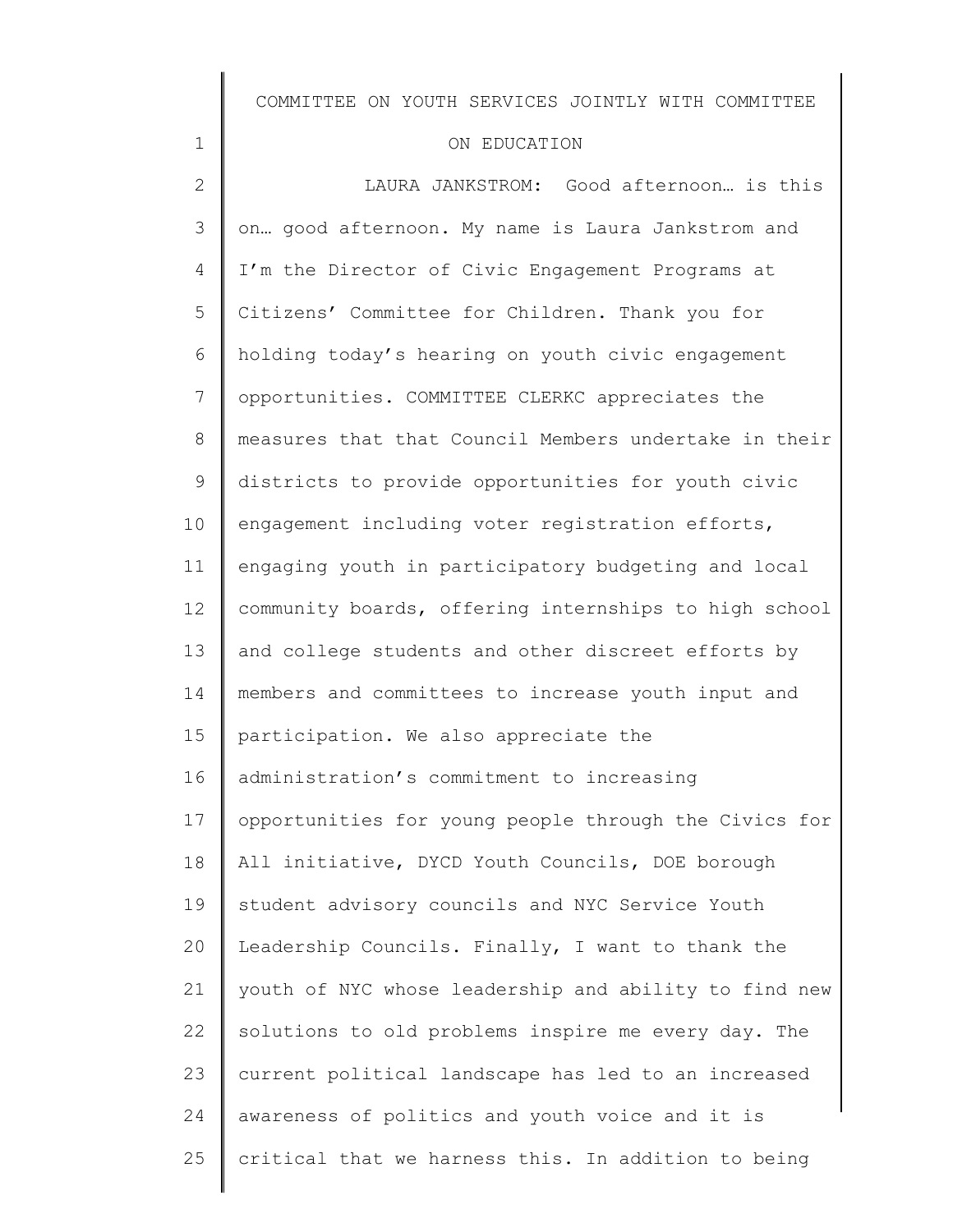#### ON EDUCATION

1

2 3 4 5 6 7 8 9 10 11 12 13 14 15 16 17 18 19 20 21 22 23 24 25 vital to our democracy, civic engagement also contributes to individual wellbeing. All forms of civic engagement are positively associated with subsequent income and educational attainment for youth. Civic engagement opportunities… and for youth civic engagement opportunities develop leadership and problem-solving skills and foster team work, connection to community and youth adult partnership. In 1999, COMMITTEE CLERKC developed the Youth Action program for New York City high school students through which we offer a rigorous introduction to local civic life and experiential training to equip students with advocacy tools. An important component of our Youth Action programming is when the youth get to meet with elected and appointed officials and their staff. It is hard to overstate the profound effect that these meetings have on young people especially when youth realize that their leaders are people who are just like them with diverse experiences and struggles that youth growing up here can relate to. Young people often leave these meetings with a profoundly different more positive view of government than they had going in as well as a sense of their own agency as citizens. We want to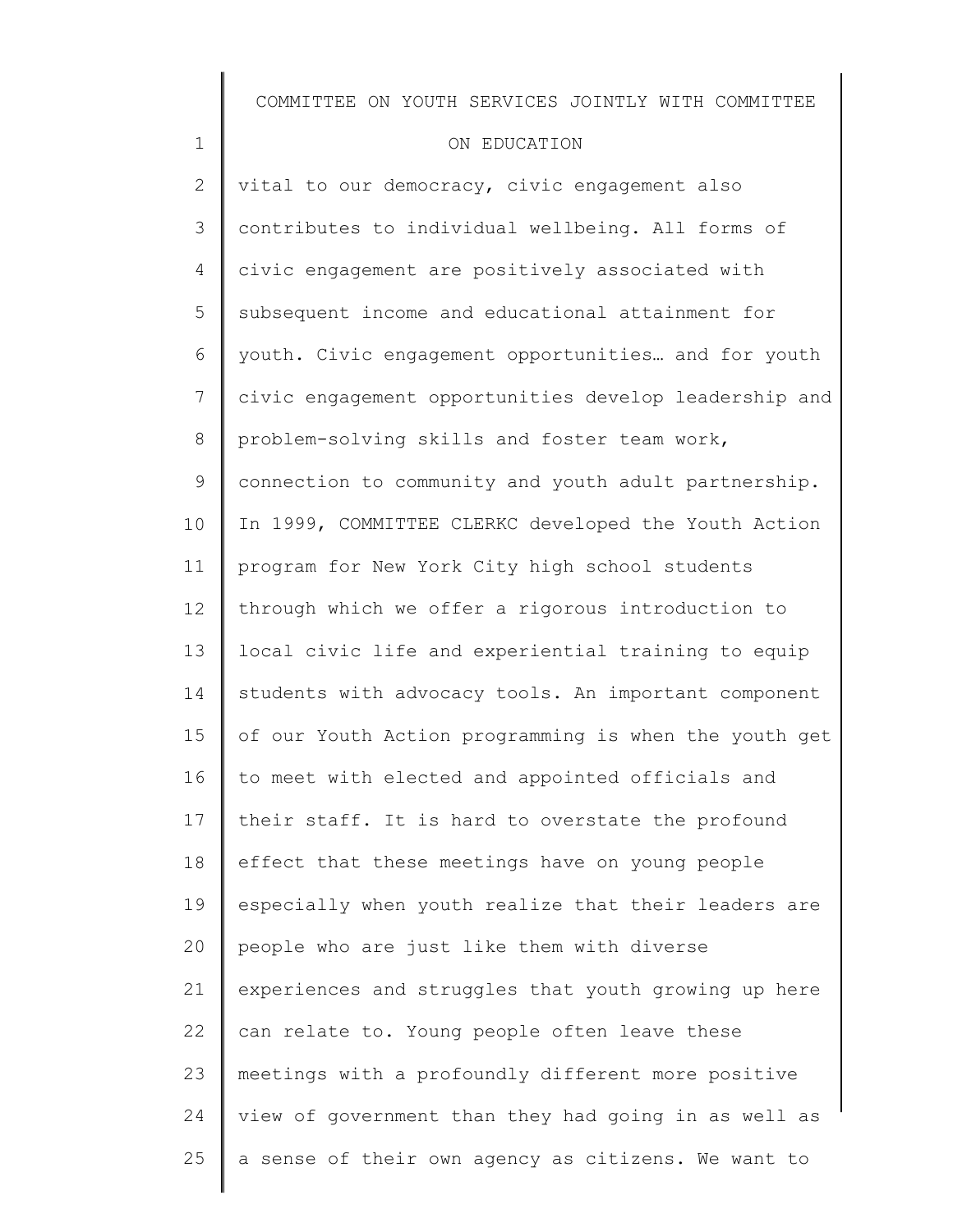#### ON EDUCATION

1

2 3 4 5 6 7 8 9 10 11 12 13 14 15 16 17 18 19 20 21 22 23 24 25 thank the city council and administration for giving our young people a seat at the table and we look forward to future meetings with you. in recent years our Youth Action members have played a critical role in advancing specific policy measures including increased funding for SYEP, the passage of Raise the Age New York, Universal School Meals, expanded after school and summer programs, increased capacity for the RHY system and more. Last fall one of our Youth Action cohorts conducted research on youth civic engagement opportunities that are supported by the New York City Council and administration specifically looking at BSACs, YLCs, Participatory Budgeting and community boards. COMMITTEE CLERKC's recommendations support those that the youth developed and are further informed by our involvement in two working groups that have been convened to address the topic of youth civic engagement and those recommendations are that New York City schools should educate students about city and state government as well as the federal government, that the Department of Education and NYC Service should strengthen their outreach efforts to get more youth involved in BSACs and YLCs. Of the 230-youth surveyed by our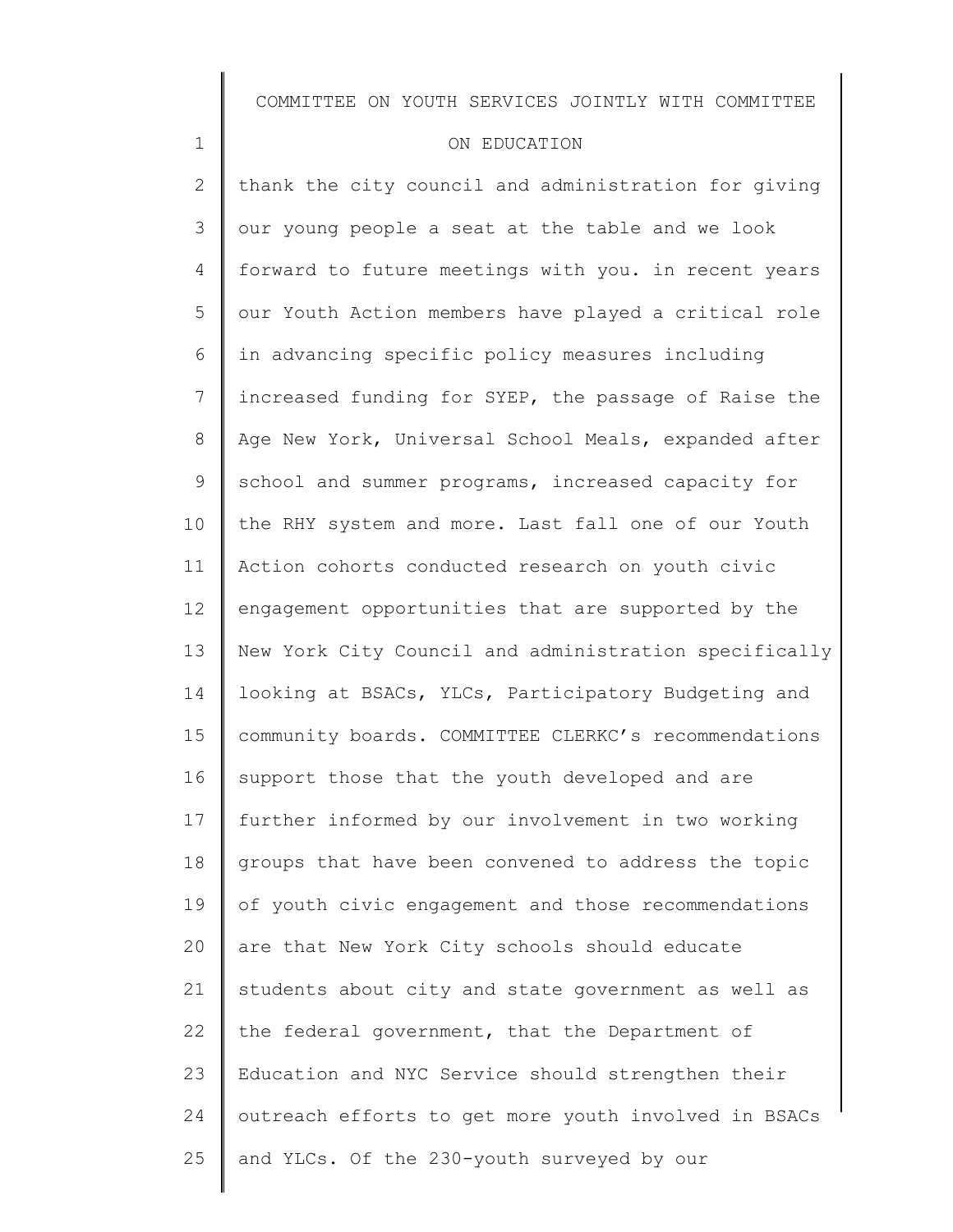| COMMITTEE ON YOUTH SERVICES JOINTLY WITH COMMITTEE |  |  |  |  |  |
|----------------------------------------------------|--|--|--|--|--|
|----------------------------------------------------|--|--|--|--|--|

### ON EDUCATION

1

2 3 4 5 6 7 8 9 participants less than three percent had ever participated in a BSAC or a YLC. I have just two more. All Council Members should participate… should participate in Participatory Budgeting and allow youth to be a part of the process and public hearings related to youth issues should whenever possible be held when school is not in session so that youth can weigh in. Thank you.

10 11 12 13 14 15 16 17 18 19 20 21 22 23 24 25 MARCO BATTISTELLA: Hello, how are you? My name is Marco Battistella, I'm the Chair… the Cochair of the Parent, Parent… of the Chancellor's Parent Advisory Council so effectively represent all PA and PTAs in… of the city… of public schools in this… public schools in the city. I give you a written statement that comes from the executive board of CPAC, I'm not going to go and read it, there is no point in that I'd rather, rather prefer to make a few comments based on the testimony we heard from, from the DOE as well as comment that, that you made. So, the first thing I'd like to say is we feel we need to maybe collaborate more with you to work because the, the feeling that most parents… the… with whom I share the, the written laws when it felt there is not enough understanding of what a PA/PTA is in this law,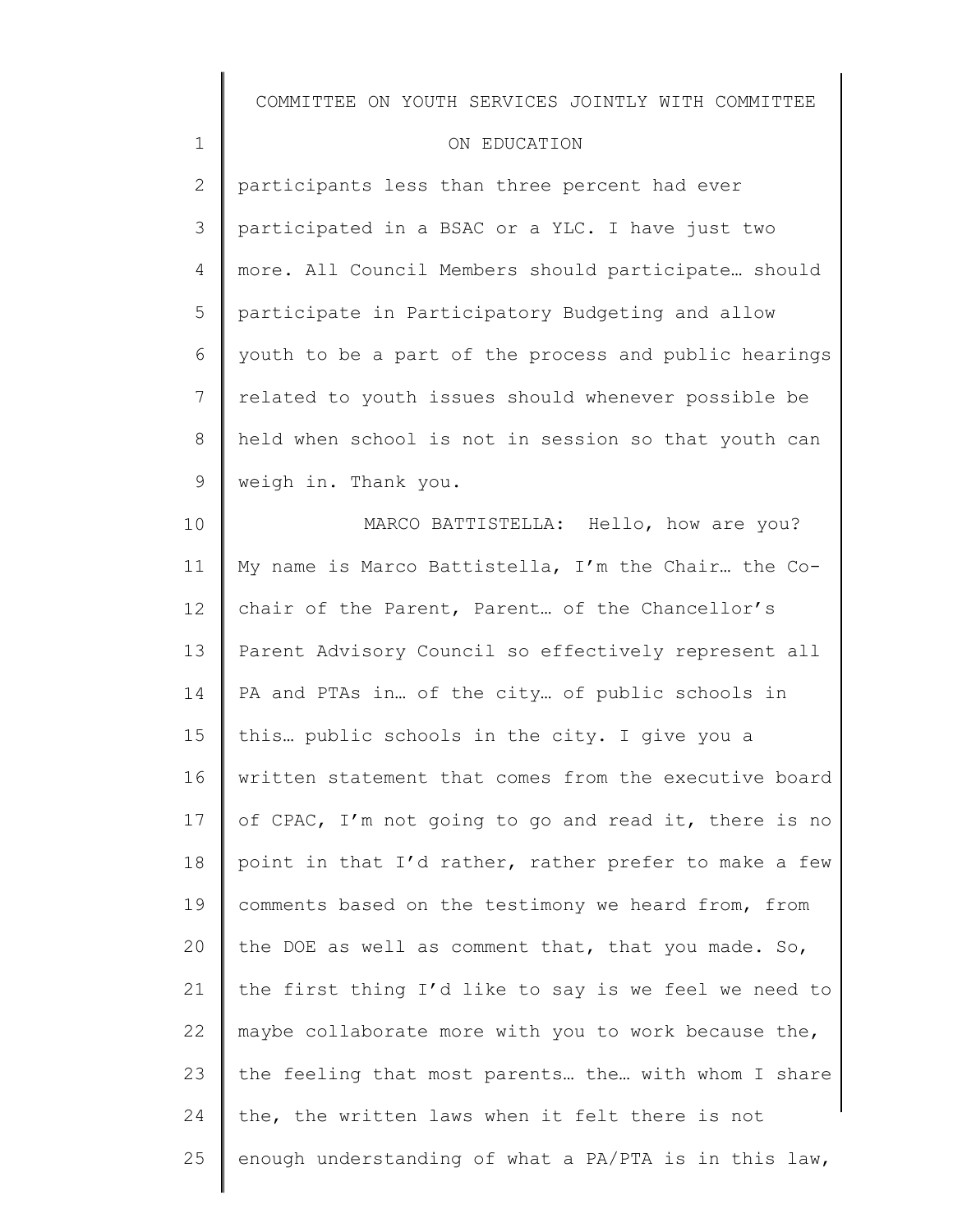#### ON EDUCATION

1

2 3 4 5 6 7 8 9 10 11 12 13 14 15 16 17 18 19 20 21 22 23 24 25 that's our feeling whether that's true or not is, is a… is a different… is a different story and so we feel like we want to invite you to come to our meetings when… if you want to explain what you want to reach and discuss directly with, with the PA/PTA leaders what are the goals and also hear from, from them what their suggestions might be in terms of how to achieve the permanent goals. A few things that I noticed in, in the testimony it looks like the only… about three million dollars actually are raised by PA/PTAs, I did not have this number but the testimony was that the average is about 2,000 times about 60 other schools that make it a little bit over three million, or maybe my math is wrong or maybe I did… or maybe I misheard the, the testimony but that was a little surprise I actually expected it to be a little bit higher, not necessarily that much higher but I expected it be higher but if that was the number that would be actually 0.001 percent of DOE budget, a very, very little amount or 0.5 percent of the difference between funding all schools for… on selffund, funding compared to the 90 percent that most schools are funded right now as well as its 0.5 percent of what the state is supposed to be giving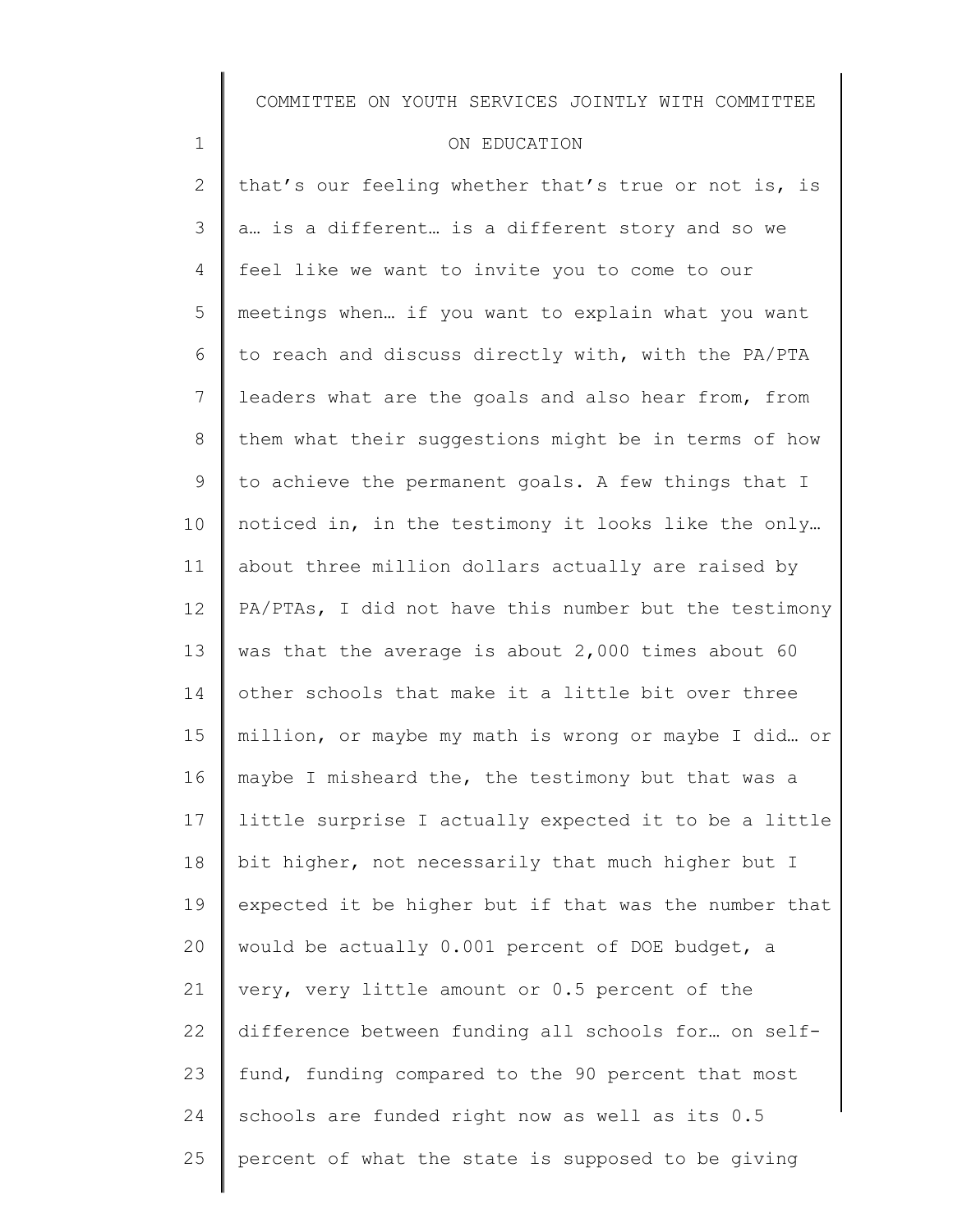#### ON EDUCATION

1

2 3 4 5 6 7 8 9 10 11 12 13 14 15 16 every year to the school as coming to their company from… so just, just to put things in perspective but I also strive to… I like PTAs to be more about empowering parents to advocate for the education of the children. I don't want PTA to be fund raising act… fund raising enterprises and I think that's really the most important aspect that PA and PTA need to be… to get supported, my fear is that when you require the DOE to pass information then the DOE will push down on PAs and say you are not going to become… you cannot be official at PTA or a PA unless you provide this information and then parents will feel oh I cannot get involved or I cannot do this. I'm, I'm here for questions. COMMITTEE MEMBER TREYGER: Yeah, thank

17 18 19 20 21 22 23 24 25 you very much for that, I really appreciate that and what I heard the, the DOE testify was that the average PTA fundraises somewhere in the amount of 1,000 dollars, they didn't give us the data as far as every school, they do have… they did admit under oath here that they collect that data and they have that data but they did not tell us the breakdown, they did tell us that some schools raise over million dollars and… but most schools obviously they said do not and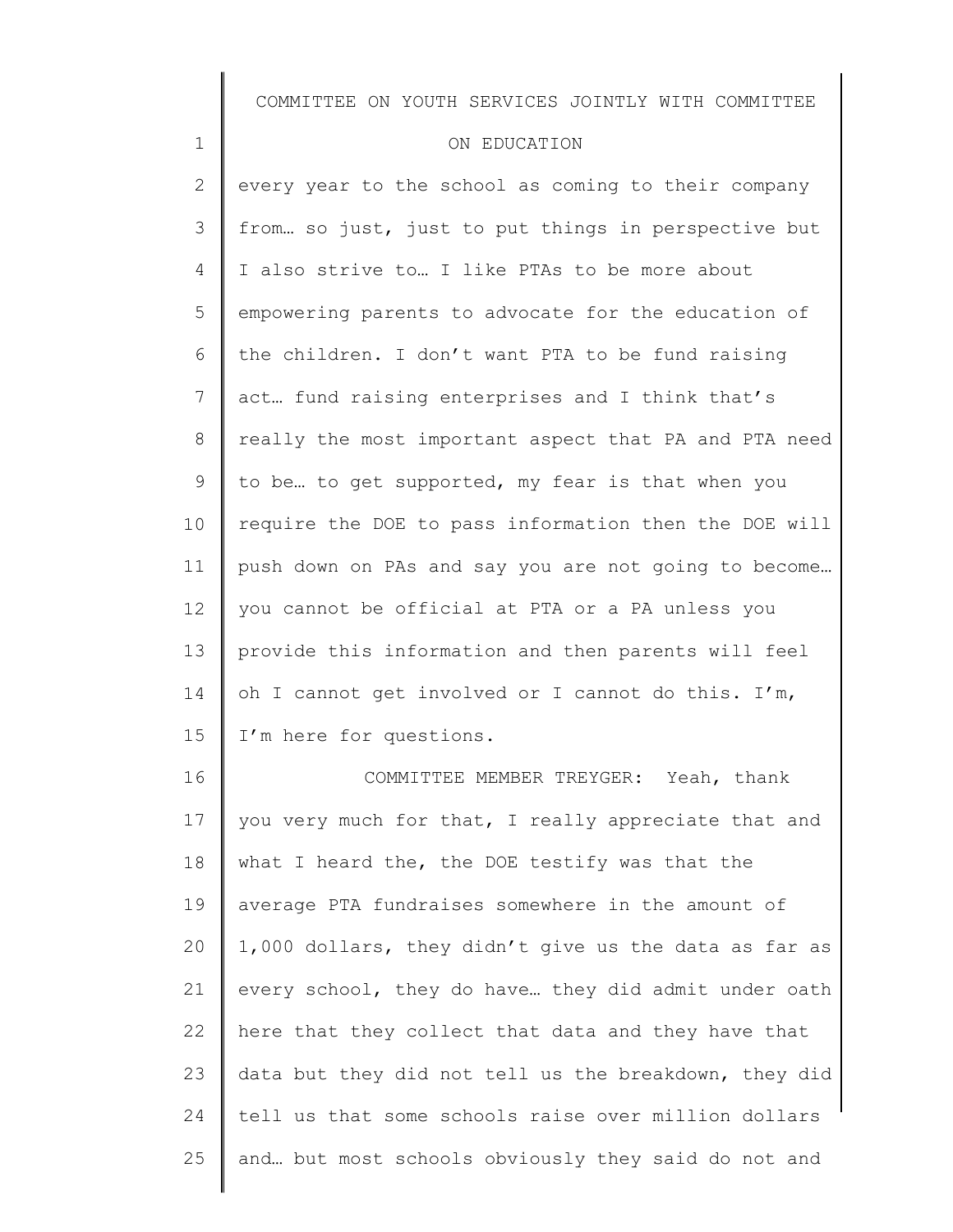|                | COMMITTEE ON YOUTH SERVICES JOINTLY WITH COMMITTEE    |
|----------------|-------------------------------------------------------|
| $\mathbf{1}$   | ON EDUCATION                                          |
| $\mathbf{2}$   | we are not asking for anything other than what they   |
| 3              | already have to be transparent. So, this is this      |
| $\overline{4}$ | should this is no there should be no onus and we'll   |
| 5              | make sure that the language is carefully tailored to  |
| 6              | ensure that there's no, no burden placed on a PA or a |
| $7\phantom{.}$ | PTA whereat the burden is on the DOE to just make     |
| $8\,$          | transparent what they already have collected and      |
| $\mathsf 9$    | that's basically it.                                  |
| 10             | MARCO BATTISTELLA: If I can [cross-                   |
| 11             | $talk$ ]                                              |
| 12             | COMMITTEE MEMBER TREYGER: Final response              |
| 13             | then the next panel, yes.                             |
| 14             | MARCO BATTISTELLA: Just, just one                     |
| 15             | question I will have asked last is how many PTAs      |
| 16             | actually report that information because I now I      |
| 17             | don't believe that the majority of PTA do report the  |
| 18             | information, I'm pretty sure that the PTAs that do    |
| 19             | collect a significant amount of money probably report |
| 20             | it but not all I'm certain that not all PTAs report   |
| 21             | this information and I want, want to make sure that   |
| 22             | when you if, if they are mandated to don't make       |
| 23             | them mandate to report something that they anyway     |
| 24             | was 200 dollars, if [cross-talk]                      |
| 25             |                                                       |
|                |                                                       |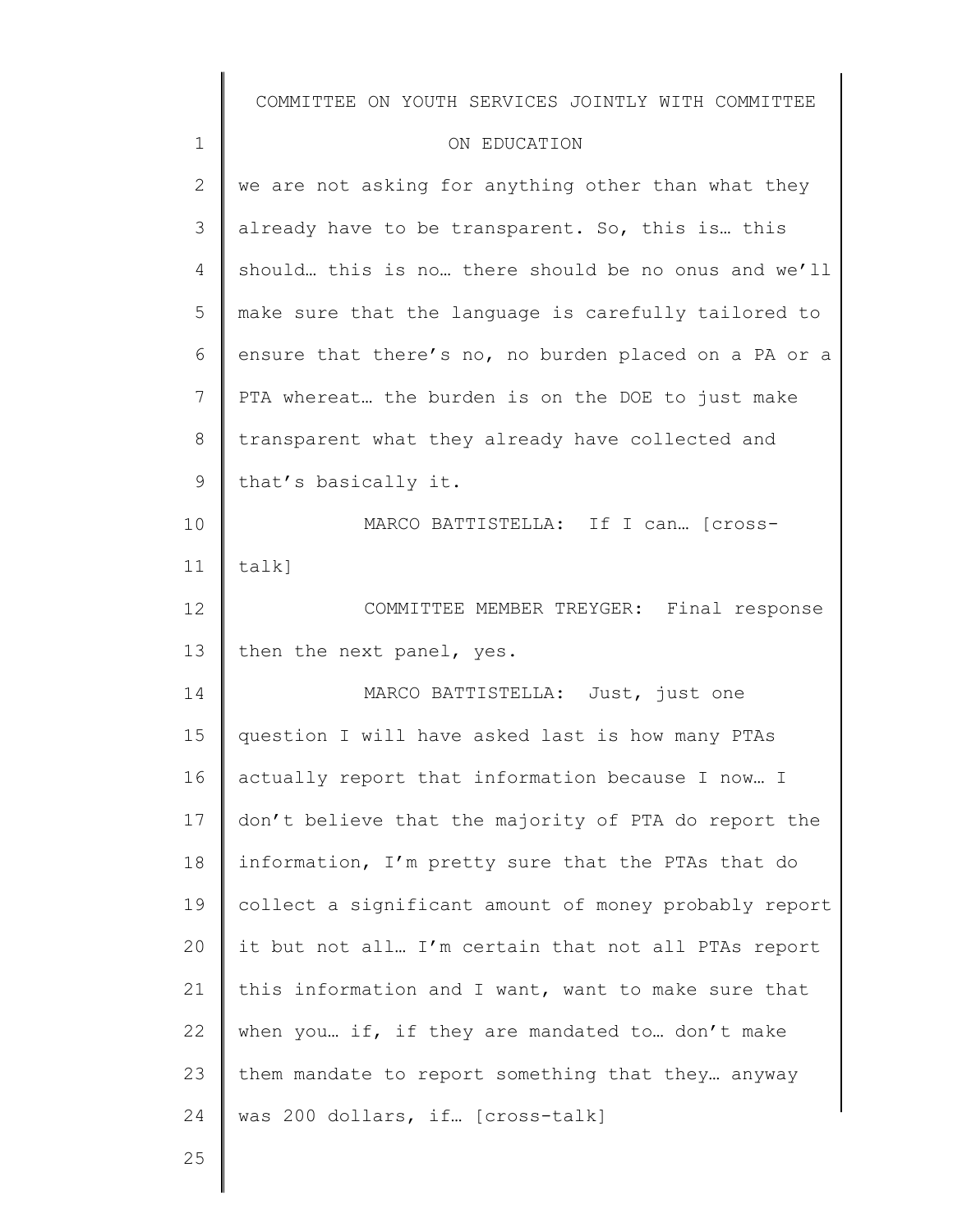|                | COMMITTEE ON YOUTH SERVICES JOINTLY WITH COMMITTEE   |
|----------------|------------------------------------------------------|
| $\mathbf 1$    | ON EDUCATION                                         |
| $\mathbf{2}$   | COMMITTEE MEMBER TREYGER: Right. Right,              |
| 3              | the, the [cross-talk]                                |
| 4              | MARCO BATTISTELLA: What I [cross-talk]               |
| 5              | COMMITTEE MEMBER TREYGER: the                        |
| 6              | Chancellor's regulations already require principals  |
| $7\phantom{.}$ | to report all fundraising activities for at the      |
| 8              | school or actually PTAs to the principal and then    |
| 9              | provided to the superintendents so that's already    |
| 10             | required, that's a that's already a regulation       |
| 11             | [cross-talk]                                         |
| 12             | MARCO BATTISTELLA: I [cross-talk]                    |
| 13             | COMMITTEE MEMBER TREYGER: there's no                 |
| 14             | new regulation [cross-talk]                          |
| 15             | MARCO BATTISTELLA: I'm not sure how, how             |
| 16             | often they actually if, if [cross-talk]              |
| 17             | COMMITTEE MEMBER TREYGER: That's a                   |
| 18             | that's a different issue. Thank you very much,       |
| 19             | thanks.                                              |
| 20             | CHAIRPERSON ROSE: Thank you. I just want             |
| 21             | to ask about how did you get the money to take the   |
| 22             | young people on trips or to Washington?              |
| 23             | VIVIANA PEREZ: Before the budget                     |
| 24             | hearing more of oh thank you, that would be our      |
| 25             | Office of the CEO who has knowledge of our budget, I |
|                |                                                      |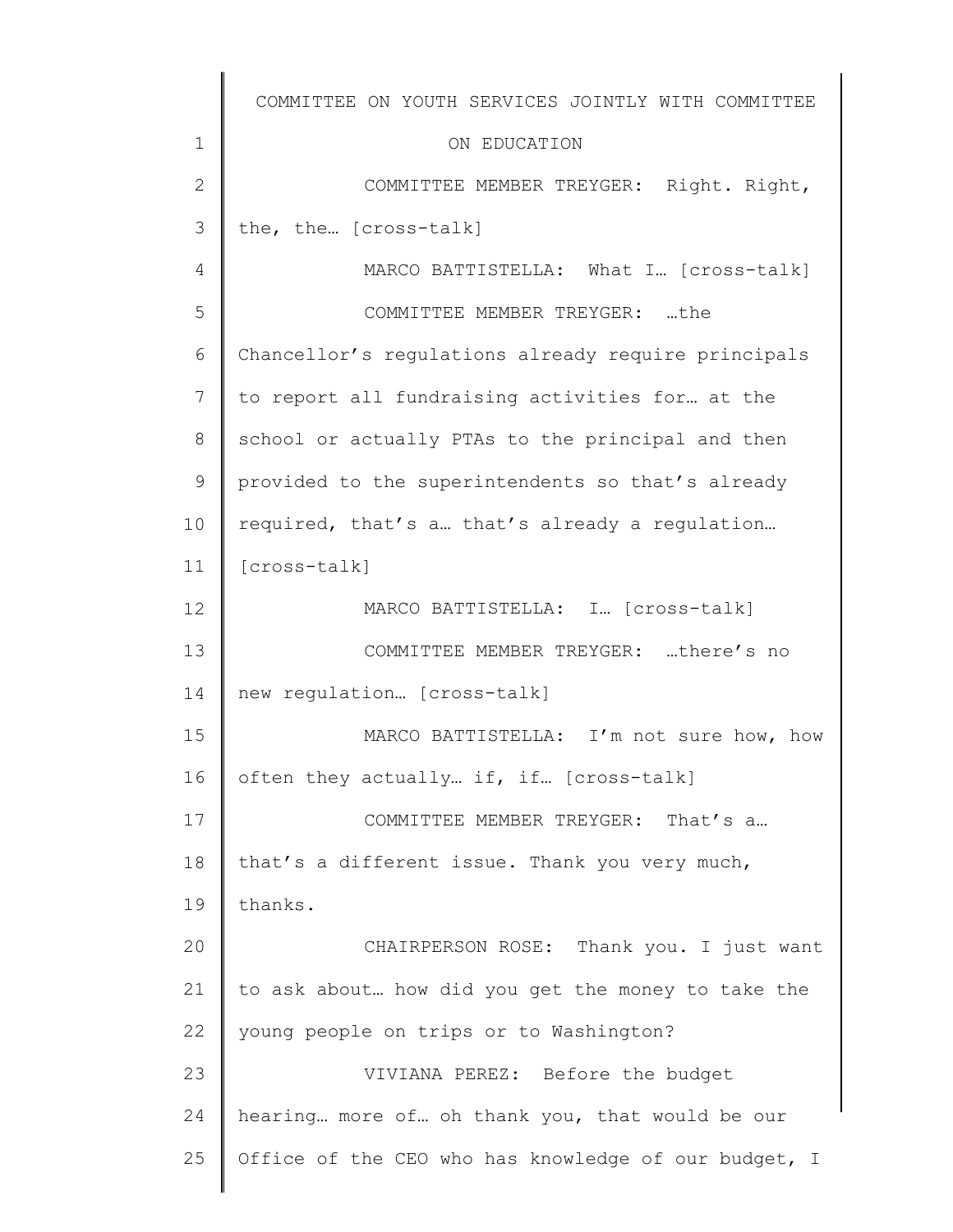|                | COMMITTEE ON YOUTH SERVICES JOINTLY WITH COMMITTEE    |
|----------------|-------------------------------------------------------|
| $\mathbf 1$    | ON EDUCATION                                          |
| $\overline{2}$ | don't have the intricacies of that, but I can get it  |
| 3              | to you.                                               |
| 4              | CHAIRPERSON ROSE: So, you don't know if               |
| 5              | it's through outside fundraising, internal            |
| 6              | fundraising or a, a. [cross-talk]                     |
| 7              | VIVIANA PEREZ: It's not internal                      |
| 8              | [cross-talk]                                          |
| 9              | CHAIRPERSON ROSE: sponsor [cross-talk]                |
| 10             | VIVIANA PEREZ: I'm sorry I cut you off,               |
| 11             | it's not internal fundraising, the students do have   |
| 12             | to pay a sliding scale which I know is based on need, |
| 13             | if they can't pay then they don't. I do know that we  |
| 14             | don't do much external fund raising.                  |
| 15             | CHAIRPERSON ROSE: So, if a if a student               |
| 16             | couldn't pay though there would be something put in   |
| 17             | place where they would still be able to participate?  |
| 18             | VIVIANA PEREZ:<br>Yes.                                |
| 19             | CHAIRPERSON ROSE: Okay and, and you, you              |
| 20             | were saying that with the DOE sponsored charter       |
| 21             | schools that the information isn't shared, that you   |
| 22             | do not get the same [cross-talk]                      |
| 23             | REYES CLAUDIO: So, Erik can also help                 |
| 24             | with this question but so in terms of for charter     |
| 25             | schools not all information is shared or we're not    |
|                |                                                       |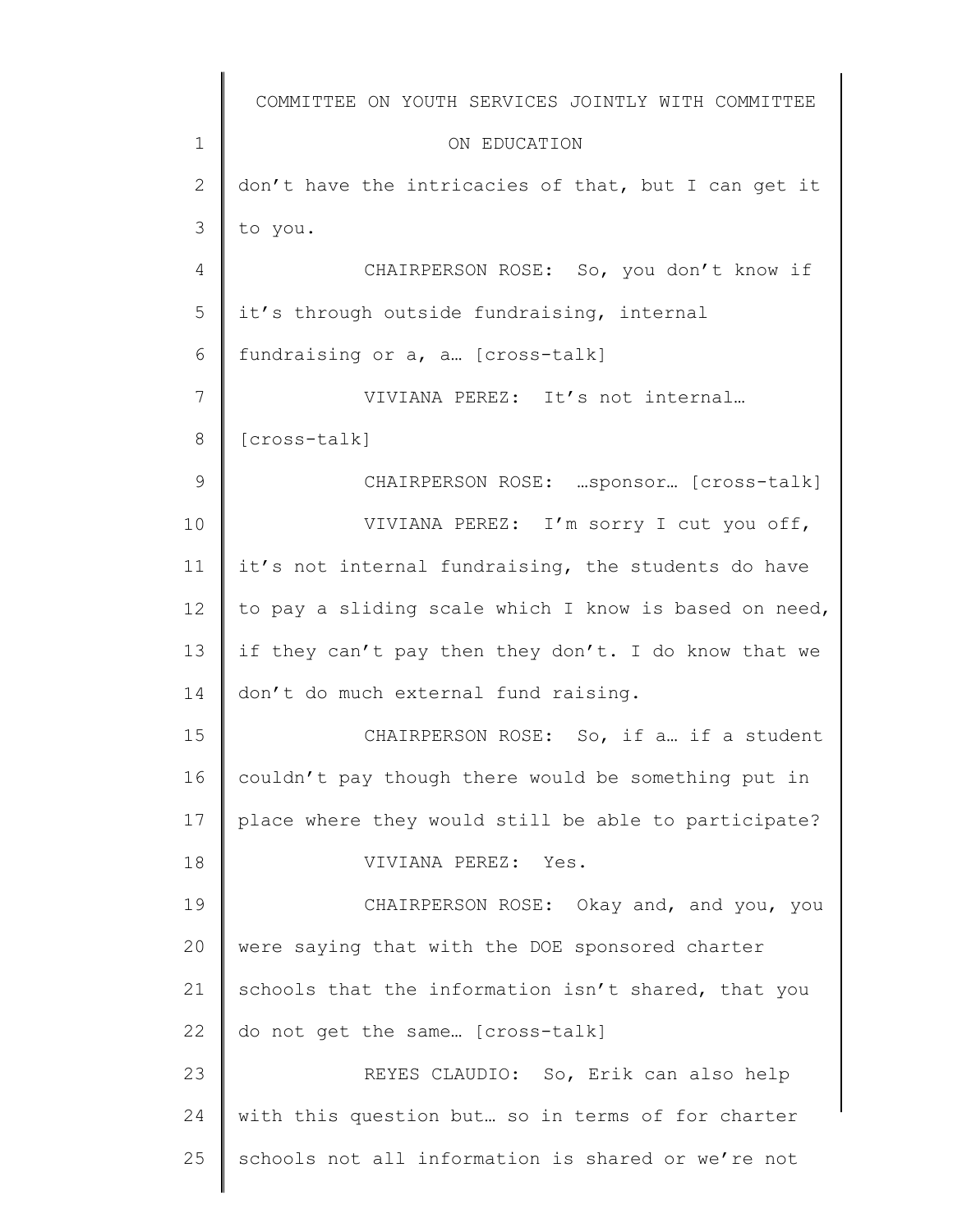| COMMITTEE ON YOUTH SERVICES JOINTLY WITH COMMITTEE |  |  |  |  |  |  |
|----------------------------------------------------|--|--|--|--|--|--|
|----------------------------------------------------|--|--|--|--|--|--|

#### ON EDUCATION

1

2 3 4 5 6 7 8 9 10 held to the same exact regulations based on our individual charters so… for me when I understood what the bill was like I was in agreeance and wanted to support it, I also wanted the voice to be heard that like that will also be shared to charter schools as well because we are public charter schools so our students are in… do not pay to go to our schools it's just a lottery process so I just wanted to make sure that they were included in that.

11 12 13 14 15 16 CHAIRPERSON ROSE: I think that's very important and speaking to the Chair of the Education Committee that it, it seems if that's the case that we're setting up two disparate systems where again then equity becomes an issue so thank you for your, your testimony, uh-huh.

17 18 19 20 21 22 23 24 25 ERIK JOERSS: I think part of where the… part of where the issue may lie and it's not with an individual but is structurally charter schools since they operate outside the district structure don't have the same, same requirements of reporting to New York City, they report to their authorizers and I think somewhere along the line that has been… from the school side and from the council's side kind of a lack of communication where the council thinks oh, we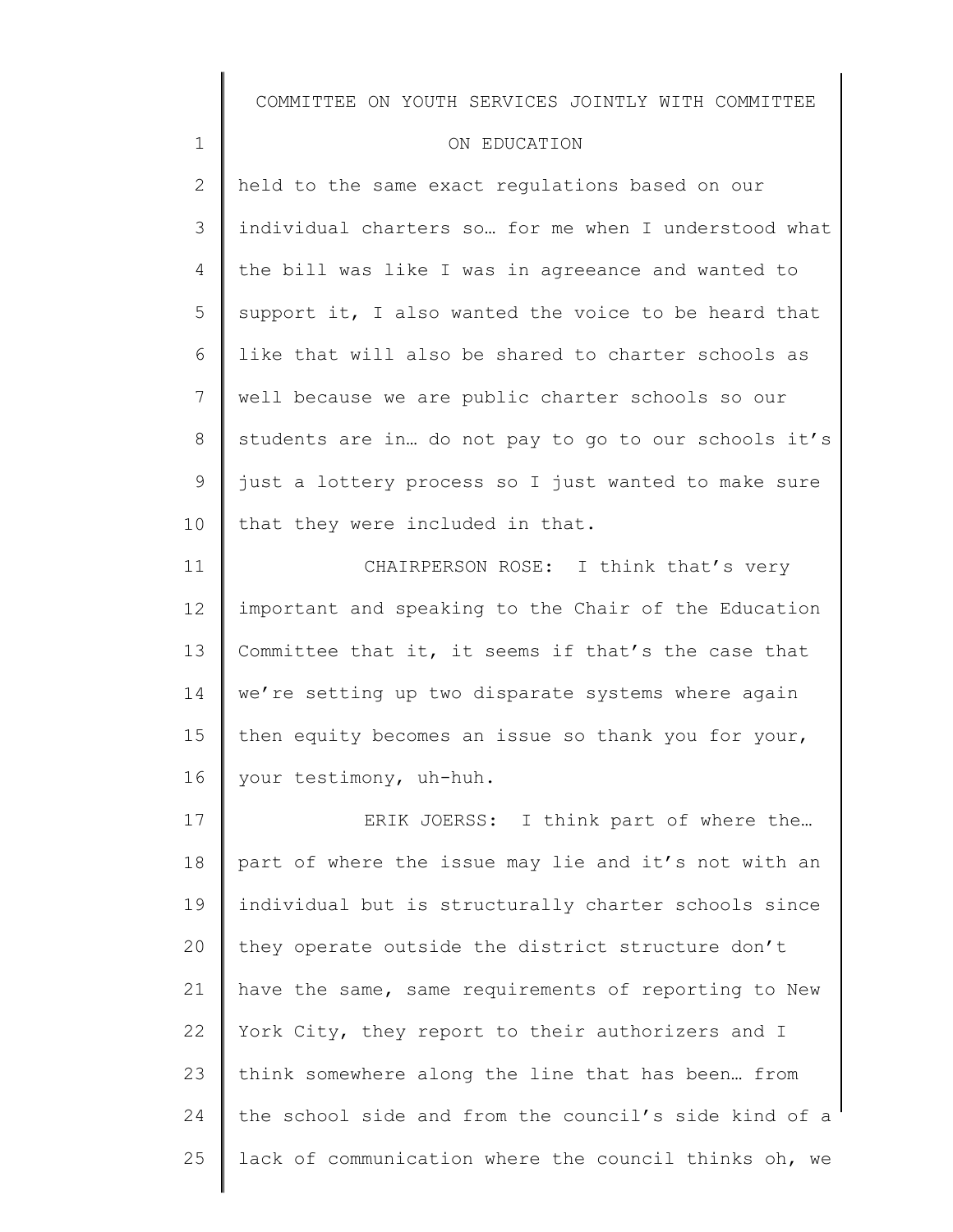|                | COMMITTEE ON YOUTH SERVICES JOINTLY WITH COMMITTEE    |
|----------------|-------------------------------------------------------|
| $\mathbf 1$    | ON EDUCATION                                          |
| $\mathbf{2}$   | don't have oversight over this so we're not thought   |
| 3              | of necessarily as part of the school family in the    |
| $\overline{4}$ | same way and at times things that the students would  |
| 5              | benefit from get left off the table, I think that we  |
| 6              | don't interact as much and as well as, as we all      |
| 7              | could, it'd be better if, if we all did a better job  |
| 8              | around that.                                          |
| $\mathsf 9$    | CHAIRPERSON ROSE: And so, do you engage               |
| 10             | in civic engagement sort of on the same level that    |
| 11             | the public school does or is it a part of your        |
| 12             | curriculum?                                           |
| 13             | ERIK JOERSS: Tough to say, each charter               |
| 14             | school is, you know kind of left to left to their     |
| 15             | own to decide how best to provided they follow        |
| 16             | health and safety laws [cross-talk]                   |
| 17             | CHAIRPERSON ROSE: Uh-huh [cross-talk]                 |
| 18             | ERIK JOERSS:  left to decide what's                   |
| 19             | appropriate for their curriculum but [cross-talk]     |
| 20             | CHAIRPERSON ROSE: Okay [cross-talk]                   |
| 21             | ERIK JOERSS: yes, we have had schools                 |
| 22             | that do participate in participatory budgeting and we |
| 23             | have had schools we do an a lobby day and advocacy    |
| 24             | day and a lot of our schools civic, civic activity is |
| 25             | part of is part of the model and built into it.       |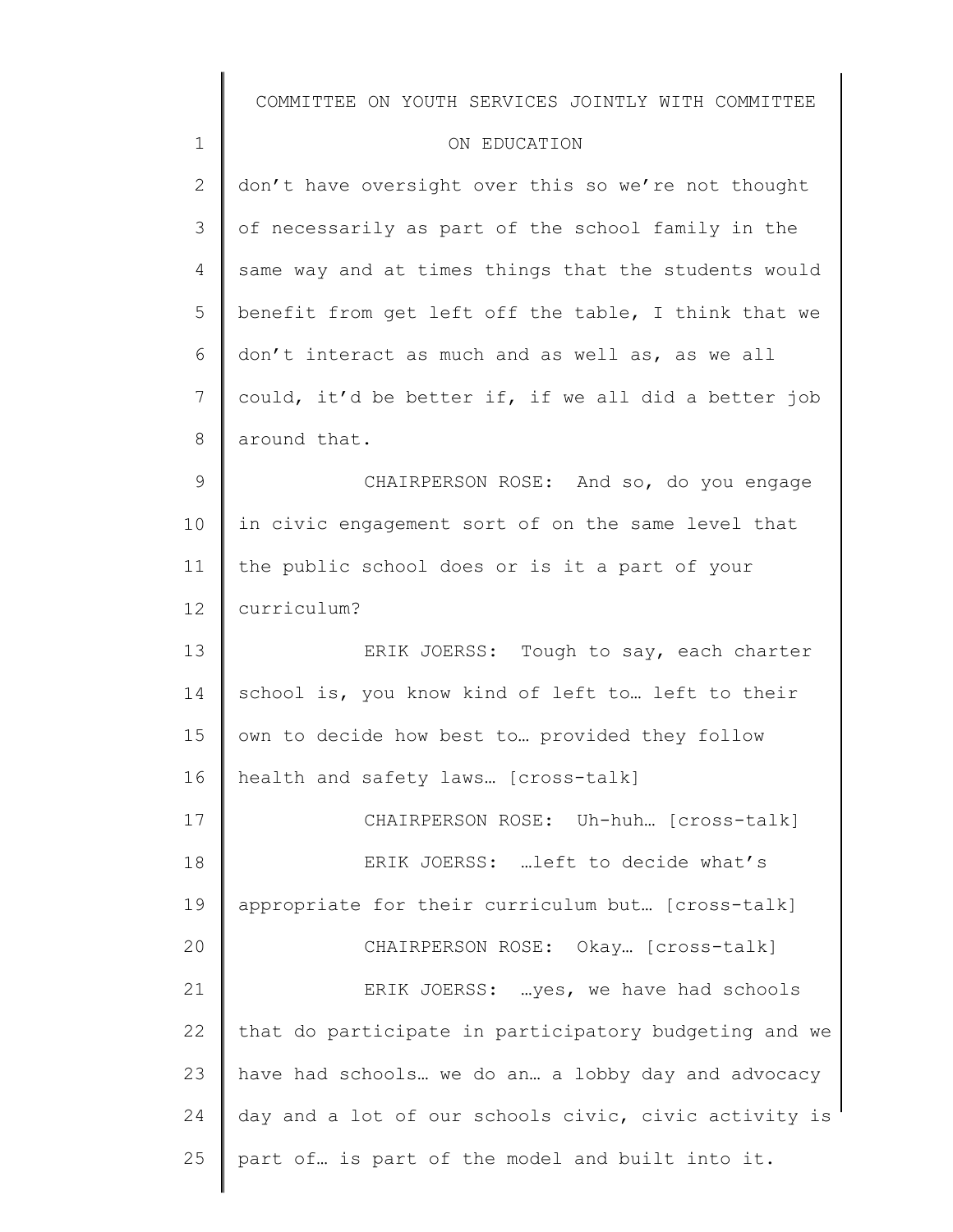|    | COMMITTEE ON YOUTH SERVICES JOINTLY WITH COMMITTEE    |
|----|-------------------------------------------------------|
| 1  | ON EDUCATION                                          |
| 2  | CHAIRPERSON ROSE: I thank you and thank               |
| 3  | you all for staying and for testifying. We'll now     |
| 4  | call the next panel.                                  |
| 5  | ERIK JOERSS: Thank you.                               |
| 6  | CHAIRPERSON ROSE: Thank you.                          |
| 7  | COMMITTEE CLERK: Okay, the next panel is              |
| 8  | Denis Yu, Sophia Zheng, Andy Cai, Joseph Rogers and   |
| 9  | Michael Rvadeneyra.                                   |
| 10 | [off-mic dialogue]                                    |
| 11 | CHAIRPERSON ROSE: Alright, you can                    |
| 12 | identify yourself and you can begin your testimony.   |
| 13 | JOSEPH ROGERS: My name is Joe Rogers.                 |
| 14 | Sorry, yeah. Good afternoon, thank you Chairs Rose,   |
| 15 | Chair Treyger. My name is Joe Rogers and I'm here     |
| 16 | representing the Center for Educational Equity at     |
| 17 | Teachers College, Columbia University. In New York as |
| 18 | I think probably everyone in this room or certainly   |
| 19 | those in up here in front know in the Campaign for    |
| 20 | Fiscal, Fiscal Equity case it established that the    |
| 21 | states the state has a constitutional obligation to   |
| 22 | provide the opportunity for a sound basic education   |
| 23 | and that's an education that prepares them to be      |
| 24 | productive civic participants and to gain competitive |
| 25 | employment. And we focus a lot particularly in the    |
|    |                                                       |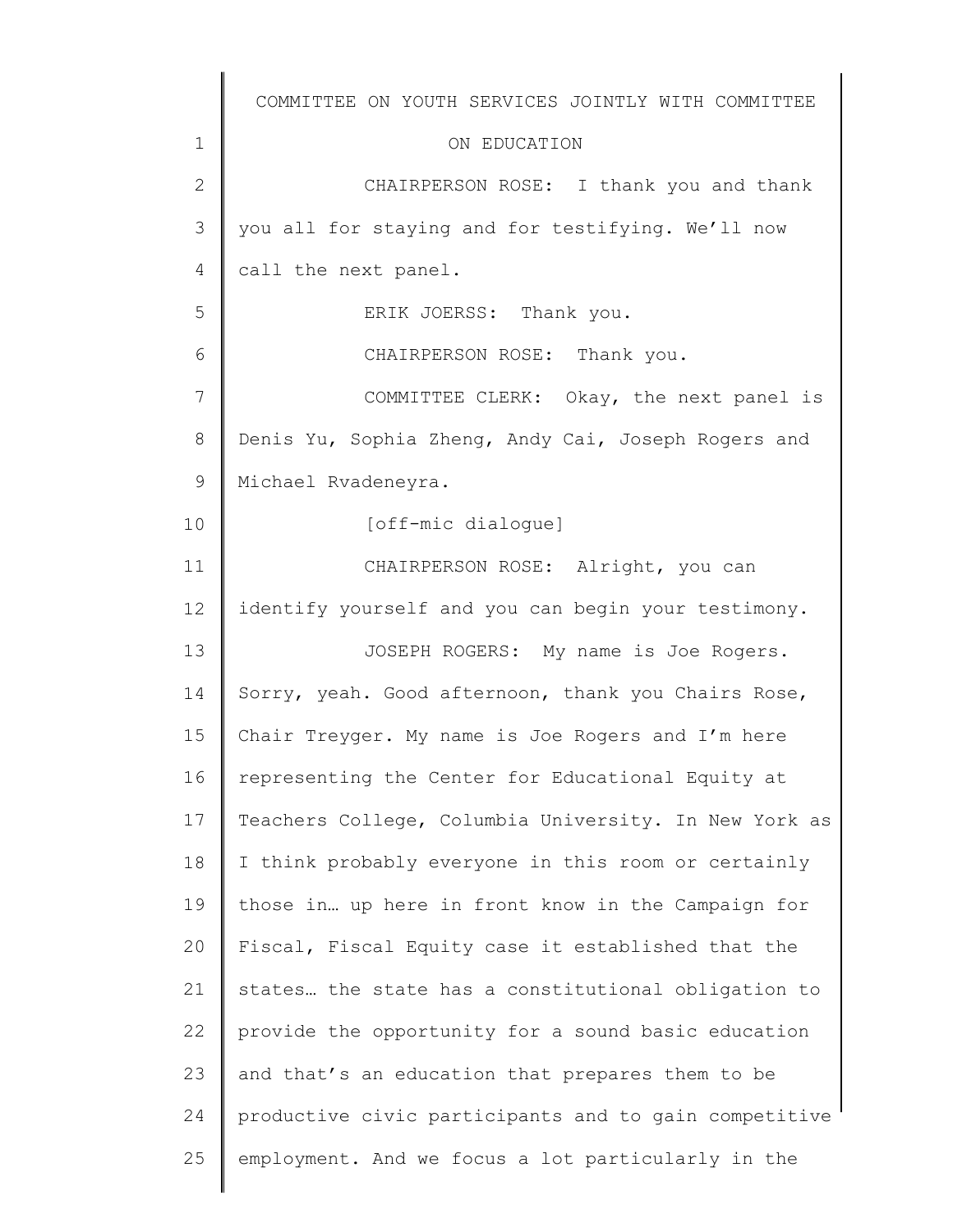### ON EDUCATION

1

2 3 4 5 6 7 8 9 10 11 12 13 14 15 16 17 18 19 20 21 22 23 24 25 past decade on the second part, college and career readiness some would roughly equate to college and competitive employment as the preparation for competitive employment. We haven't focused as much on the second half of that constitutional right under the state constitution, preparation to participate in our democracy and a couple of specific examples that the judge gave in the Court of Appeals on that case were preparation to be an informed voter, right, which requires a fairly high level of skill as you can appreciate as law makers and to be able to serve effectively in a jury, you know again weighing issues from multiple perspectives, critical thinking, working in a team. So, that has been given short shrift again particularly over the past decade and as co-council for CFE, our Executive Director Michael Rebell led the charge with parents and, and advocates and educators in order to, to win that right but yet as we found in a statewide study a few years ago two thirds of the study schools that we visited and, and where we interviewed dozens and dozens of educators 12 of them were in New York City reported that they lacked the essential resources that they need in order to prepare young people for, for civic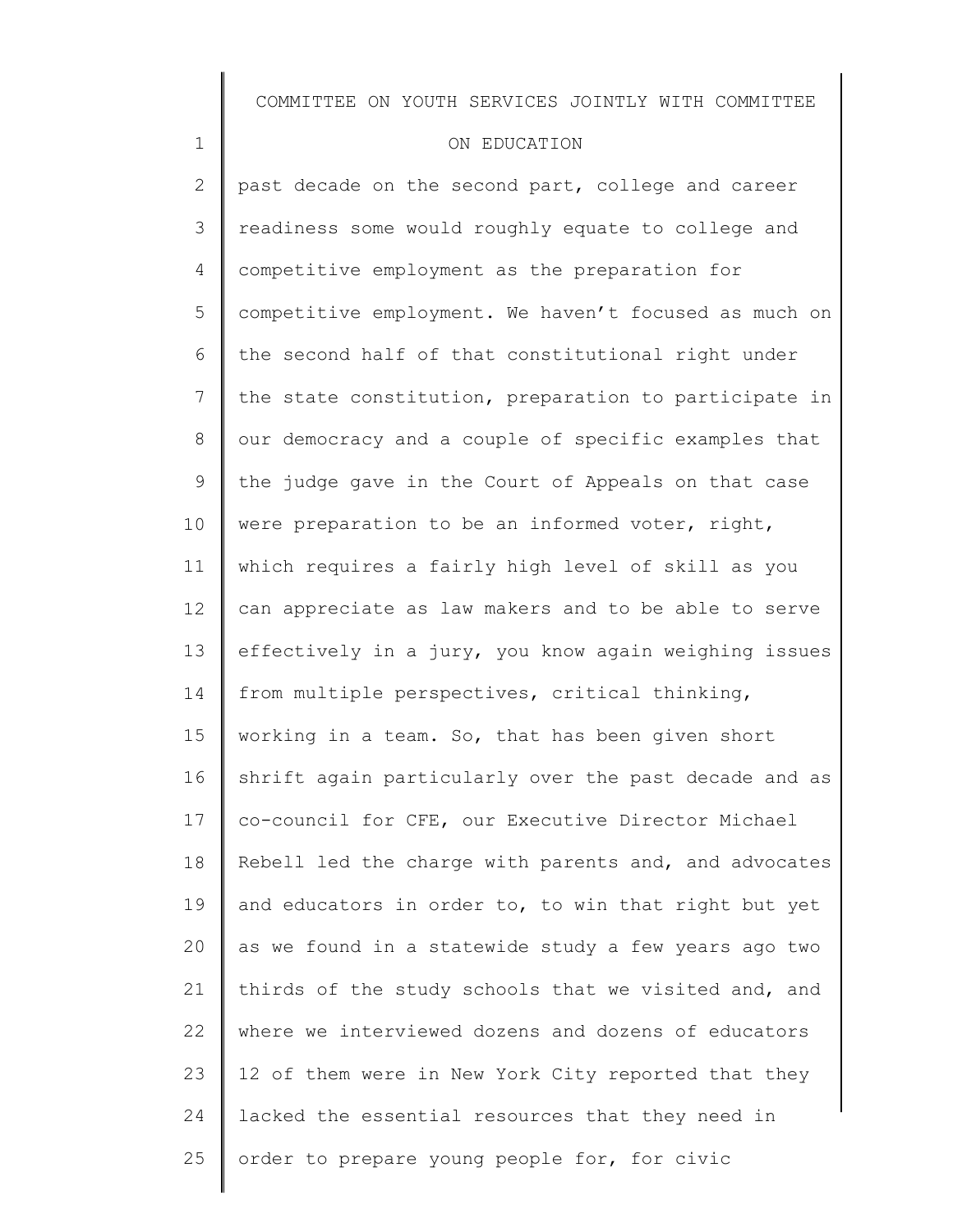### ON EDUCATION

1

2 3 4 5 6 7 8 9 10 11 12 13 14 15 16 17 18 19 20 21 22 23 24 25 participation with the knowledge and skills they need. And that was particularly true in schools serving high concentrations of students in poverty. Earlier today there was a lot of conversation about equity and what we need to do to achieve equity and that also obviously applies to civic participation. I want to speed ahead here a little bit and mention that our ED, Michael Rebell wrote a book called Flunking Democracy; Schools, Courts and Civic Preparation, which I hope you all will read and perhaps we can provide you with copies, I think you'll find it useful and we've also recently completed an in depth pilot study or rather case studies of six high schools, three of them here in New York to assess the level of opportunities able to provide their young people to prepare them for civic participation and then we also recently convened a conference at Teachers College with Generation Citizen who I know is in the room and may testify later, the Women's City Club and Democracy Prep and the Citizens Committee for Children also a part of a New York State civic preparation coalition that we launched in April in order to guide the state toward fully realizing students opportunities in this area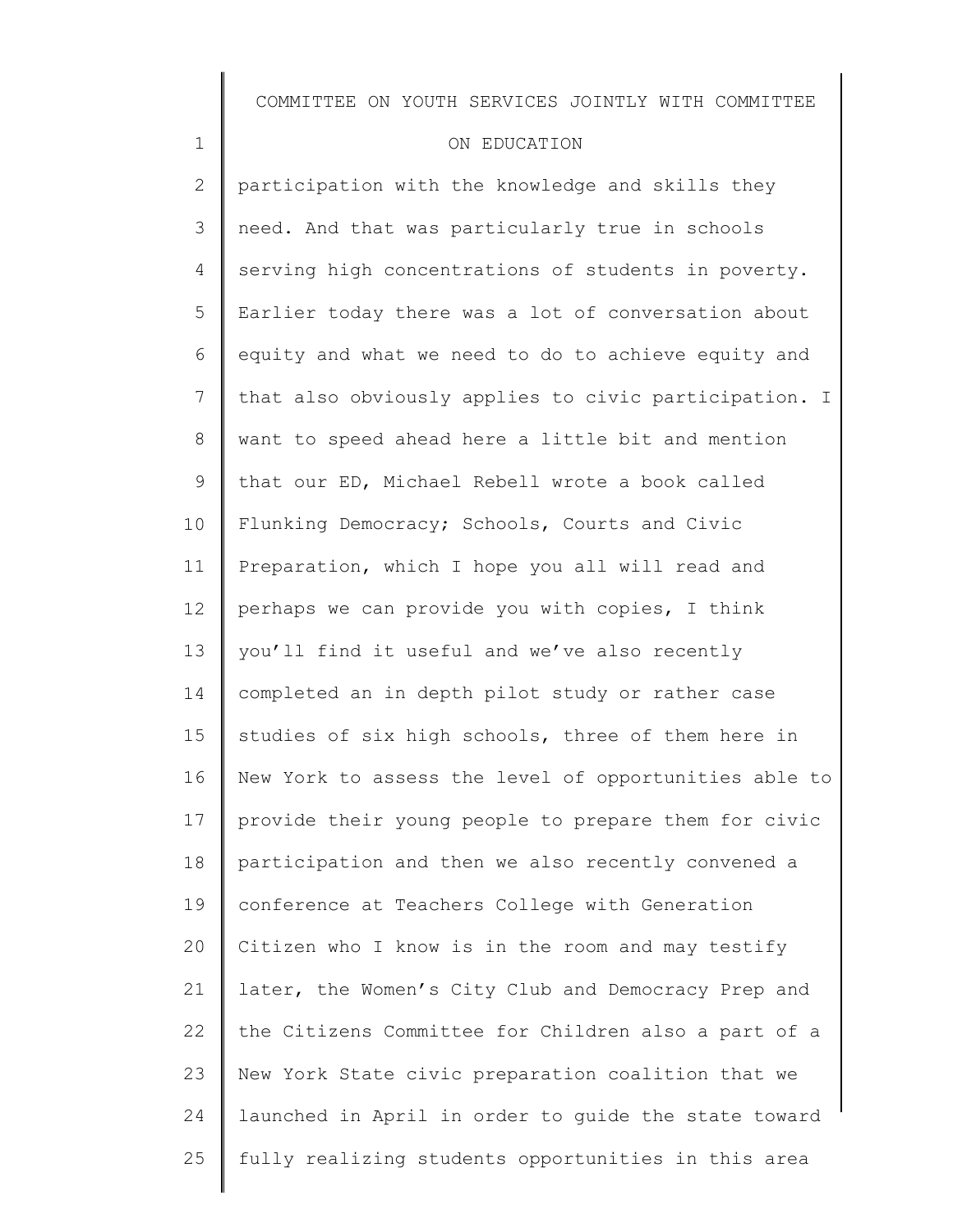### ON EDUCATION

1

2 3 4 5 6 7 8 9 and obviously whatever the state says their regulations and requirements apply to the city. We look forward to collaborating with you, providing research support and other policy support and legal analysis to help you work towards fulfilling this obligation and providing all of our young people with the opportunity to participate in our democracy effectively. Thank you.

10 11 12 13 14 15 16 17 18 19 20 21 22 23 24 25 DENIS YU: Good afternoon everyone. My name is Denis Yu and I'm the Program Coordinator from the Coalition for Asian American Children and Families. We would like to thank the Committee Chairs Deborah Rose and Mark Treyger as well as the other Council Members on the Committees for Youth Services and Committee on Education for holding this important hearing today. Some background about CACF, we are the nation's only pan-Asian children's advocacy organization with a mission to improve the health and wellbeing of Asian Pacific American, APA, children and families and to do that we promote better policies, funding and services for APA children and families many of whom are underserved and underrepresented and they struggle with barriers such as poverty and language accessibility. Some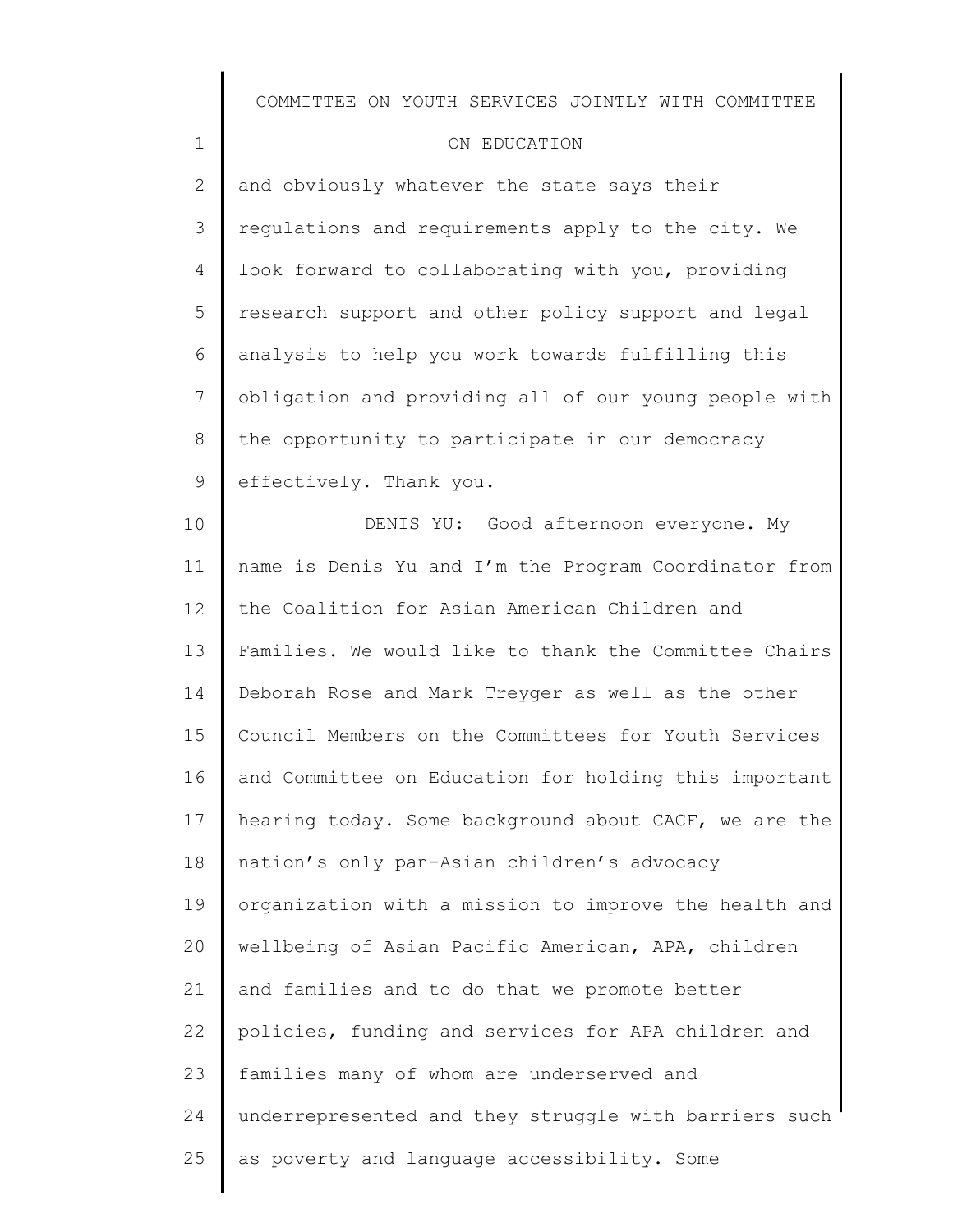### ON EDUCATION

1

2 3 4 5 6 7 8 9 10 11 12 13 14 15 16 17 18 19 20 21 22 23 24 25 statistics about APAs in New York City, you know we're the largest growing racial group at 15 percent and growing, speaking over 40 languages from 100 different regions and yet one out of two APA children are born into poverty, 78 percent are foreign born and 28 percent speak little to no English, so you can imagine that it's very hard for APA children and APA families in general to participate in society and develop a community. And we have a citywide youth leadership program called the Asian American Student Advocacy project which we launched in 2004, we recruit New York City public high school students and give them the tools that they need to advocate on issues in the community and today we have two of our youth here to talk about their experiences and they will talk more about what they learned from the program and I actually have a testimony from one of our youth who are… who is unable to make it today because of Regents. So, I would like to… Oh, it was part of the packet. So, I would like to share the testimony of Edison Zhu. Good afternoon, I'm Edison Zhu, a Junior at the Bronx High School of Science. I'm a youth leader from the Asian American Student Advocacy Project, a youth leadership program under. I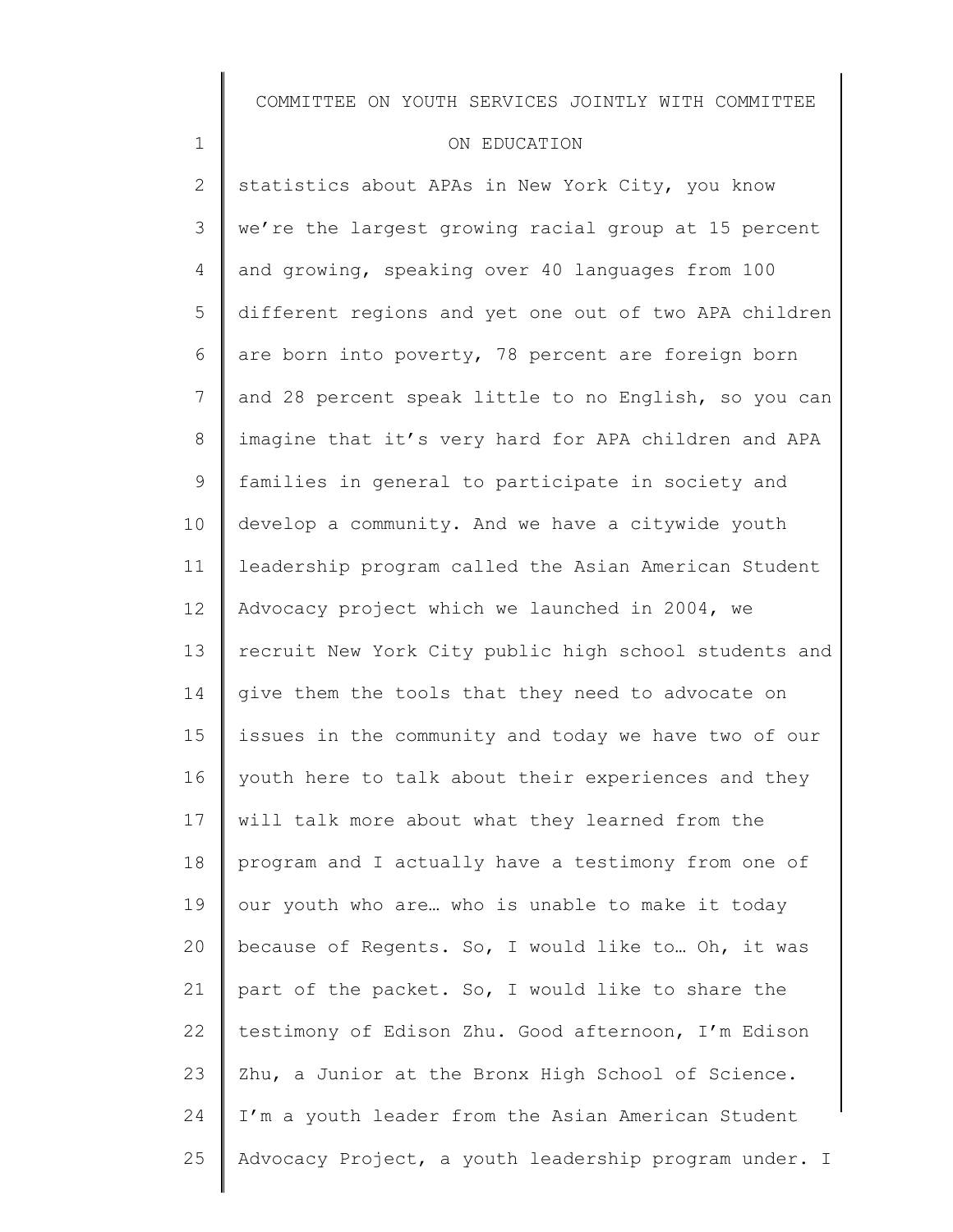#### ON EDUCATION

1

2 3 4 5 6 7 8 9 10 11 12 13 14 15 16 17 18 19 20 21 22 23 24 25 want to thank the Committee on Youth Services and the Committee on Education for holding this hearing today. I grew up in a bubble. In a low-income community where crime and poverty are evident, people were repelled by its reputation. For me, it's an environment that I could be committed to and improve upon, but I did not know how to make a lasting impact. All I had were short term solutions, like giving out articles of clothing and care packages to those in need or going out on weekends to volunteer and fundraise. I didn't really consider getting involved politically because I didn't think getting involved politically was possible for a teenage boy living in a community with no political presence. My family and this community did not engage in politics at all. Thus, I felt like the world of politics and representatives from the New York City legislature seemed far beyond me. All I needed was a push. I lacked confidence and knowledge, but I gained confidence and knowledge about politics from ASAP. ASAP has led me to realize that politics isn't as far away as I thought. It can be just an email or phone call away. ASAP empowered me to become more politically aware and involved by showing me how to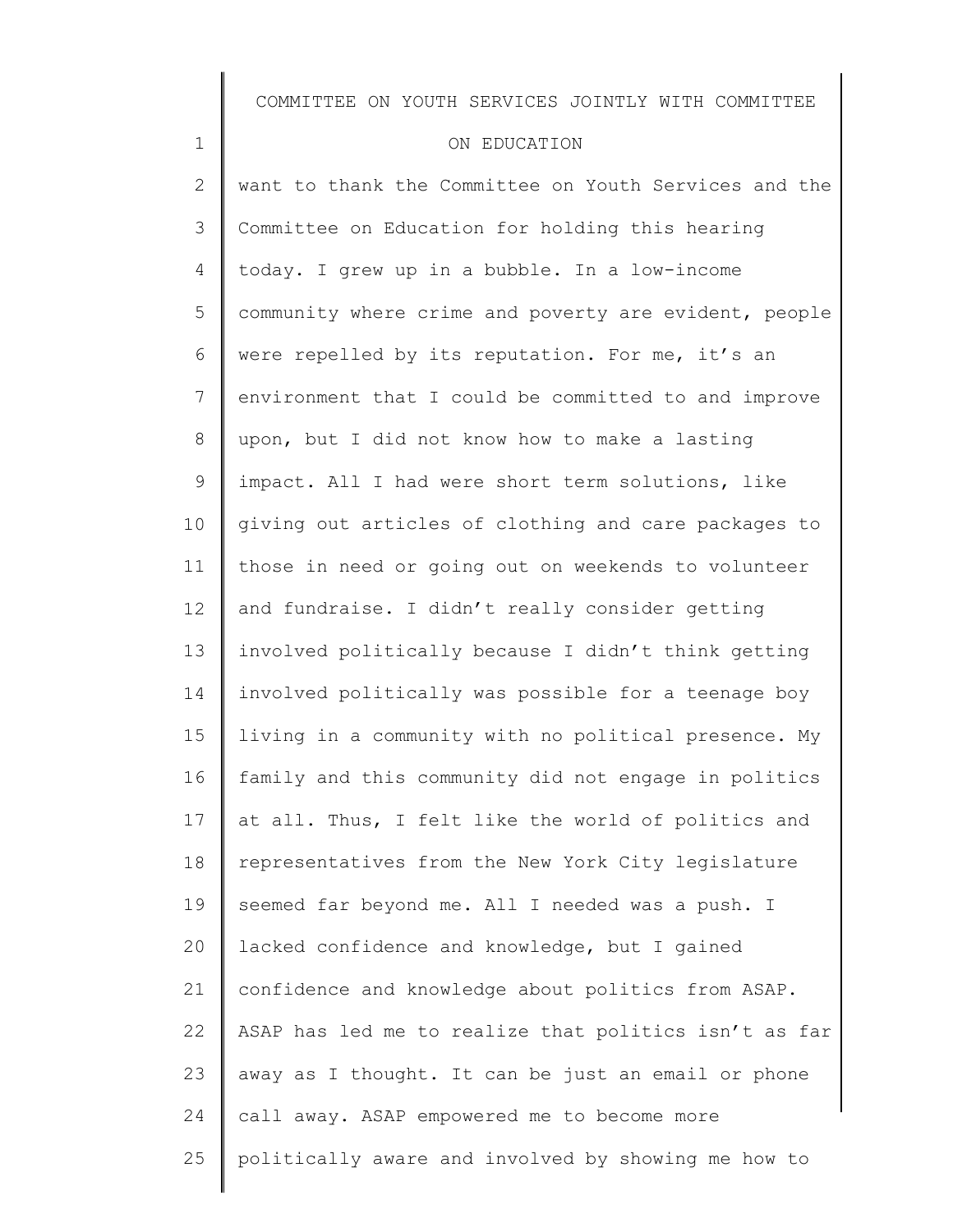### ON EDUCATION

1

25

2 3 4 5 6 7 8 9 10 11 12 13 14 15 16 17 18 19 20 21 22 23 24 bring positive change through advocacy. Now I am confident that I can carry out advocacy work without worry and take progressive steps to achieve educational reform and improve my community. Opportunities to learn and engage politically and civically are important to get youth not only interested in politics but to show youth that they can make a difference for themselves and for their communities. What distinguishes… what distinguishes a civilian from a citizen is the responsibility to serve and defend the nation. Students may not be able to defend the nation, but we can serve to better our nation. We can serve for a better future where there is peace and equity. But we can only serve if we're given the confidence and the appropriate guidance from those before us who have given back to their home school and community. I want to once again thank you all for holding this important hearing and for giving me this opportunity to testify. ANDY CAI: Good afternoon, my name is Andy Cai, I am from Brooklyn. I'm currently a Senior at Stuyvesant High School. I'm here as a student leader from the Asian American Student Advocacy

Project, ASAP. I want to thank the Committee on Youth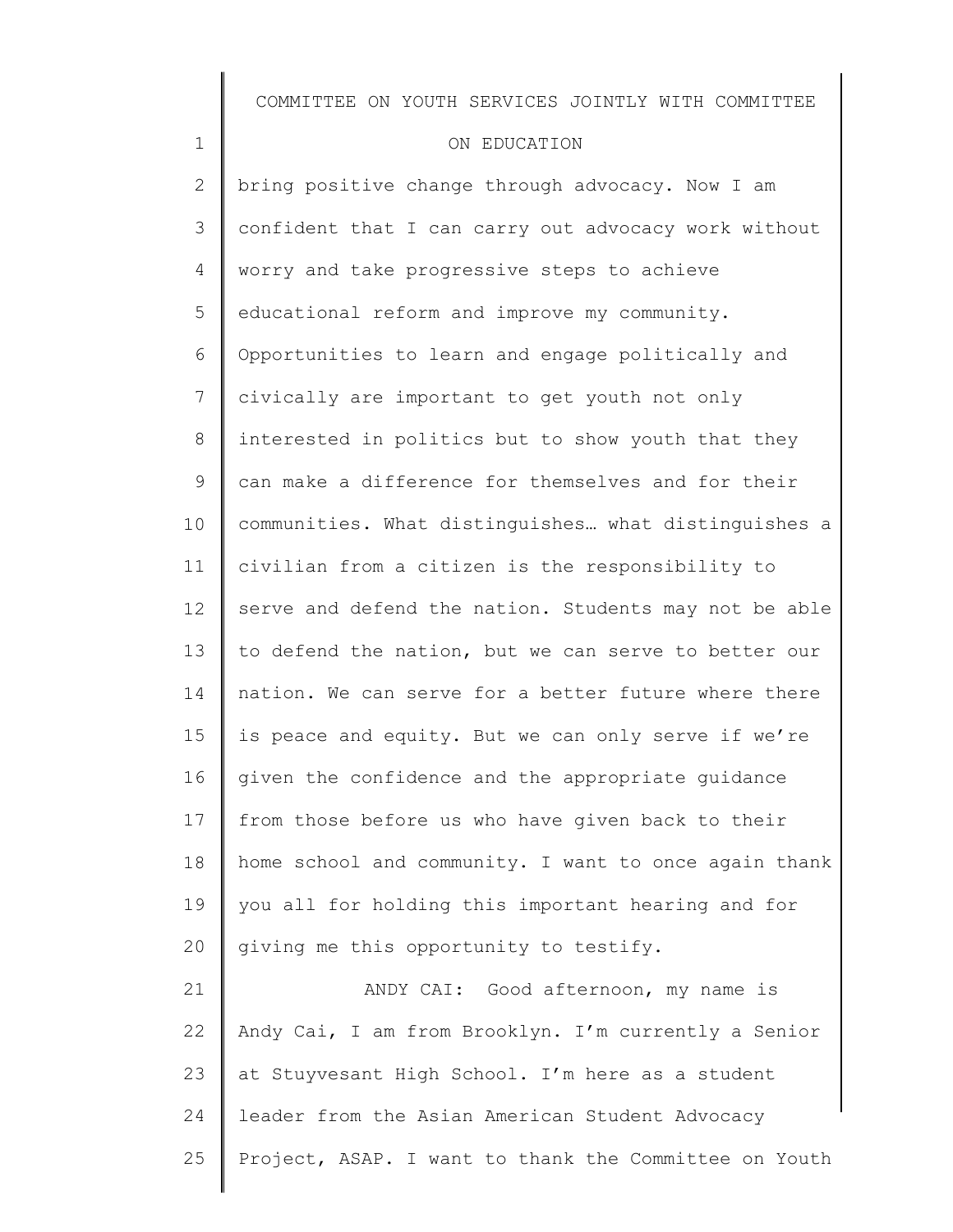#### ON EDUCATION

1

2 3 4 5 6 7 8 9 10 11 12 13 14 15 16 17 18 19 20 21 22 23 24 25 Services and the Committee on Education for holding this hearing. Through ASAP, I realized there are people that advocate for issues in the Asian Pacific American, APA community and they actually make an impact. I was accustomed to the stereotype that APAs are quite and don't speak out, so this was quite shocking for me to hear. What was even more shocking for me was that high school students can also make impacts. The previous cohort of ASAP youth leaders had helped get a bill passed through City Council, I didn't think that people my age were capable of creating a changing government. I was excited about the prospect of making an impact in my community, but I got nervous thinking about the type of work that high… these high school students were doing. They spoke with Council Members and government… other government officials and press. I wasn't a good public speaker and I was scared of making mistakes and embarrassing myself in front of others. I wanted to do things behind the scenes such as setting up meetings and helping others prepare to speak. In 2016, we started a campaign to support Resolution 0792 which establishes January  $30^{th}$  annually as Fred, Fred T Korematsu Day in New York City. To gather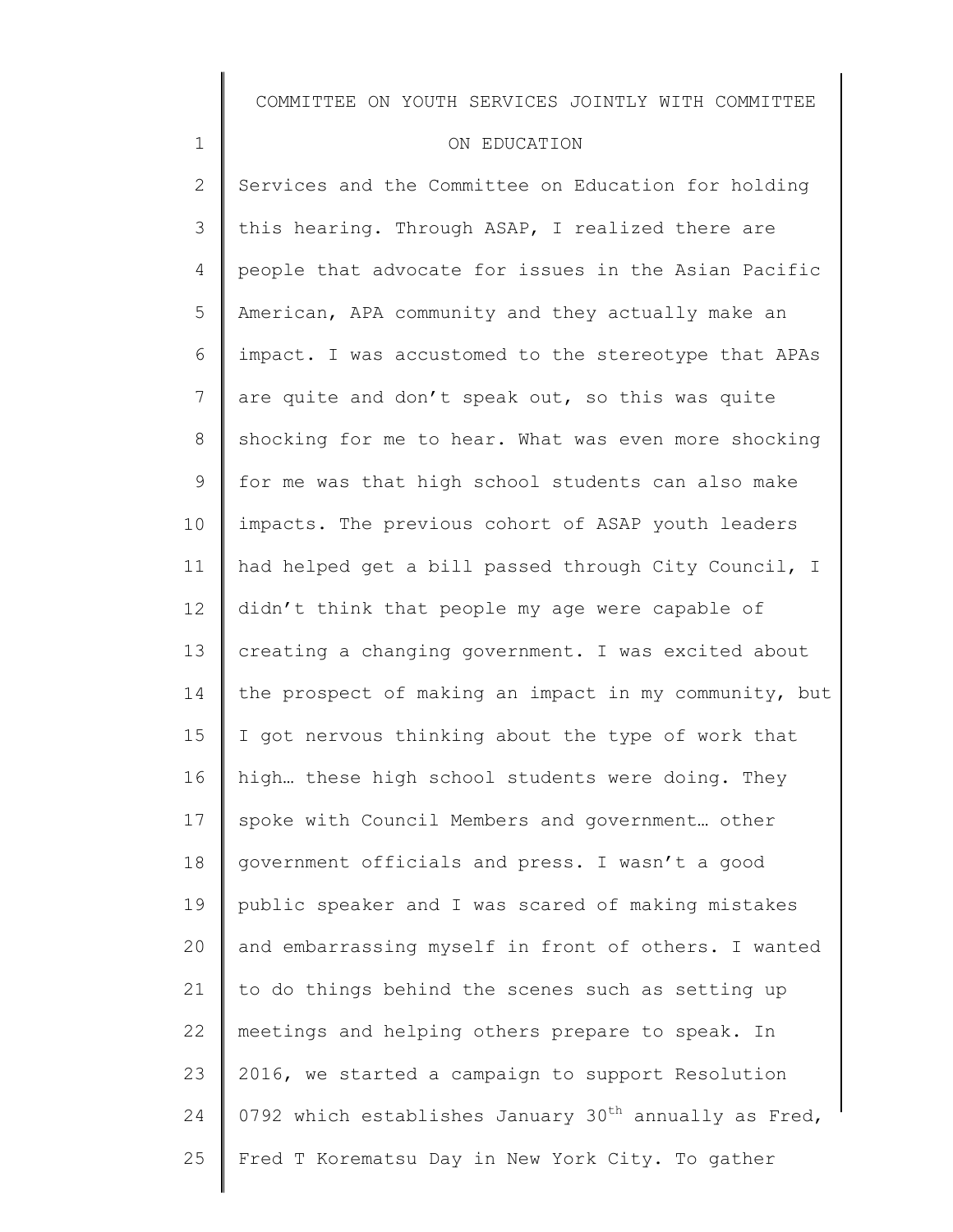### ON EDUCATION

1

2 3 4 5 6 7 8 9 10 11 12 13 14 15 16 17 18 19 20 21 22 23 24 25 support for Resolution  $0792$ , we had to meet with Council Members and their legislative directors to discuss the importance of Fred Korematsu Day and the impact it would have. ASAP trained and prepared us to meet with the Council Members in the off… in the office. We learned how to email and call Council Members to set up meetings. I was like the one that does… did the background… did the behind the work… scenes work, and I sent emails, I didn't want to go to the actual meeting because I was scared of speaking with a government official. I didn't have much confidence in myself. The Program Manager of ASAP and my fellow ASAP youth leaders encouraged me to go the meeting. They told it would be a good experience and it would help me improve my public speaking. I decided to listen to them and I did multiple mock legislative meetings with my fellow youth leaders to prepare. Despite all the preparation, I was still nervous going to my first legislative meeting. As I waited to speak, I nervously shifted in my seat. When I finally spoke during the meeting, I tried to calm myself, but I still stumbled over my words. Luckily, I didn't make any major mistakes. I realized that speaking to a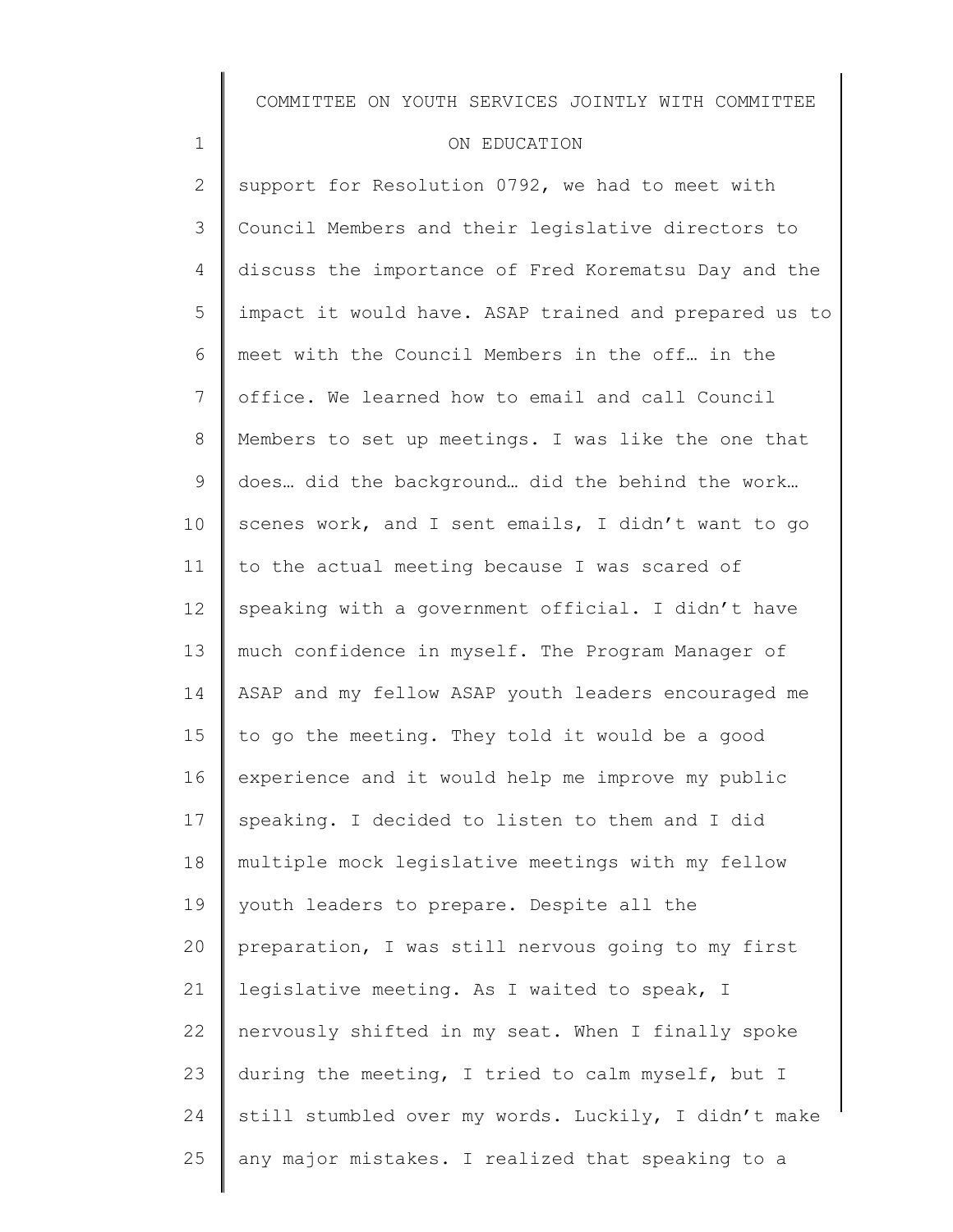### ON EDUCATION

1

2 3 4 5 6 7 8 9 10 11 12 13 14 15 16 17 18 19 20 21 22 23 24 25 government official wasn't as bad as I thought it would be. For most of us there, it was the first time speaking with a government official. Although we couldn't get the Council Member to sponsor the Resolution, we came out of the meeting feeling happy and proud that we actually went through with a government official. This encouraged us to keep working to gather support. The following year, we set up more meetings and I didn't feel as scared. I got more comfortable speaking with elected officials as I went to more meetings. ASAP empowered me and improved my self-confidence. Over the last three years with ASAP, I enthusiastically attended meetings with numerous Council Members, testified at City Hall hearings and helped get Resolution 0792 passed. I never thought I would be able to do any of those… these things three years ago. I wasn't sure if Council Members would listen to us high school students, they were powerful people who decide what laws get passed in New York City and we were just students. ASAP helped me gain the skills and experience to speak with… before you today and it's also taught me that my voice and the voice of high school students matter. Thank you again… once again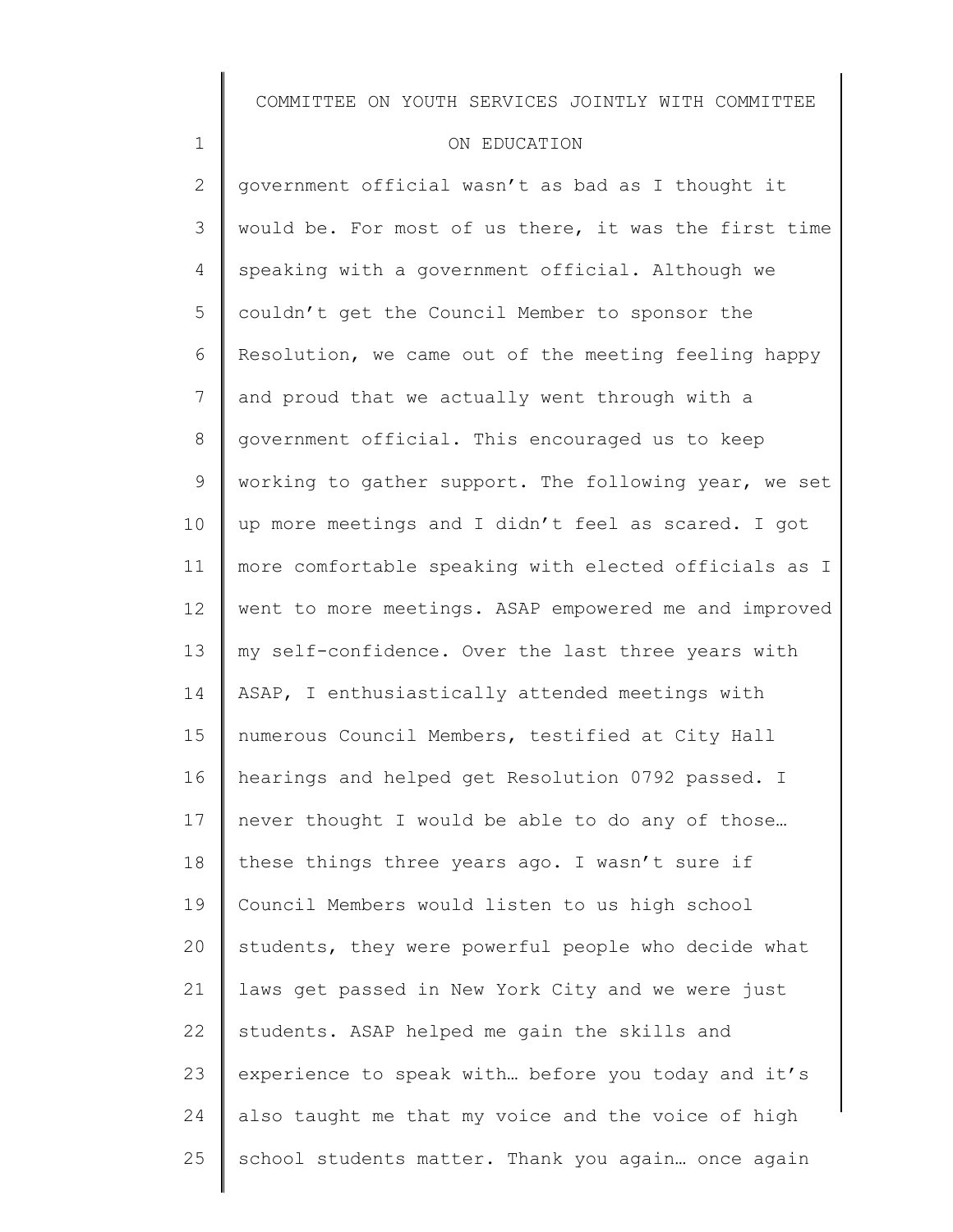|               | COMMITTEE ON YOUTH SERVICES JOINTLY WITH COMMITTEE    |
|---------------|-------------------------------------------------------|
| 1             | ON EDUCATION                                          |
| 2             | for holding this hearing and giving test opportunity  |
| 3             | to testify.                                           |
| 4             | CHAIRPERSON ROSE: I want to thank you                 |
| 5             | for testifying and you've done a great job and it's   |
| 6             | not easy to speak for three minutes and I think       |
| 7             | you've mastered the skill, thank you for testifying   |
| 8             | [cross-talk]                                          |
| $\mathcal{G}$ | COMMITTEE MEMBER TREYGER: A plus.                     |
| 10            | CHAIRPERSON ROSE: Yeah.                               |
| 11            | ANDY CAI: Thank you, thank you.                       |
| 12            | CHAIRPERSON ROSE: Next.                               |
| 13            | SOPHIA ZHENG: Good afternoon everyone. I              |
| 14            | am Sophia Zheng, a member of the Asian American       |
| 15            | Student Advocacy Project, ASAP from the coalition for |
| 16            | Asian American Children and Families, CACF. I'm also  |
| 17            | a junior in Manhattan Hunter Science High School. It  |
| 18            | is my great pleasure to speak here, thank you all     |
| 19            | for thank you to the Committee on Youth Services and  |
| 20            | the Committee on Education for holding this hearing   |
| 21            | today. I was born and raised in China for 15 years.   |
| 22            | When I was young, I felt a strong sense of social     |
| 23            | responsibly, even though my parents barely talked to  |
| 24            | me about the importance of my role in society. I was  |
| 25            | told by most adults that youth cannot change          |
|               |                                                       |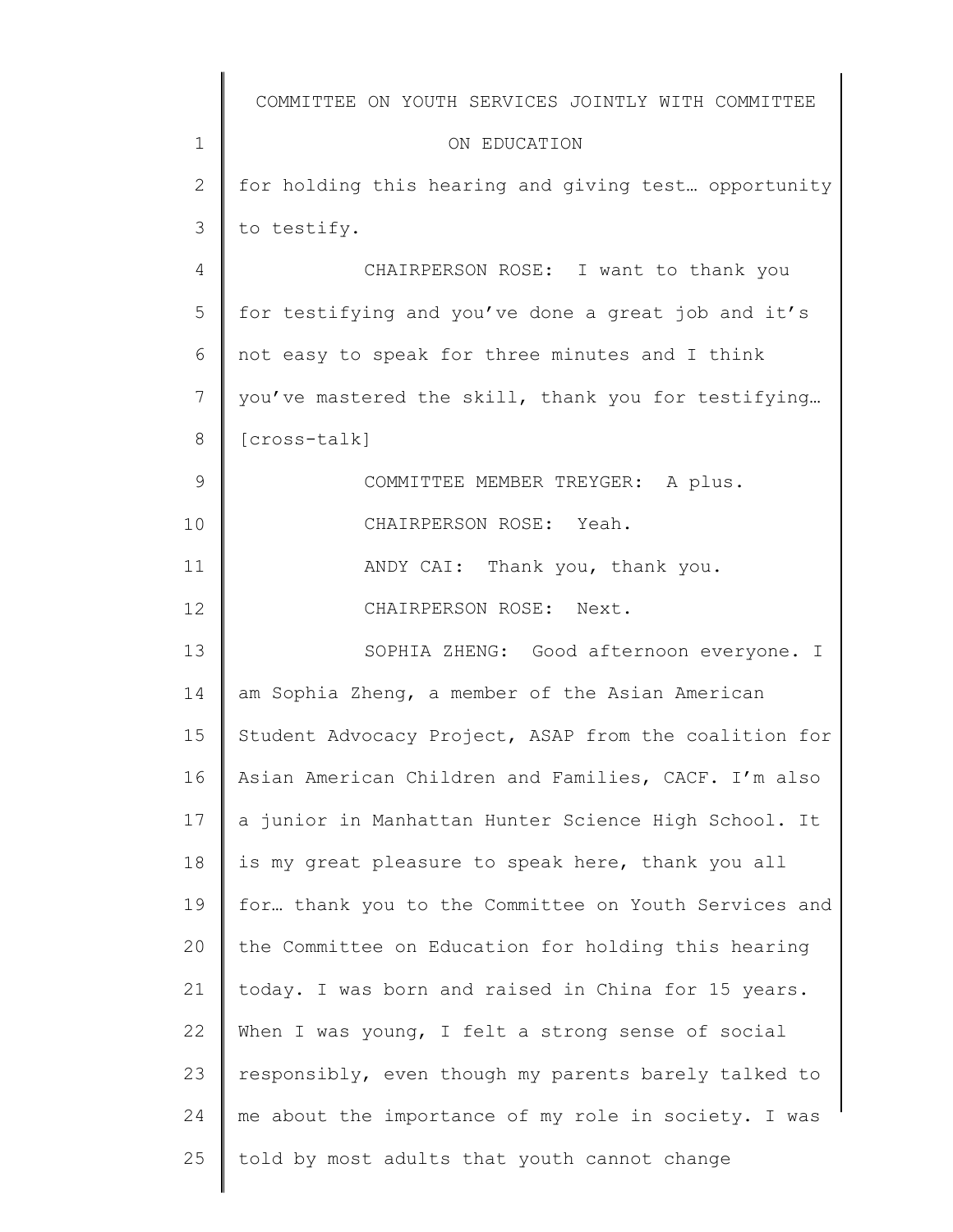### ON EDUCATION

1

2 3 4 5 6 7 8 9 10 11 12 13 14 15 16 17 18 19 20 21 22 23 24 25 anything. Because my voice was barely heard, my passion for engaging in politics and society weakened a lot. Some youth around me do not even care about politics and making contributions to society. In my sophomore year, after immigrating here for several months, I was lucky to catch an opportunity that changed my… changed me and society, joined ASAP. In ASAP, I started learning about the barriers and inequalities embedded in New York City system and the policies that impacted the Asian Pacific American community. We are also encouraged and supported to improve New York City's public education system through policy advocacy. In the past years, ASAP youth leaders worked on developing a campaign to have more inclusive and diverse curriculum in high school. We believe that there are still tensions between racial and ethnic groups and that learning about different communities and having diverse role models would address harmful stereotypes and prevent bullying. One major campaign we have worked on is the Fred Korematsu campaign. Council Member Daniel Dromm approached us to support the Resolution 0792, which establishes January 30<sup>th</sup> as Fred Korematsu Day in New York City. We thought it was a great opportunity to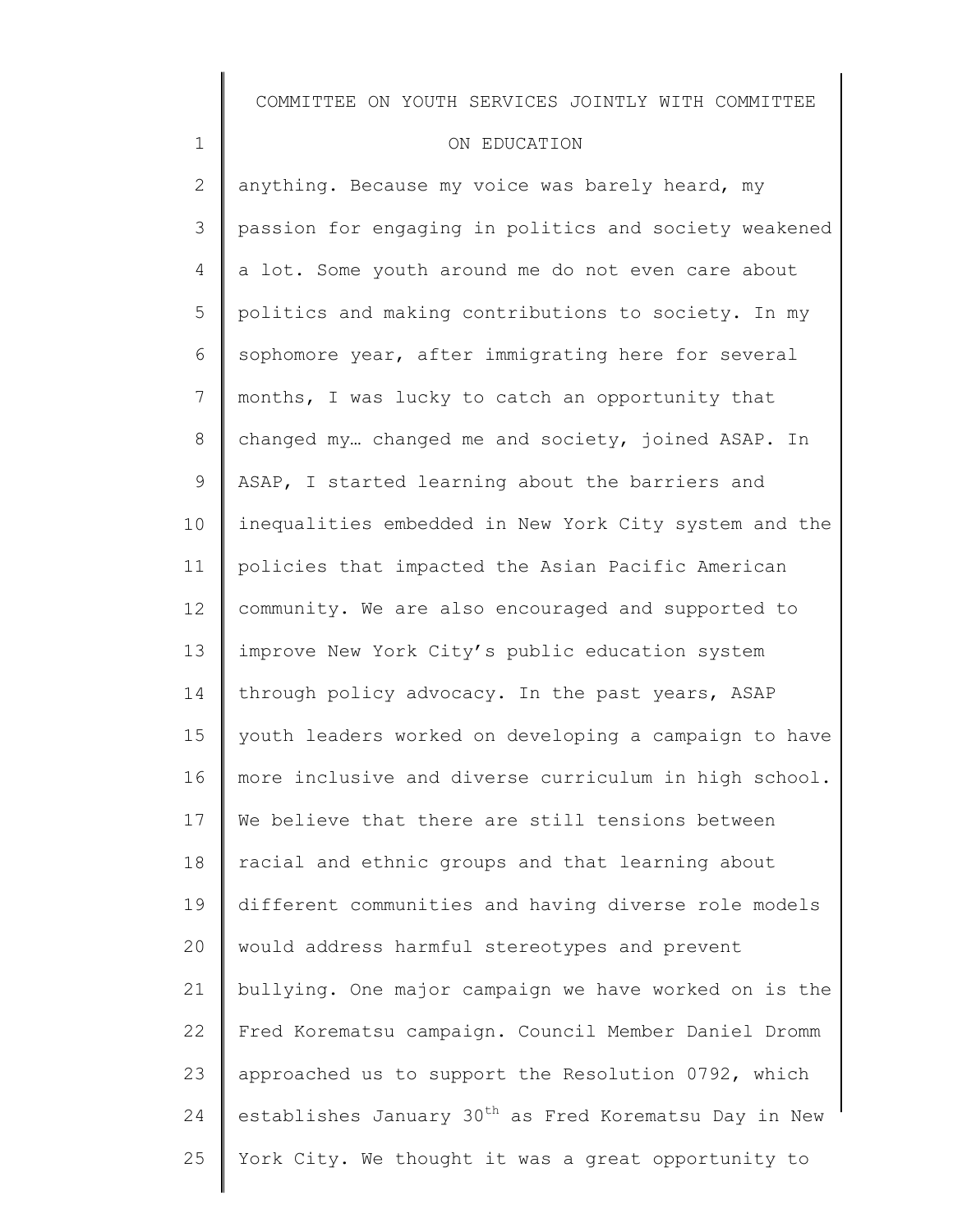### ON EDUCATION

1

2 3 4 5 6 7 8 9 10 11 12 13 14 15 16 17 18 19 20 21 22 23 24 25 honor such an important civil rights leader and to practice our advocacy skills. We met with the Chair of the Committee of Cultural Affairs, Council Member Van Bramer. We also contacted other Council Members to set up meetings with their, their office. After 35 Council Members supported the resolution, a public hearing was held in City Hall on October  $25^{th}$ , 2017 and ASAP was the only youth group who testified, which emphasized the need for youth's voices. As ASAPers speak… spoke at the first inaugural celebration for Fred Korematsu Day this past January. I told myself, hey, good job. After the campaign, I have been asking myself many times, what did I gain in the process? To carry out a campaign like this, ASAPers have developed multiple strategies and skills to organize community members, facilitate meetings with decision makers and prepare presentations. We also improved our task management, teamwork, effective communication and public speaking skills. Most importantly, we gained a strong sense of social responsibility and know the fact that we the youth, the future generation, can have a positive influence on society and history. What would I be if I did not have an opportunity to attend ASAP, if I was not told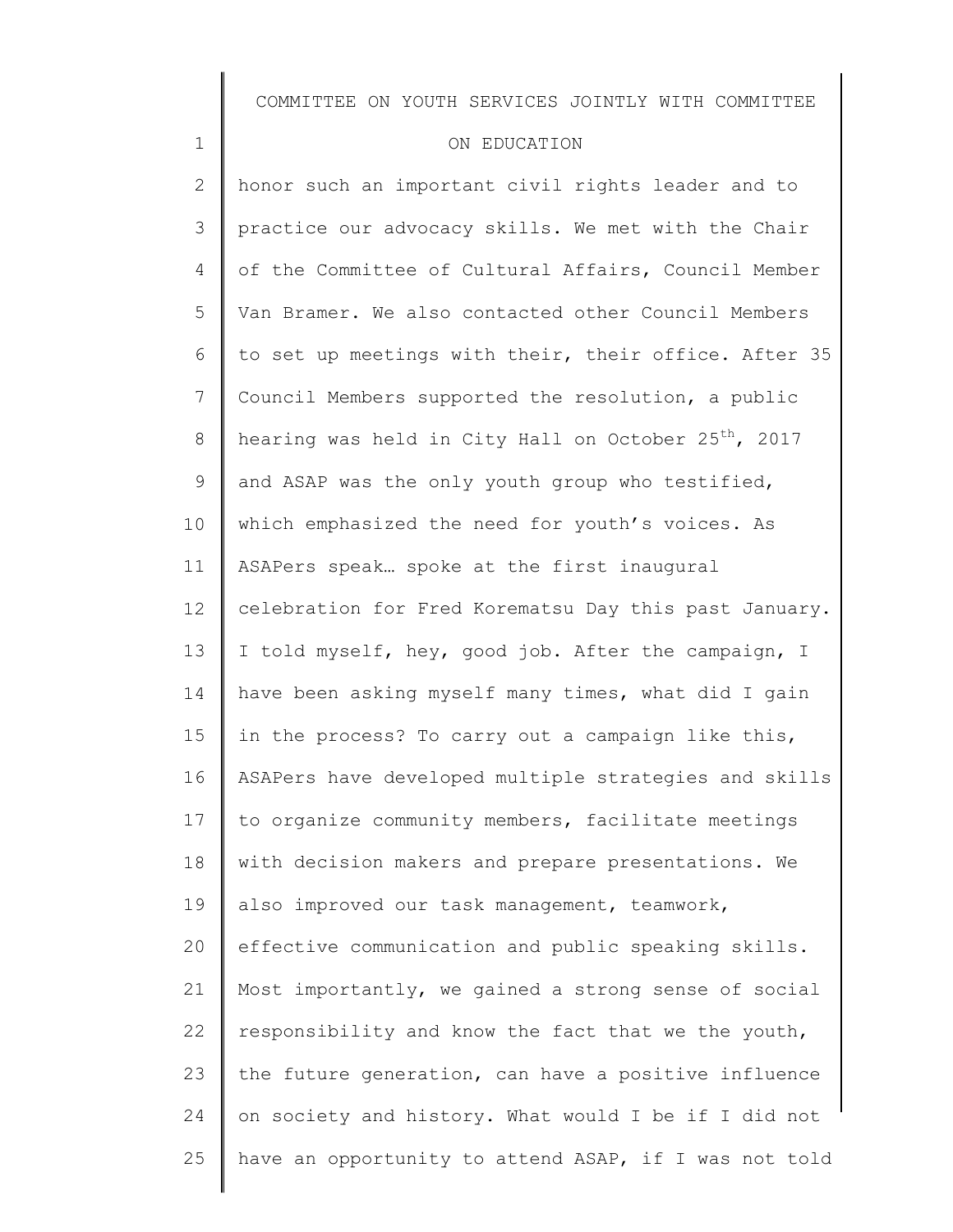#### ON EDUCATION

1

2 3 4 5 6 7 8 9 10 11 12 13 14 15 16 17 18 19 20 21 22 23 24 25 about the issues in our community, if I was not seen as an important part of society? Again, I was lucky that I have the chance to engage in society but what about my peers, who are the future of our country? For us, civic engagement opportunities are as important as education, where we can be informed, trained to think critically and take action and are provided with a platform to exert our power and potential. I'm glad that there are opportunities like ASAP, but there should be more, since many youths should have a… should be aware of the influence they can make have… they can have on society. I believe that, when I look back in ten years, I will truly realize and appreciate the effect that youth civic engagement opportunities such as ASAP have had on my entire life. Thank you again for having this hearing and giving me the opportunity to speak about my experiences. CHAIRPERSON ROSE: Thank you, thank you for that very articulate presentation. COMMITTEE MEMBER TREYGER: A plus. CHAIRPERSON ROSE: Do you think that… how would you… is there something that we can do to engage more young people in programs like yours?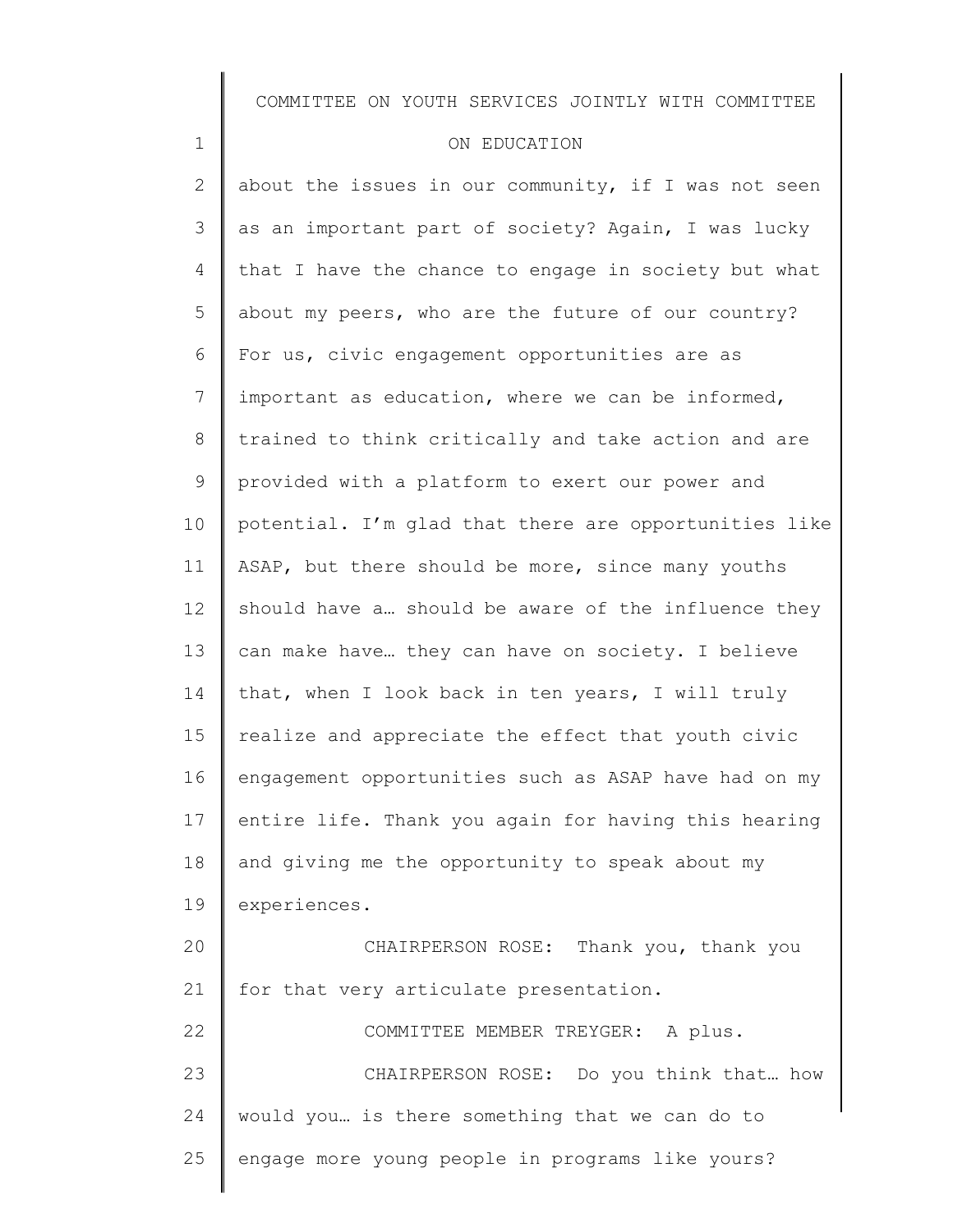## ON EDUCATION

1

| $\mathbf{2}$ | ANDY CAI: I would say it's kind of hard              |
|--------------|------------------------------------------------------|
| 3            | to find programs like ASAP, I was lucky that I go to |
| 4            | Stuyvesant and so Stuyvesant is very involved of     |
| 5            | telling the students about different opportunities   |
| 6            | and so I found out about ASAP through a newsletter   |
| 7            | that Stuyvesant sends out to their all their         |
| 8            | students, if there was some way like maybe more      |
| 9            | schools had like could connect with the these        |
| 10           | community-based organizations, learn about these     |
| 11           | opportunities and then send them out to their        |
| 12           | students they would be aware of these opportunities  |
| 13           | and take advantage of them.                          |
| 14           | CHAIRPERSON ROSE: So, there should be                |
| 15           | some sort of database or platform that makes all of  |
| 16           | these programs available so that people would know   |
| 17           | young people would know?                             |
| 18           | ANDY CAI: Yeah, I think something like               |
| 19           |                                                      |
|              | that would help a lot because I have other friends   |
| 20           | that wanted to do something like this, but they      |
| 21           | didn't know that there were opportunities like this  |
| 22           | out there they just weren't aware.                   |
| 23           | CHAIRPERSON ROSE: Thank you.                         |
| 24           | COMMITTEE MEMBER TREYGER: Debi can I                 |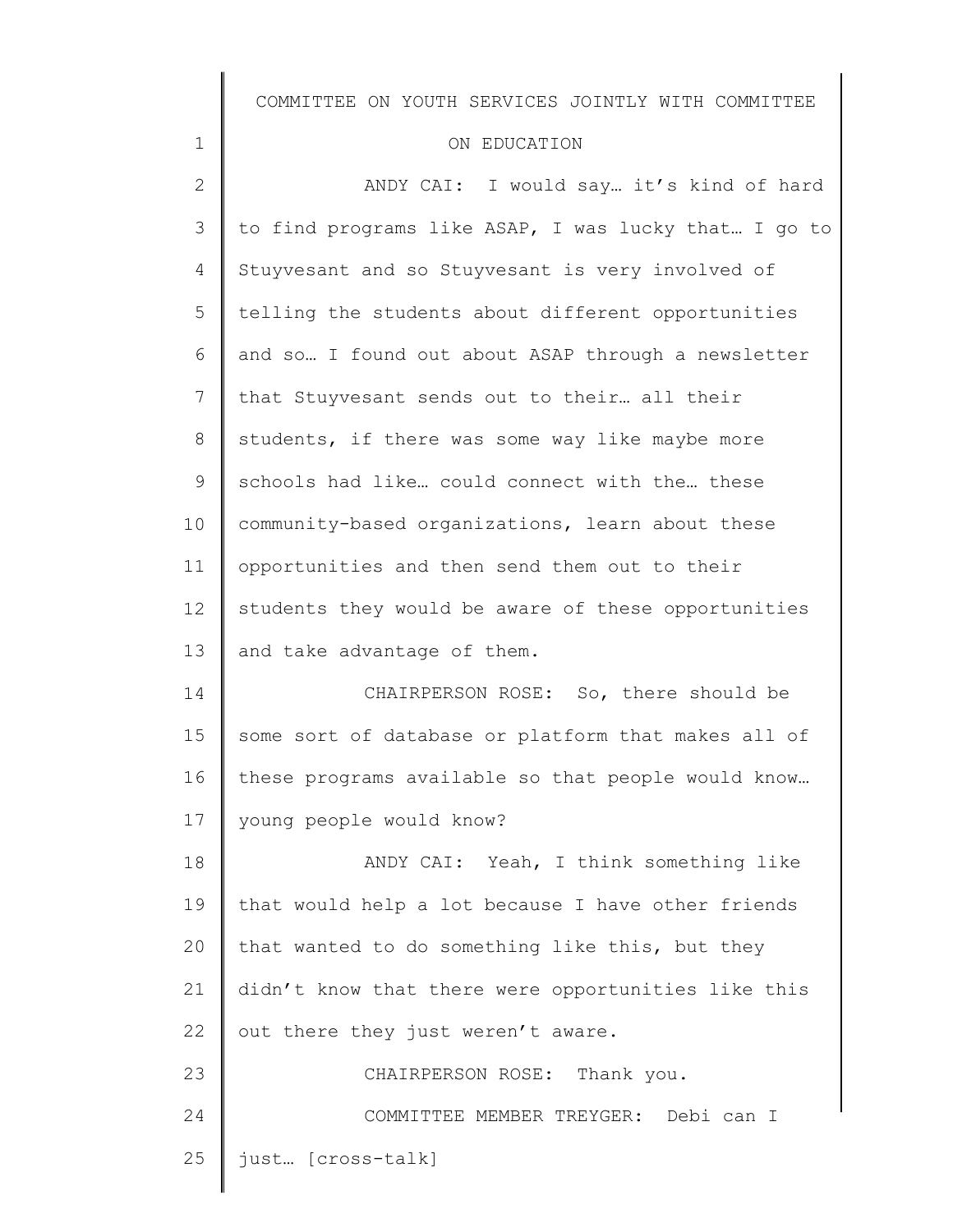1 2 3 4 5 6 7 8 9 10 11 12 13 14 15 16 17 18 19 20 21 22 23 24 25 COMMITTEE ON YOUTH SERVICES JOINTLY WITH COMMITTEE ON EDUCATION CHAIRPERSON ROSE: Sure. COMMITTEE MEMBER TREYGER: So, you mentioned that you go to Stuyvesant High School? ANDY CAI: Yes. COMMITTEE MEMBER TREYGER: Does Stuyvesant High School require a certain number of community service hours? ANDY CAI: No, they do not. COMMITTEE MEMBER TREYGER: They do not? ANDY CAI: They do not. COMMITTEE MEMBER TREYGER: So… interesting, so when you take government class there's no requirement in the class to, to get involved in the community, are there any types of courses you've taken that require you or encourage you to be active… be active in civic life outside the school community… outside the school? ANDY CAI: To my knowledge, no, Stuyvesant doesn't have any requirements on how many… they don't require you to do any community service. COMMITTEE MEMBER TREYGER: Interesting because one… as a former high school teacher, not Stuyvesant we, we did have a requirement of a certain number of hours and I felt as an educator that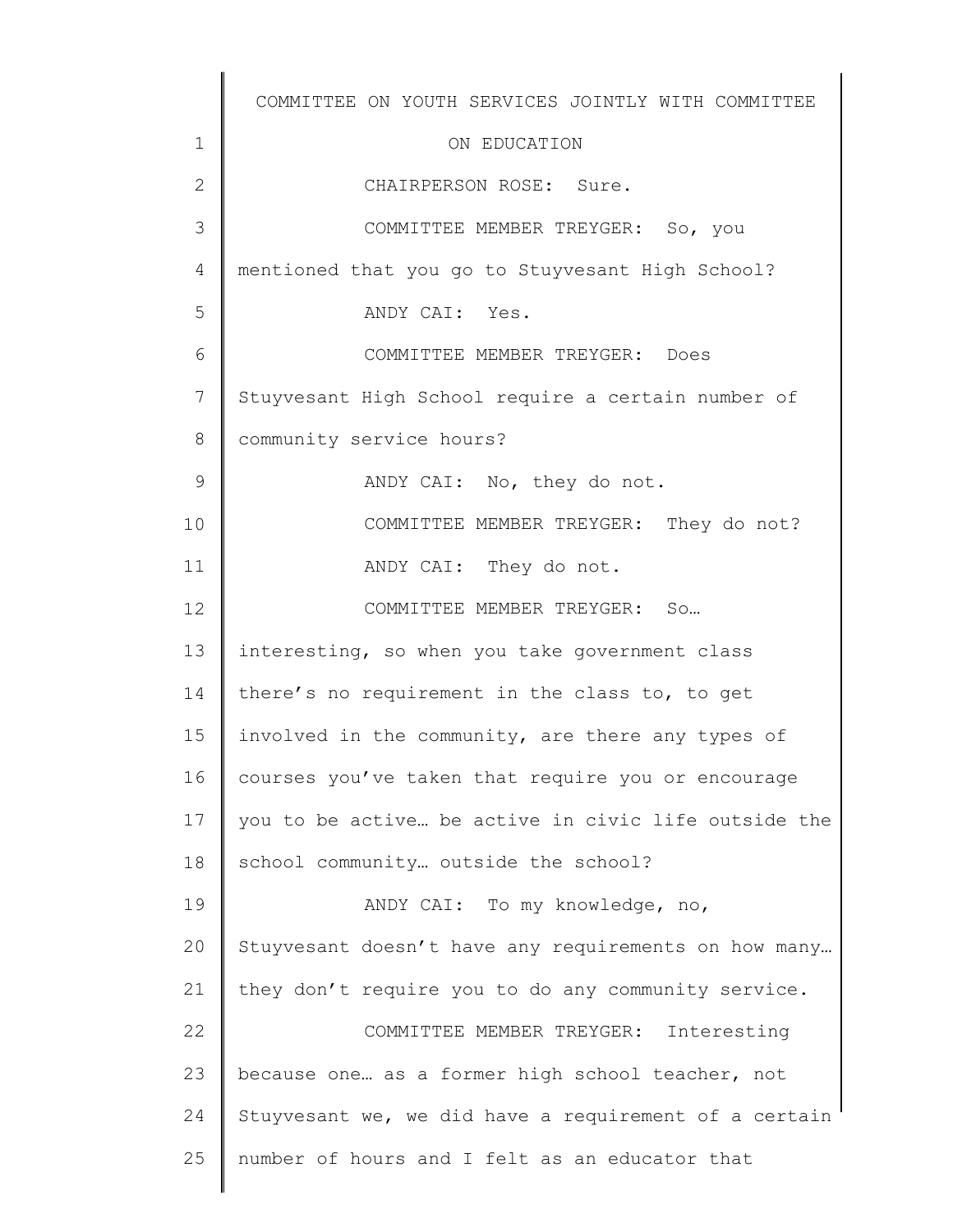#### ON EDUCATION

2 3 4 5 6 7 8 9 10 11 12 13 14 15 16 17 18 19 20 21 22 23 24 there's nothing that compares to seeing civic life and being a part of it, some of my students went… visited senior centers and helped teach seniors how to use a computer, how to use… and that was a great exchange between seniors and young people, they, they worked… they helped clean up the neighborhood, they, they, they got involved in neighborhood in, in ways beyond just a lesson plan or, or the, the classroom experience but I'm very inspired by your remarks about making sure that, you know students in all schools regardless of what school you go to that we empower kids because this, this is your… this is… this is about you and your future and we have to make sure that you are empowered with every possible tool to succeed so again I, I applaud all, all of you here today for your very powerful meaning, meaningful testimony, thank you. CHAIRPERSON ROSE: Thank you. And we'll have the next panel, this is the… and the last. COMMITTEE CLERK: Sarah Zapiler, Julisa Perez, Anyhara Garcia, and DeNora Getachew. CHAIRPERSON ROSE: And when you come up please say your name and the organization you're

25

1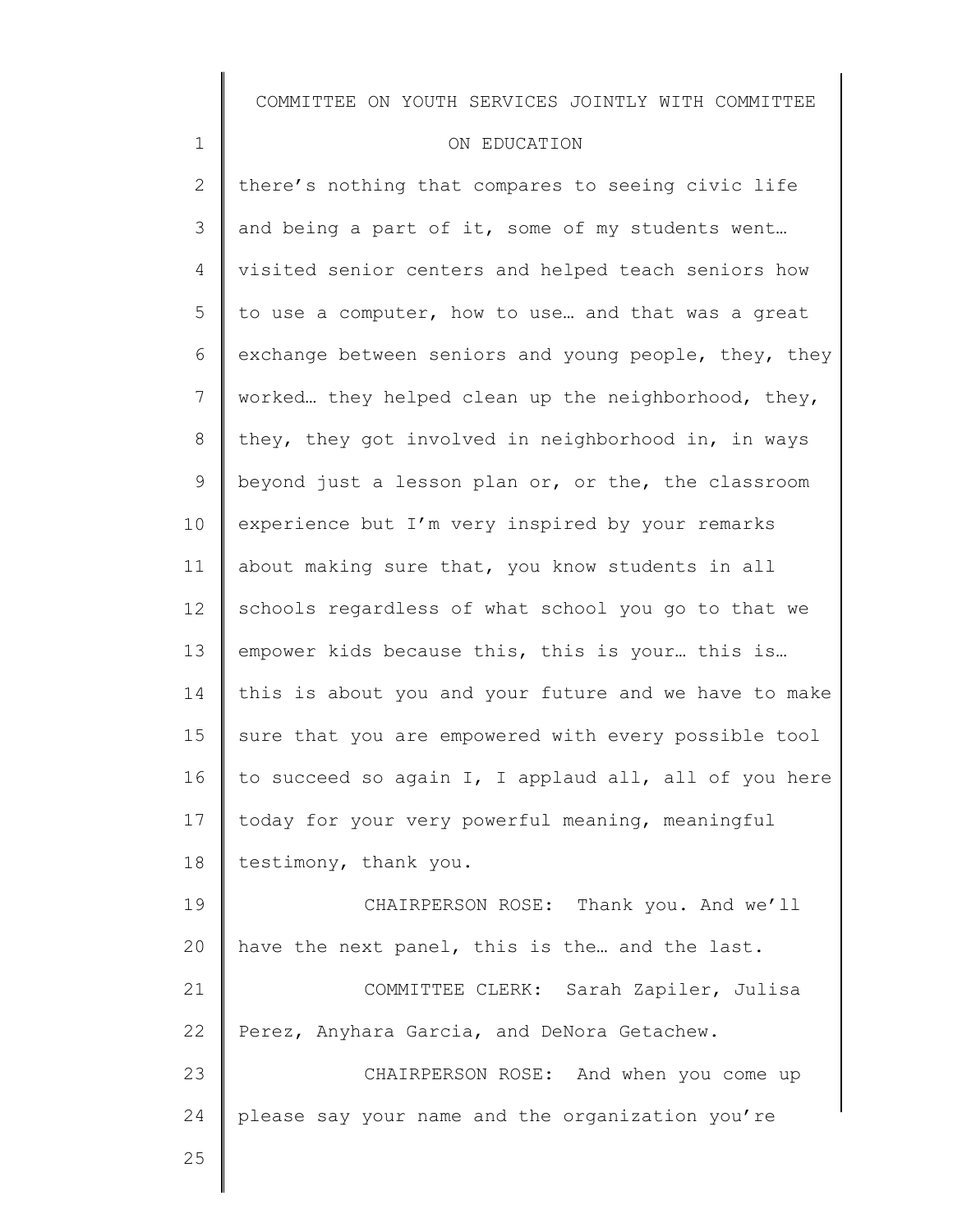|                | COMMITTEE ON YOUTH SERVICES JOINTLY WITH COMMITTEE    |
|----------------|-------------------------------------------------------|
| $\mathbf 1$    | ON EDUCATION                                          |
| $\mathbf{2}$   | representing, and I want to thank you for your        |
| 3              | patience. It looks like we lost a few                 |
| $\overline{4}$ | COMMITTEE CLERK: I know we lost a few                 |
| 5              | [cross-talk]                                          |
| 6              | CHAIRPERSON ROSE: It looks like we lost               |
| 7              | a few. So, state your name and your organization      |
| 8              | please.                                               |
| $\mathcal{G}$  | DENORA GETACHEW: Okay. Is it on now,                  |
| 10             | there we go. Good afternoon Council Members Rose and  |
| 11             | Treyger. My name is DeNora Getachew and thank you for |
| 12             | the correct pronunciation of that. I am the New York  |
| 13             | City Executive Director of Generation Citizen, we are |
| 14             | a nine-year-old national, nonpartisan organizations   |
| 15             | dedicated to educating and empowering the next        |
| 16             | generation of civically engaged leaders. Thank you    |
| 17             | for the opportunity to testify today at today's       |
| 18             | timely and important hearing about youth civic        |
| 19             | engagement opportunities. I'd be remiss if I didn't   |
| 20             | start by thanking the council for the substantial     |
| 21             | investment in Generation Citizen over the last two    |
| 22             | fiscal years through the civics education and city    |
| 23             | school's initiative. Because of the council's         |
| 24             | leadership and prioritizing civics education in       |
| 25             | communities citywide, Generation Citizen has educated |
|                |                                                       |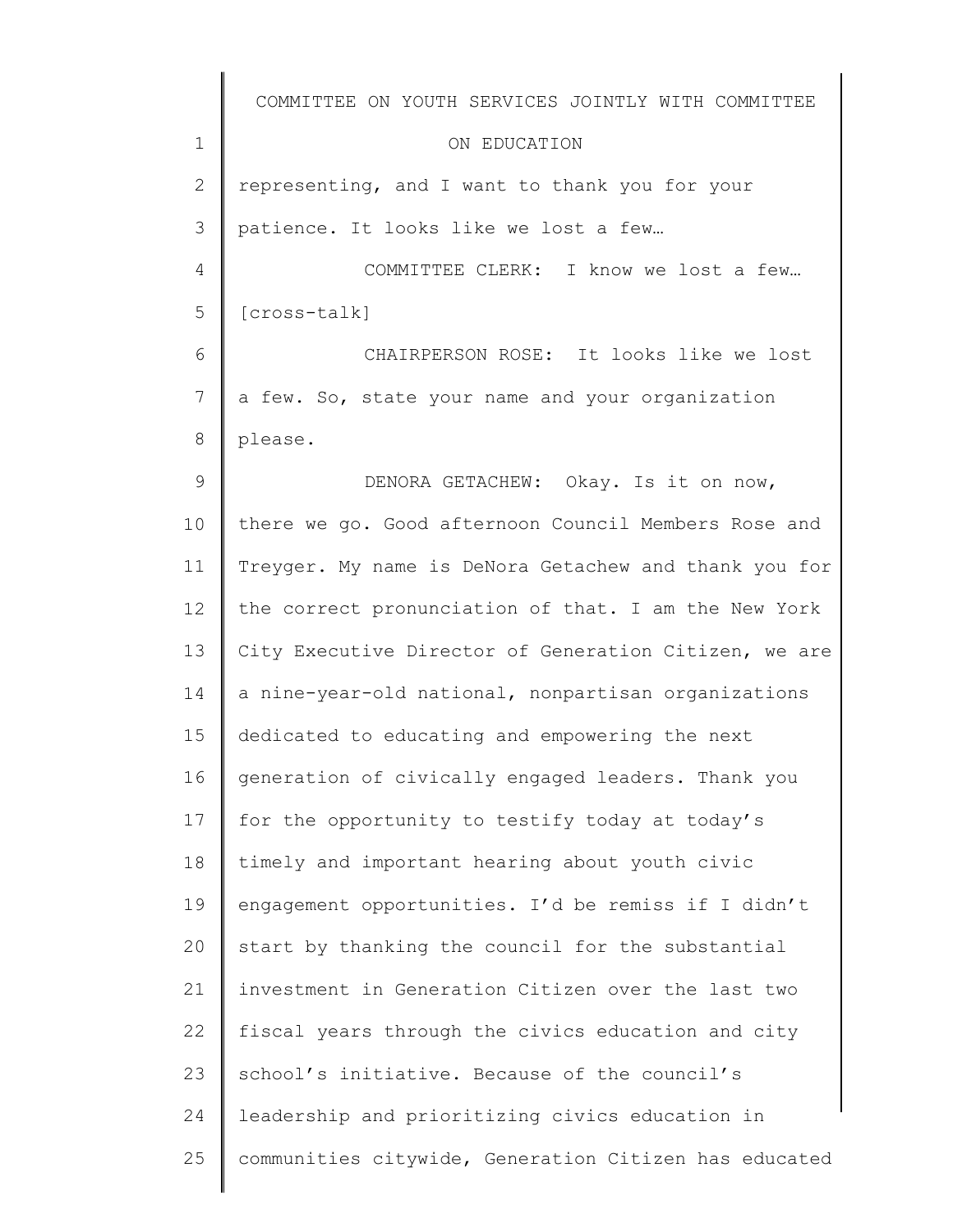#### ON EDUCATION

1

2 3 4 5 6 7 8 9 10 11 12 13 14 15 16 17 18 19 20 21 22 23 24 25 over 7,000 middle and high school students in over 50 New York City public schools. We've launched college partnerships with four new CUNY colleges; Buruch College, John Jay College of which I'm an alumna, Medgar Evers, Queens College and deep into our partnership with Hunter College to recruit over 200 democracy coaches who we call college interns to coteach our Action Civics curriculum and to service peer to near peer mentors in public school classrooms. We've also cultivated the future civic workforce by providing community college interns with stipends for teaching Action Civics in over 280 public school classrooms. So, thank you for your leadership and support with that and we appreciate the opportunity to continue to partner in the years ahead. As has been discussed during today's hearing we're facing a civic reckoning, we now all realize both in post parkland moment but also in a… in this politically diverse climate what it means to deprioritize civics education and the impact that it has on our democracy. We know that civic disengagement and illiteracy are rampant especially in our most underserved communities and that's the work that we are prioritizing at Generation Citizen.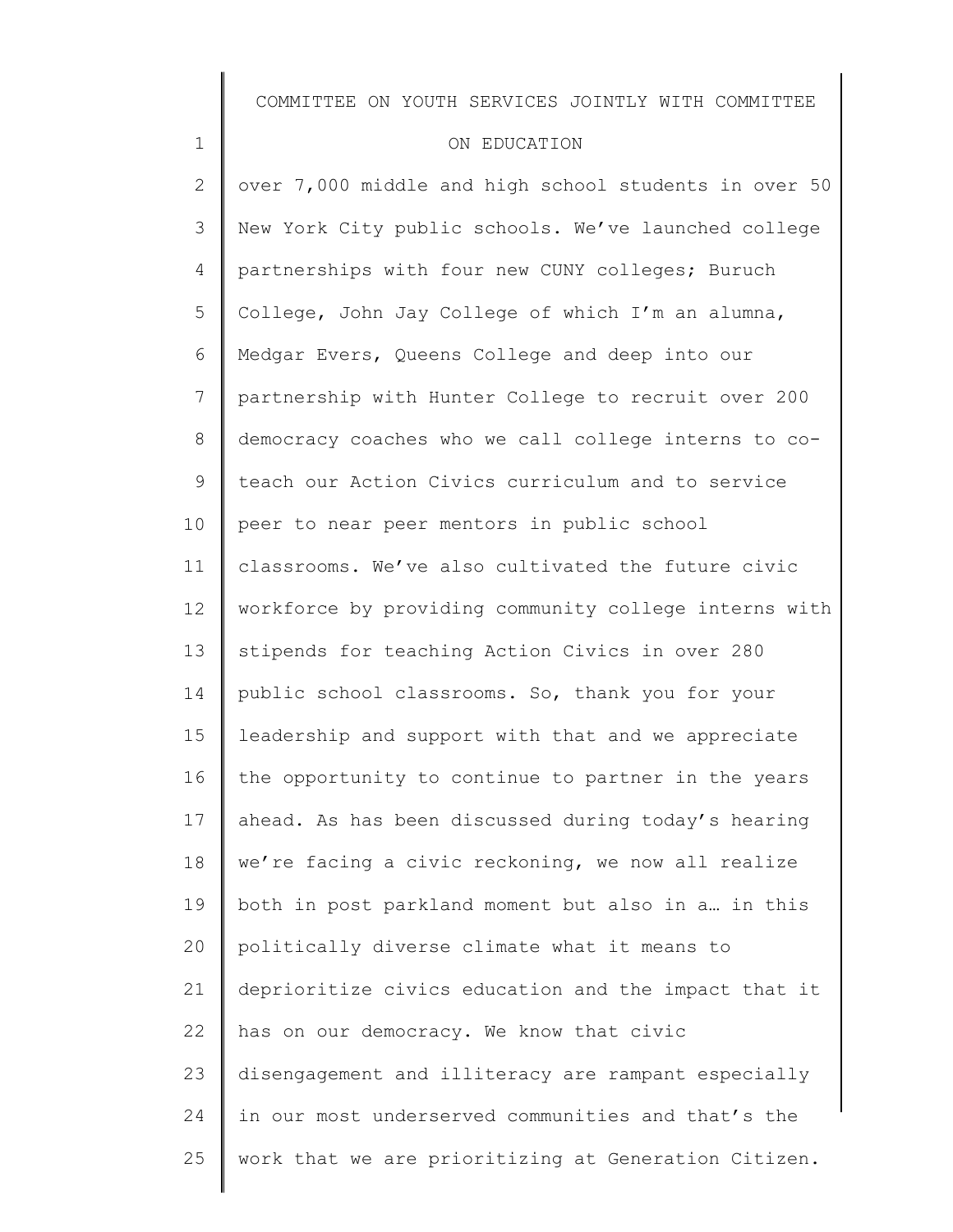### ON EDUCATION

1

2 3 4 5 6 7 8 9 10 11 12 13 14 15 16 17 18 19 20 21 22 23 24 25 We've bringing civics in education back into the classrooms in a new and exciting way through a pedagogy we call Action Civics so it's not school house rock with all due respect to those of us including myself who learned that way, it is action oriented, it is project based, it is student led. I include in my testimony the core components of Action Civics and you will hear from one of our students who will talk about that work. Our young people are prioritizing and grappling with the issues that we all are facing so affordable housing, gun violence, policing, police brutality and how can they actually improve their communities by directly engaging with government so they're calling their elected officials and proposing concrete solutions, everything from how can they get a traffic signal installed at a key dangerous intersection like a group of girls in Brooklyn did to how can they advocate for legislation in Albany to improve the health education curriculum about how addictive opioids are so it's not theory, it is action. As I said we're focused on that civic engagement gap, how do we get to those young people in underserved communities who we know are 50 percent less likely to study civics in the classroom or have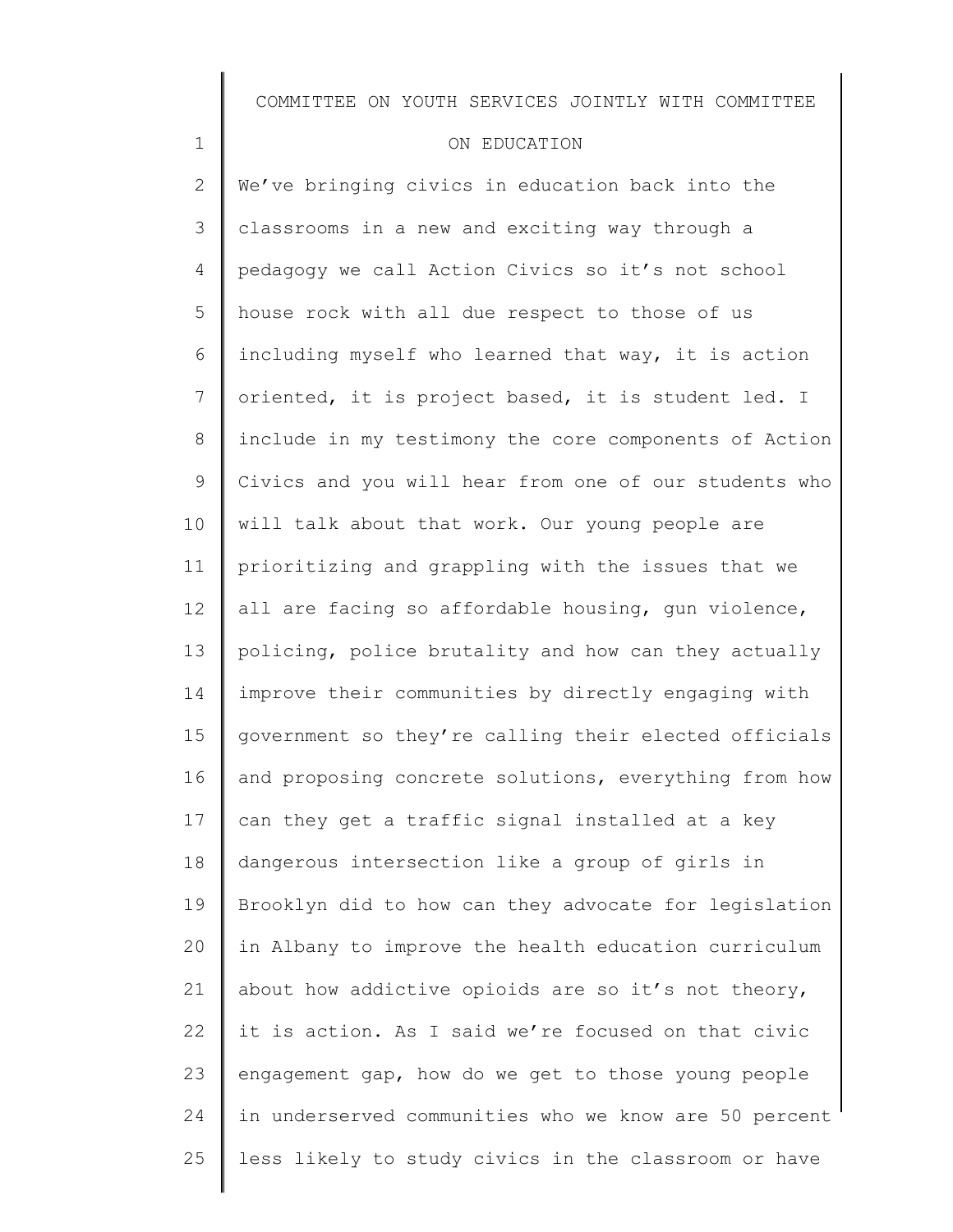### ON EDUCATION

1

2 3 4 5 6 7 8 9 10 11 12 13 14 15 16 17 18 19 20 21 22 23 24 25 a conversation about politics around their dinner table because if we can't get them to be engaged in our democracy we're going to have bigger problems. I want to also say that we are excited to learn more about the administration's civics for all proposal and to work collaboratively with you and the administration to make sure that we can bring Action Civics to all but that it's Action Civics, so I don't want to talk just about civics education on one side and advocacy on the other. Being… I want to close by saying we're not naïve enough to think that our work in the classroom is alone is going to empower young people to be civically engaged, that's why we pushed for the Department of… DYCD to include civic internships in SYEP and want to continue to have conversations about that along the lines of the work that we do through our community change fellowship because we know that that is a way to continue that next step in the civic journey but also create a future civic workforce as was discussed before. Last but not least, I want to thank as Joe gave me a shout, shout out from the Center for Educational Equity, we are also advocating for civics legislation at the national level but also here in New York State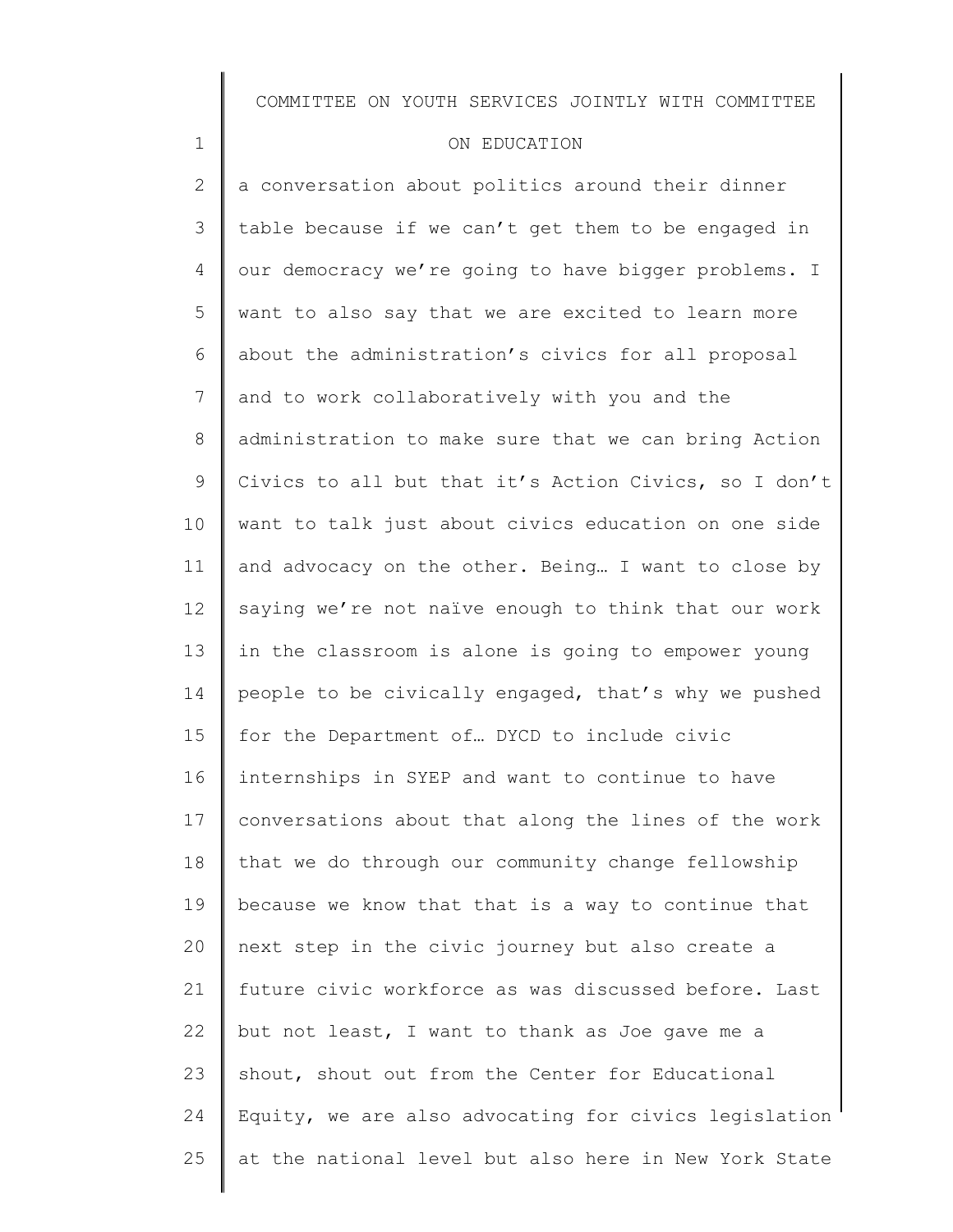#### ON EDUCATION

1

13

2 3 4 5 6 7 8 9 10 11 12 because we know that we can't be in every classroom, we can't serve every young person but what we can do is advocate for Action Civics as a national standard, make sure that teachers are getting the resources they need to teach it in every classroom and that we can assess student learning. So, thank you for the opportunity to partner with the council in bringing civics education to more young people to ensure that we're giving them the knowledge, skills and agency necessary for long term civic participation. Thank you.

CHAIRPERSON ROSE: Thank you.

14 15 16 17 18 19 20 21 22 23 24 25 ANYHARA GARCIA: Good afternoon, my name is Anyhara Garcia and I'm one of… and I'm a student at International High School for Sciences, and an incoming freshman at the city college of New York. As an alumna of Generation Citizen Action, I participated in Generation Citizen Action program during the second semester of my senior year in high school which is located in Council Member Daniel Dromm's district, district 24. GC is an education program designed to civics education back into middle and high school classrooms in an action-oriented way and empower young leaders to exercise their civic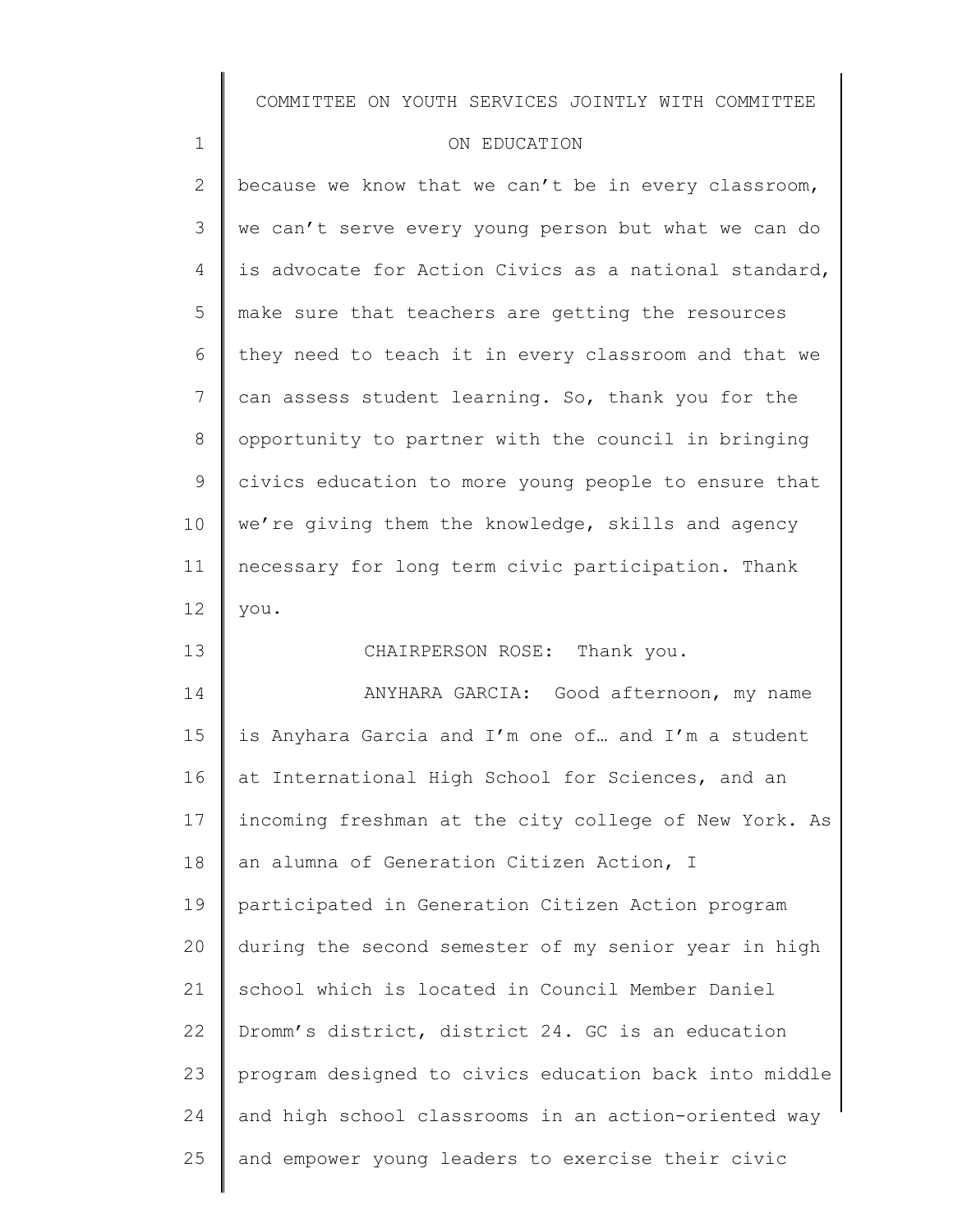### ON EDUCATION

1

2 3 4 5 6 7 8 9 10 11 12 13 14 15 16 17 18 19 20 21 22 23 24 25 duties and participate in civically engaged activities. Throughout that semester long program, GC partners with schools to implement a twice weekly action curriculum during in class time to educate middle and high school students about how to confront and take effective action to address community issues by engaging directly with politics. Students start by debating what they would change if they were decision makers in their school, their city or their state. The students then build consensus to choose an issue impacting their community or… and address collectively. The student analyzes the underlying root causes and agree upon a solution and a solution plan to take action which may involve lobbying elected officials or to even building a coalition. The program culminates with civics day, there is a student final presentation where students actually go and present their projects and they get judged by the action they took and what they did. After coming to an agreement, the issue that my class decided to focus on is making CUNY tuition free. As immigrants and minorities, we experience many obstacles here in New York City. Many of our classmates suffer the disadvantage of being undocumented. This barrier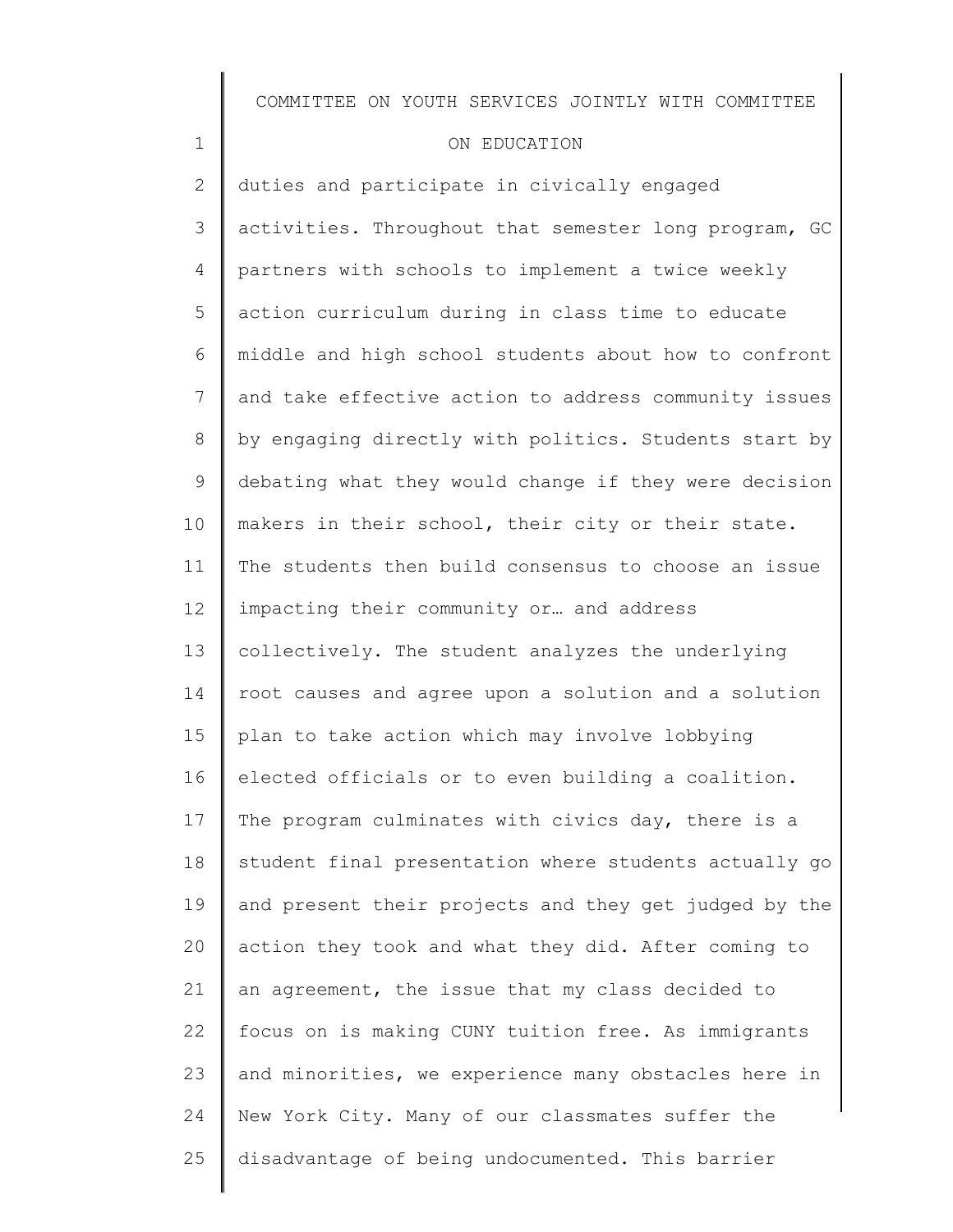### ON EDUCATION

1

2 3 4 5 6 7 8 9 10 11 12 13 14 15 16 17 18 19 20 21 22 23 24 25 prevents them from having the chance to apply for federal financial aid. As a result, many are not able to pay for college tuition in either four years and two-year colleges. It is hurtful to see people's dreams die due to the lack of money. Having in mind that this goal will impact all of New York City and that it would take a lot of effort, dedication and persuasion, we proceeded on researching the main root causes… the main root causes and during the intensive research we came up with an organization that is actually working also to, to solve this issue. We are supporting New York State bill S4749 proposed by Senator Toby Ann Stavisky. This bill makes both CUNY and SUNY free, however, since 2011, it, it has been stuck in the higher education committee. Regarding this fact, this bill is the first step… diverse step to a greater change. As part of our advocacy campaign, we're using social media to attract readers to our blog. That blog has a video with testimonies of people who have a connection to this issue. Furthermore, it also has a bill… has a copy of the bill and ways to contact your representatives. This will give people the chance to communicate with their local representatives and let them know how important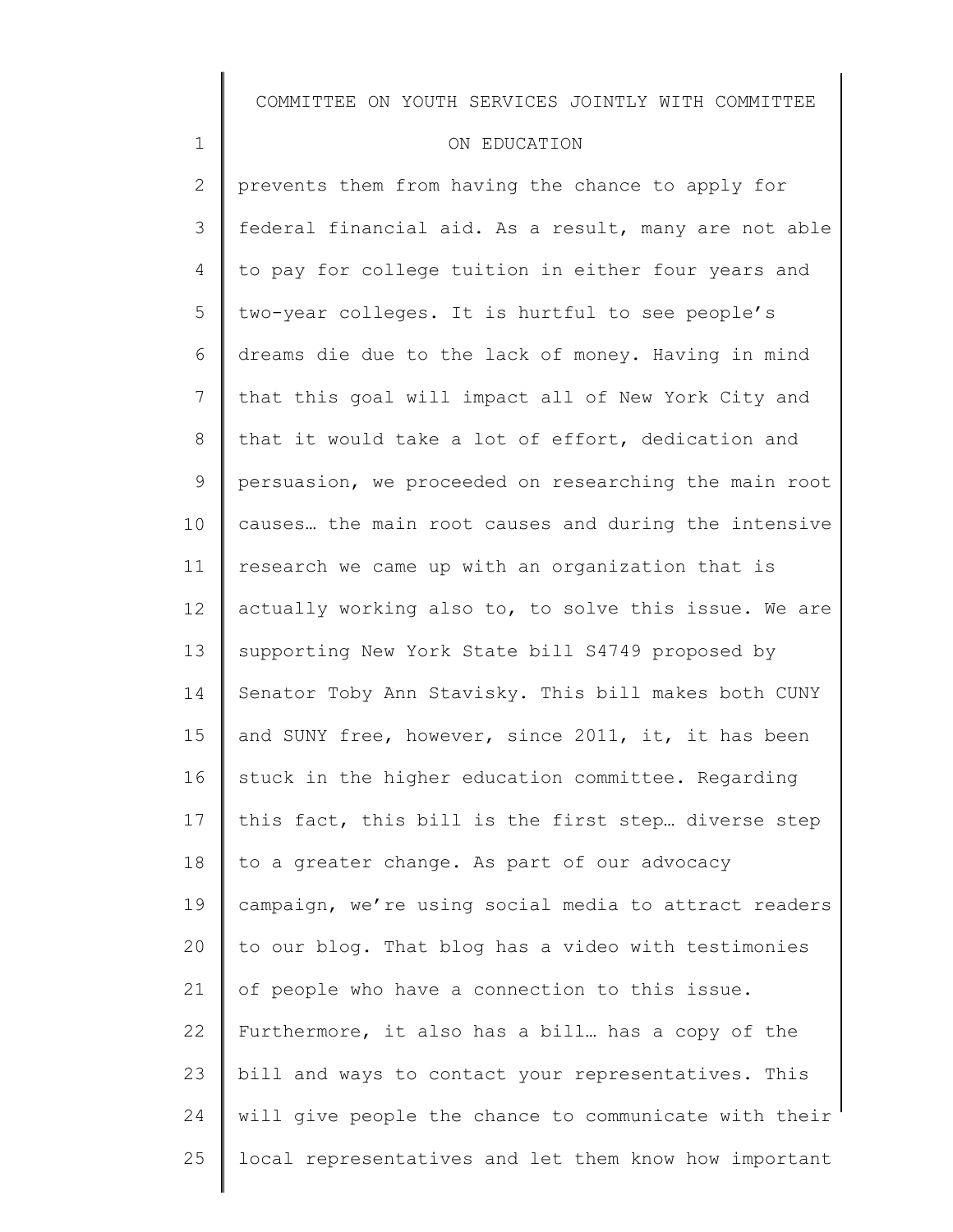### ON EDUCATION

1

2 3 4 5 6 7 8 9 10 11 12 13 14 15 16 17 18 19 20 21 22 23 24 25 this matter is for every one of us. Our goal is to get people to support it so that the next years juniors won't be forced to choose between college and work. Participating in GC had a profound impact on me and my classmates. As we started this project we didn't know how important it is for everyone to be civically engaged. Over the course of the semester, we started to notice how easy it was to talk with our elected representatives. We were shocked that there are so many community meetings around us that we never had the knowledge of including that we could have… that we could come here to the City Hall to testify at public hearings. Many of our classmates register to vote and decided to keep working on this project within the classroom. We learned about the process of decision making and how essential our voices are. During the time of the school shooting in Florida, we exercised our First Amendment right and participated in the national walkout date on March  $24^{th}$ , 2018. This did not just only give motivation to seniors, but it also helped juniors and sophomores and freshman's as we saw them joining us during the walkout. All of this was accomplished with the help of Generation Citizen class which empowered us to use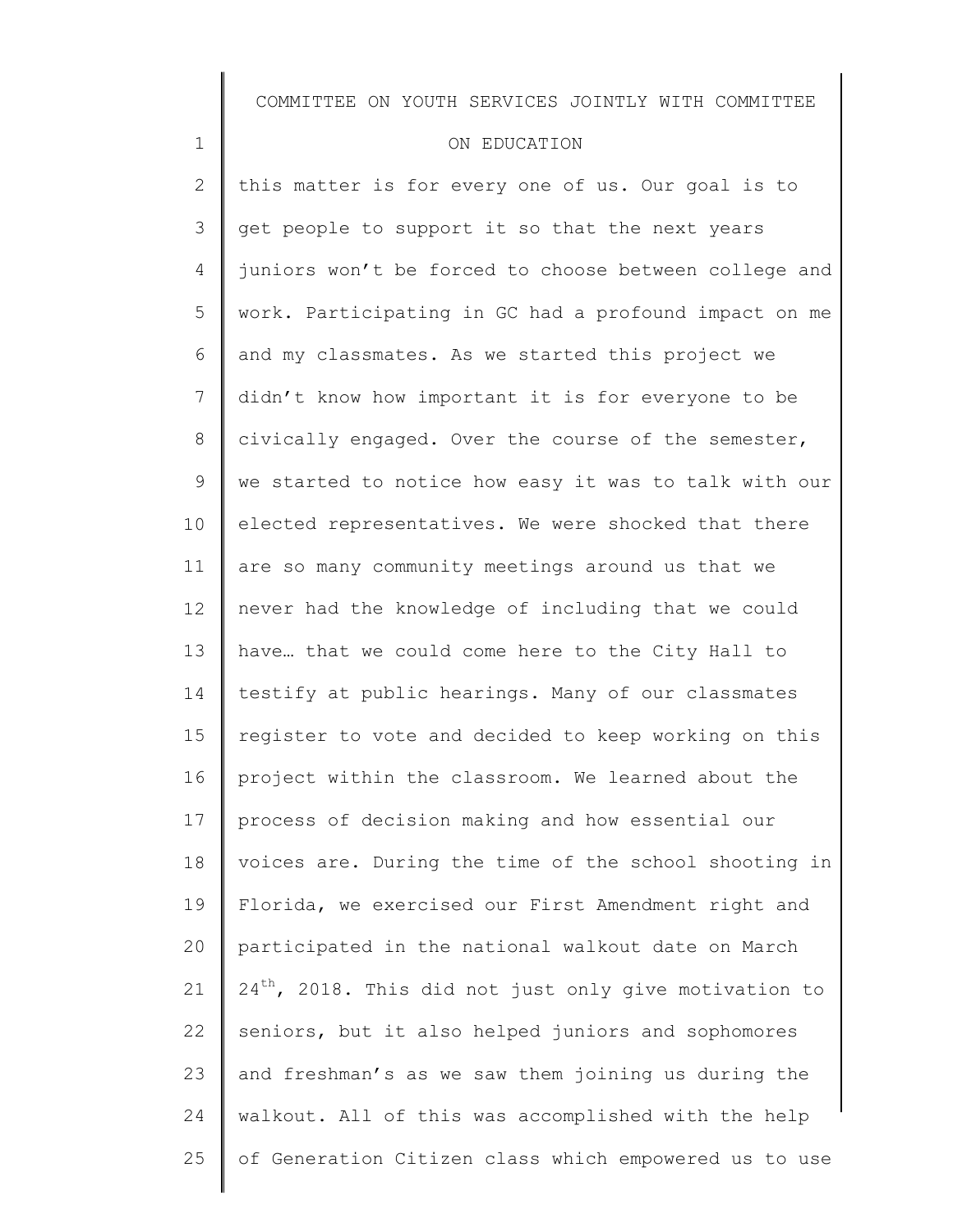#### ON EDUCATION

1

18

19

20

21

2 3 4 5 6 7 8 9 10 11 12 13 14 15 16 17 our voices and to take actions that will lead to a bigger change. As I conclude my testimony, I would like you all to keep in mind how important it is to encourage the youth to be civically engaged. I've seen a number of children from various schools who have many wonderful ideas on how to improve their communities. Let's actually make America great… better again by educating and encouraging the future generation. Thank you so much for this incredible opportunity, thank you all council members for listening… for listening to my concerns. And as GC says, "don't talk about change, lead it". CHAIRPERSON ROSE: Yes, you, you are phenomenal, thank you. I, I just have a, a question for Generation Citizen, we're very familiar with it and, and the work that you're doing, and we know… you

22 23 24 25 DENORA GETACHEW: That's a great question Council Member Rose and thank you for being such a strong partner on Staten Island because we are working with many schools in your district. I would

may be harder to obtain than others?

provided a strategic plan for 2017 through 2020, are…

what are the weaknesses that you saw in the strategic

plan and are there any specific goals that you find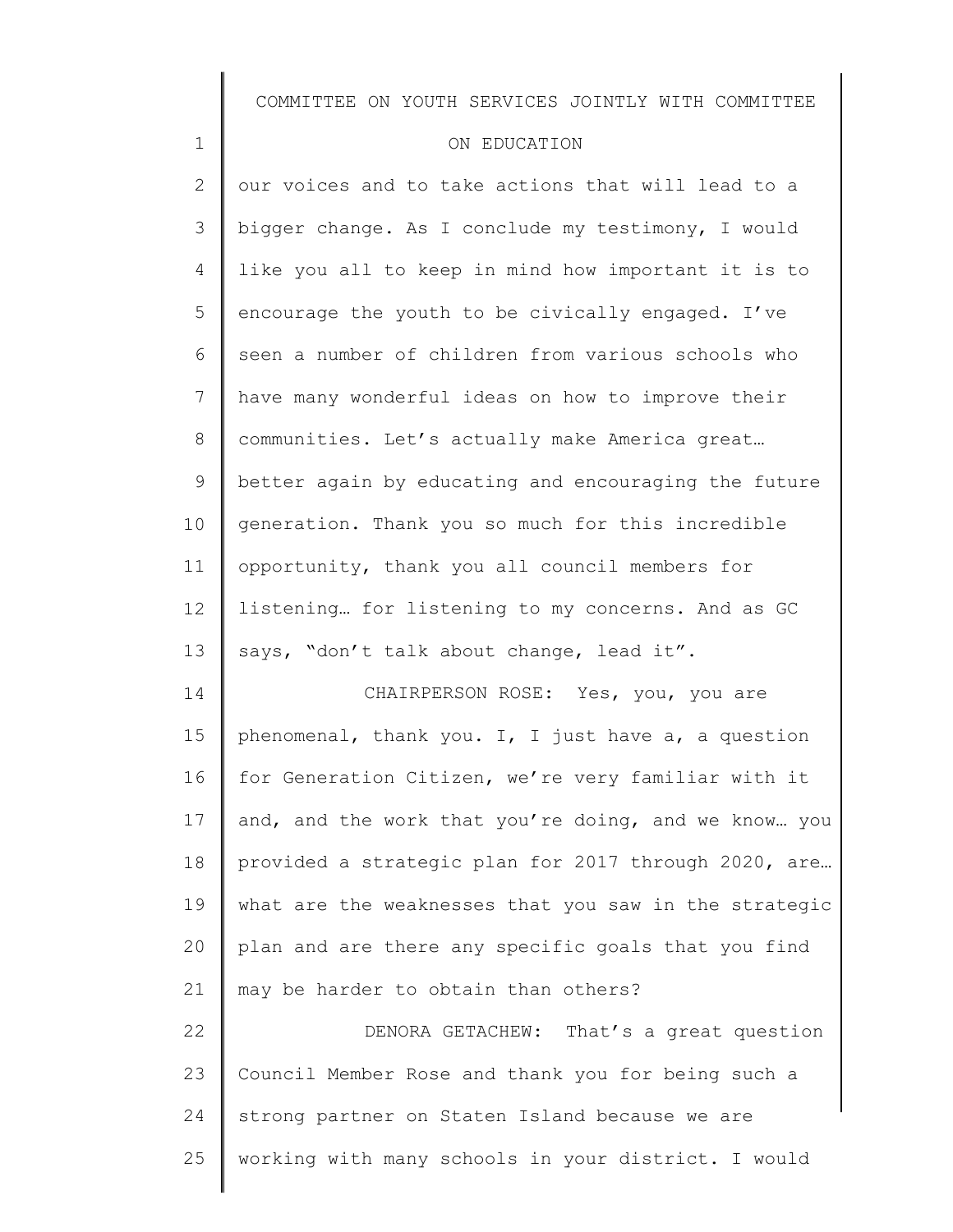### ON EDUCATION

2 3 4 5 6 7 8 9 10 11 12 say that the biggest challenge for us is having all these CUNY volunteers, right, so they are the life blood of our program and the way that we were founded and our historic model back on Brown University's campus eight… nine years ago. We love those college volunteers but actually recruiting them, training them and getting… dispatching them to classrooms all over the city is something that we're continuing to improve. I think as we think about the role that these near peer mentors serve in classrooms… [crosstalk]

13 14 15 16 17 18 19 20 21 22 23 24 CHAIRPERSON ROSE: Uh-huh… [cross-talk] DENORA GETACHEW: …we want to make sure that we're sending students to those classrooms who are able to support the teachers but also have that sense of cultural competency that when they're walking in an underserved classroom that they can relate to those students and support their learning in the classroom and so one of our major goals in this three year initiative plan is making sure we do a better job of training those college volunteers and getting them to stay with us for the long term. CHAIRPERSON ROSE: How many do you have?

25

1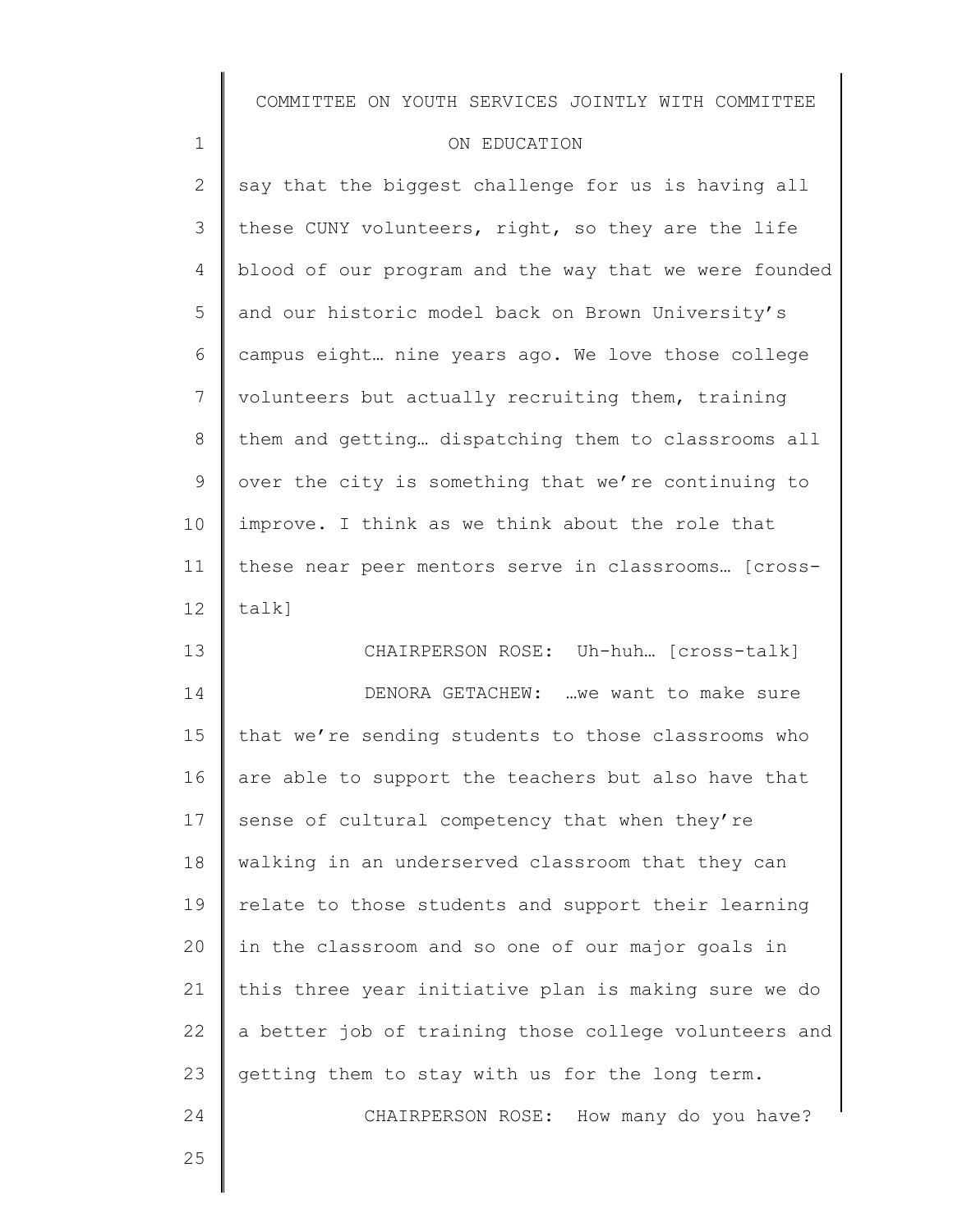#### ON EDUCATION

2 3 4 5 6 DENORA GETACHEW: Here in New York City we recruit as our largest flagship site of all the six sites around the country we have over 225 college volunteers a year from 11 colleges and universities citywide.

7 8 CHAIRPERSON ROSE: And is that the extent of sort of the staffing for, for this project?

9 10 11 12 13 14 15 16 17 18 19 20 21 22 23 24 DENORA GETACHEW: So, we… I am fortunate to have a team of, as of today, eight employees, we have frontline facing program associates who are mentoring and supporting those college volunteers making sure that they're observing the classrooms, visiting them, making sure they're staying on track with their lessons and planning and supporting the teachers and then we have a program manager and a program director who are overseeing that work and then I lead our New York City site so we… there's a lot of us making sure that we're… making sure the program is actually being implemented successfully and that we're doing a good job and then this year of note we have launched a teacher professional development model for our program… [cross-talk] CHAIRPERSON ROSE: Uh-huh… [cross-talk]

25

1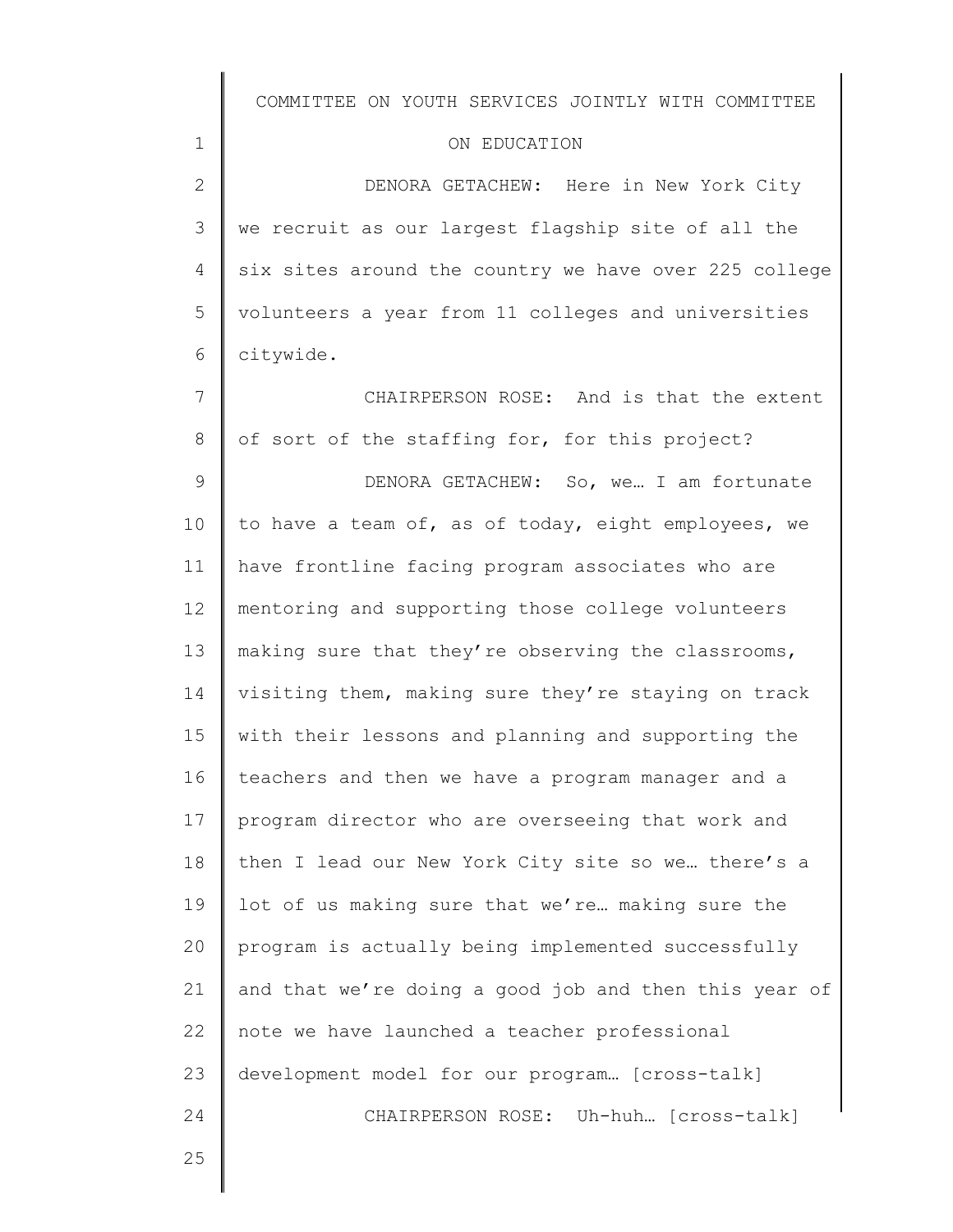| COMMITTEE ON YOUTH SERVICES JOINTLY WITH COMMITTEE |  |  |  |  |  |  |
|----------------------------------------------------|--|--|--|--|--|--|
|----------------------------------------------------|--|--|--|--|--|--|

## ON EDUCATION

1

| $\overline{2}$ | DENORA GETACHEW: where we're working                  |
|----------------|-------------------------------------------------------|
| 3              | directly with teachers to equip them with the skills  |
| 4              | and resources they need to teach Action Civics in the |
| 5              | classroom, to support student led nonpartisan         |
| 6              | advocacy and I want to stress that part, right, we,   |
| 7              | we all say that politics is the dirty word but it's   |
| 8              | not, right, we live in a political system, what is    |
| 9              | somewhat more discomforting for teachers is talking   |
| 10             | about partisan politics and so we want to make sure   |
| 11             | that we're supporting teachers in supporting their    |
| 12             | students [cross-talk]                                 |
| 13             | CHAIRPERSON ROSE: Uh-huh [cross-talk]                 |
| 14             | DENORA GETACHEW: and advocating for                   |
| 15             | systemic change by directly engaging with politics    |
| 16             | and not be in partisan.                               |
| 17             | CHAIRPERSON ROSE: You say that can you                |
| $1\,8$         | maybe address why we have we saw the lowest youth     |
| 19             | turnout in the midterms, the 2014 midterm elections   |
| 20             | of, of young people?                                  |
| 21             | DENORA GETACHEW: That's a great question              |
| 22             | especially when think when you look at the numbers,   |
| 23             | right, so in 2016 when you combine millennials so 18  |
| 24             | and 29 year olds with people of color and unmarried   |
| 25             | women they make up the second largest voting block in |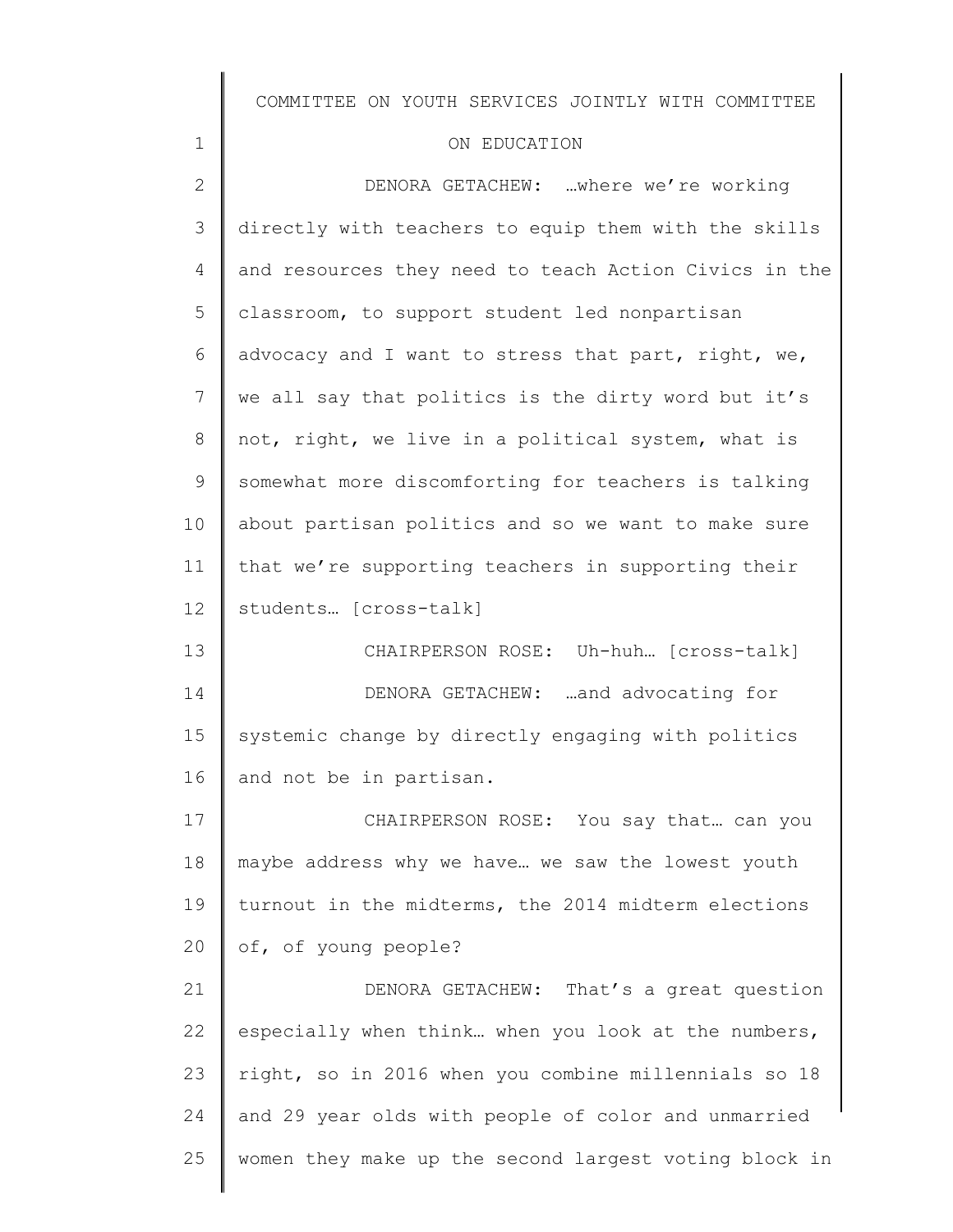### COMMITTEE ON YOUTH SERVICES JOINTLY WITH COMMITTEE

#### ON EDUCATION

1

2 3 4 5 6 7 8 9 10 11 12 13 14 15 16 17 18 19 20 21 22 23 24 25 our country yet, in the 2016 presidential election they did not… young people did not turn out in record numbers, in fact only 50 percent of them turned out and we know eight percent of them turned out in the 2014 midterms, part of that is because of the lack of civics education, right, so that's one of the root causes for the lack of civic participation among young people, part of it is the distrust in government and systems and I say that with all due respect to the city council having worked here previously and, and a big believer in democracy, young people don't believe in structure and system in the way that older generations do and part of that is our fault, right, so they, they know that they can create things and that they can have great ideas but they don't need to engage with government to scale and launch those ideas they view the private sector and entrepreneurship as a way to effect change. So, young people today are much more likely to want to make a difference, it's not that they don't want to make a difference they just don't see government as the way to do that and so by getting civics education back into the classrooms most importantly in an action ranted way we can re-instill in the next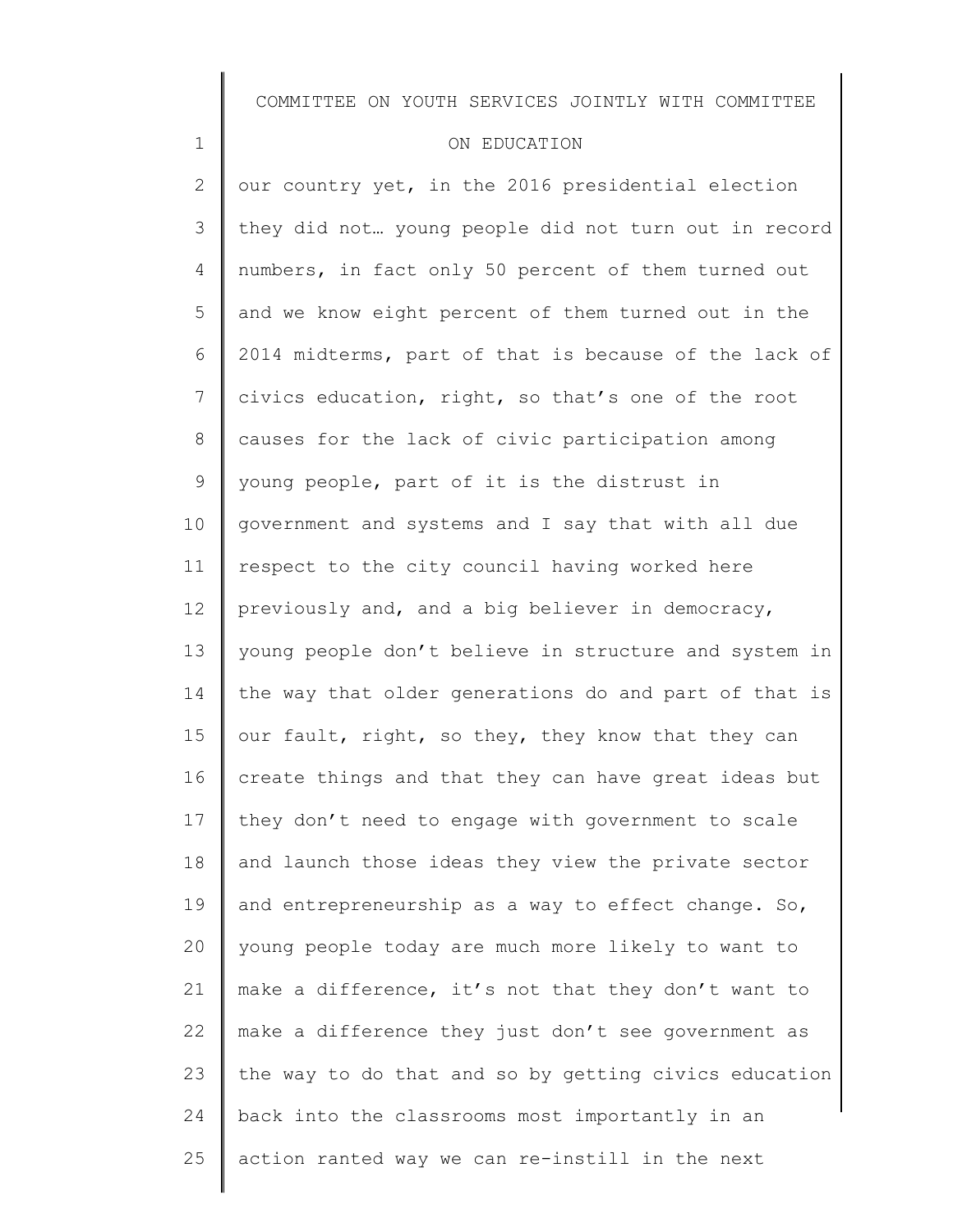|              | COMMITTEE ON YOUTH SERVICES JOINTLY WITH COMMITTEE              |
|--------------|-----------------------------------------------------------------|
| $\mathbf 1$  | ON EDUCATION                                                    |
| $\mathbf{2}$ | generation the importance of engaging with government           |
| 3            | to effect change on issues they care about.                     |
| 4            | CHAIRPERSON ROSE: Wow, government can't                         |
| 5            | compete with social media and, and I guess pop                  |
| 6            | culture, right?                                                 |
| 7            | DENORA GETACHEW: Well but we've got a                           |
| 8            | train young people, right, that they aren't just                |
| 9            | activists so I want you we talk to our young people             |
| 10           | all the time about the power of social media to                 |
| 11           | effect change and to fuel their advocacy efforts but            |
| 12           | it isn't that alone that's going to bring get the               |
| 13           | piece of legislation passed, right, so I often give             |
| 14           | the example of from the time that there was the                 |
| 15           | convention in Seneca Falls until the 19 <sup>th</sup> amendment |
| 16           | was passed so 72 years and even if we have twitter I            |
| 17           | don't think it would have been 72 days but maybe it             |
| 18           | would have been a little less, we still have to do              |
| 19           | that, use all the tools in the toolbox to effect                |
| 20           | systemic change so that's everything from lobbying              |
| 21           | for a piece of legislation, contacting direct                   |
| 22           | elected officials directly and actually moving that             |
| 23           | ball forward.                                                   |
| 24           | CHAIRPERSON ROSE: So, you don't think                           |
| 25           | it's because they feel that the inertia of, of                  |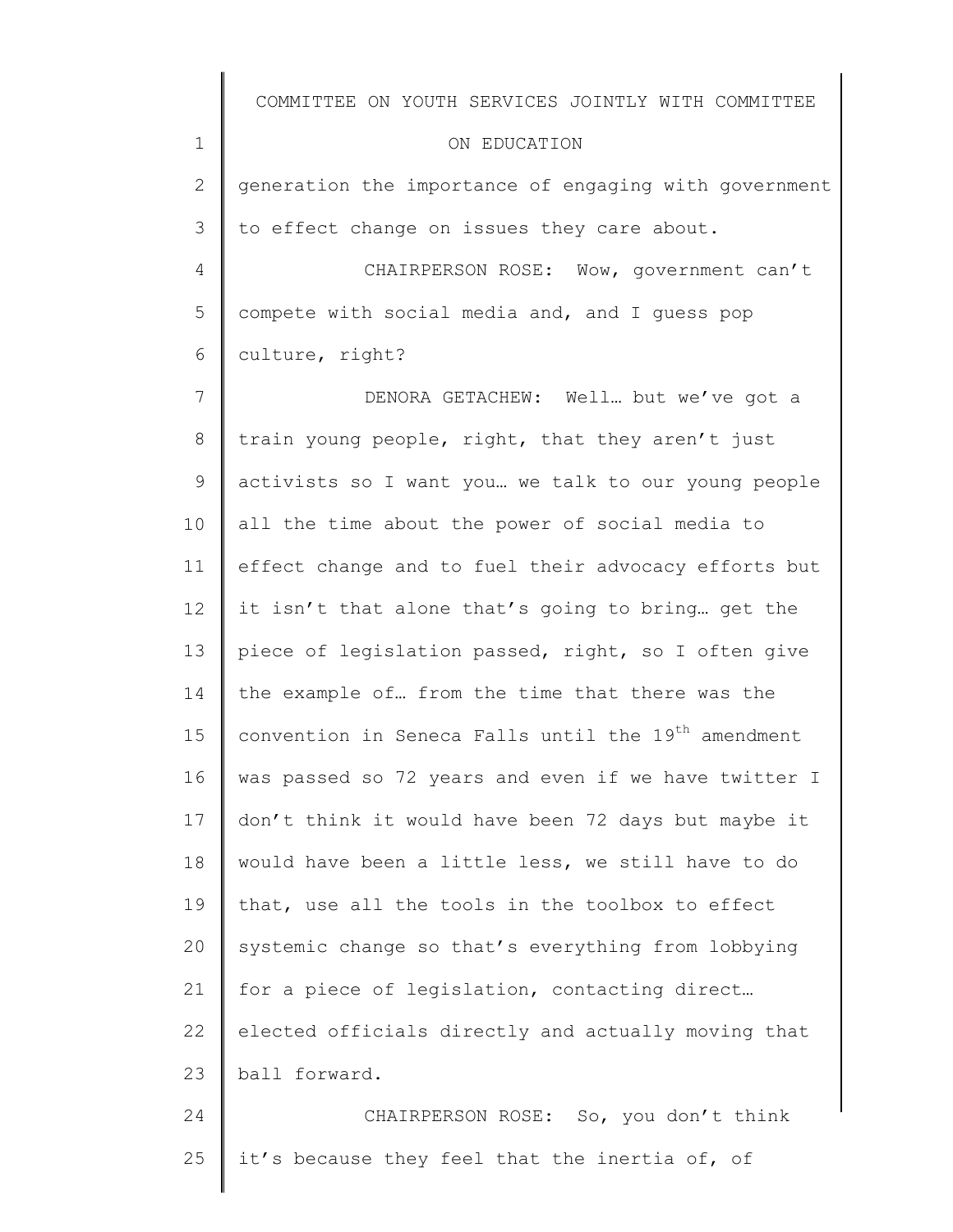|                | COMMITTEE ON YOUTH SERVICES JOINTLY WITH COMMITTEE    |
|----------------|-------------------------------------------------------|
| $\mathbf 1$    | ON EDUCATION                                          |
| $\mathbf{2}$   | government or that government is too slow, it's       |
| 3              | [cross-talk]                                          |
| $\overline{4}$ | DENORA GETACHEW: I, I think that's part               |
| 5              | of it, right, like we do live in a $21^{st}$ century  |
| 6              | democracy and that's why we talk about action civics  |
| 7              | and not school house rock with all due respect        |
| 8              | because if you can like and hug and retweet things on |
| 9              | the internet and get a response immediately, yes, we  |
| 10             | need things to move a little bit faster but we also   |
| 11             | need them to understand that systemic change does     |
| 12             | take time even in a $21^{st}$ century democracy.      |
| 13             | CHAIRPERSON ROSE: Thank you so much for               |
| 14             | your testimony and thank you for what you're doing,   |
| 15             | and I want to thank everyone who came for this        |
| 16             | hearing today and this meeting this hearing is now    |
| 17             | concluded at four o'clock.                            |
| 18             | DENORA GETACHEW: Thank you.                           |
| 19             | Thank you.<br>ANYHARA GARCIA:                         |
| 20             | [gavel]                                               |
| 21             |                                                       |
| 22             |                                                       |
| 23             |                                                       |
| 24             |                                                       |
| 25             |                                                       |
|                |                                                       |